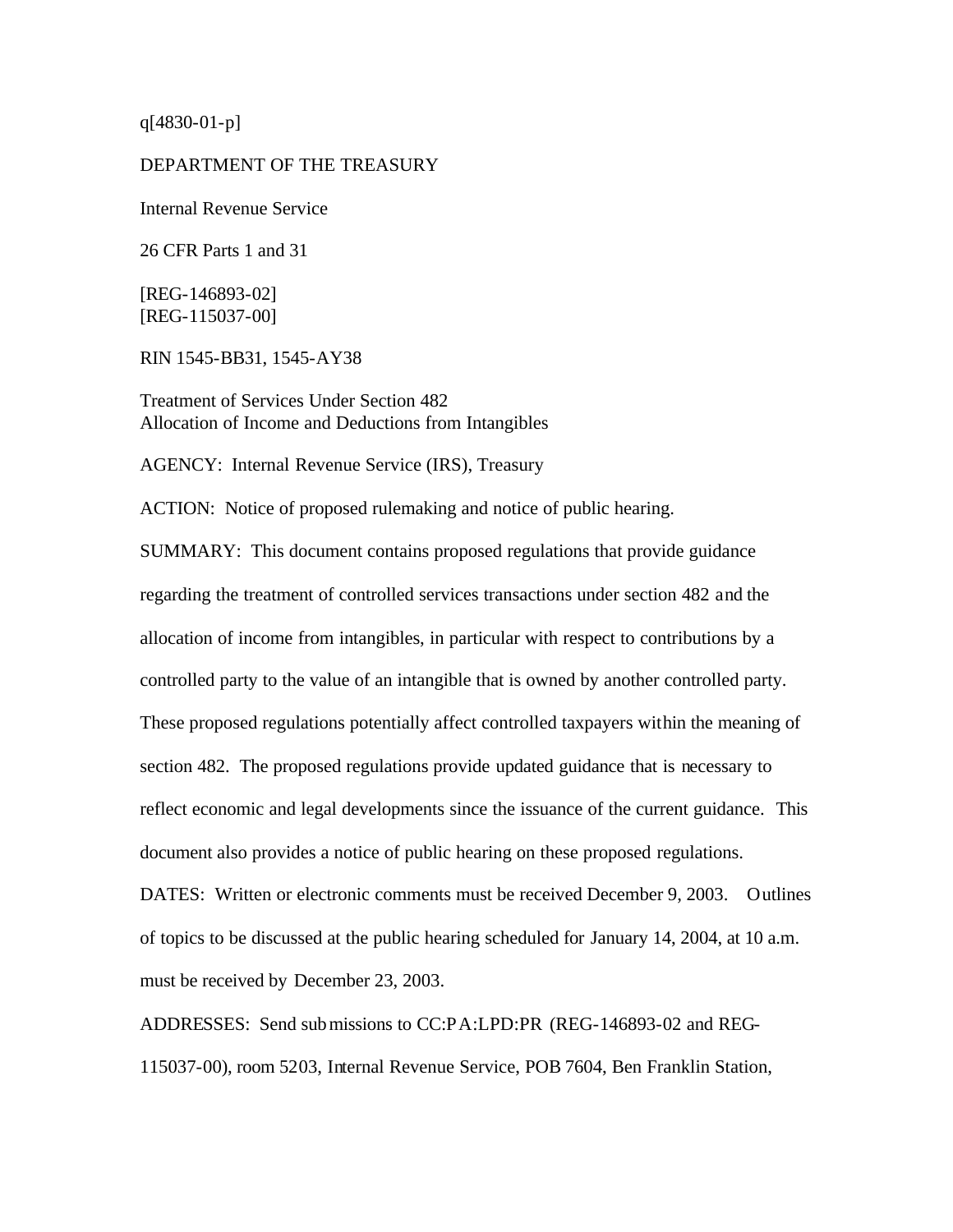Washington, DC 20044. Submissions may be hand delivered Monday through Friday between the hours of 8 a.m. and 4 p.m. to: CCPA:LPD:PR (REG-146893-02 and REG-115037-02), Courier's desk, Internal Revenue Service, 1111 Constitution Avenue, N.W., Washington, DC 20044. Alternatively, taxpayers may submit electronic comments directly to the IRS Internet site at www.irs.gov/regs. The public hearing will be held in the auditorium, Internal Revenue Building, 1111 Constitution Avenue, NW, Washington, DC.

FOR FURTHER INFORMATION CONTACT: Concerning the proposed regulations, J. Peter Luedtke or Helen Hong-George, (202) 435-5265; concerning submissions of comments, the hearing, and/or to be placed on the building access list to attend the hearing, Sonya M. Cruse, (202) 622-7180 (not toll-free numbers). SUPPLEMENTARY INFORMATION: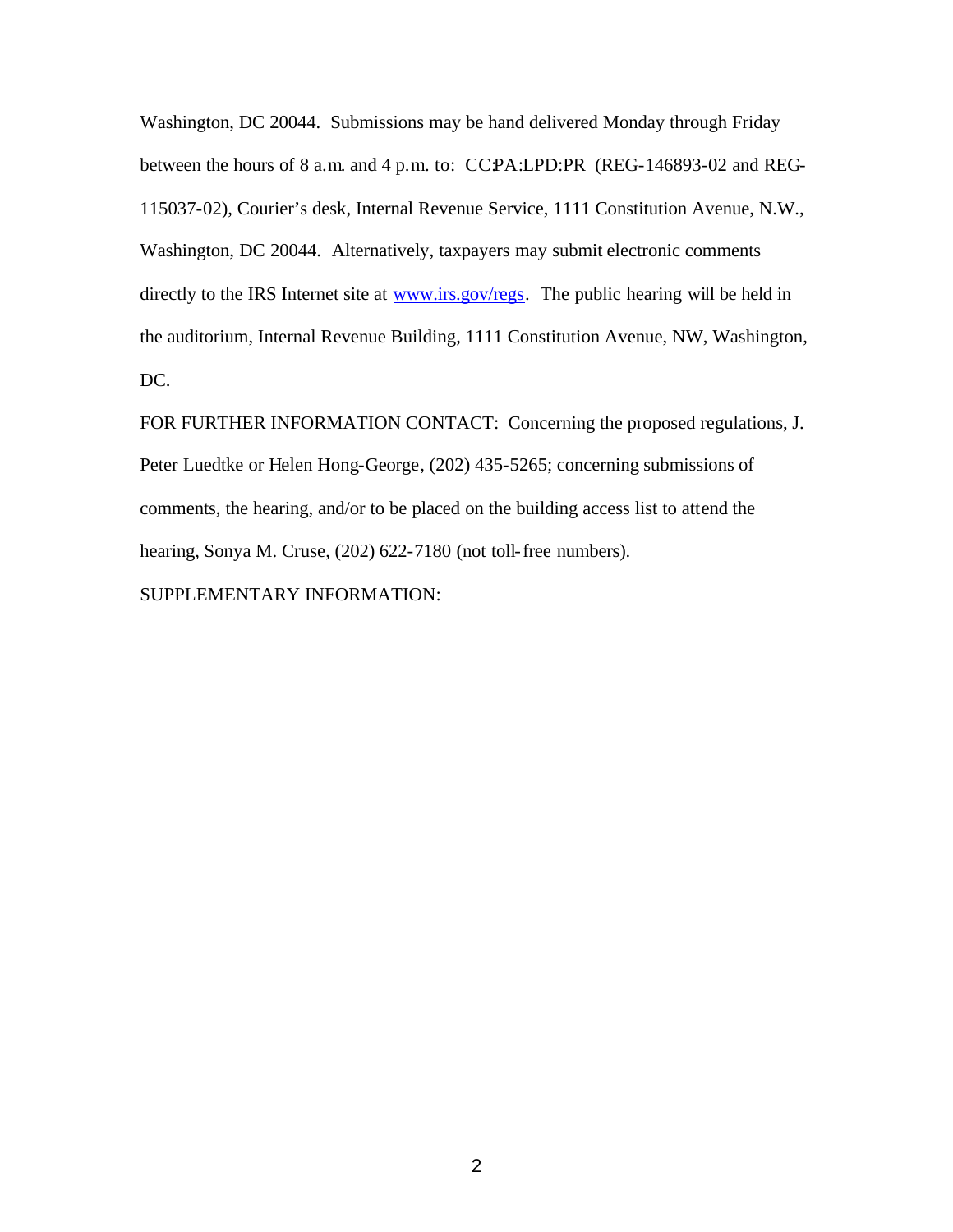# **Background**

Section 482 of the Internal Revenue Code generally provides that the Secretary may allocate gross income, deductions and credits between or among two or more taxpayers owned or controlled by the same interests in order to prevent evasion of taxes or to clearly reflect income of a controlled taxpayer. Comprehensive regulations under section 482 published in the **Federal Register** (33 FR 5849) on April 16, 1968, provided guidance with respect to a wide range of controlled transactions, including transfers of tangible and intangible property and the provision of services. Revised and updated transfer pricing regulations were published in the **Federal Register** (59 FR 34971, 60 FR 65553 and 61 FR 21955) on July 8, 1994, December 20, 1995, and May 13, 1996.

# A. Services Transactions

While comprehensive in other respects, the regulations issued in the mid-1990s did not modify substantively the 1968 regulations relating to controlled services transactions. The current services regulations at §1.482-2(b) provide generally that where one member of a controlled group performs services for the benefit of another member without charge, or at a charge that is not equal to an arm's length charge, the Commissioner may make appropriate allocations to reflect an arm's length charge for such services. The determination of the arm's length charge depends on whether the services transaction is an "integral part" of the business of the renderer or recipient of the services. The current services regulations provide several overlapping quantitative and qualitative tests to determine whether a services transaction is integral.

Under the current services regulations, the arm's length charge for non-integral services is deemed to be equal to the "costs or deductions" incurred with respect to the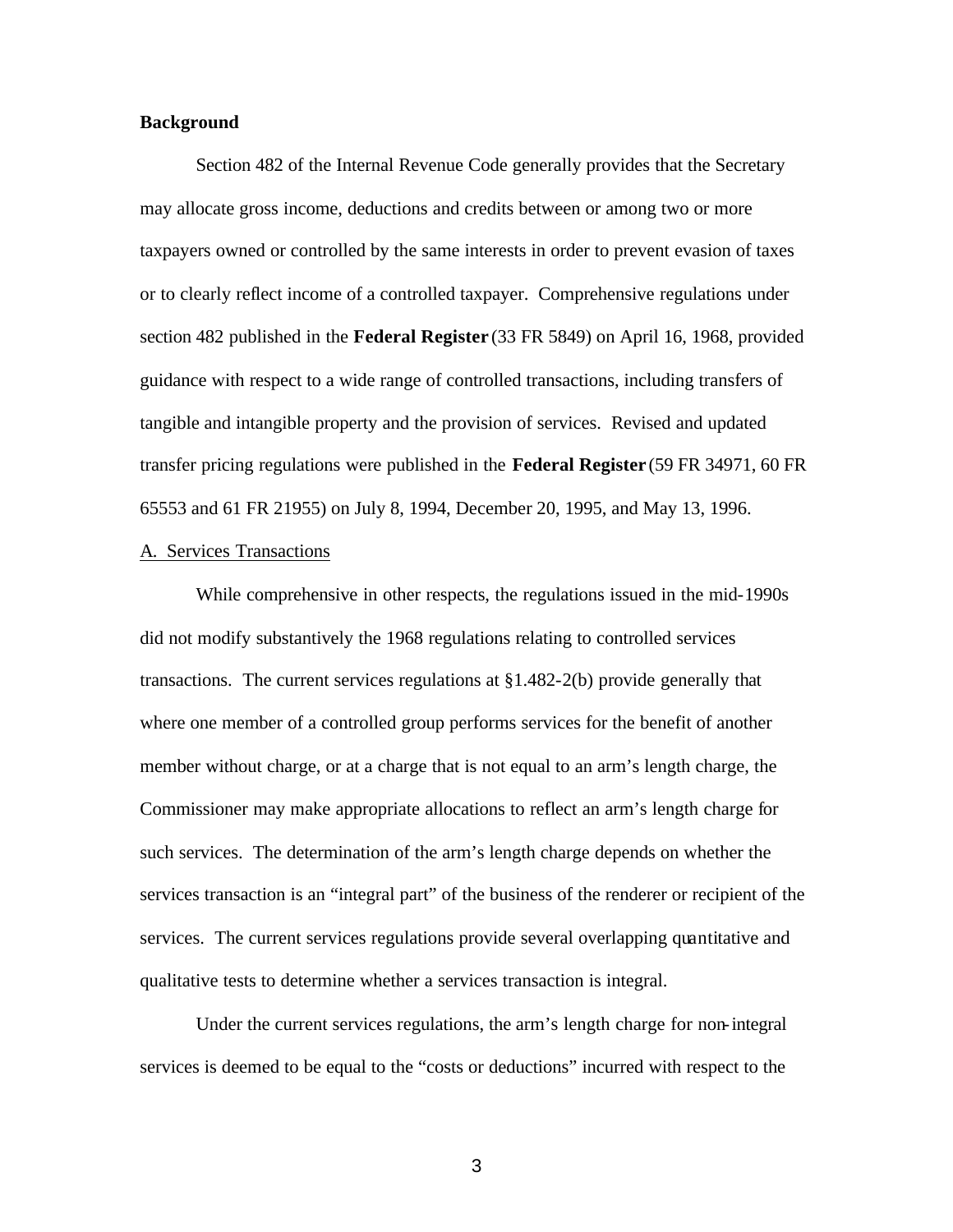services, unless the taxpayer establishes that another charge is more appropriate. General guidance is provided regarding the definition of cost and the appropriate allocation of costs to particular services.

The arm's length charge for integral services under the current services regulations is "the amount which was charged or would have been charged for the same or similar services in independent transactions with or between unrelated parties under similar circumstances considering all relevant facts." No guidance is provided regarding the methods that may be used to determine whether a charge is consistent with an arm's length charge.

### B. Income Attributable to Intangibles

The Treasury Department and the IRS issued final regulation  $\S 1.482 - 4(f)(3)$  as part of the 1994 regulations. The preamble to those regulations states that the rules of §1.482-4(f)(3) were necessary in order "to identify the controlled taxpayer that should recognize the income attributable to intangible property." Section 1.482-4(f)(3) identifies that party by providing rules to determine the owner, for section 482 purposes, of the rights to exploit an intangible to which income was attributable. Under those rules, the legal owner of an intangible, the taxpayer with a right to exploit the intangible, and even a taxpayer that contributes to the development or enhancement of the intangible could be deemed "owners" of that intangible, entitled to a portion of the income attributable to the intangible.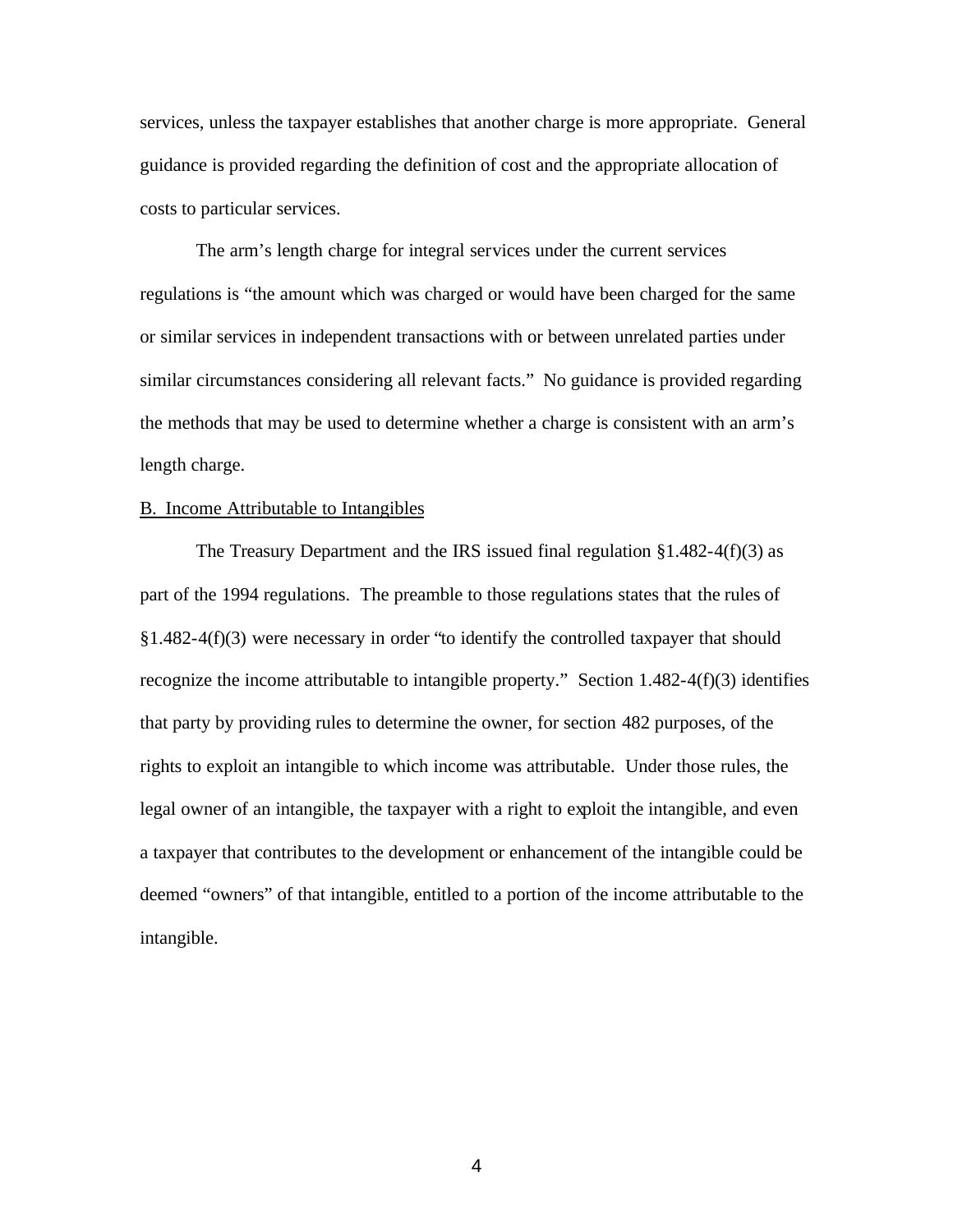# **Explanation of Provisions**

# A. Overview

These proposed regulations provide updated guidance under section 482 that replaces existing guidance under §1.482-2(b) relating to controlled services transactions and existing guidance under §1.482-4(f)(3) relating to the allocation of income attributable to intangible property. These proposed regulations also make conforming and other changes to provisions of the current regulations under sections 482 and 6662 that are related to this guidance.

# 1. Services Transactions

These proposed regulations provide updated guidance under section 482 relating to controlled services transactions. The Treasury Department and the IRS believe that such guidance is necessary to reflect economic and legal developments since the issuance of the 1968 regulations. In the last 35 years, cross-border services have become an increasingly large and important segment of the U.S. and global economies. In particular, cross-border services transactions make up an increasingly significant segment of cross-border transactions among members of controlled groups.

Legal developments in the transfer pricing area since 1968 include the amendment of section 482 in 1986 to provide for the commensurate with income standard in the context of transfers of intangible property and the issuance in the mid-1990s of updated transfer pricing regulations addressing transactions other than services transactions. In addition, also in the mid-1990s, the OECD published updated transfer pricing guidelines for use by countries in the resolution of transfer pricing cases in mutual agreement proceedings under tax treaties.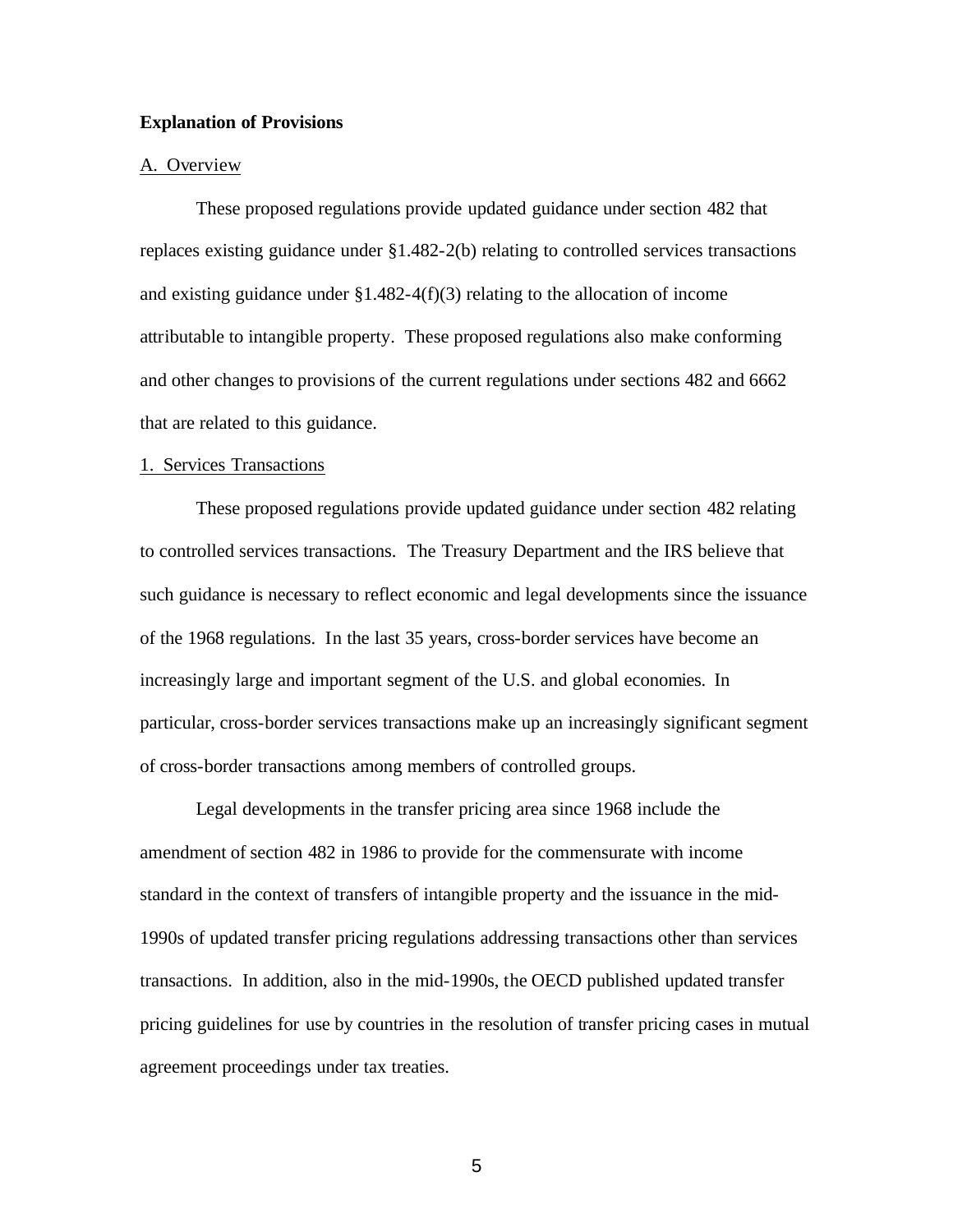These proposed regulations provide generally that the arm's length amount charged in a controlled services transaction must be determined under one of the transfer pricing methods provided for or referenced in the proposed regulations. The guidance regarding transfer pricing methods provided for in the proposed regulations generally is consistent with the current regulatory guidance regarding the transfer pricing methods applicable to transfers of tangible or intangible property and is consistent with international standards in this area. In addition, the proposed regulations provide a new cost-based method that may be used to price low-margin controlled services transactions that meet certain quantitative and qualitative conditions and requirements. This simplified cost-based method generally requires a less robust analysis of services transactions within its scope than would be required under the other pricing methods. The simplified method is intended to preserve aspects of the current rules that provide appropriately reduced administrative and compliance burdens for low-margin services while bringing the current rules more into line with the arm's length standard and eliminating aspects of the current rules that have proved problematic.

The proposed regulations provide updated guidance consistent with international standards in this area on the threshold issue of whether activities constitute the rendering of services for the benefit of another member of a controlled group.

The proposed regulations provide guidance to better coordinate and harmonize the rules applicable to services transactions with the rules for other types of transactions under section 482, in particular transfers of intangible property. The Treasury Department and the IRS believe that such guidance is necessary to mitigate the extent to which the form or characterization of a transfer of intangibles as the rendering of services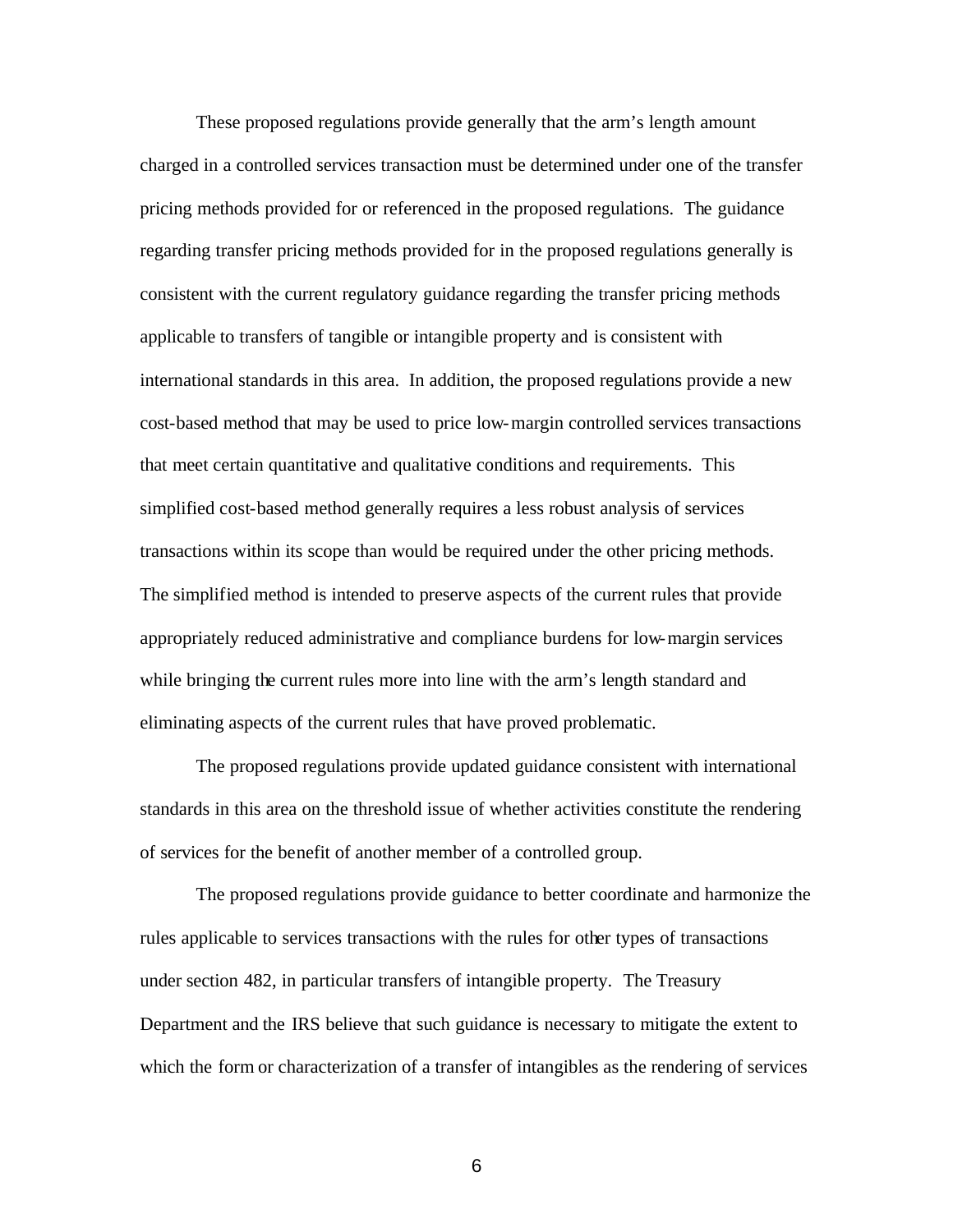can lead to inappropriate results. The Treasury Department and the IRS believe that the transfer pricing rules should reach similar results in the case of economically similar transactions, regardless of the characterization or structuring of such transactions. Thus, several provisions of the proposed regulations are intended to minimize or to eliminate the differences between the transfer pricing analysis of services transactions related to intangibles and the analysis of transfers of intangible property. In particular, the proposed regulations provide that the arm's length result for a services transaction that effects the transfer of intangible property must be determined or corroborated by an analysis under the transfer pricing rules for transfers of intangible property. In addition, the proposed regulations limit the use of the simplified cost-based method in the case of services that involve the use of valuable intangibles. The proposed regulations also provide guidance regarding the use or imputation of contingent-payment arrangements in the context of services transactions, and provide generally applicable guidance on the application of the residual profit split method to make that method more suitable to the analysis of services transactions where appropriate. The cumulative effect of these provisions is to make available in connection with the transfer pricing of controlled services relating to intangibles the analytical tools that are available in connection with the transfer pricing of transfers of intangible property, including the possibility of analyzing transactions as multi-year arrangements in which the consideration for services rendered in one tax accounting period may be due in later periods.

# 2. Income Attributable to Intangibles

These proposed regulations also update guidance under existing  $\S 1.482 - 4(f)(3)$ relating to the allocation of income attributable to intangible property. The Taxpayers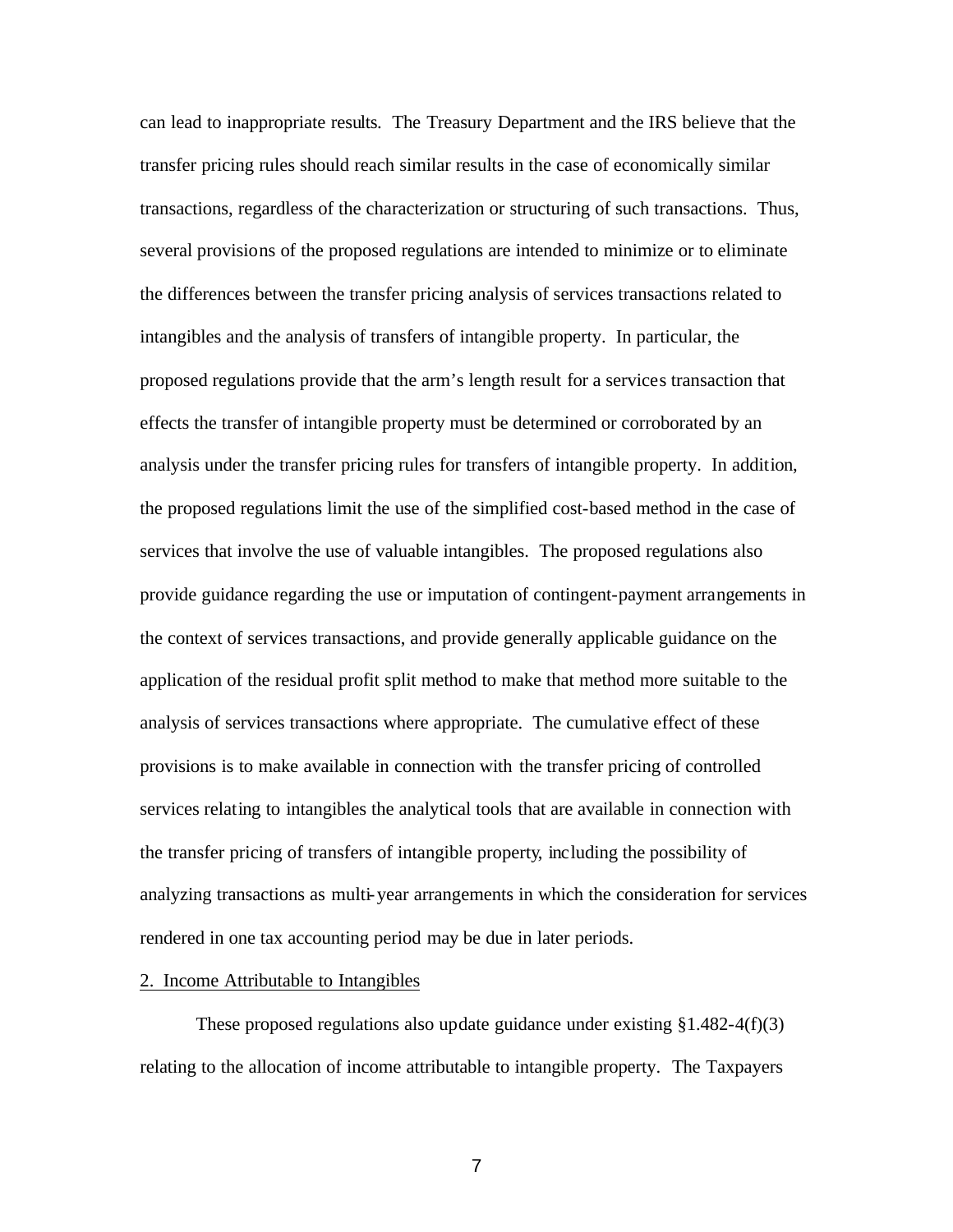and other commentators have criticized the framework of  $\S 1.482 - 4(f)(3)$ . In particular, commentators have questioned the use of ownership for purposes of section 482, as distinct from legal ownership or ownership for tax purposes more generally, as an analytical tool for determining the appropriate allocation of income attributable to an intangible. The Treasury Department and the IRS believe that existing §1.482-4(f)(3), when properly applied, generally reaches appropriate results in allocating income attributable to intangible property. However, the Treasury Department and the IRS are concerned that the regulation may be misapplied to reach "all or nothing" results based on a determination of ownership in cases where an arm's length analysis in accordance with the section 482 regulations would require that the income attributable to an intangible be divided among the controlled taxpayers that made significant contributions to develop or enhance that intangible, and that hold legal rights with respect to that intangible.

As a result, the Treasury Department and the IRS believe that the analytical framework of  $\S1.482-4(f)(3)$  should be modified. The rules for determining the ownership of an intangible generally should be distinct from the rules for determining the allocation of income from an intangible. The income attributable to an intangible should be allocated among controlled taxpayers under the arm's length standard, in accordance with each party's contributions to the development or enhancement of that intangible and its ownership interests (if any). This analysis generally will preclude "all or nothing" results. The proposed modifications to  $\S1.482-4(f)(3)$  are possible because of proposed changes to the treatment of controlled services transactions, in particular the conditions and requirements on the use of the simplified cost-based method and the provisions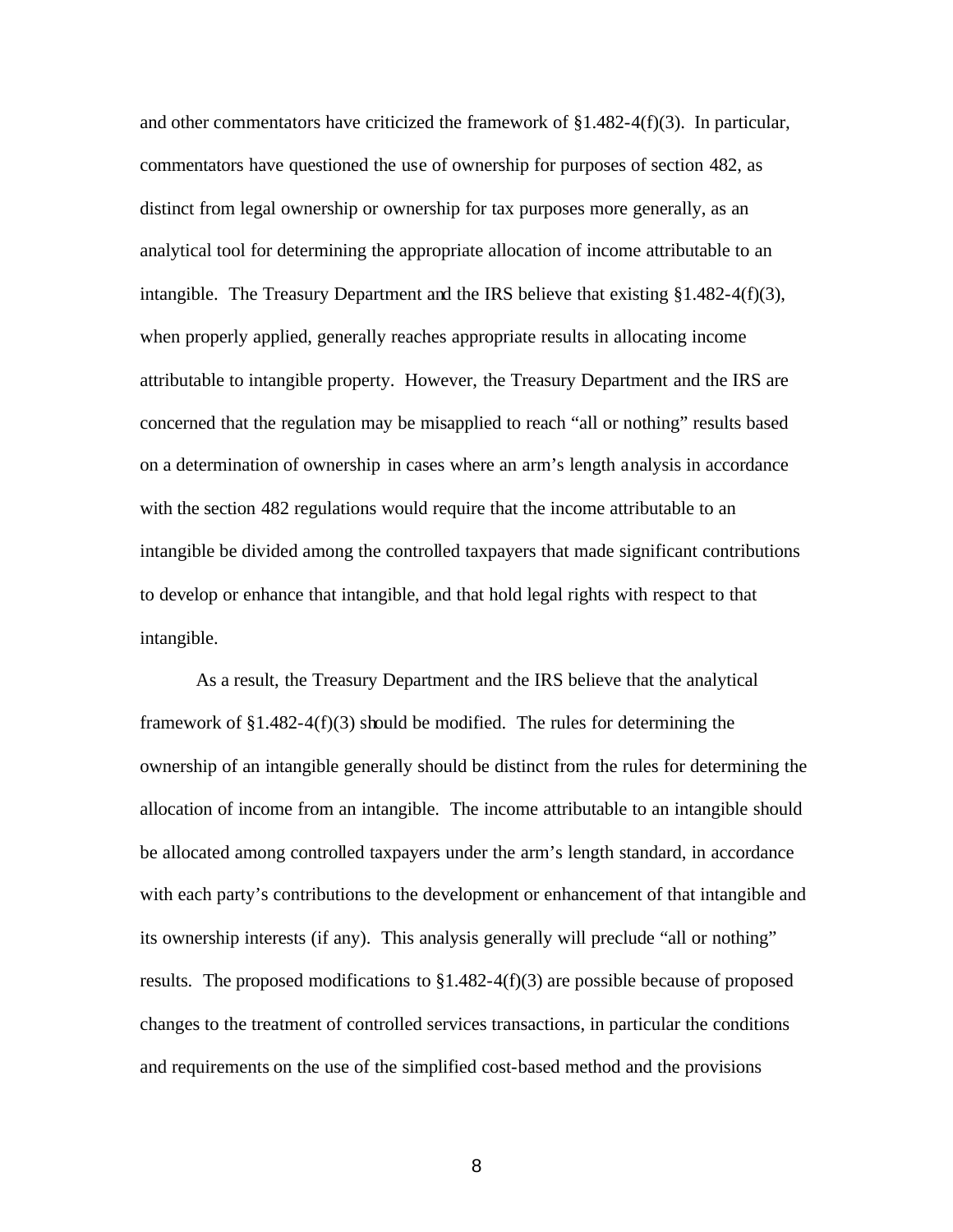intended to better coordinate and harmonize the rules applicable to services transactions with the rules for transfers of intangible property (including guidance on services that effect transfers of intangible property and guidance on the residual profit split method and contingent payment arrangements).

### B. Services Transactions--§1.482-9

### 1. General Rule--§1.482-9(a)

Consistent with the rules governing transfers of tangible and intangible property under existing §§1.482-3 and 1.482-4, respectively, proposed

§1.482-9(a) provides that the arm's length amount charged in a controlled services transaction must be determined under one of the methods described or referenced in the proposed regulations. Also consistent with the rules governing transfers of tangible and intangible property, the proposed regulations provide guidance concerning selection and application of the appropriate method by explicitly incorporating the general rules in §1.482-1 (including the best method rule of §1.482-1(c), the comparability analysis of  $§1.482-1(d)$ , and the arm's length range of  $§1.482-1(e)$  of the existing regulations.

The proposed regulations specify six methods applicable to controlled services transactions. Proposed  $\S 1.482-9(a)$  sets out four new methods applicable to services: the comparable uncontrolled services price method, the gross services margin method, the cost of services plus method, and the simplified cost-based method. The first three methods are direct analogs of methods provided for transfers of tangible property under existing §1.482-3, tailored to account for particular circumstances in services transactions. The fourth method, the simplified cost-based method, is set forth in proposed §1.482-9(f). Proposed §1.482-9(a) also specifies that the comparable profits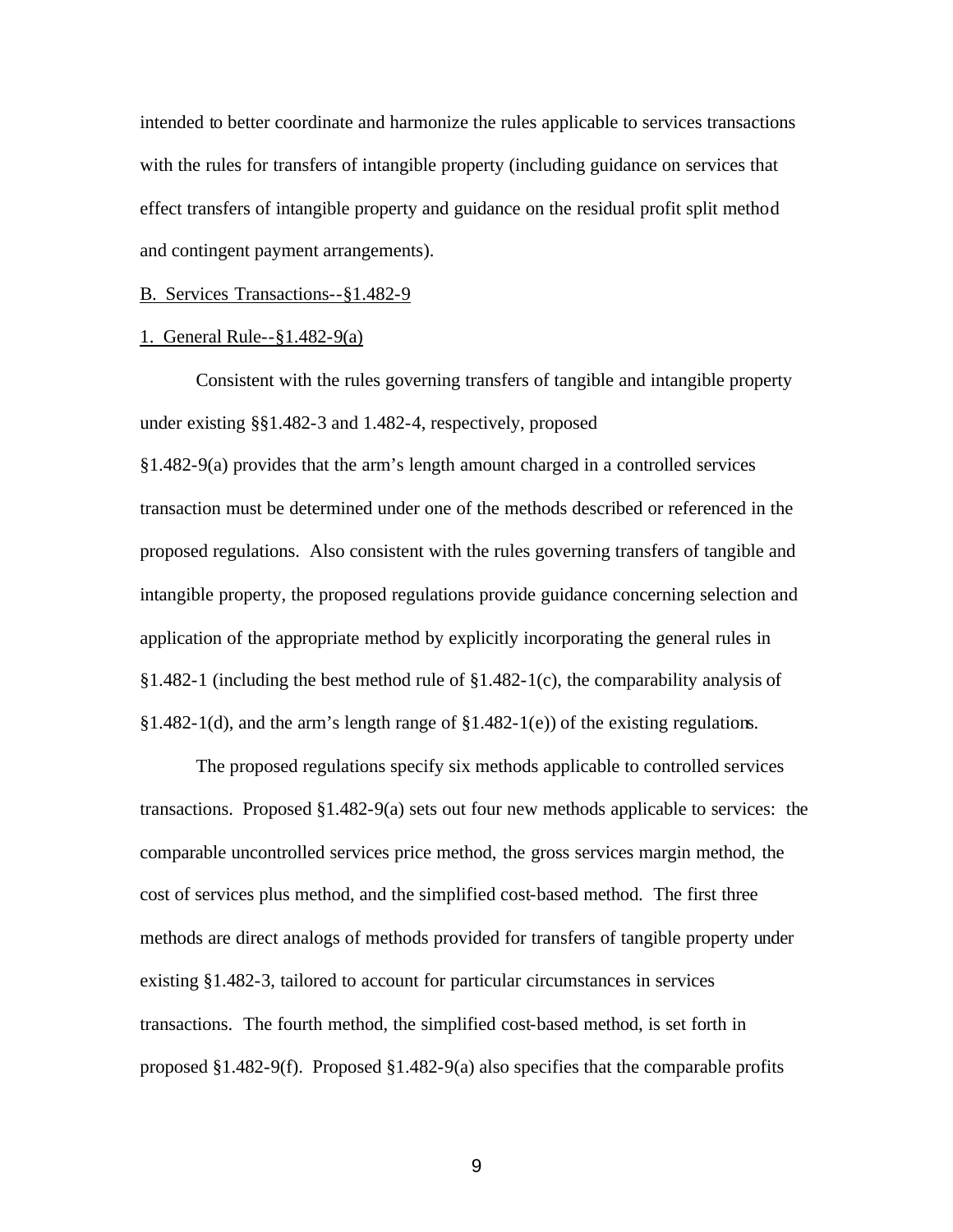method under existing §1.482-5 and the profit split methods under existing §1.482-6, as modified by proposed  $\S1.482-9(e)$  and (g) respectively, are applicable to services. Finally, proposed  $\S1.482-9(a)(7)$  indicates that unspecified methods also may be used in appropriate circumstances, as prescribed by proposed §1.482-9(h).

Proposed  $\S1.482-9(a)(1)$  provides that the general rules under  $\S1.482-1$  of the existing regulations, including the best method rule of existing §1.482-1(c), the comparability standards of existing §1.482-1(d), and the rules regarding determination of an arm's length range under existing  $\S1.482-1(e)$ , generally apply to the determination of an appropriate arm's length charge for controlled services transactions. The best method rule under existing §1.482-1(c) provides that an arm's length result must be determined under the method that, given the facts and circumstances, provides the most reliable measure of an arm's length result. Existing  $\S1.482-1(c)(2)$  provides two primary factors to consider in determining which method is the most reliable: the degree of comparability between the controlled transactions and any uncontrolled comparables, and the quality of data and assumptions used in the analysis.

The proposed regulations incorporate the comparability factors in existing §1.482- 1(d) because these factors generally are relevant under all methods. In addition, the description of each of the methods set out in the proposed regulations provides other comparability factors that may be of particular importance in the context of that method as applied to a controlled services transaction.

### 2. Comparable Uncontrolled Services Price Method--§1.482-9(b)

Proposed §1.482-9(b) sets forth the comparable uncontrolled services price method. This method evaluates whether a controlled services transaction satisfies the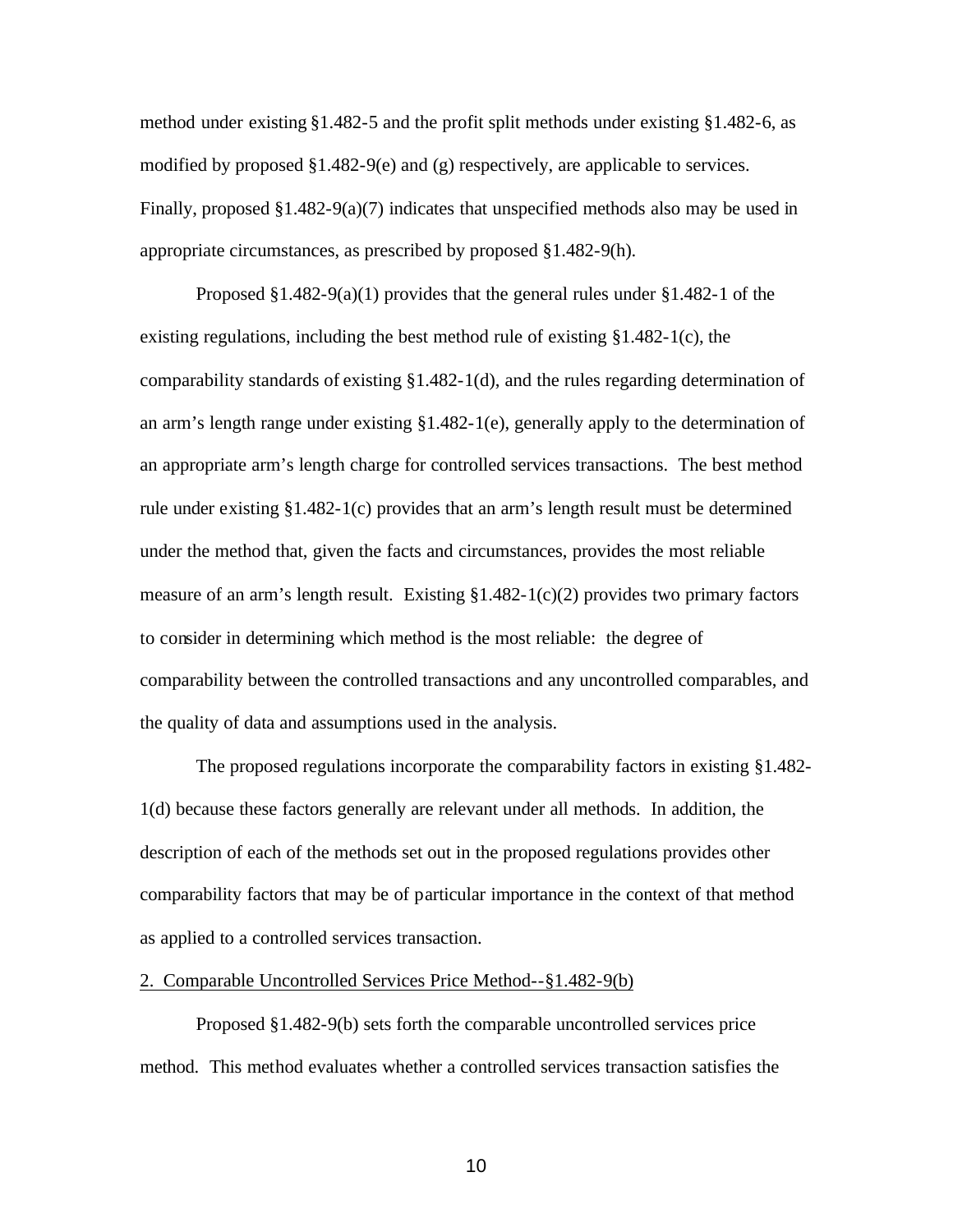arm's length standard by comparing the price of a controlled services transaction with the price charged in a comparable uncontrolled services transaction. This method is analogous to the comparable uncontrolled price method of  $\S 1.482-3(b)$  in the context of transfers of tangible property. Proposed §1.482-9(b)(1) provides that this method ordinarily is used where the controlled services are identical to or have a high degree of similarity to the services in the uncontrolled transaction.

The proposed regulations provide that all of the comparability factors described in existing §1.482-1(d) must be considered, but emphasize that similarity in the nature of the services and valuable intangibles used, if any, in providing the services are the most important factors in determining comparability under this method. Consistent with the best method rule, proposed §1.482-9(b)(2)(ii) provides that the comparable uncontrolled services price method generally provides the most direct and reliable measure of an arm's length result if an uncontrolled transaction either has no differences from the controlled services transaction or has only minor differences that have a definite and reasonably ascertainable effect on price, and appropriate adjustments may be made for such differences. Proposed §1.482-9(b)(4) provides several examples that illustrate the application of the comparable uncontrolled services price method to cases in which the comparable uncontrolled transactions are internal or external.

The Treasury Department and the IRS recognize that, under certain circumstances, uncontrolled parties may use proprietary pricing models or other indirect methods to establish the price charged to uncontrolled parties in a services transaction. Proposed §1.482-9(b)(5) provides that such data may be used as indirect evidence of a comparable uncontrolled services price if certain requirements are met. This provision is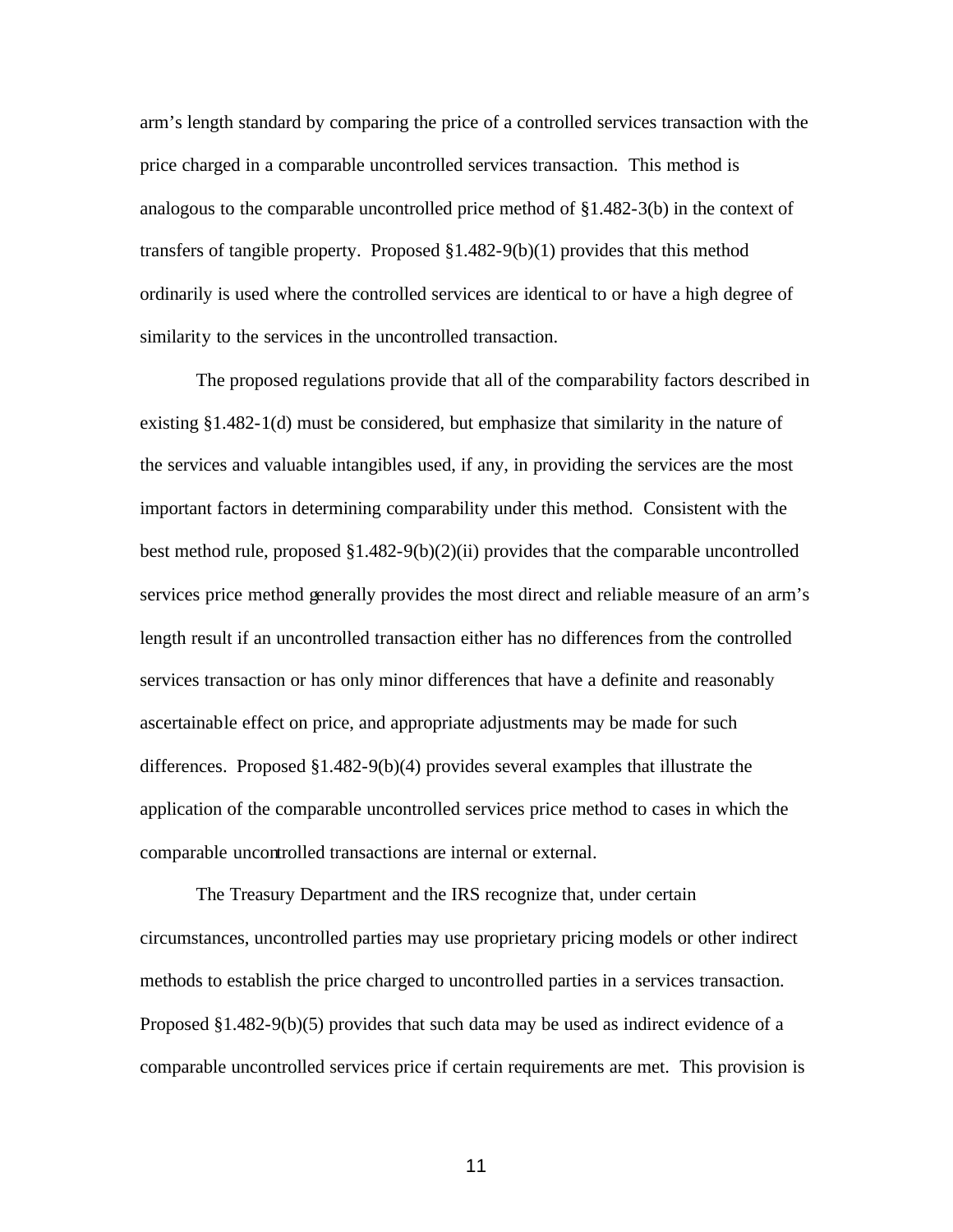analogous to the provision regarding indirect evidence of comparable uncontrolled prices in §1.482-3(b)(5) in the context of transfers of tangible property.

# 3. Gross Services Margin Method--§1.482-9(c)

Proposed §1.482-9(c) sets forth the gross services margin method. This method evaluates the arm's length price charged in a controlled services transaction by reference to the gross services profit margin realized in uncontrolled transactions that involve similar services. Similar to the resale price method provided for in  $\S1.482-3(c)$  in the context of transfers of tangible property, the charge under this method is calculated based on the price paid in an underlying and related uncontrolled transaction undertaken by the controlled group.

Proposed  $§1.482-9(c)(1)$  provides guidance regarding the circumstances in which this method ordinarily would be used. This method ordinarily is used in cases where a controlled taxpayer performs functions or services in connection with a "related uncontrolled transaction" between a member of the controlled group and an uncontrolled taxpayer. For example, this method may be used where a controlled taxpayer renders services (agent services) to another member of the controlled group in connection with a transaction between that other member and an uncontrolled taxpayer. This method also may be used in cases where a controlled taxpayer contracts to provide services to an uncontrolled taxpayer (intermediary function) and another member of the controlled group actually performs the services provided.

Proposed  $\S1.482-9(c)(2)(i)$  provides that the gross services margin method evaluates whether the price charged or amount retained by a controlled taxpayer is arm's length by determining the "appropriate gross services profit" of the controlled taxpayer.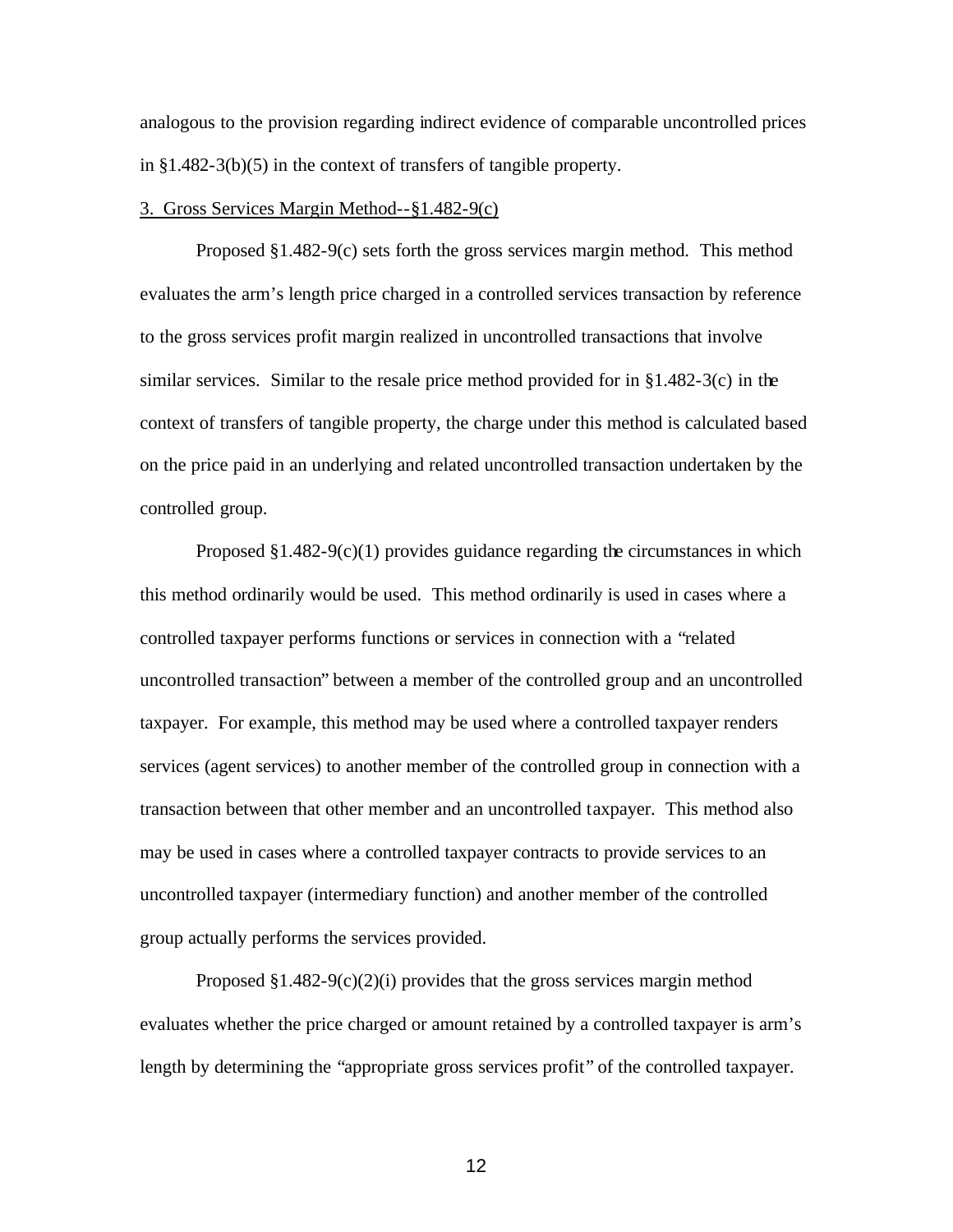If one controlled taxpayer renders services to another member of a controlled group with respect to a transaction between that other member of the controlled group and an uncontrolled taxpayer, the price charged to the other member under the gross services margin method is the appropriate gross services profit of the controlled taxpayer that performed the agent services. In cases where one controlled taxpayer contracts to provide services to an uncontrolled taxpayer and another member of the controlled group actually performs those services, the price charged to the controlled intermediary under the gross services margin method is determined by subtracting from the "applicable uncontrolled price" the appropriate gross services profit of the intermediary controlled taxpayer.

Proposed  $§1.482-9(c)(2)(ii)$  and (iii) define the terms "related uncontrolled transaction," "applicable uncontrolled price" and "appropriate gross services profit," which are necessary to determine the arm's length price under proposed §1.482-  $9(c)(2)(i)$ . The related uncontrolled transaction is a transaction between a member of the controlled group and an uncontrolled taxpayer as to which a controlled taxpayer performs agent services or an intermediary function. The applicable uncontrolled price is the final sales price paid by the uncontrolled party in the related uncontrolled transaction. Proposed  $\S1.482-9(c)(2)(iii)$  provides that the appropriate gross services profit is calculated by multiplying the applicable uncontrolled price by the gross services profit margin earned in comparable uncontrolled services transactions. The gross services profit margin takes into account all functions performed by other members of the controlled group and any other relevant factors.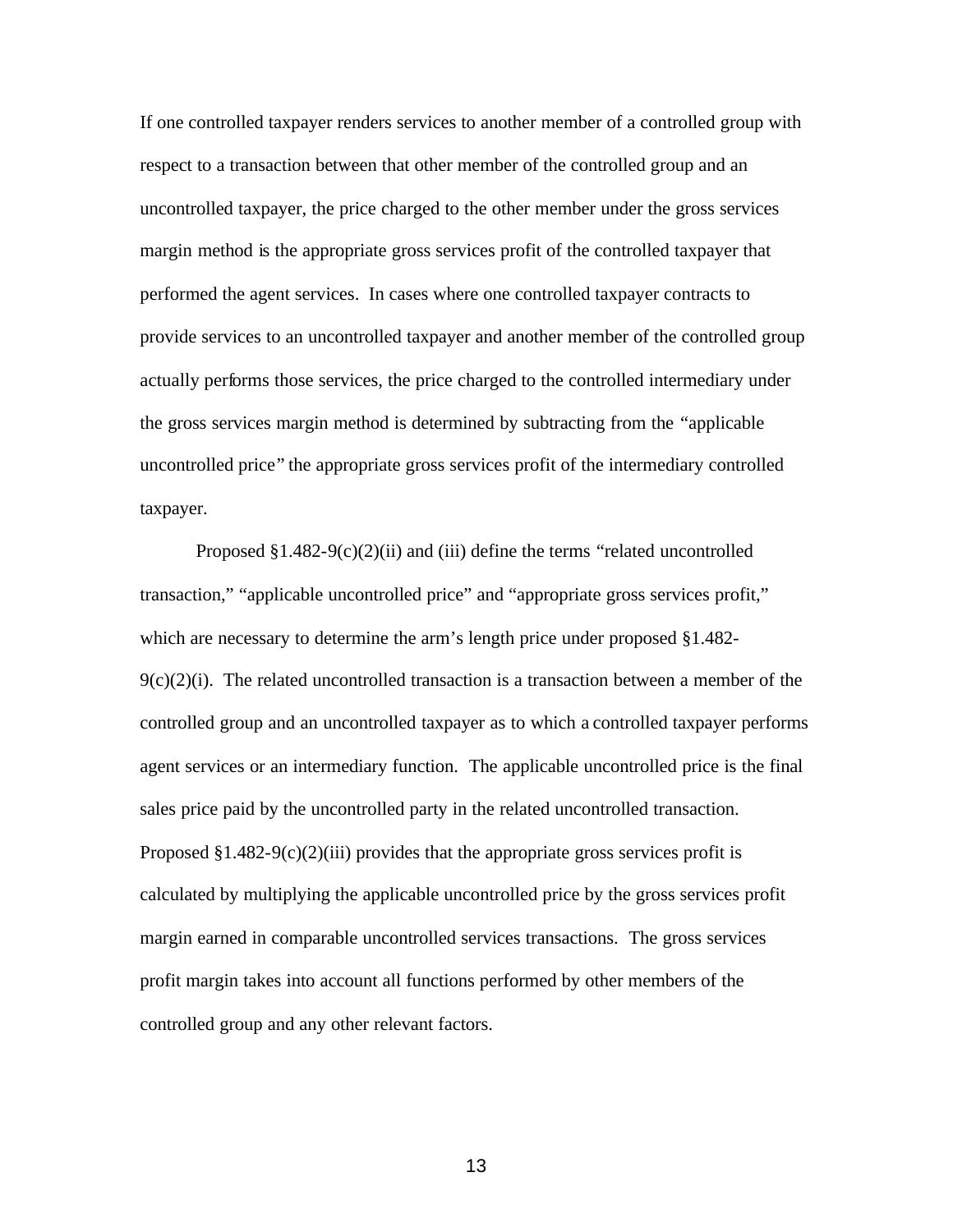The proposed regulations incorporate the general comparability factors of existing §1.482-1(d) in determining comparability under this method. Proposed §1.482-  $9(c)(3)(ii)(A)$  emphasizes that comparability under the gross services margin method is particularly dependent on similarity of functions performed, risks borne, intangibles used (if any), and contractual terms, as all these factors may materially affect the gross services profit margin.

In determining comparability, the proposed regulations state that where the controlled taxpayer provides services similar to a sales or purchasing agent, this method is less dependent on close similarity in the underlying property transferred or the services provided to the uncontrolled party. However, substantial differences in the nature of the property transferred or the services provided to the uncontrolled party may indicate significant differences in the functions performed by the controlled taxpayer. Thus, it ordinarily would be expected that the controlled and uncontrolled transactions would involve agent or intermediary services involving the transfer of goods within the same product categories, or the provision of services of the same general type.

In addition, the proposed regulations provide that if the functions performed by a controlled taxpayer are similar to those performed by an uncontrolled taxpayer, then the gross profit margin earned by the uncontrolled taxpayer may be used as a comparable gross services profit margin regardless of the structure of the uncontrolled services transaction. For example, proposed  $\S1.482-9(c)(3)(ii)(D)$  provides that if a controlled taxpayer that functions as a sales or purchasing agent for transfers of tangible property is comparable to a distributor that takes title to goods and resells them (*i.e.*, a buy-sell distributor), then the gross profit margin earned by the uncontrolled distributor on sales,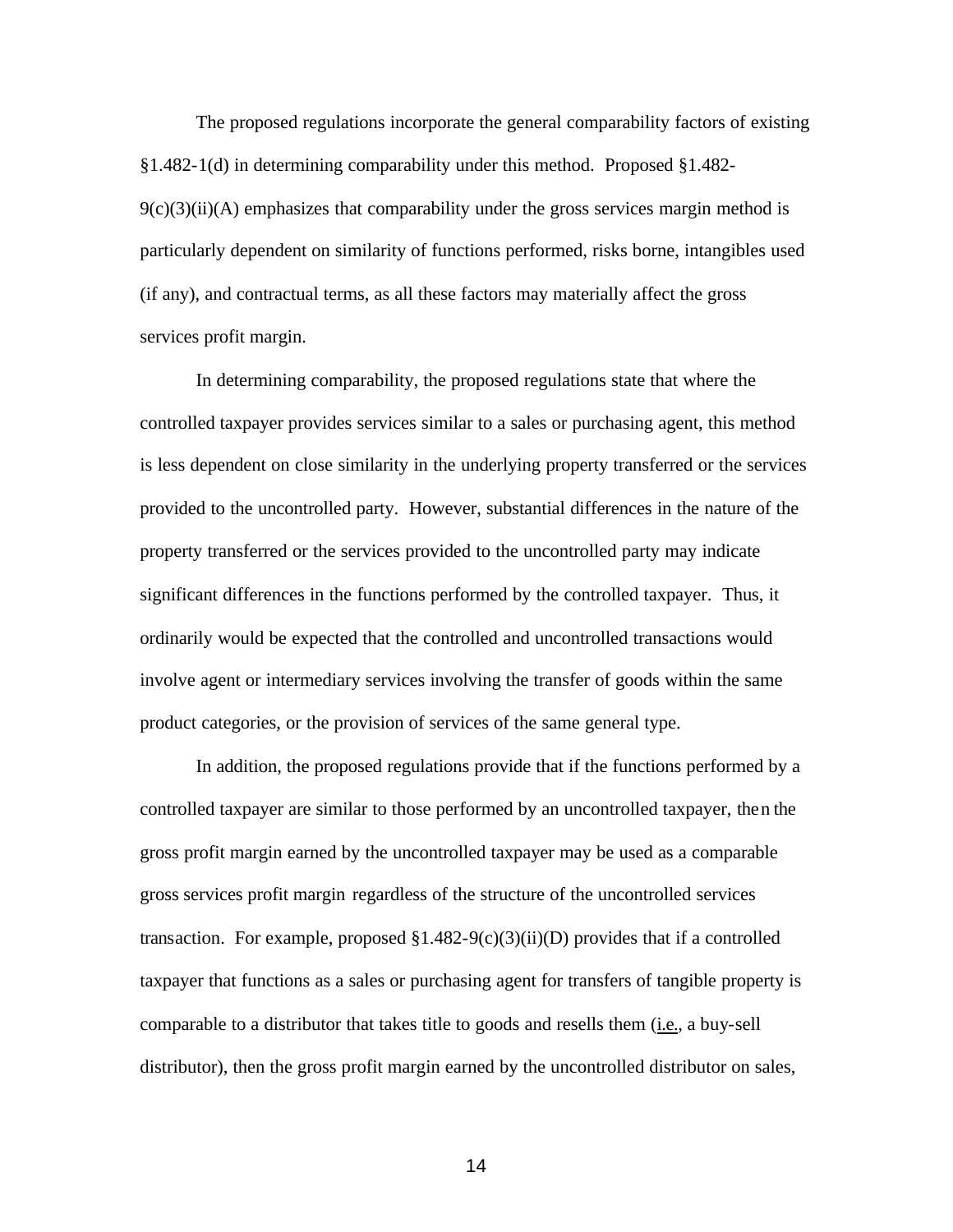stated as a percentage of the uncontrolled price paid for the goods, may be used as the comparable gross services profit margin.

Proposed  $\S1.482-9(c)(4)$  provides examples that illustrate various aspects of the application of the gross services margin method.

### 4. Cost of Services Plus Method--§1.482-9(d)

Proposed §1.482-9(d) sets forth the cost of services plus method. This method evaluates whether the amount charged in a controlled services transaction is arm's length by reference to the gross services profit markup in comparable uncontrolled services transactions. The proposed regulations provide that this method is most reliably applied when the renderer in the controlled services transaction provides the same or similar services to both controlled and uncontrolled parties.

The cost of services plus method under proposed §1.482-9(d) is similar to the cost plus method applicable to transfers of tangible property under existing §1.482-3(d). The proposed regulations, however, incorporate certain modifications that are necessary because the manner in which the costs of providing services are presented for financial accounting purposes is less uniform than the manner in which costs of goods sold are presented for such purposes. The proposed regulations refer to the costs to be taken into account in evaluating controlled services transactions as "comparable transactional costs." Proposed  $\S1.482-9(d)(2)(ii)$  defines comparable transactional costs to include all costs of providing the services that are taken into account as the basis for determining the gross services profit markup in comparable uncontrolled services transactions. The Treasury Department and the IRS intend this definition to be flexible to ensure that reasonably equivalent categories of costs will be used to determine gross services profit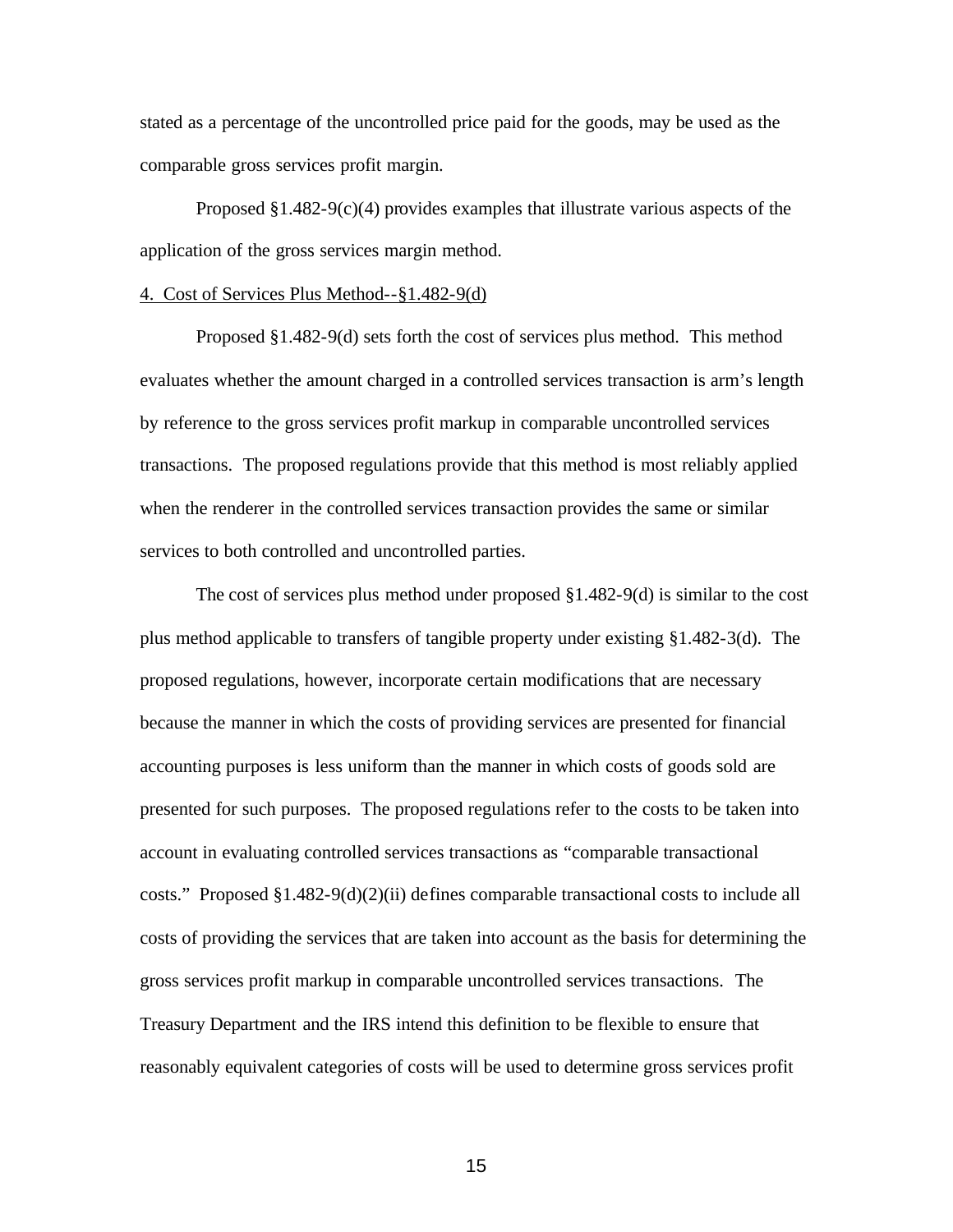in particular cases. Consequently, the proposed regulations provide that in some circumstances comparable transactional costs may constitute a subset of the total services costs (as defined in proposed §1.482-9(j)). Generally accepted accounting principles or income tax accounting rules (where income tax data for comparable transactions are available) may provide a useful starting point but will not be conclusive.

The proposed regulations incorporate the general comparability factors of existing §1.482-1(d) and provide several specific rules to ensure appropriate results under this method. For example, proposed  $\S1.482-9(d)(3)(ii)(A)$  provides that in determining functional comparability between the tested transaction and uncontrolled transactions, it may be necessary to consider the charge determined under the cost of services plus method expressed in the form of a markup on total services costs of the controlled taxpayer and uncontrolled parties. The Treasury Department and the IRS believe that this confirming analysis will prevent inappropriate results where the uncontrolled transactions incorporate functional differences that are reflected in costs that are not included in comparable transactional costs. In addition, proposed  $\S1.482-9(d)(3)(ii)(B)$  states that reliability under this method will be reduced if a significant amount of the controlled taxpayer's comparable transactional costs consists of costs incurred in a tax accounting period other than the period under review. The Treasury Department and the IRS believe that in such cases application of this method may produce unreliable results.

The proposed regulations further provide that if, in applying this method, the controlled taxpayer and the comparable parties do not state their respective costs of providing the services on an equivalent basis, adjustments will be necessary to ensure reliability of the results. Proposed  $\S1.482-9(d)(3)(iii)(B)$  notes that where such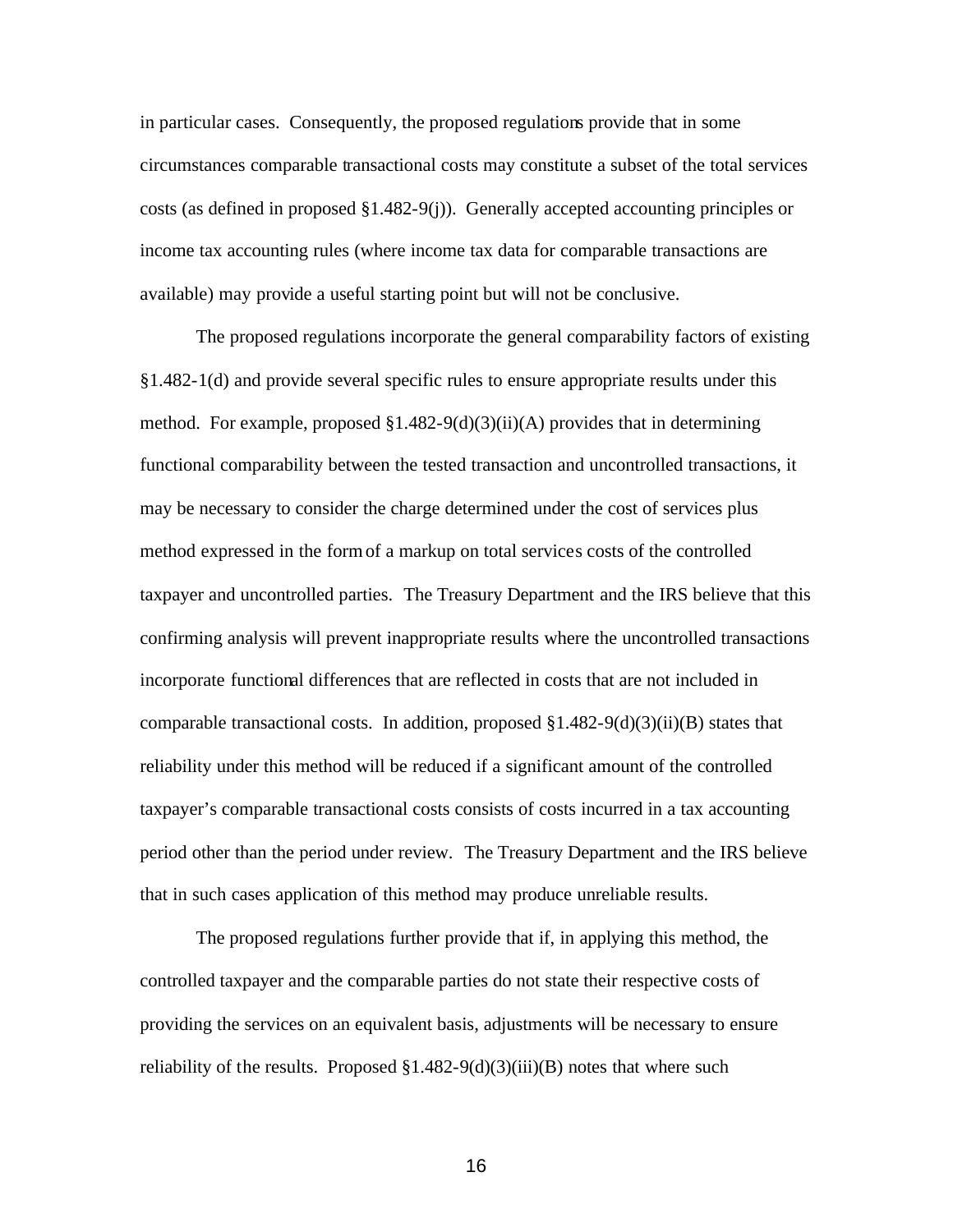adjustments are not possible, the reliability of the results determined under this method will be reduced.

Proposed  $\S1.482-9(d)(4)$  provides examples that illustrate various aspects of the application of the cost of services plus method.

### 5. Comparable Profits Method--§1.482-9(e)

The proposed regulations specify that the comparable profits method may be applied to controlled services. The comparable profits method evaluates whether the amount charged in a controlled services transaction is arm's length based on analysis of objective measures of profitability (profit level indicators) derived from financial information regarding uncontrolled taxpayers that engage in similar business activities under similar circumstances.

The proposed regulations provide that the guidance in existing §1.482-5 generally is applicable to controlled services transactions. Proposed §1.482-9(e) provides specific guidance that tailors the application of §1.482-5 in cases in which the tested party under existing  $\S 1.482-5(b)(2)$  is the renderer of the services under review. In all other cases, including cases in which the tested party is the recipient of controlled services, the provisions of existing §1.482-5 apply without regard to §1.482-9(e).

Proposed §1.482-9(e) permits the application of the various profit level indicators provided in existing  $\S1.482-5(b)(4)(ii)$  to controlled services transactions. As noted in existing  $§1.482-5(b)(4)$ , whether the use of a particular profit level indicator is appropriate depends upon a number of factors, including the extent to which the profit level indicator is likely to produce a reliable measure of the income that the tested party would have earned had it dealt with controlled taxpayers at arm's length. In this regard,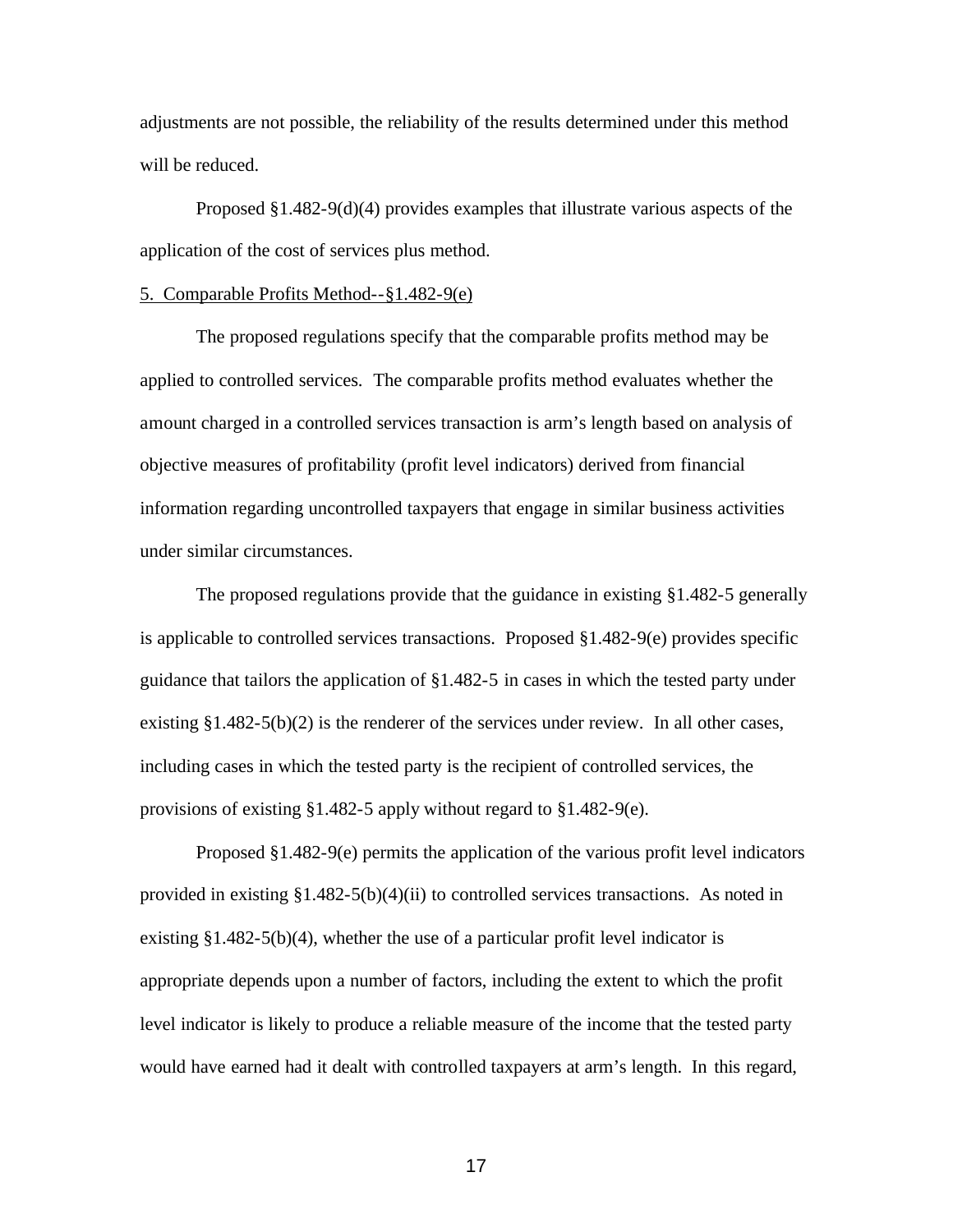caution should be exercised in applying these profit level indicators to controlled services transactions. For example, application of the rate of return on capital employed profit level indicator may produce unreliable results because the reliability of this profit level indicator decreases as operating assets play a lesser role in generating operating profits for both the tested party and the uncontrolled comparable. In addition, reliability under this profit level indicator depends on the extent to which the composition of the tested party's assets is similar to that of the uncontrolled comparable.

With respect to financial ratios, the lack of uniformity regarding the presentation for financial accounting purposes of costs of providing services (as noted in the description of cost of services plus method above) and the limited availability of detailed information regarding the cost accounting practices of uncontrolled parties suggest that the reliability of the profit level indicators that depend on segmentation of such costs may be reduced. Existing  $\S1.482-5(c)(3)$  states that the reliability of results derived from the comparable profits method is affected by the quality of the data used to apply this method. Due to the lack of uniformity regarding the presentation for financial accounting purposes of costs of providing services, it may be difficult to determine, for example, whether costs included in costs of goods sold or operating expenses reported by uncontrolled taxpayers are in fact comparable to the corresponding costs incurred by the controlled taxpayer in the relevant business activity. Consequently, an arm's length charge determined by use of the ratio of gross profit to operating expenses as a profit level indicator may not be reliable.

Proposed  $§1.482-9(e)(2)(ii)$  describes a new profit level indicator that may be more reliable in the context of controlled services transactions. The proposed regulations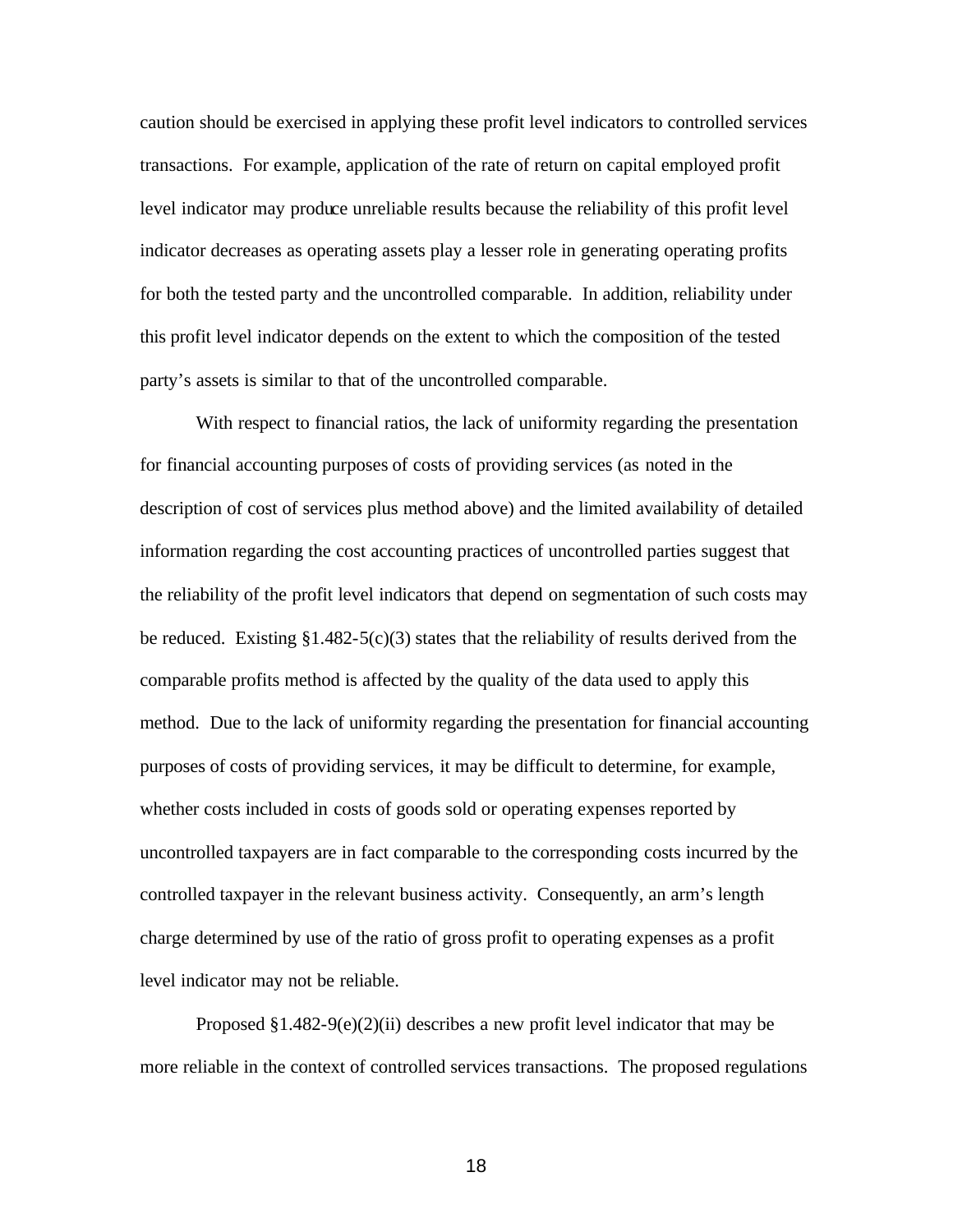define this profit level indicator as the ratio of operating profits to total services costs (defined in proposed  $\S1.482-9(i)$ ), or the markup on total costs (also referred to as the "net cost plus"). This new profit level indicator evaluates operating profits based on a markup on all costs related to the provision of services. This new profit level indicator is more likely to result in a cost base used to determine the controlled taxpayer's comparable operating profit that is comparable to the cost base used by uncontrolled parties to calculate their operating profits in similar business activities.

The proposed regulations state that the degree of consistency in accounting practices between the controlled services transaction and the uncontrolled transaction will affect the reliability of the results under this method. If appropriate adjustments to account for such differences are not possible, the reliability of the results determined under this method will be reduced.

Proposed  $\S1.482-9(e)(3)$  provides examples that illustrate various aspects of the application of the comparable profits methods to controlled services transactions.

### 6. Simplified Cost-Based Method--§1.482-9(f)

# a. Overview

The proposed regulation provides for a new simplified cost-based method for low-margin services, such as routine back-office services. This simplified method is intended by the Treasury Department and the IRS to serve the same purpose as the current regulations relating to the pricing of non-integral services by providing reduced compliance and administrative burdens with respect to the transfer pricing of low-margin services. Such reduced burdens allow both taxpayers and the IRS to direct their resources appropriately to other issues. The Treasury Department and the IRS believe,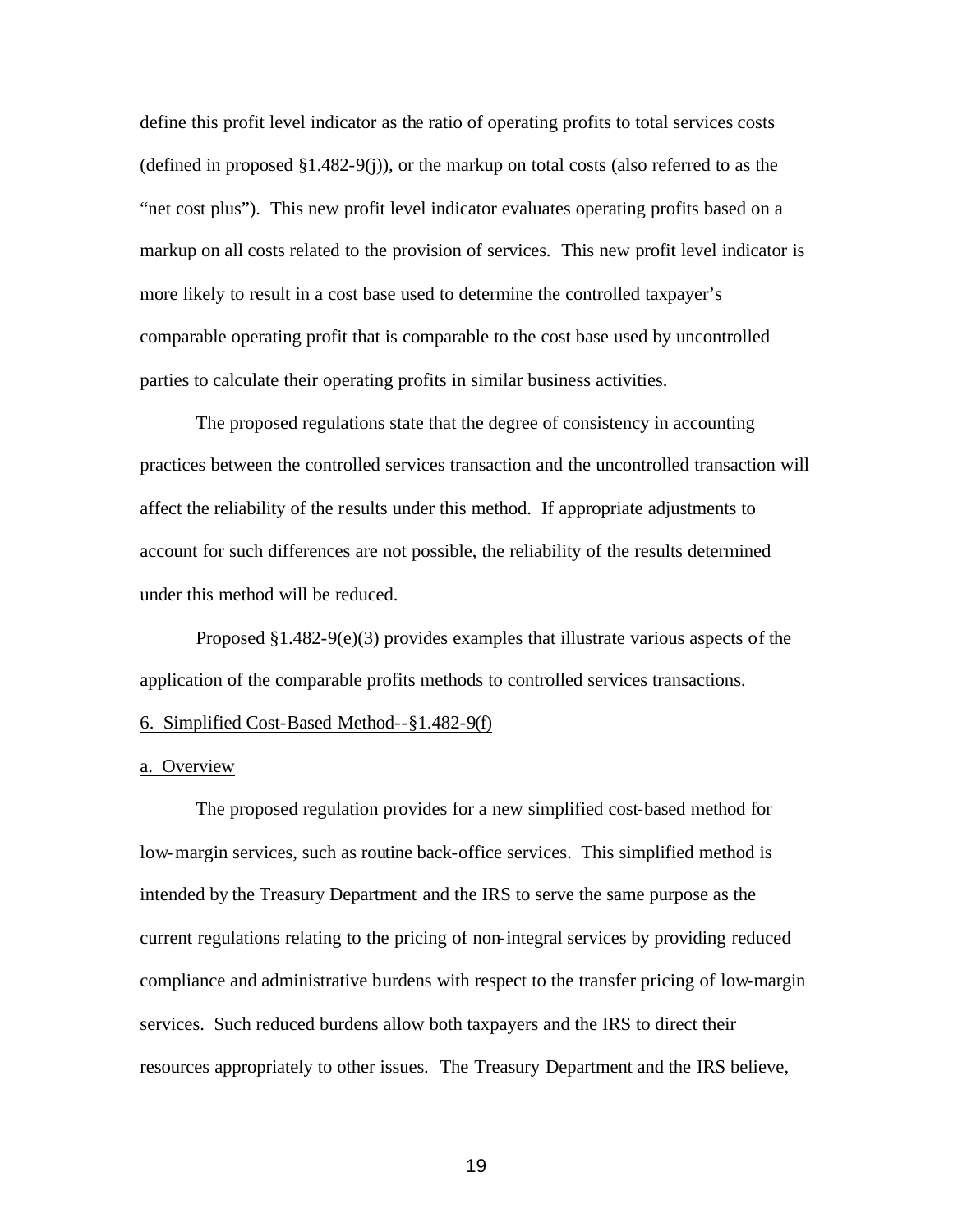however, that certain aspects of the rules in the current regulations intended to deal with low-margin services are problematic and therefore should be modified. In particular, the current regulations in some cases have been interpreted or applied to reach inappropriate results from a policy perspective by allowing high-margin controlled services to be priced at cost. Further, the qualitative and subjective tests in the current regulations for determining whether a controlled service may be priced at cost have been difficult to apply and have led to disputes.

Therefore, while the simplified method is intended to maintain reduced compliance and administrative burdens with respect to the pricing of low-margin services, it differs from the current rules regarding the pricing of low-margin services in significant respects. In particular, the simplified method is based on comparability principles, and the administrative benefits of the simplified method decrease as the margins attributable to the service at issue increase. Thus, the simplified method is more consistent with the arm's length standard and will limit significantly the potential for arbitrariness and controversy that makes the current rules problematic.

# b. General Description of Method--§1.482-9(f)(1)

The simplified method allows services that meet certain requirements and conditions to be priced by reference to the markup on total services costs of uncontrolled taxpayers that engage in similar business activities under similar circumstances. The markup on total services costs under the simplified cost-based method corresponds to the profit level indicator of the ratio of operating profit to total services costs, or net cost plus, which is provided for under the comparable profits method for services in proposed §1.482-9(e). Proposed §1.482-9(f)(1)(i) provides that if a controlled services transaction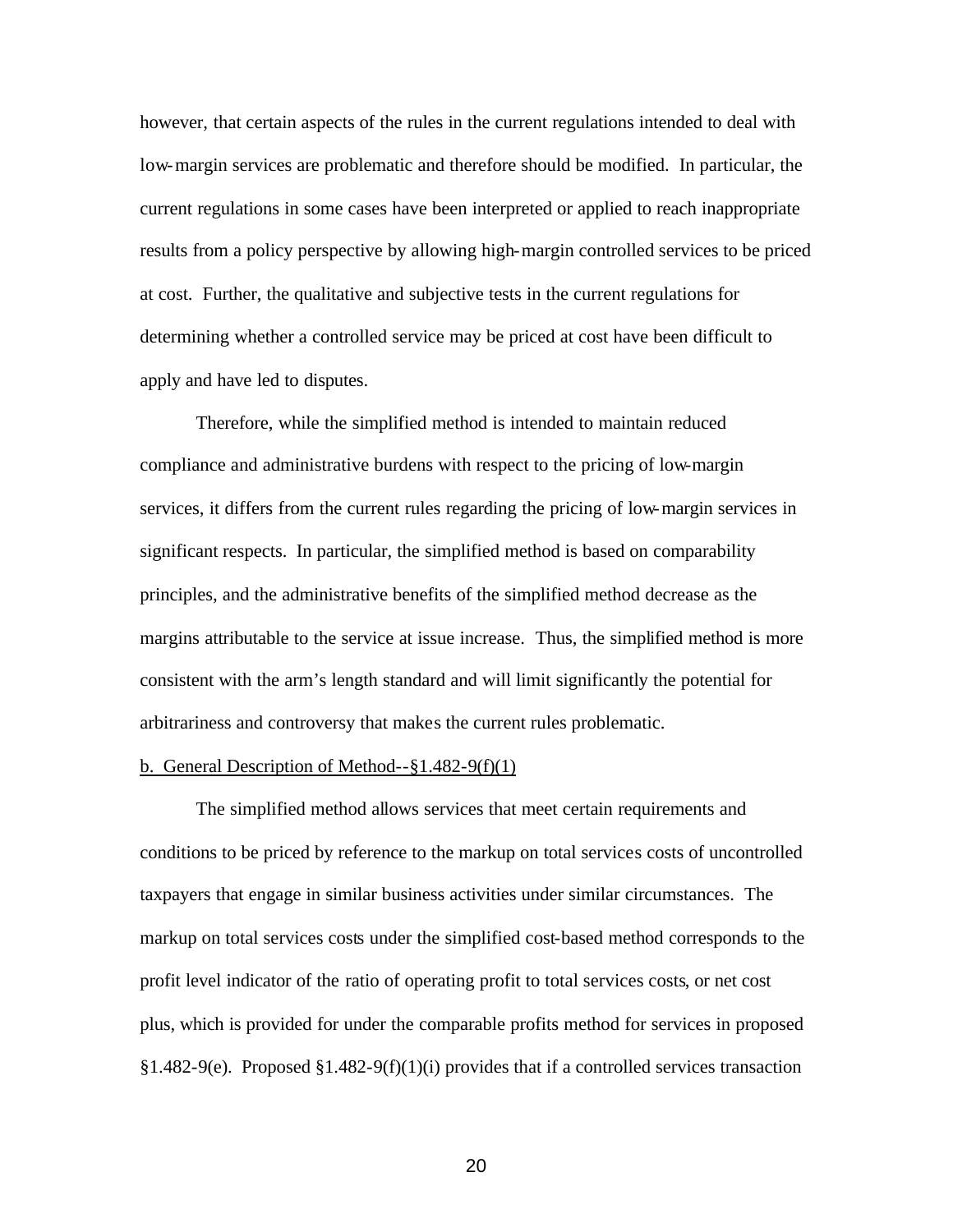that meets the conditions and requirements of proposed  $\S1.482-9(f)$  is priced under the simplified method, that method will be considered the best method for purposes of §1.482-1(c). In effect, the conditions and requirements for the application of the simplified method are a substitute for a traditional best method analysis.

### c. Limitation on Allocations by the Commissioner-- §1.482-9(f)(2)

The distinguishing feature of the simplified method is a limitation on the ability of the Commissioner to make allocations that he could otherwise make under the general transfer pricing rules. Proposed  $$1.482-9(f)(2)(i)$  provides generally that the Commissioner may make an allocation under the simplified method only if the arm's length markup on total costs, as determined by the Commissioner under the general transfer pricing rules, exceeds the markup charged by the taxpayer by at least a specified number of percentage points. This "applicable number of percentage points" is six if the amount charged by the taxpayer is equal to total costs, and it declines ratably to zero by one percentage point for every increase of two percentage points in the markup on total costs charged by the taxpayer. Thus, for example, if a taxpayer prices controlled services at cost under this method, the Commissioner may make an allocation only if the arm's length markup on total costs is at least 6 percent. As the markup charged by the taxpayer on the controlled services approaches 10 percent, the applicable number of percentage points declines ratably to zero. This ensures that only relatively low-margin services benefit from the simplified method. Proposed  $\S1.482-9(f)(2)(iii)$  also provides an upper bound for the application of the simplified method of 10 percent. Thus, in no event would the Commissioner be limited under this method in making an allocation if the arm's length markup on total costs exceeds 10 percent. Proposed  $\S1.482-9(f)(2)(iv)$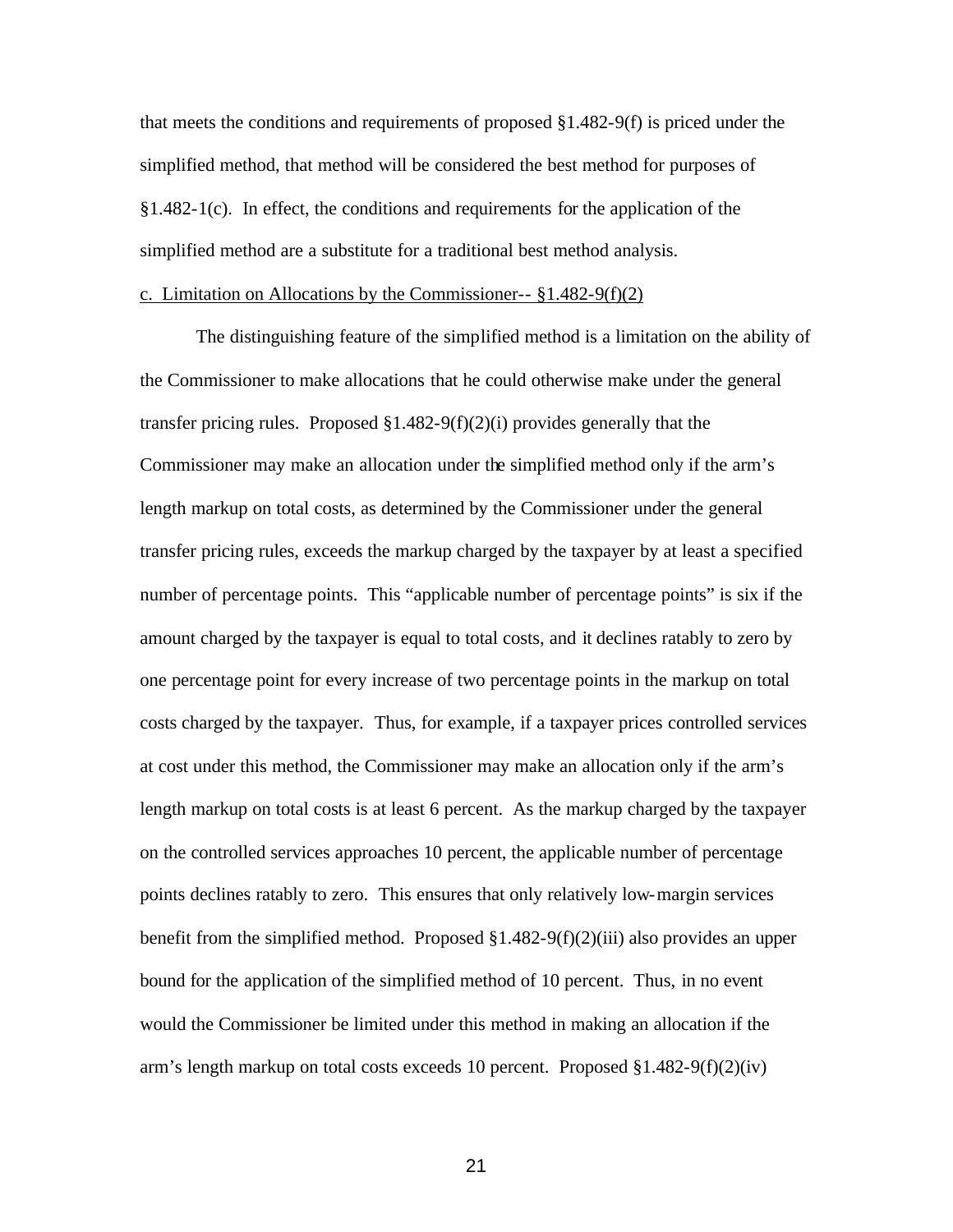provides equations and a table with respect to these rules, and proposed  $\S 1.482-9(f)(5)$ provides several examples that describe and illustrate the application of these rules.

The Treasury Department and the IRS intend these quantitative rules, applied in conjunction with the other requirements for and conditions on the application of the simplified method, to provide objective, administrable guidance for determining whether controlled services may be priced under the simplified method rather than subject to a full transfer pricing analysis, including an analysis under the best method rule. Further, because the benefits of the simplified method decline as the margin attributable to the service increases, the pricing of a relatively high-margin controlled service under the simplified method converges with that under a full transfer pricing analysis. The objective of these quantitative rules is to provide a sufficient range with respect to the pricing of low-margin services to maintain appropriately reduced compliance and administrative burdens with respect to such services, while safeguarding against the inappropriate application of the simplified method to services that should be subject to a more robust arm's length analysis.

The simplified method does not grant authority to the Commissioner to make allocations that could not be made under the general transfer pricing rules. Thus, the qualitative rules of the simplified method apply in conjunction with, and not in lieu of, the interquartile range that may be available under certain other transfer pricing methods. For example, if the markup charged by the taxpayer on a controlled services transaction exceeds the arm's length markup by more than the applicable number of percentage points but is within the interquartile range of results under a best method analysis, the Commissioner may not make an allocation with respect to the underlying service. This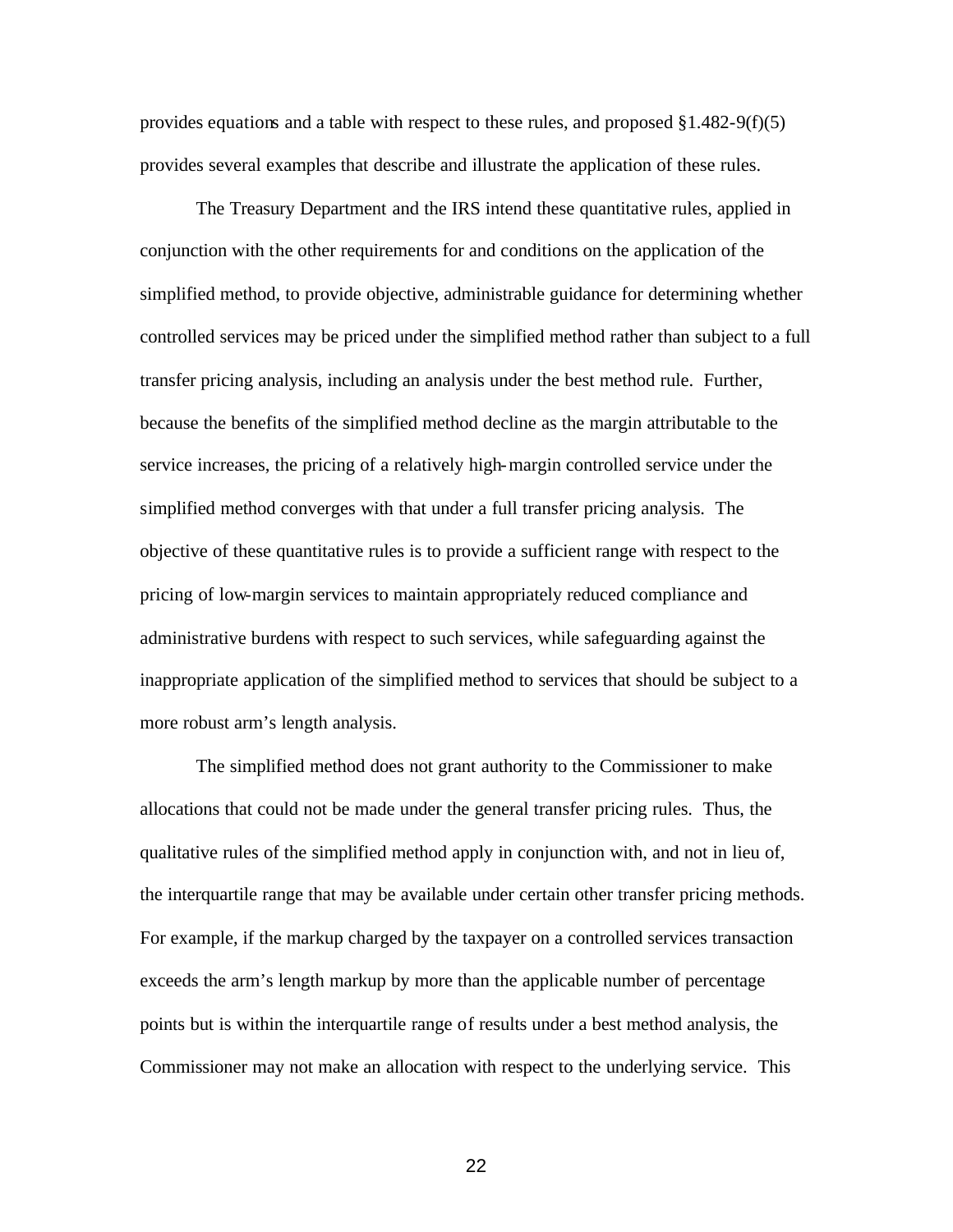interaction between the upper bound and the interquartile range further ensures that the benefits of the simplified method are focused on relatively low-margin services because the arm's length range can be expected to provide a wider tolerance band than the applicable number of percentage points as the markup on total services costs approaches 10 percent.

These limitations on the Commissioner's authority to make an allocation apply only if the markup charged in the controlled transaction is less than the arm's length markup. If instead the markup charged in the controlled transaction exceeds the arm's length markup, proposed  $\S1.482-9(f)(2)(v)$  provides that the limitation on the Commissioner under the simplified method does not apply to prevent the Commissioner from making an allocation.

Further, proposed  $\S1.482-9(f)(2)(v)(A)$  provides that the limitation on the Commissioner does not apply to prevent an allocation if the amount charged by the taxpayer is less than the "total services costs" in the controlled services transaction. The Treasury Department and the IRS believe that it is appropriate to subject controlled services that are priced at less than cost to a full transfer pricing analysis.

Finally, proposed  $\S1.482-9(f)(2)(v)(B)$  provides that the Commissioner's authority to determine the cost base is not limited if the taxpayer's method of determining, allocating and apportioning costs is not consistent with the methods used by similar uncontrolled taxpayers in similar circumstances. This authority, which is similar to the Commissioner's authority under existing  $$1.482-2(b)(4)$  to make appropriate allocations of costs, constitutes an important safeguard on the reliability of the results determined under the simplified cost-based method. Consistent with the purpose of the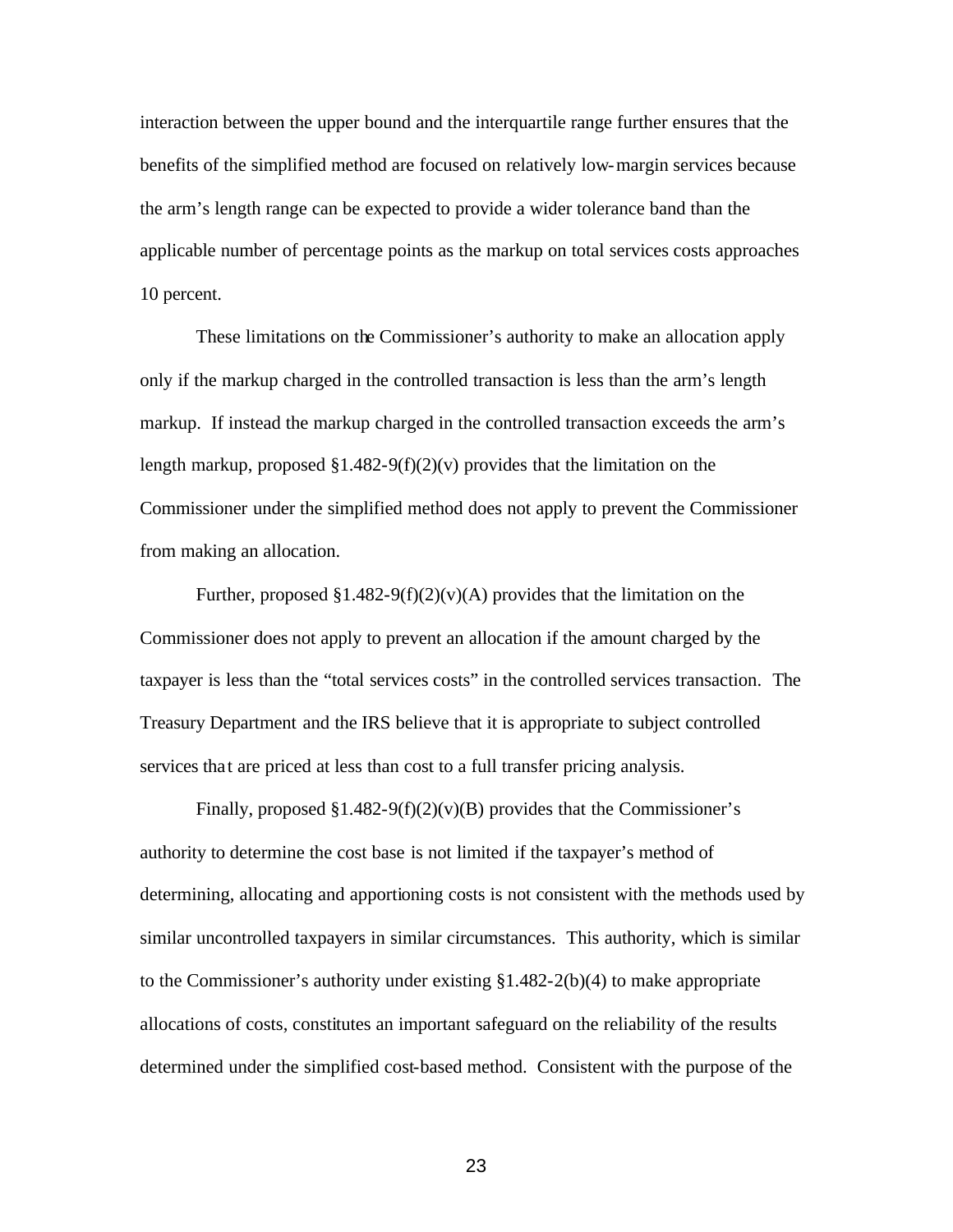simplified method -- to provide certainty concerning the pricing of low-margin controlled services, and to reduce the number of disputes where taxpayers make a good faith effort to price qualifying services under this method -- the Treasury Department and the IRS anticipate that the Commissioner will exercise this authority to correct an erroneous allocation only where that allocation has a significant impact on the amount of consideration in the controlled transaction.

In all cases in which the Commissioner's authority to make an allocation is not limited by the simplified method, allocations nevertheless must be consistent with the arm's length standard and otherwise appropriate under the generally applicable transfer pricing rules.

Proposed  $§1.482-9(f)(5)$  provides examples that illustrate the application of the rules in proposed  $\S 1.482 - 9(f)(2)$ .

# d. Conditions on Use of Simplified Method--§1.482-9(f)(3)

There are two conditions on the application of the simplified method. Proposed §1.482-9(f)(3) provides that taxpayers must maintain adequate books and records with respect to the determination and allocation of total costs, and subject to a de minimis exception must have a written contract in place that provides for current compensation for the services. The written-contract requirement ensures that the controlled taxpayers allocate risks attributable to the services transaction before the relevant services are rendered, and ensure in particular that the service renderer does not bear risks in a manner that would be inconsistent with the charging of a relatively low margin on total costs. The Treasury Department and the IRS believe that many large and mid-size taxpayers already have in place such basic agreements for controlled services transactions, or can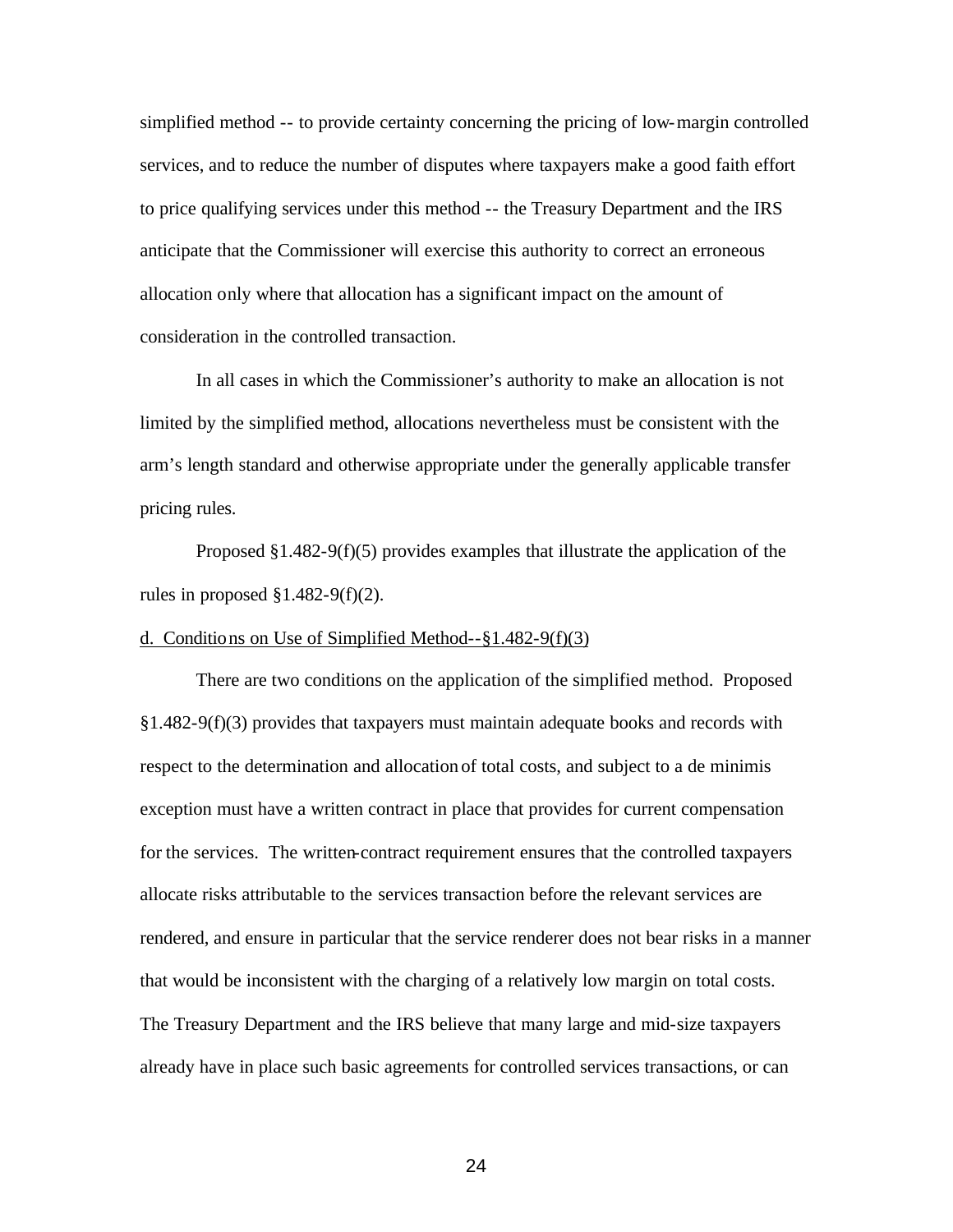execute such contracts without incurring undue expense. Thus, the written-contract requirement is not intended to impose significant compliance burdens on such taxpayers, or to limit their ability to use this method in appropriate cases.

The Treasury Department and the IRS recognize that the written-contract requirement could impose an undue burden on smaller taxpayers or on taxpayers that choose to apply the simplified method to a limited amount of services. Accordingly, the proposed regulations provide that the written-contract requirement does not apply to taxpayers that are members of a U.S. controlled group with an annual gross income of less than \$200 million, or to taxpayers that apply the simplified method to services whose aggregate costs are less than \$10 million. In order to apply the simplified method in the absence of a written contract, however, the conduct of the parties to the services transaction must be consistent with an agreement that provides for current compensation of the services.

### e. Transactions Not Eligible for Simplified Method--§1.482-9(f)(4)

The Treasury Department and the IRS intend the simplified method to apply only to low-margin controlled services for which total costs constitute an appropriate reference point for determining profitability. The arm's length charge for other controlled transactions is more appropriately determined under another transfer pricing method, subject to the best method rule. The proposed regulations identify categories of transactions that are not eligible to be priced under this method. The Treasury Department and the IRS believe that the simplified method should not be available for such transactions because they tend to be high-margin transactions, transactions for which total costs constitute an inappropriate reference point for determining profitability,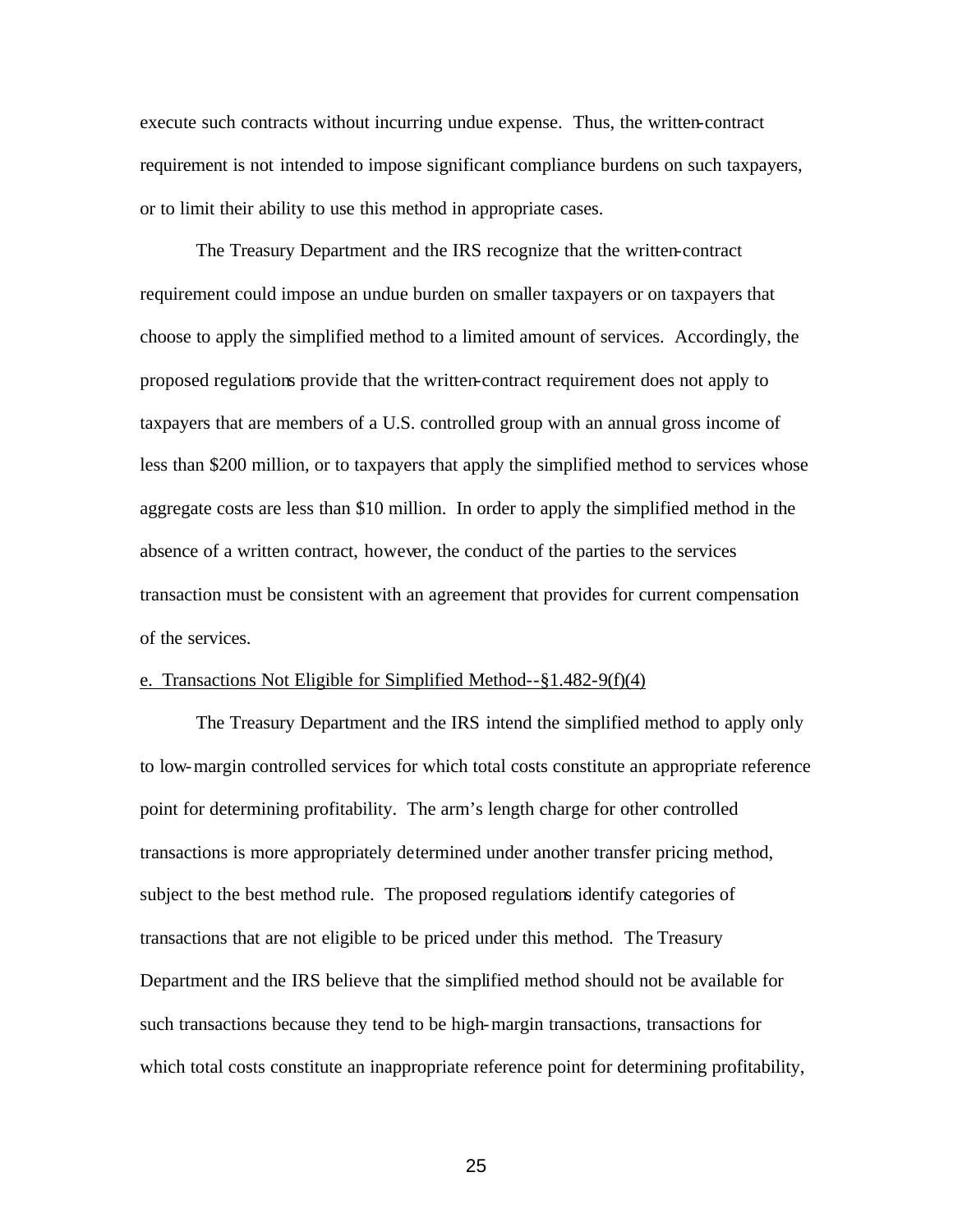or other types of transactions that should be subject to the more robust arm's length analysis, including an analysis under the best method rule. The Treasury Department and the IRS anticipate that, in general, controlled services that are priced at cost under an application of the existing regulations that is consistent with the intent of those regulations should qualify to be analyzed under the simplified method.

Proposed §1.482-9(f)(4)(i) provides that controlled services that are similar to those provided to uncontrolled parties by either the renderer or the recipient are not eligible for the simplified cost-based method. This rule is similar to the rule of existing §1.482-2(b)(7)(i), which has not led to compliance or administrative difficulties because taxpayers generally will have access to internal information concerning the comparable uncontrolled price of such services.

Proposed §1.482-9(f)(4)(ii) provides that controlled services provided to a recipient that receives controlled services in significant amounts are not eligible to be evaluated under the simplified method. This rule is similar to the rule in existing §1.482-  $2(b)(7)(iv)$  but has been simplified and narrowed in scope, and therefore should apply in fewer cases. The Treasury Department and the IRS believe that services routed through conduits or intermediaries should be subject to a full transfer pricing analysis.

Proposed  $\S1.482-9(f)(4)(iii)$  provides that controlled services that involve the use of valuable or unique intangibles are ineligible for the simplified method if such intangibles contribute significantly to the value of the services and the costs associated with such intangibles are not reflected in the costs relating to the rendering of the services. The Treasury Department and the IRS believe that such services are likely to have values substantially in excess of their cost and therefore categorically should be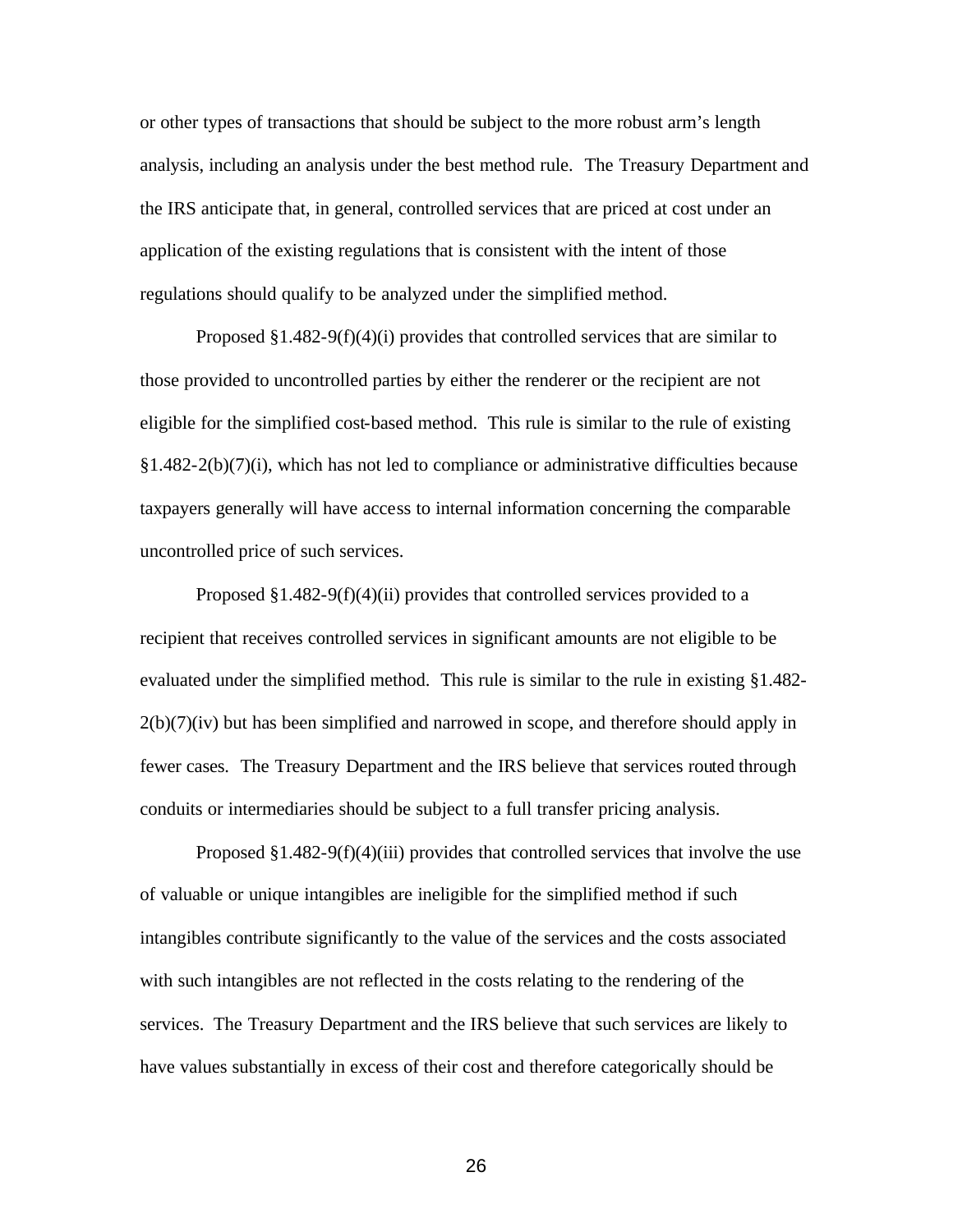subject to a full transfer pricing analysis. The Treasury Department and the IRS anticipate that there will be significant overlap between this rule and the 10 percent rule in proposed  $\S1.482-9(f)(2)(iii)$ ; that is, the arm's length markup on total costs with respect to such services is likely to exceed 10 percent.

Proposed §1.482-9(f)(4)(iv) provides that controlled services that are combined with other types of controlled transactions, such as a transfer of tangible or intangible property, are not eligible for the simplified method to the extent of those other transactions. The Treasury Department and the IRS intend the application of the simplified method to be limited to low-margin services transactions.

Proposed  $\S1.482-9(f)(4)(v)$  identifies several specific types of transactions that are not eligible for the simplified method. The first four types -- manufacturing, production, extraction, and construction services -- are identical to types of transactions excluded from eligibility for pricing at cost under existing  $\S1.482-2(b)(7)(ii)(A)$ . Such services generally constitute core profit-making functions of an enterprise. The Treasury Department and the IRS therefore believe that such services should continue to be subject to a full transfer pricing analysis.

Also not eligible for the simplified method are reselling, distribution, or similar activities conducted under a commission or other arrangement, as well as financial transactions, including guarantees, and insurance or reinsurance. The Treasury Department and the IRS believe that it is not appropriate to apply the simplified method to such transactions because total costs generally constitute an inappropriate reference point for determining profitability with respect to such transactions.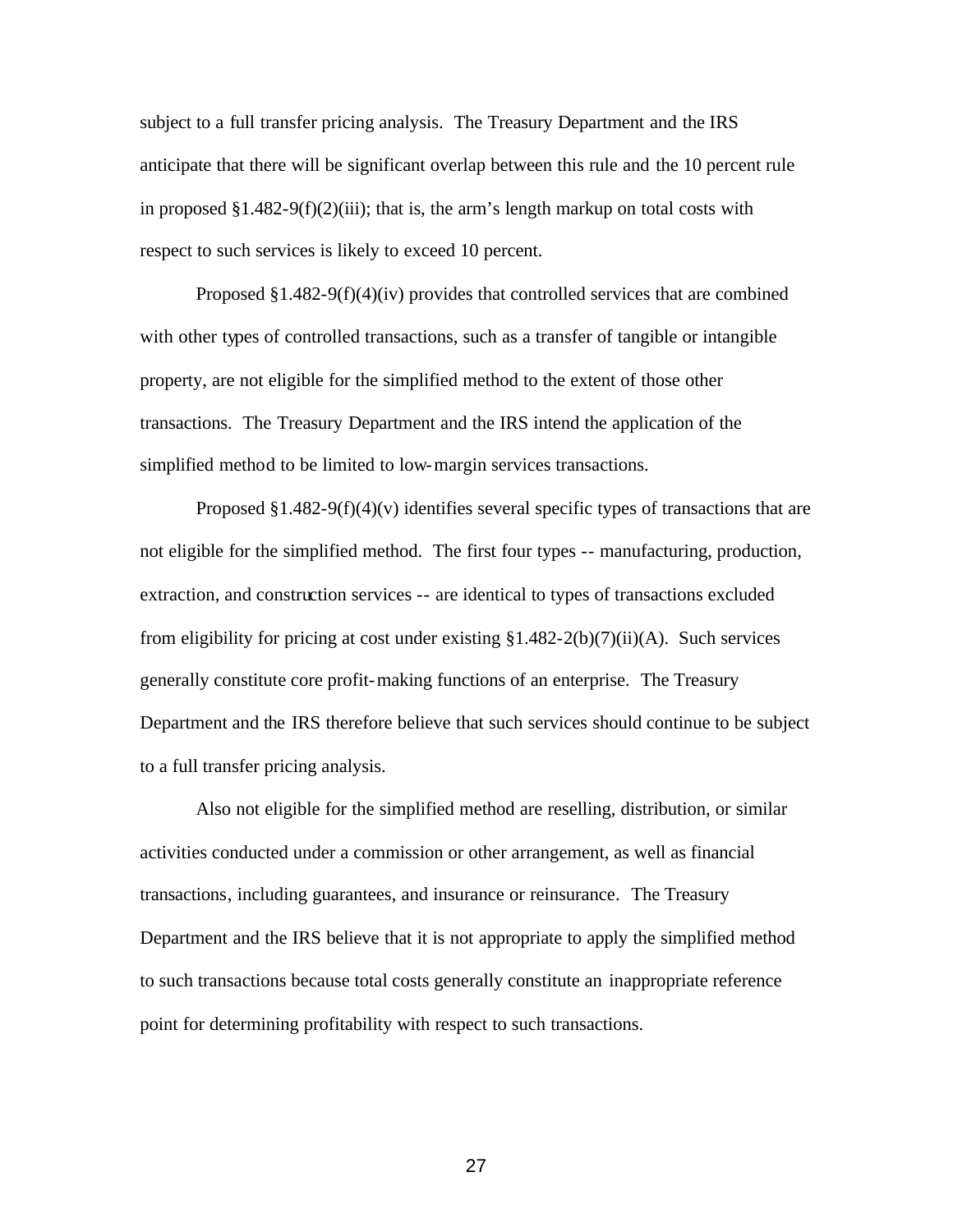Finally, research and development, experimentation, engineering or scientific services are excluded from the simplified method. The Treasury Department and the IRS believe that such services may in a significant number of cases involve valuable intangibles and therefore should be subject to a full transfer pricing analysis.

No inference is intended regarding either the arm's length markup on total services costs with respect to any of the excluded categories or types of transactions or the appropriate transfer pricing method for analyzing any particular transaction. In particular, no inference is intended that the arm's length markup for such transactions in a particular case will exceed 10 percent of total costs. Rather, these transactions are ineligible for the simplified cost-based method because the Treasury Department and the IRS have concluded that a full transfer pricing analysis is appropriate.

# f. Coordination with Documentation and Penalty Rules--§1.6662-6(d)(2)(ii)(B) and  $(iii)(B)$

Section 6662 imposes certain accuracy-related penalties on substantial valuation misstatements as described in section  $6662(e)(1)(B)$  and gross valuation misstatements as described in section  $6662(h)(2)(A)$ . These accuracy-related penalties include two categories of transfer pricing penalties, referred to as the transactional and net section 482 transfer price adjustment penalties. These penalties are not applicable if the taxpayer prepares contemporaneous documentation indicating that the taxpayer reasonably selected and applied a transfer pricing method, and provides that documentation to the Commissioner upon request.

Existing  $\S1.6662-6(d)(2)$  provides that an amount is excluded from the calculation of a net section 482 transfer price adjustment for purposes of applying the section 6662 penalty if the taxpayer establishes that both the specified method and documentation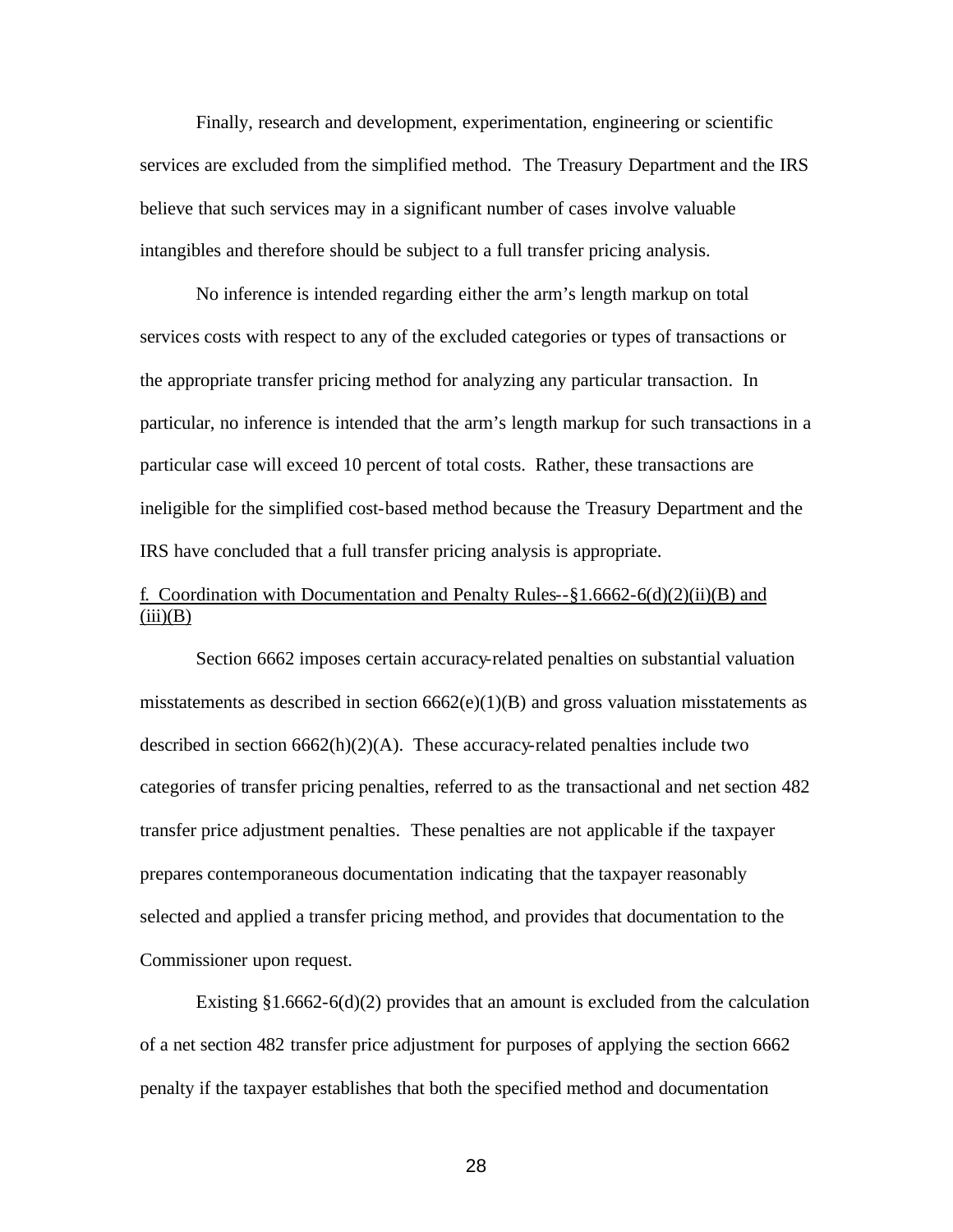requirements are met with respect to that amount. Existing §1.6662-6(d)(2)(ii) provides that the specified method requirement is met if the taxpayer selects and applies a specified method in a reasonable manner. A taxpayer meets this burden only if, given the available data and the applicable pricing methods, the taxpayer reasonably concluded that the method (and its application of that method) provided the most reliable measure of an arm's length result under the principles of the best method rule. Existing §1.6662-  $6(d)(2)(iii)$  provides rules with respect to the documentation requirement, and in particular contains a descriptive list of categories of documents that must be maintained and provided in order to meet the requirement. A taxpayer is not subject to the section 482 transactional penalty if it meets the requirements of §1.6662-6(d).

A significant purpose of the simplified cost-based method is to maintain appropriately reduced compliance and administrative burdens with respect to low-margin services. Consistent with that purpose, proposed §1.6662-6(d)(2)(ii)(B) provides that, for purposes of the specified method documentation requirement, a taxpayer's selection and application of the simplified method will be considered reasonable if the taxpayer reasonably concluded that the relevant transaction meets the conditions and requirements for application of that method, including the rule in proposed  $\S 1.482-9(f)(2)(iii)$  that provides that the simplified method shall not apply if the arm's length markup exceeds 10 percent of total costs. In addition, the proposed regulations clarify the description of the documents that must be maintained and provided in order to satisfy the documentation requirement. While these clarifications apply generally, they are particularly relevant where the simplified method is applied.

### 7. Profit Split Method--§§1.482-9(g) and 1.482-6(c)(3)(i)(B)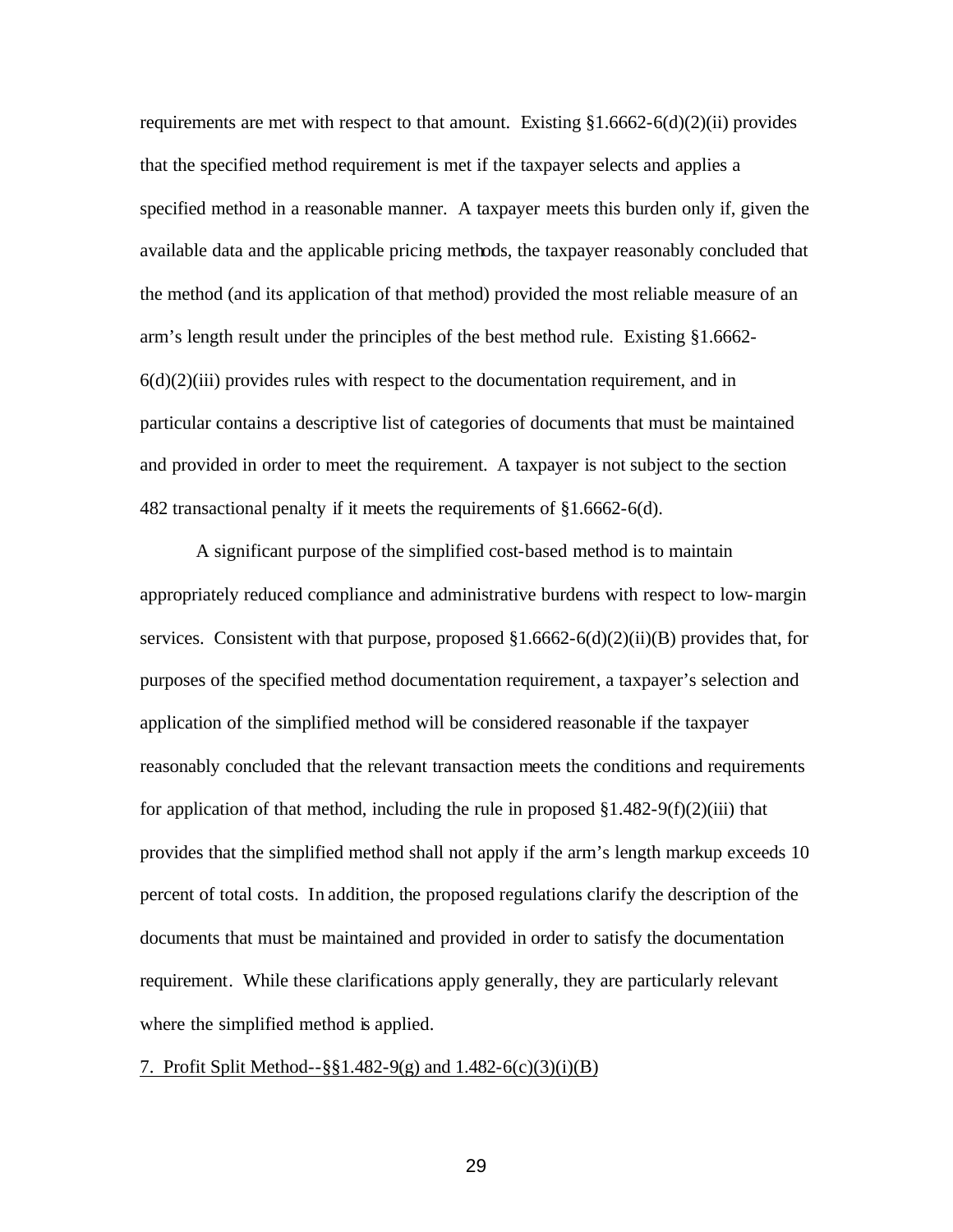The proposed regulations provide guidance regarding the application of the comparable profit split and the residual profit split methods to controlled services transactions. Generally, both profit split methods evaluate whether the allocation of the combined operating profit or loss attributable to one or more controlled transactions is arm's length by reference to the relative value of each controlled taxpayer's "contributions" to the combined operating profit or loss.

The proposed regulations provide that the guidance regarding the profit split methods in existing §1.482-6, as amended by proposed §1.482-6(c)(3)(i)(B) and other conforming changes, generally is applicable to controlled services transactions. Proposed  $§1.482-9(g)$  also provides specific guidance on the application of  $§1.482-6$  in the context of controlled services transactions. In particular, proposed  $\S1.482-9(g)(1)$  provides that a profit split method may be appropriate when the controlled services transaction involves either high-value services or transactions that are highly integrated and cannot be reliably evaluated on a separate basis.

Proposed  $\S1.482-6(c)(3)(i)(B)$  amends the residual profit split method in existing §1.482-6(c)(3). In general, existing §1.482-6(c)(3) provides that the residual profit split method allocates the combined operating profit or loss from the relevant business activity between controlled taxpayers according to a two-step process. Operating income first is allocated to each controlled taxpayer to provide a market return for its routine contributions to the relevant business activity. The residual profit then is divided among the controlled taxpayers based upon the relative value of each taxpayer's contributions of intangible property. The proposed regulations amend existing  $\S 1.482-6(c)(3)(i)(B)$  by providing that residual profits will be divided based on the relative value of each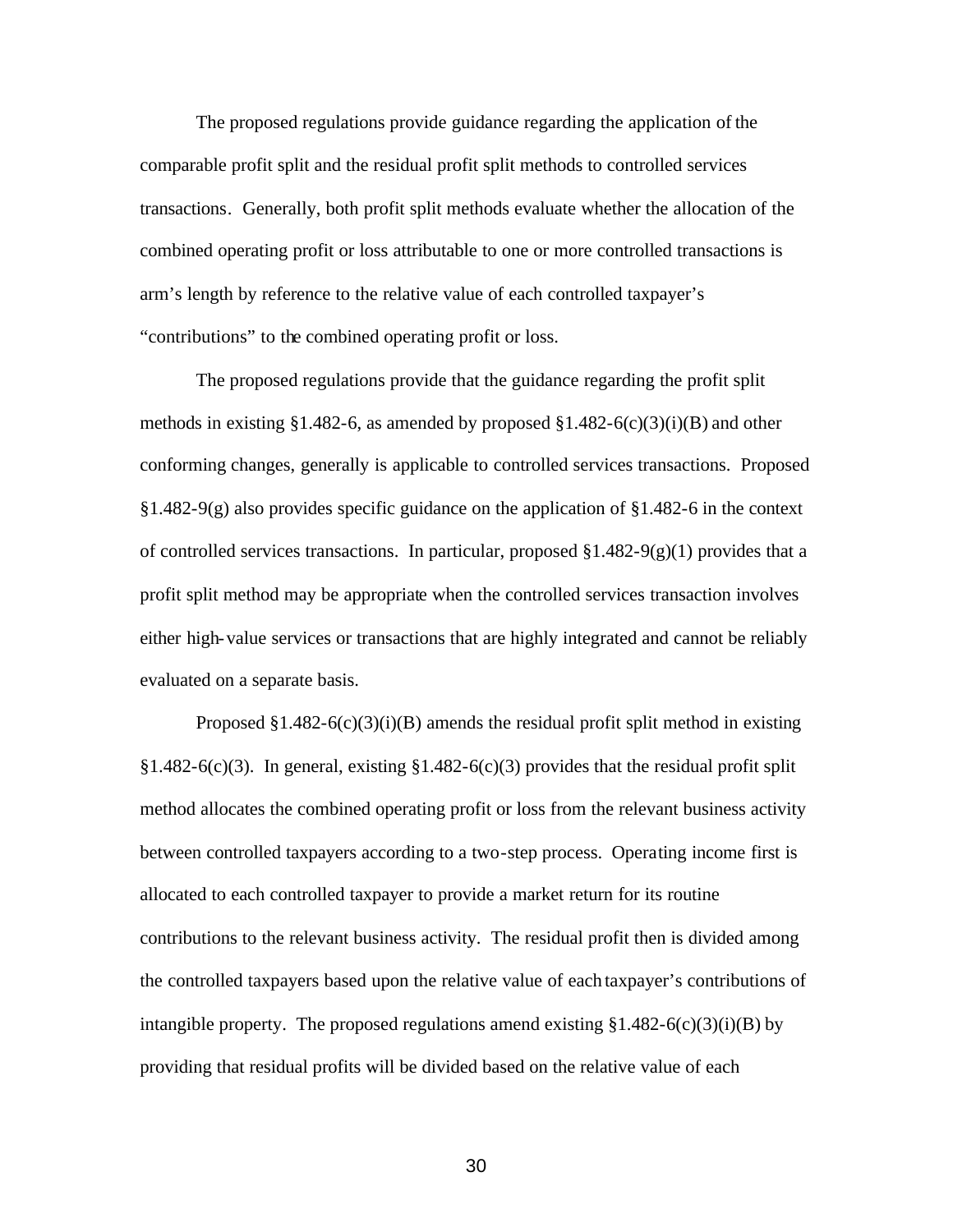taxpayer's "nonroutine contributions," which may include contributions of intangible property. Proposed  $\S1.482-6(c)(3)(i)(B)$  defines nonroutine contributions as contributions by controlled taxpayers that cannot be accounted for by reference to market returns, or that are so interrelated with other transactions that the contributions cannot be reliably evaluated on a separate basis. The proposed regulations thus make the residual profit split method more suitable in the context of services transactions and highly integrated transactions where data relating to comparable transactions are unavailable, whether or not these transactions involve the technical transfer or use of intangible property.

Proposed  $\S1.482-9(g)(2)$  provides examples that illustrate the application of the residual profit split method to controlled services transactions.

# 8. Unspecified Methods--§1.482-9(h)

Proposed §1.482-9(h) provides that in addition to the specified methods in §1.482-9(a), an unspecified method may be used to determine an arm's length charge if such a method will provide the most reliable measure of an arm's length result under the best method rule. Proposed §1.482-9(h) emphasizes that an unspecified method should take into account that under the arm's length standard uncontrolled taxpayers must compare the terms of a transaction to the realistic alternatives to entering into that transaction. Therefore, an unspecified method should provide information on the prices or profits that the controlled taxpayer might have realized by choosing a realistic alternative to the controlled transaction.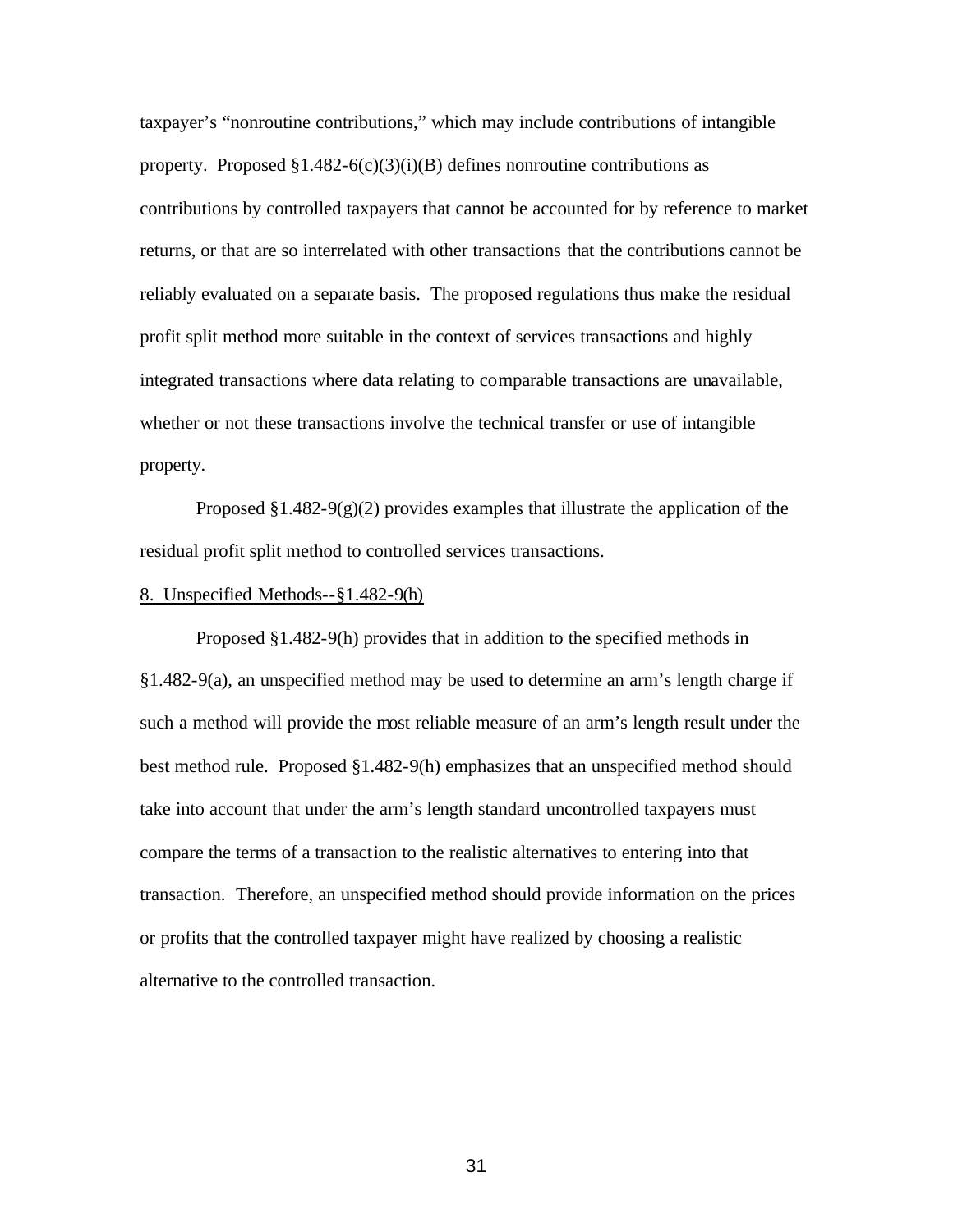### 9. Contingent-Payment Contractual Terms--§1.482-9(i)

Proposed §1.482-9(i) provides guidance on the treatment of contingent-payment arrangements. The Treasury Department and the IRS recognize that controlled taxpayers may allocate the risks associated with rendering services in a variety of ways, including by specifying that compensation for the services will be paid only in the event that the services yield certain results. For example, taxpayers may enter into a contingentpayment arrangement that provides that the renderer of research and development services will receive compensation only if the research and development results in sales of a commercially viable product. Proposed §1.482-9(i) provides specific guidance concerning the evaluation of such contractual arrangements in the context of controlled services.

Proposed  $§1.482-9(i)(1)$  provides that the arm's length charge in a controlled services transaction is determined taking into account any contingent-payment terms. Proposed  $\S1.482-9(i)(2)$  provides that a contingent-payment arrangement is recognized if the arrangement is set forth in a written contract entered into prior to the start of the activity; the contract explicitly states that payment is contingent upon the happening of a future benefit for the recipient directly related to the outcome of the controlled services transaction; and the contract provides for payment on a basis that reflects the recipient's benefit from the services rendered and the risks borne by the renderer. If these three conditions are satisfied, the arm's length result for the controlled services transaction ordinarily would not require a payment to the renderer if the contingency does not occur. If, on the other hand, the contingency occurs, an arm's length result would require payment reflecting the recipient's benefit and the risks borne by the service renderer.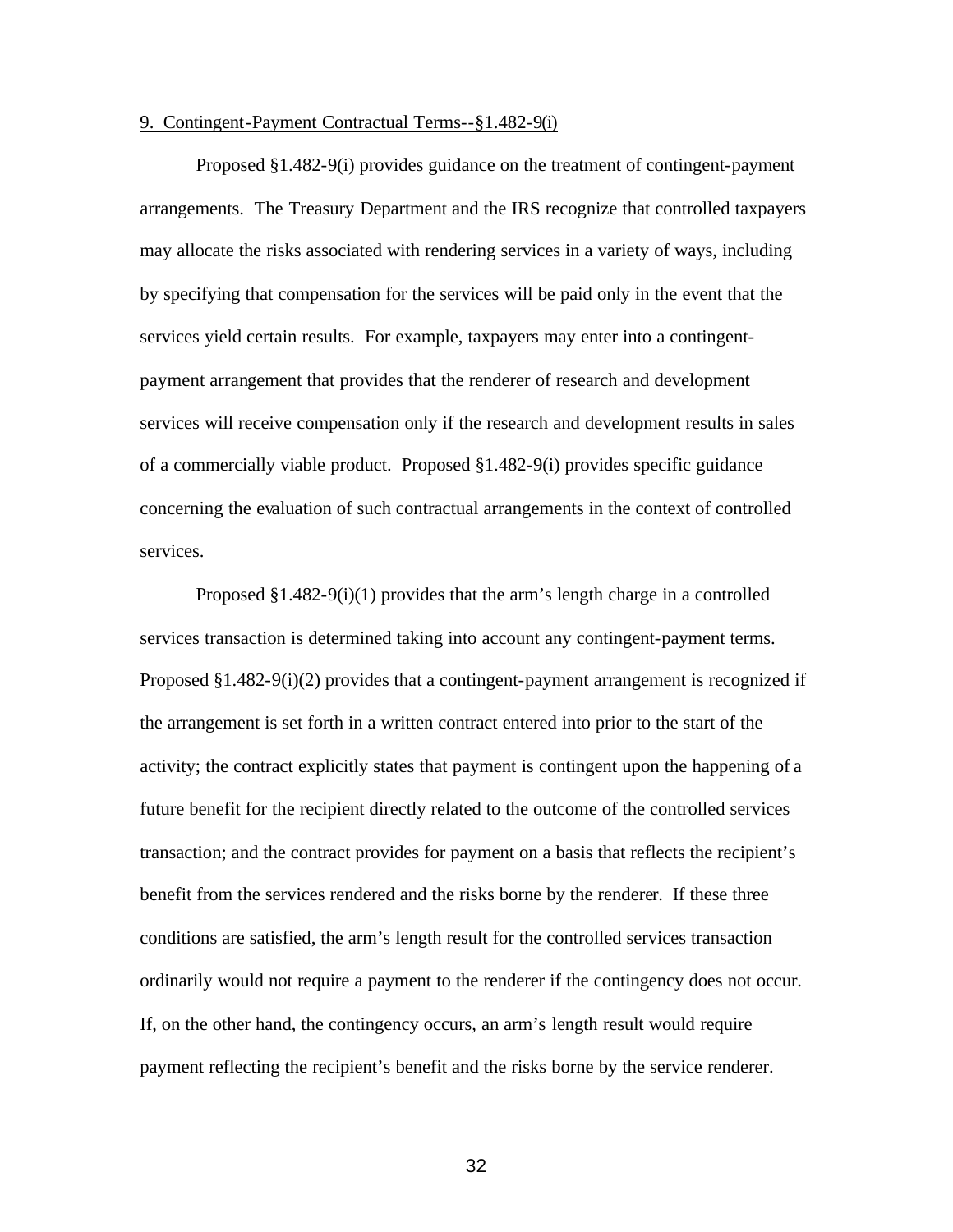The proposed regulations incorporate the principles of existing  $\S 1.482 - 1(d)(3)$  and provide that a contingent-payment arrangement must be reasonable and consistent with the economic substance of the parties' conduct, based on all facts and circumstances. Existing  $\S1.482-1(d)(3)(ii)(B)$  provides that in evaluating reasonableness and economic substance, all facts and circumstances are relevant, but the actual conduct and the respective legal rights of the parties will be given greatest weight in the analysis. Proposed  $\S1.482-9(i)(3)$  confirms explicitly that the Commissioner's authority under existing  $\S1.482-1(d)(3)(ii)(B)$  to impute contractual terms in appropriate cases extends to imputation of contingent-payment terms where such terms are consistent with the economic substance of the controlled services transaction.

Proposed §1.482-9(i)(4) provides that the arm's length charge in a contingentpayment arrangement is evaluated in accordance with section 1.482-9 and other applicable rules under section 482. In the case of an arrangement for the manufacture, construction, or development of tangible or intangible property owned by the recipient, the arm's length charge determined under the rules of §§1.482-3 and 1.482-4 for the transfer of similar property may be considered.

Examples are provided in proposed §1.482-9(i)(5) and under existing §1.482-1(d)(3) to illustrate the application of these rules.

#### 10. Total Services Costs--§1.482-9(j)

Proposed §1.482-9(j) defines the term "total services costs," which is used to determine the arm's length charge under the simplified cost-based method, the comparable profits method in cases where the ratio of operating profits to total services costs is used as the profit level indicator, and in the cost of services plus method in cases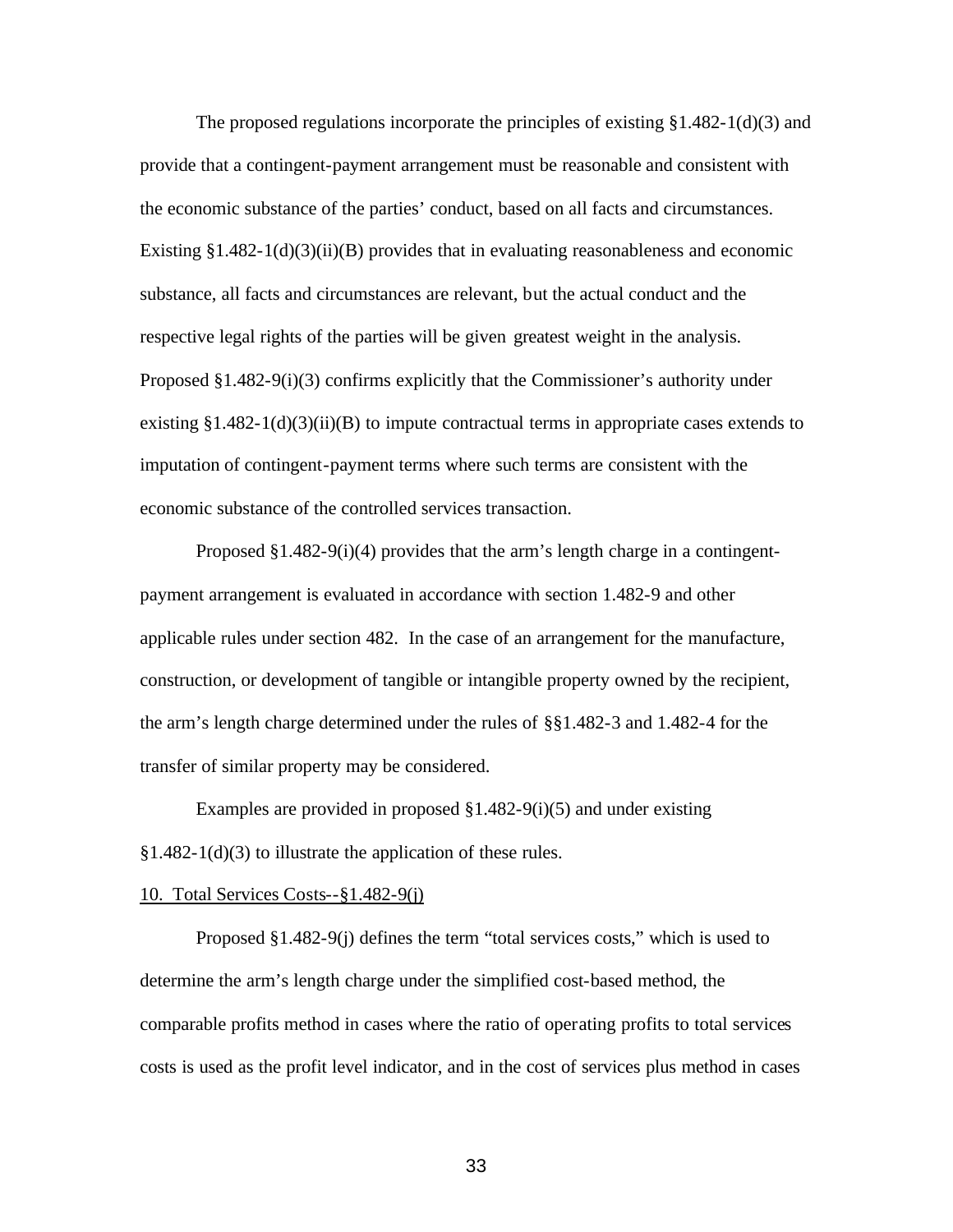where an analysis of the result expressed as ratio of operating profits to total services costs is necessary. Total services costs include all costs that can be directly identified with the act of providing the services, as well as all other costs reasonably allocable to the services as determined under proposed §1.482-9(k). The Treasury Department and the IRS intend the costs included to be comprehensive and to comprise full consideration for all resources expended, used, or made available to render the service. Generally accepted accounting principles or income tax accounting rules may provide a useful starting point for determination of total services costs, but neither will have conclusive effect. Consistent with the current regulations under the comparable profits method, proposed §1.482-9(j) excludes certain costs from total services costs, such as interest expense and other expenses not related to the controlled services transactions.

#### 11. Allocation of Costs--§1.482-9(k)

Existing §1.482-2(b)(3) through (6) provide that costs may be allocated and apportioned to a services transaction under "a method of allocation and apportionment which is reasonable and in keeping with sound accounting practices." Proposed §1.482-9(k) retains the flexible approach of the current rule by allowing any reasonable method of allocation and apportionment of costs where such allocation and apportionment is relevant to determining an arm's length charge for services. In establishing the appropriate method, the proposed regulations state that consideration should be given to all bases and factors, including the general practices used by taxpayers to apportion costs for other purposes. The proposed regulations provide, however, that such general practices need not be accorded conclusive weight by the Commissioner.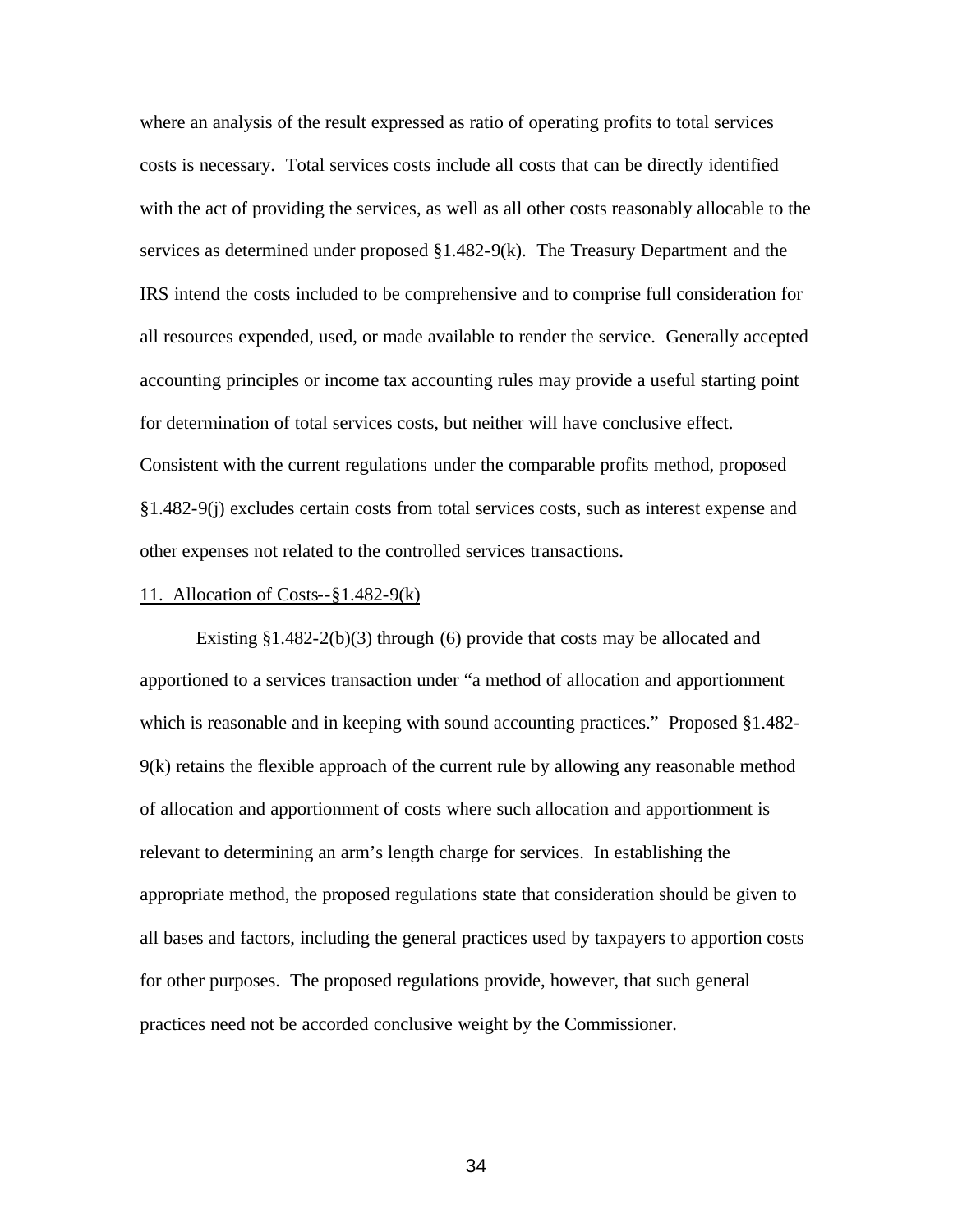Proposed  $\S1.482-9(k)(3)$  provides examples that illustrate the rules regarding the allocation and apportionment of costs.

### 12. Controlled Services Transactions--§1.482-9(l)

Proposed §1.482-9(l) provides guidance regarding the threshold question of whether an activity by one member of a controlled group constitutes a controlled services transaction, the arm's length charge for which must be determined under proposed §1.482-9(l). This guidance updates and substantially modifies the guidance in existing §1.482-2(b)(3), and brings such guidance more into line with international standards in this area.

# a. General Rule--§1.482-9(l)(1)

Proposed §1.482-9(l)(1) provides generally that a controlled services transaction includes any activity by one controlled taxpayer that results in a benefit to one or more other controlled taxpayers. The terms "activity" and "benefit" are further defined and described in proposed  $\S1.482-9(1)(2)$  and (3).

# b. Activity--§1.482-9(l)(2)

Proposed  $\S1.482-9(1)(2)$  defines an activity to include the use by the renderer, or the making available to the recipient, of any property or other resources of the renderer. The Treasury Department and the IRS intend the broad scope of the term activity to allow transactions that are not subject to the existing section 482 regulations applicable to other types of transactions (e.g., transfers of tangible or intangible property, rentals, or loans) to be analyzed under proposed §1.482-9.

c. Benefit--§1.482-9(l)(3)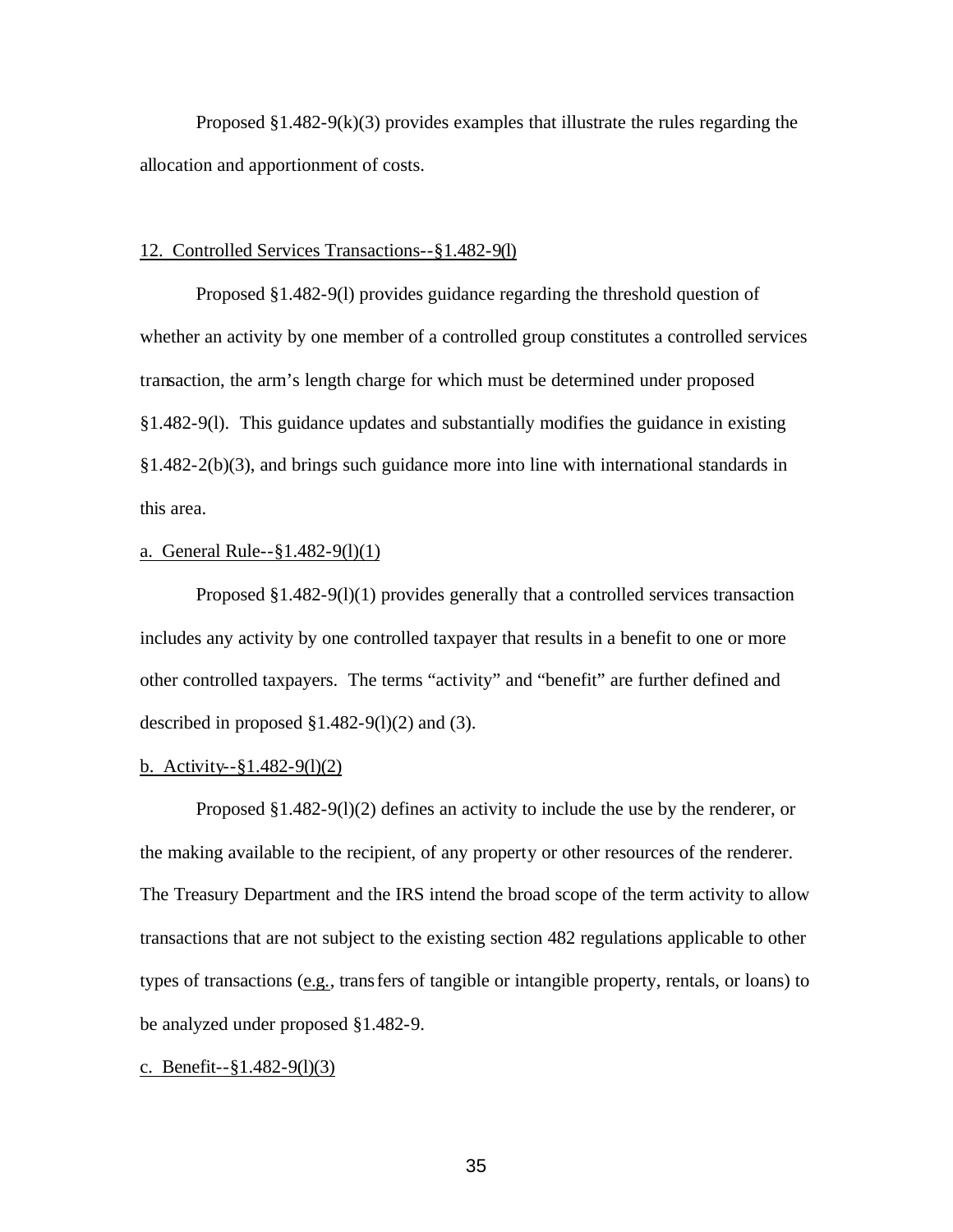#### i. General Rule--§1.482-9(l)(3)(i)

Proposed §1.482-9(l)(3) specifies rules for determining whether an activity results in a benefit to one or more other members of the controlled group. Proposed §1.482-  $9(1)(3)(i)$  provides that, in general, an activity is considered to provide a benefit to the recipient if the activity directly results in a reasonably identifiable increment of economic or commercial value that enhances the recipient's commercial position, or that may be reasonably anticipated to do so. In cases where an activity may be reasonably anticipated to have a particular result or outcome, but that result or outcome in fact does not occur, the determination of whether a benefit is present is evaluated by reference to what it was reasonable to expect at the time the activity was performed.

Proposed §1.482-9(l)(3)(i) further provides that an activity is generally considered to confer a benefit if an uncontrolled taxpayer in circumstances comparable to those of the recipient would be willing to pay an uncontrolled party to perform the same or similar activity, or if such uncontrolled taxpayer would be willing to perform for itself the same or similar activity. This proposed rule would replace the rule of existing §1.482-  $2(b)(2)(i)$ , which provides that the relevant determination is whether an uncontrolled taxpayer in circumstances similar to the renderer would charge for the service. The Treasury Department and the IRS believe that the approach of the proposed regulations is more consistent with the arm's length standard and is more in line with international standards in this area. In addition, this approach should be substantially easier to administer than the standard under existing  $\S 1.482 - 2(b)(2)(i)$ , which in some cases has been interpreted as requiring a difficult analysis of the subjective intent of the renderer. While the focus of this aspect of the proposed regulations is on the recipient, the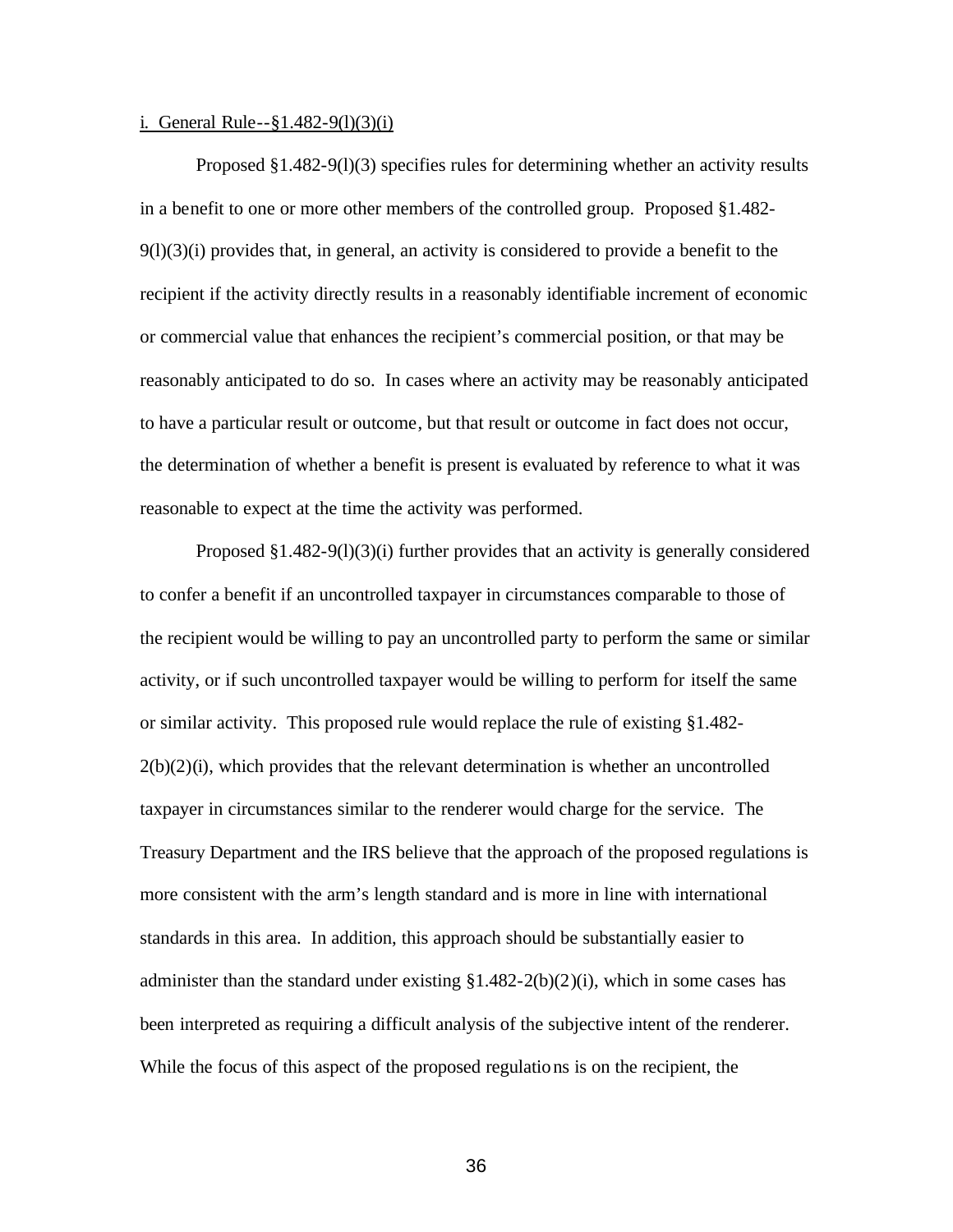determination of the arm's length charge may require a focus on the recipient, the renderer, or both, depending on the applicable method.

The proposed regulations and the examples set forth under  $\S 1.482-9(1)(4)$  do not adopt a so-called "general benefit" approach, under which certain activities in a corporate group were presumed to generate a benefit to the controlled group as a whole. This general benefit approach in some cases has been used to justify a charge to a group member for centralized activities performed by a corporate parent or service center, whether or not that particular member actually receives a benefit from those activities. The Treasury Department and the IRS believe that the general benefit concept is inconsistent with the arm's length standard. In the controlled group context, the benefit analysis appropriately focuses on whether one or more controlled parties receive an identifiable benefit from an activity performed by another member of the group. Although the proposed regulations do not adopt the general benefit approach, in certain cases the allocation or sharing among group members of expenses or charges relating to corporate headquarters-level activities or other centralized service activities may be consistent with the rules of the proposed regulations.

Proposed  $\S1.482-9(1)(3)(i)$  clarifies that a benefit is received by the owner of an intangible when another controlled taxpayer performs an activity that contributes to the development or enhancement of the value of that intangible. This provision is consistent with proposed  $\S1.482-4(f)(3)$  and (4).

### ii. Indirect or Remote Benefits and Duplicative Activities- $-\frac{8}{3}1.482 - 9(1)(3)(ii)$  and (iii)

Proposed  $\S1.482-9(1)(3)(ii)$  and (iii) retain, with modifications, two concepts that also appear in the existing regulations. First, an activity does not result in a benefit to the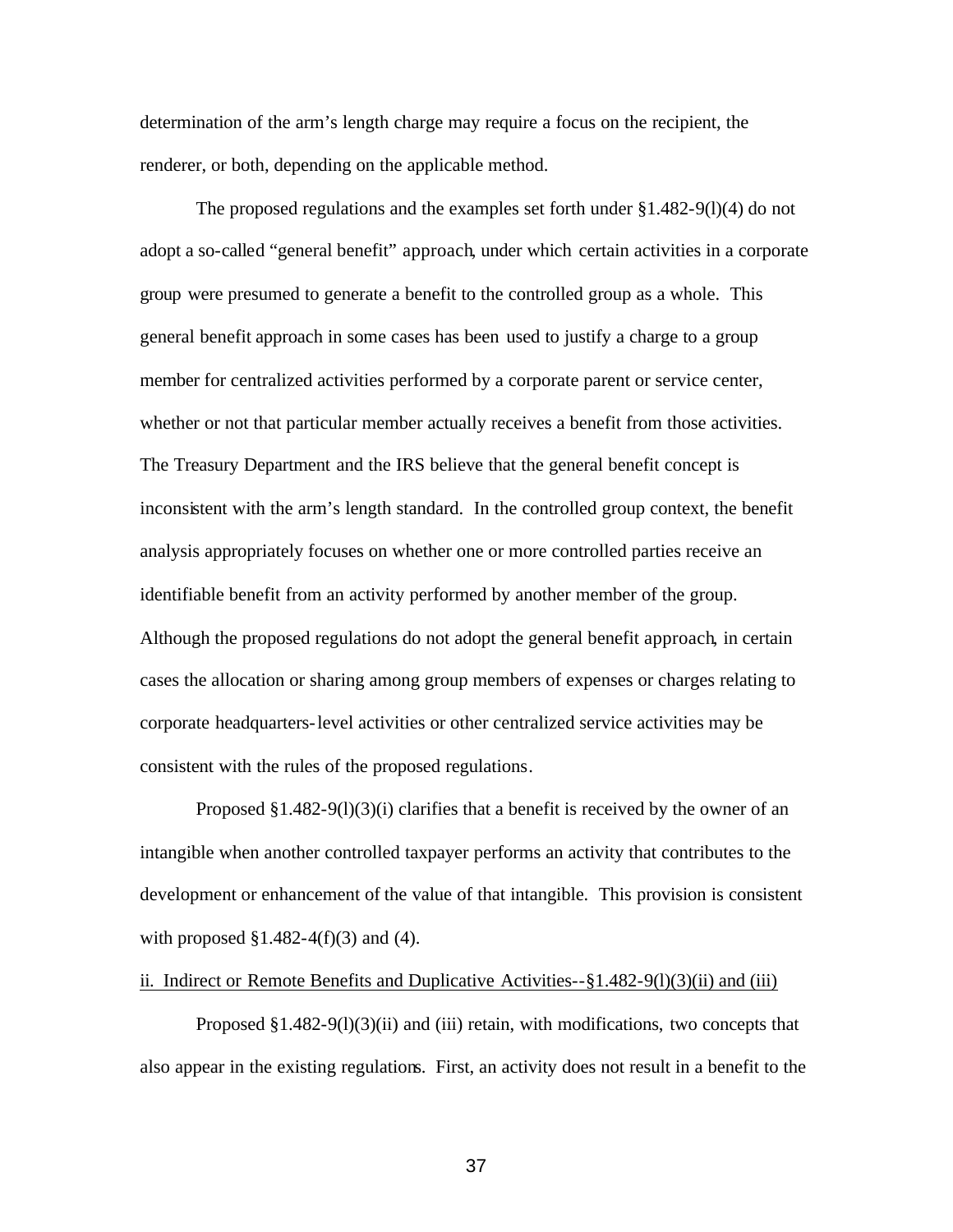extent that the activity produces only indirect or remote benefits. Second, an activity does not produce a benefit where the underlying activity is duplicative of an activity performed by the putative recipient.

Under proposed  $\S1.482-9(1)(3)(ii)$ , an activity produces an indirect or remote benefit only if that activity is one for which an uncontrolled taxpayer operating under similar conditions would not be willing to pay, or would not itself undertake. Consistent with the general approach in proposed  $\S1.482-9(1)(3)(i)$ , the determination of whether a benefit is indirect or remote focuses on the recipient.

Under proposed  $\S1.482-9(1)(3)(iii)$ , an activity that is duplicative of an activity performed by another controlled taxpayer generally will not be considered to provide a benefit unless it yields an identifiable, additional benefit to one or more members of the controlled group.

## iii. Shareholder Activities--§1.482-9(l)(3)(iv)

Substantial controversy has arisen under the existing regulations concerning whether activities performed by an owner-member in a controlled group may be classified as shareholder or stewardship activities that benefit the owner-member that renders such services and not other controlled parties. Stewardship or shareholder activities are activities performed by reason of or on account of the renderer's status as a shareholder or as an investor of capital. The existing regulations do not provide specific guidance with respect to these issues.

Proposed  $\S1.482-9(1)(3)(iv)$  provides that an activity whose primary benefit is to protect the renderer's capital investment in one or more members of the controlled group, or an activity relating primarily to compliance by the renderer with reporting, legal, or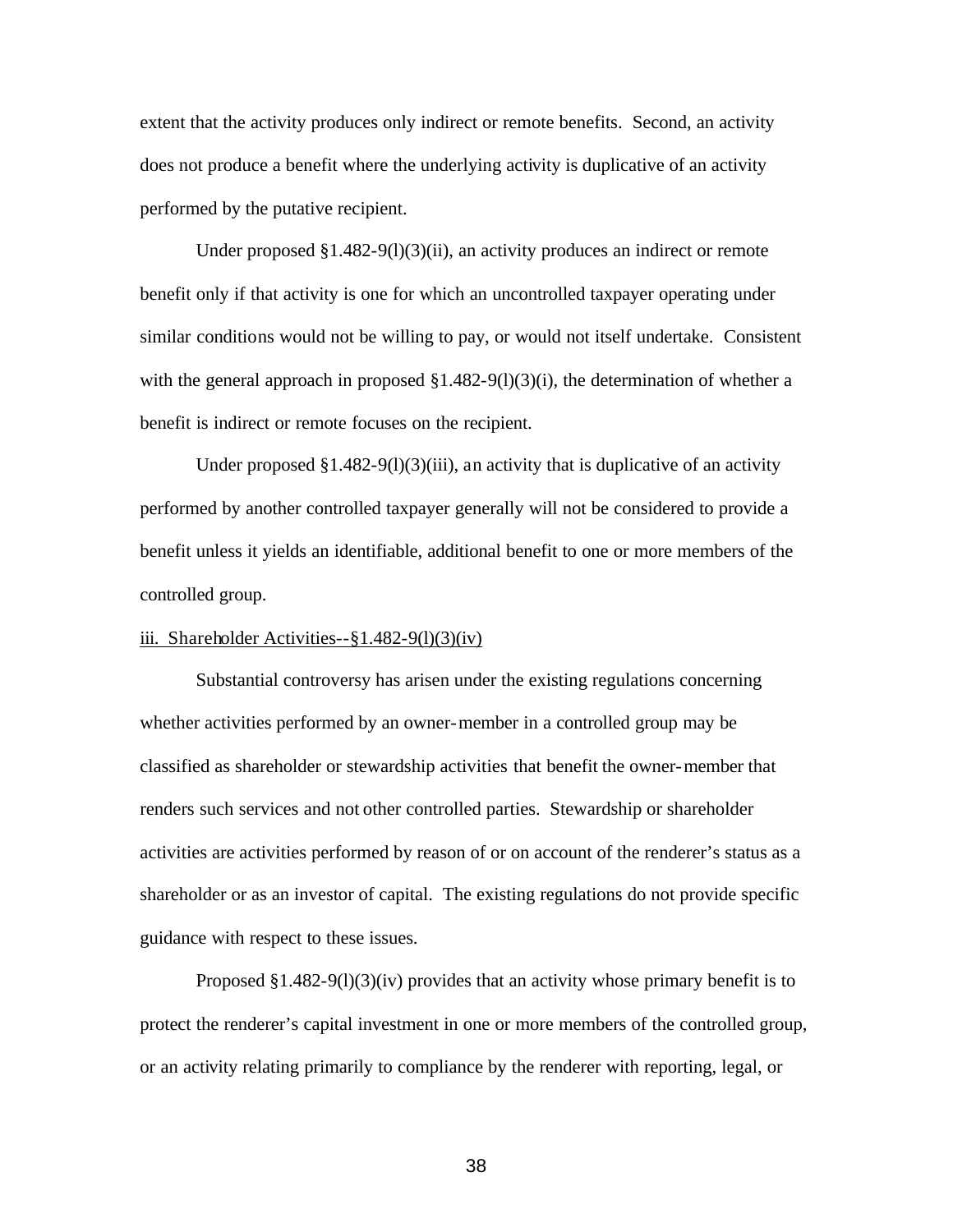regulatory requirements applicable specifically to the renderer, will not be considered to provide a benefit to another member of the controlled group. The proposed regulations further provide that activities in the nature of day-to-day management generally do not relate to the protection of the renderer's capital investment, and that activities performed in connection with a corporate reorganization (including payments to unrelated service providers) may be considered to provide a benefit to one or more controlled taxpayers.

In the view of the Treasury Department and the IRS, the relatively narrow definition of shareholder activities in the proposed regulations reflects the arm's length standard and is consistent with particular international standards in this area. The Treasury Department and the IRS recognize that there are a wide range of activities and factual scenarios within a multinational group to which this guidance will apply. For example, if an activity is performed in order to comply with legal requirements applicable to shareholders, or in order to preserve or safeguard the controlled taxpayer's equity investment in a subsidiary, such an activity should be properly viewed as a shareholder activity. It may be appropriate to conclude that other activities also provide no benefit to other members of the controlled group, but such conclusion would be based a detailed analysis of the facts and circumstances.

# iv. Passive Association- $\S1.482-9(1)(3)(v)$

Proposed  $\S1.482-9(1)(3)(v)$  provides that a member of a controlled group that obtains a benefit solely on account of its status as a member of the group (for example, by obtaining favorable commercial terms from an uncontrolled party by reason of its membership in the controlled group) is generally not considered to receive a benefit. A controlled taxpayer's status as a member of a controlled group may, however, be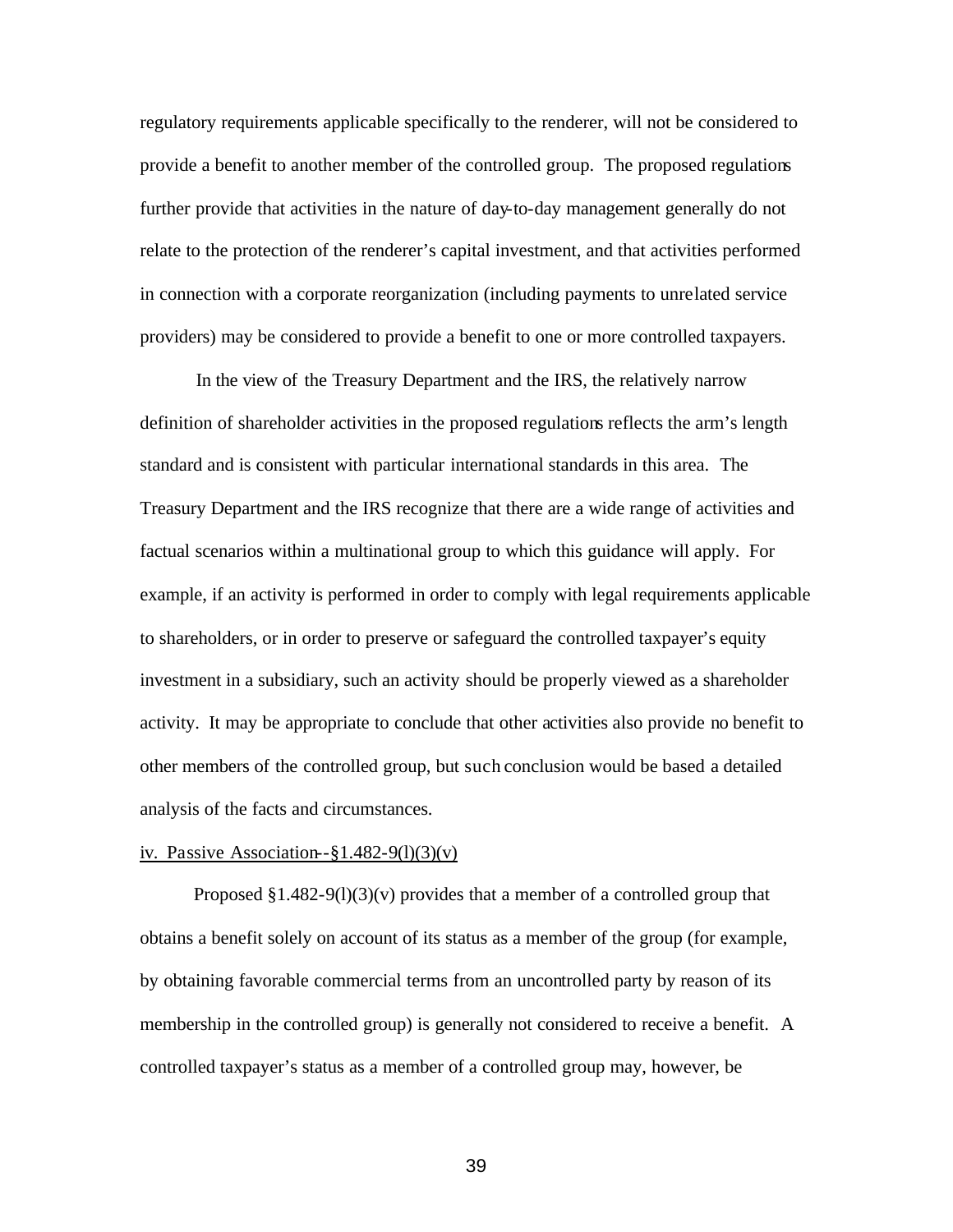considered in evaluating comparability between controlled and uncontrolled transactions.

### d. Examples--§1.482-9(l)(4)

Proposed §1.482-9(l)(4) provides a significant number of examples to illustrate the rules of §1.482-9(l). Like all examples in the proposed regulations, these examples are limited to an application of the substantive rules of the proposed regulations to the specific facts contained therein.

### 13. Coordination with Other Transfer Pricing Rules--§1.482-9(m)

Proposed §1.482-9(m) provides rules to coordinate the rules applicable to services with rules applicable to other categories of transactions under section 482. Generally, the section 482 regulations set forth specific transfer pricing methods for evaluating the results of controlled transactions under the arm's length standard. Certain methods apply only to specific types of transactions, while other methods apply more generally. Selection of a method for a particular type of transaction is subject to the best method rule of existing  $\S1.482-1(c)(1)$ , which states that the method selected should provide the most reliable measure of an arm's length result. The proposed regulations include coordination provisions that provide guidance on selection of an appropriate transfer pricing method when a controlled services transaction is combined with or has elements of another type of transaction. The proposed regulations provide examples that illustrate the application of these rules.

## a. Services Transactions that Include other Types of Transactions--§1.482-9(m)(1)

A transaction structured as a services transaction may also include elements comprising a different type of transaction. In the case of such an integrated transaction,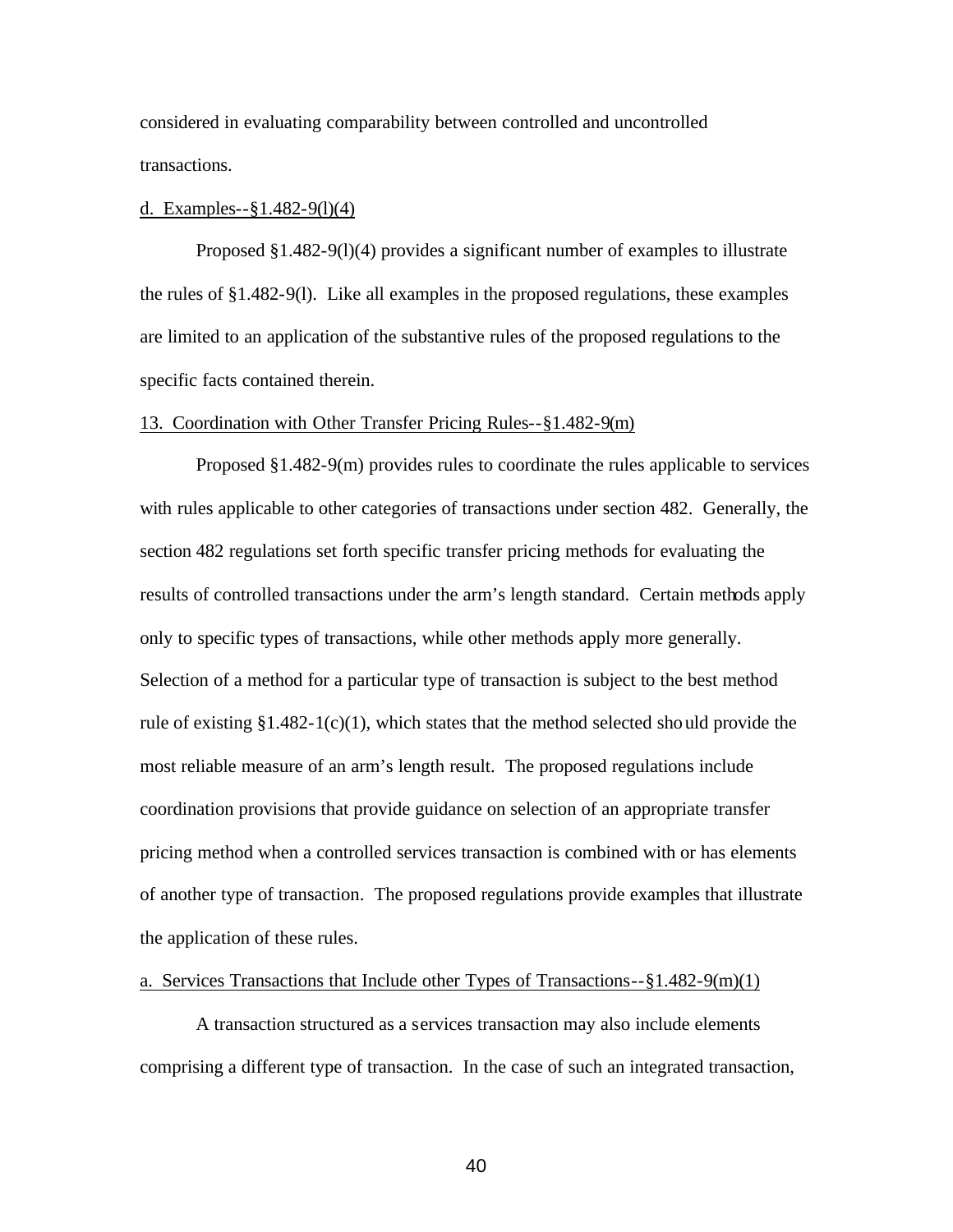proposed  $\S1.482-9(m)(1)$  provides that whether the integrated transaction may be evaluated by use of the transfer pricing methods in proposed §1.482-9 or whether one or more elements of the transaction should be evaluated separately under the methods in other section 482 regulations depends on which approach will provide the most reliable measure of an arm's length result. In cases where the non-services element of an integrated transaction may be adequately accounted for in evaluating the comparability of the controlled transaction to the uncontrolled comparables, the integrated transaction may be adequately evaluated under a single method provided under §1.482-9.

# b. Services Transactions that Effect a Transfer of Intangible Property--§1.482-9(m)(2)

A transaction structured as a services transaction may result in a transfer of intangible property, may have an effect similar to the transfer of intangible property, or may include an element that constitutes the transfer of intangible property. In such cases, proposed  $\S1.482-9(m)(2)$  provides that if the element that relates to the transfer of intangible property is material to the evaluation of the transaction, the arm's length result with respect to such element must be either determined under or corroborated by reference to a method under existing §1.482-4. The Treasury Department and the IRS believe that it is critical that economically similar transactions, in particular transactions that effect the transfer of intangible property, be evaluated consistently under the transfer pricing regulations.

c. Services Subject to a Qualified Cost Sharing Arrangement--§1.482-9(m)(3)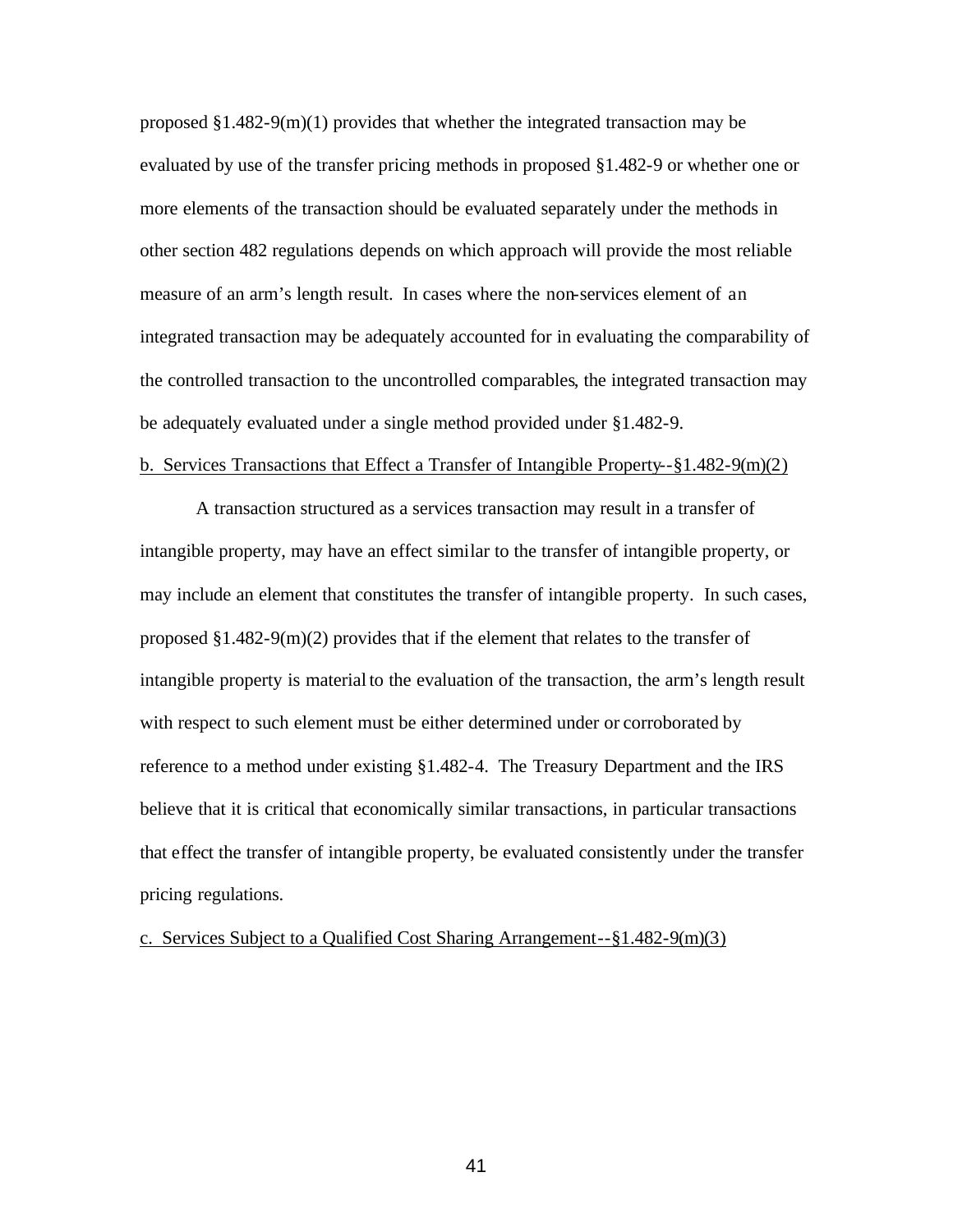Proposed §1.482-9(m)(3) provides that services provided by a controlled participant under a qualified cost sharing arrangement are subject to existing §1.482-7. The Treasury Department and the IRS are reviewing the current regulatory guidance related to qualified cost sharing arrangements, and intend to issue proposed regulations in the near term.

## d. Other Types of Transaction That Include a Services Transaction--§1.482-9(m)(4)

A transaction structured as a transaction other than a services transaction may also include elements comprising a services transaction. In the case of such an integrated transaction, proposed  $$1.482-9(m)(4)$  provides rules to determine the manner in which such integrated transactions should be evaluated that are similar to the rules in proposed §1.482-9(m)(1) provided for integrated transactions structured as services transactions.

### e. Global Dealing Operations--§1.482-9(m)(5)

Under proposed §1.482-9(m)(5), guidance concerning the treatment of global dealing operations is reserved, pending the issuance of transfer pricing guidance specifically applicable to global dealing operations.

### C. Income Attributable to Intangibles--§1.482-4(f)(3) and (4)

The proposed regulations would replace the provisions of  $\S 1.482 - 4(f)(3)$ , relating to the allocation of income from intangibles, with proposed  $\S 1.482-4(f)(3)$  and (4).

# 1. Ownership of Intangible Property--§1.482-4(f)(3)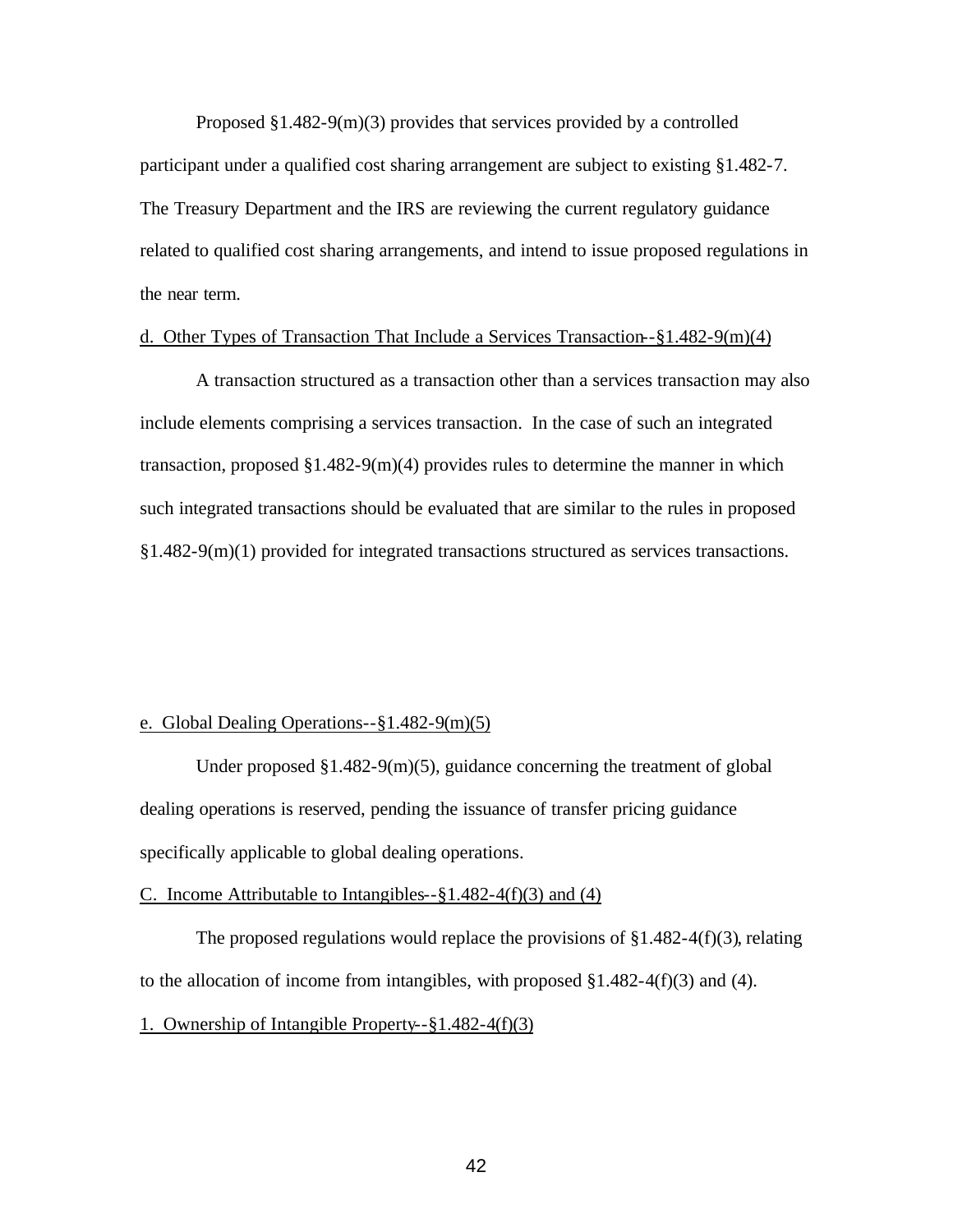Proposed  $\S1.482-4(f)(3)(i)$  provides guidance for determining the owner of an intangible. In general, the owner is the taxpayer identified as the owner of an intangible under the intellectual property laws of the relevant jurisdiction, or the taxpayer that holds rights constituting an intangible in accordance with contractual terms or other legal provision. For example, in the case of a typical license of an intangible between controlled parties, the proposed regulations treat the licensee as the owner of contractual rights pursuant to the license, and the licensor as the owner of the intangible subject to the license. The identification of a single owner for each discrete intangible replaces the provision in the existing regulations that under certain circumstances could be read to provide for multiple owners of an intangible. See existing  $\S 1.482 - 4(f)(3)(i)$  and  $\S 1.482 - 4(f)(3)(i)$  $4(f)(3)(iv)$ , Example 4. The ownership of an intangible must in all cases accord with the economic substance of the underlying transaction. See  $\S 1.482-1(d)(3)$ . In the case of intangible property for which no owner can be identified under intellectual property law, contractual terms, or other legal provision, the owner will be the controlled taxpayer that has control of the intangible, based on all the facts and circumstances.

Proposed  $\S1.482-4(f)(3)(i)(B)$  generally excludes from the rules of proposed  $§1.482-4(f)(3)(i)$  intangibles subject to the cost sharing provisions of §1.482-7. The Treasury Department and the IRS are reviewing the current regulatory guidance related to qualified cost sharing arrangements, and intend to issue proposed regulations in the near term.

Proposed  $\S 1.482-4(f)(3)$  does not include the rules in the existing regulations for allocations with respect to assistance provided to the owner of intangible property. These rules, in modified form, are provided in proposed §1.482-4(f)(4).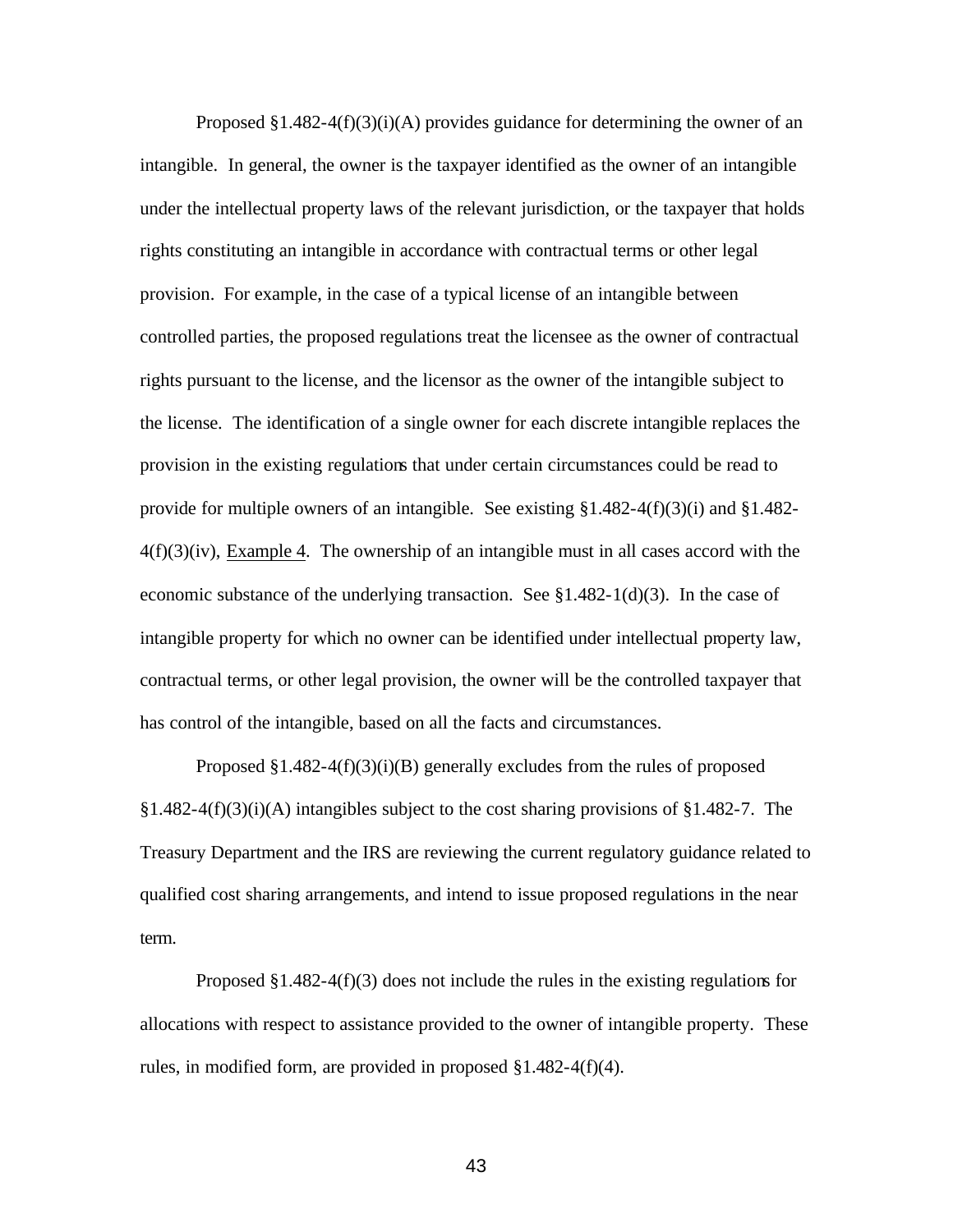#### 2. Contributions to Develop or Enhance an Intangible--§1.482-4(f)(4)

Proposed  $\S1.482-4(f)(4)(i)$  provides that the arm's length consideration for a contribution by one controlled taxpayer to develop or enhance an intangible owned by another controlled taxpayer must be determined under the applicable rules of section 482.

The section 482 regulations generally give effect to the contractual terms specified for controlled transactions. Consistent with this principle, proposed §1.482-  $4(f)(4)(i)$  also provides rules for situations where controlled taxpayers "embed" compensation for a contribution in the contractual terms of a transaction involving an intangible. For instance, under a typical intangible license between controlled parties the licensee may render marketing services that are anticipated to enhance the intangible owned by the licensor. The licensor may compensate such services through a separately stated fee, or such compensation may be embedded within the royalty paid by the licensee (i.e., through reduction of the royalty). In addition, the licensee may undertake marketing activities that are anticipated to enhance the value of its rights to exploit its license. Such activities do not require compensation by the licensor.

Proposed  $\S1.482-4(f)(4)(i)$  provides that ordinarily no separate allocation is appropriate where compensation for a contribution is embedded within the terms of a related controlled transaction. The contribution, however, must be taken into account in evaluating the comparability of the controlled transaction to any uncontrolled comparables and in determining the arm's length consideration for the controlled transaction that includes the embedded contribution. This rule is intended to reach a result that is implicit under the existing regulations.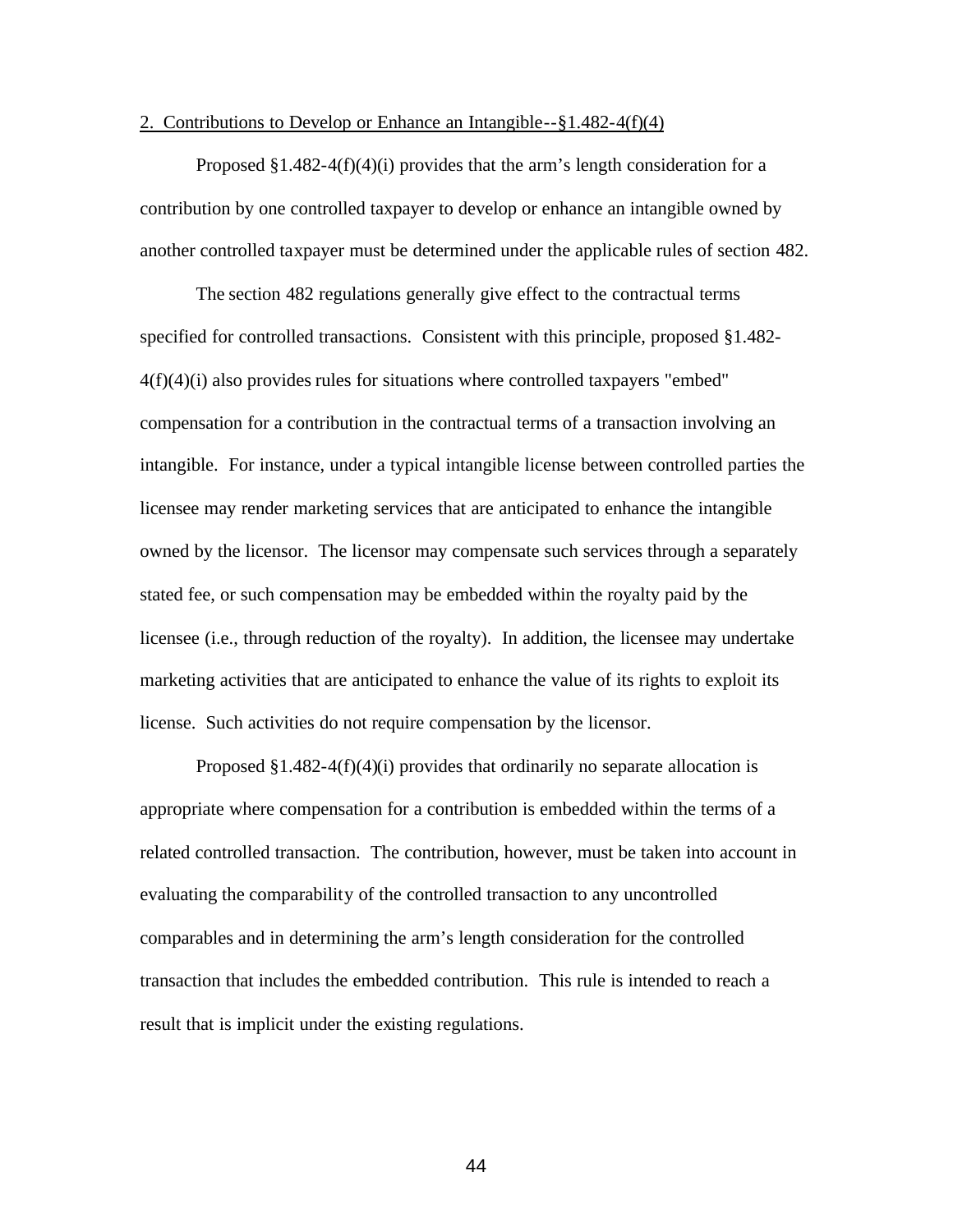In some cases, this rule may operate in conjunction with §1.482-3(f), which deals with transfers of tangible property that contains an embedded intangible. For example, in a typical distribution arrangement for the resale of trademarked goods, the distributor may perform marketing services that are not separately compensated. In such a case, ordinarily no separate allocation would be appropriate with respect to either the embedded trademark or the embedded marketing services. These embedded elements, however, must be taken into account in evaluating the comparability of the controlled transfer to any uncontrolled comparables and in determining the arm's length consideration for the intercompany sale of the trademarked goods. See proposed §1.482-4(f)(4)(ii), Example 2.

The Treasury Department and the IRS intend that this rule pertaining to contributions to develop or enhance an intangible will provide a clearer framework for analysis than existing  $\S1.482-4(f)(3)$ , particularly where controlled taxpayers document the relevant transactions in advance and act in accordance with the documentation. In this regard, the proposed regulations are intended to encourage controlled taxpayers to document such transactions contemporaneously and consistently over time.

Examples in proposed  $\S1.482-4(f)(4)(ii)$  illustrate the application of proposed §1.482-4(f)(4) to a range of transactions involving contributions to develop or enhance an intangible.

# D. Contractual terms imputed from economic substance-- $\S 1.482-1(d)(3)(ii)(C)$ , Examples 3, 4, and 5

The proposed regulations recognize that controlled taxpayers have considerable flexibility to specify the contractual terms regarding contributions to develop or enhance an intangible. The Commissioner generally will give effect to these contractual terms for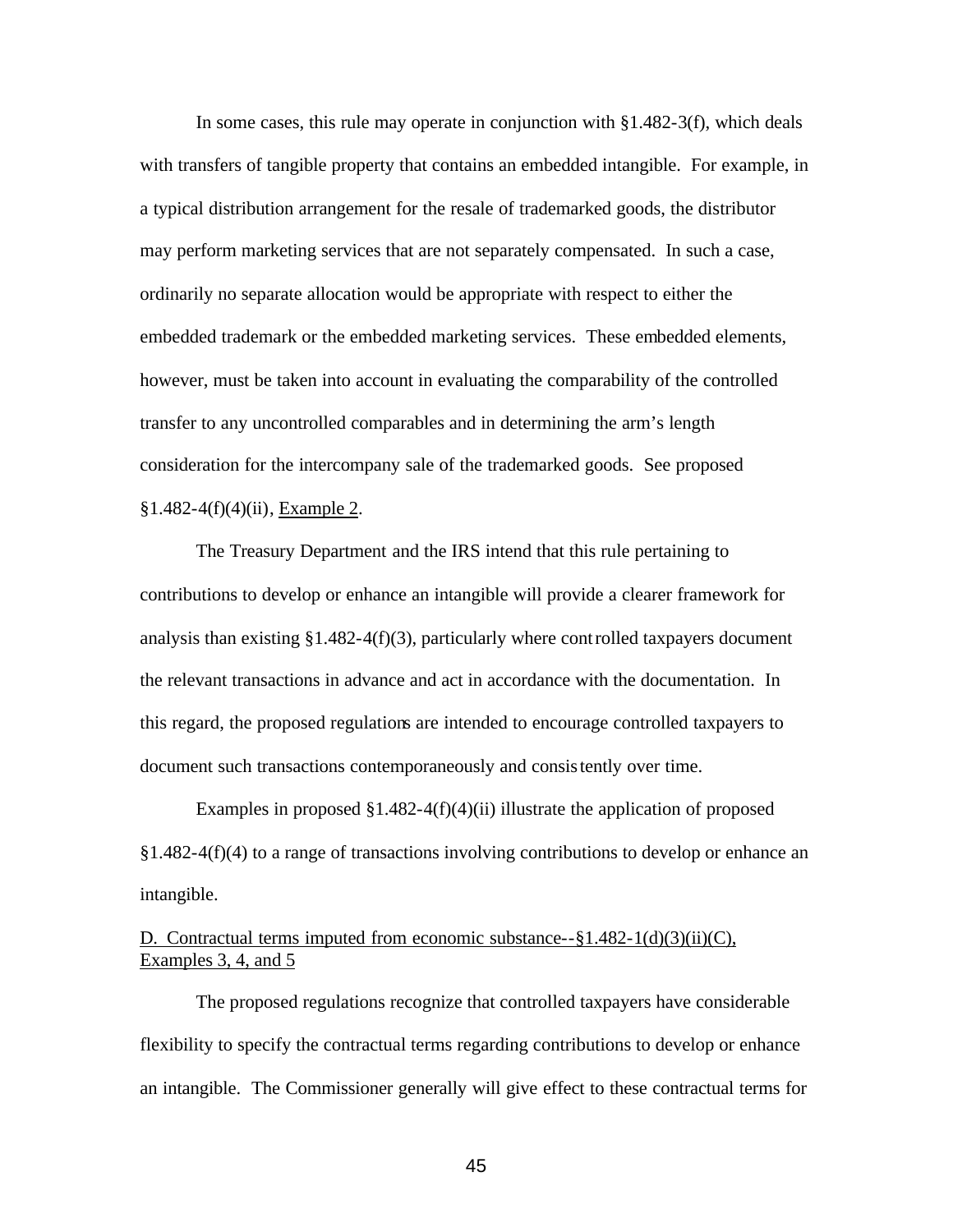Federal income tax purposes, provided that they are consistent with the economic substance of the parties' conduct. On the other hand, if the controlled taxpayer fails to specify contractual terms for a transaction, or if the stated terms do not accord with the economic substance of the underlying activities, the Commissioner may impute contractual terms that are consistent with the economic substance of the underlying transactions. See  $\S1.482-1(d)(3)$ .

Proposed Example 3, Example 4, and Example 5 in §1.482-1(d)(3)(ii)(C) illustrate scenarios in which the Commissioner may impute contractual terms based on the principles in proposed  $\S1.482-4(f)(3)$  and  $(f)(4)$  and proposed  $\S1.482-9$ . These new examples illustrate the imputation of contractual terms in cases where controlled taxpayers fail to specify contractual terms or where the contractual terms specified do not accord with economic substance.

## E. Conforming Changes to Other Provisions

In view of the proposed changes described above, conforming changes to §§1.482-0 through -2, 1.6038A-3, 1.6662-6(g), and 31.3121(s)-1 are necessary. Proposed amendments to these provisions are set forth in this document. In addition, the Treasury Department and the IRS are considering the extent to which changes to  $\S1.861-8(e)(4)$ , which provides guidance regarding expenses attributable to dividends received and which refers to the existing services regulations, may be appropriate to improve the coordination of that regulation with the transfer pricing regulations.

### **Special Analyses**

It has been determined that this notice of proposed rulemaking is not a significant regulatory action as defined in Executive Order 12866. Therefore, a regulatory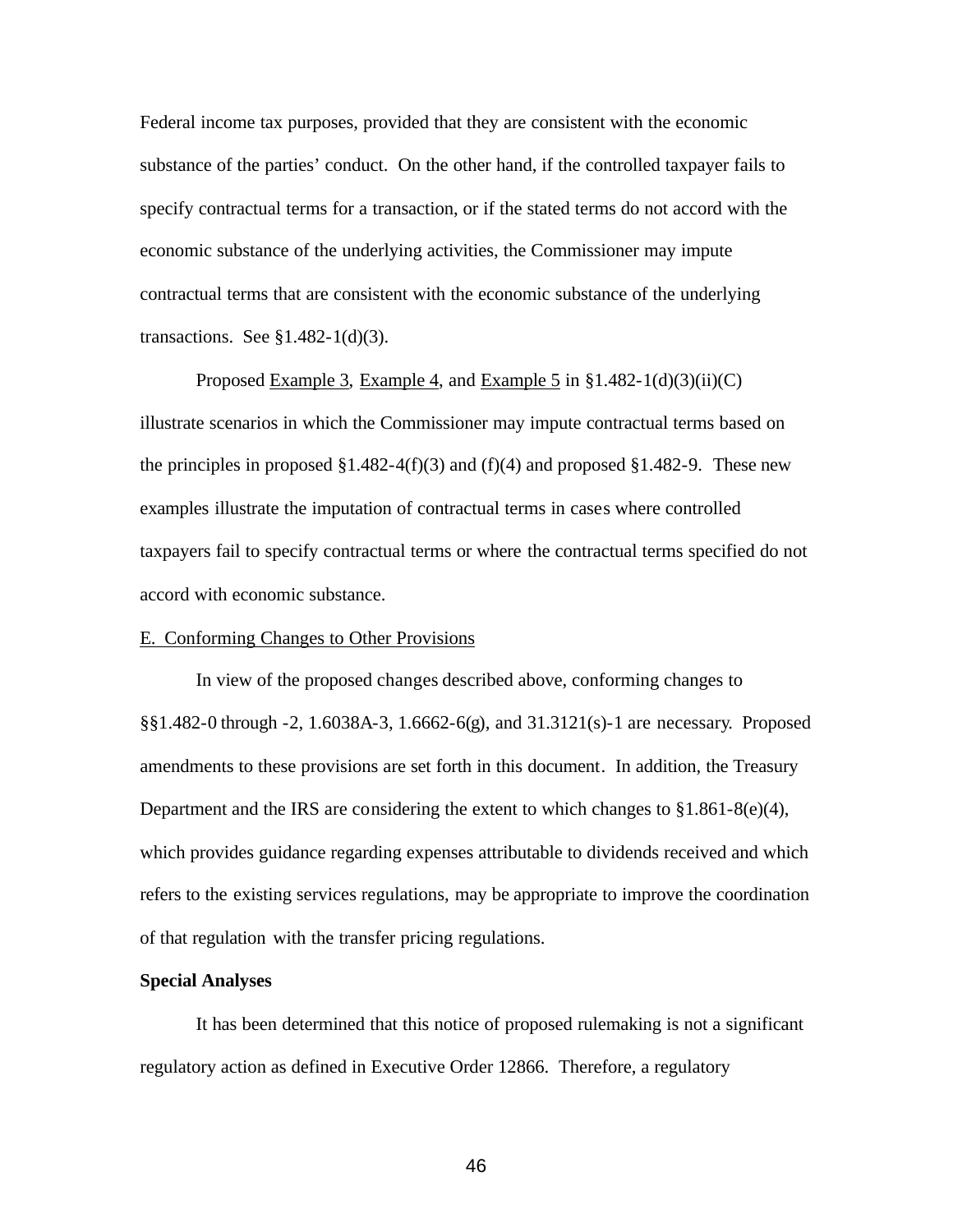assessment is not required. It has also been determined that section 553(b) of the Administrative Procedure Act (5 U.S.C. chapter 5) does not apply to these regulations, and because these regulations do not impose a collection of information on small entities, the Regulatory Flexibility Act (5 U.S.C. chapter 6) does not apply. Pursuant to section 7805(f), this notice of proposed rulemaking will be submitted to the Chief Counsel for Advocacy of the Small Business Administration for comment on its impact on small business.

## **Comments and Public Hearing**

Before these proposed regulations are adopted as final regulations, consideration will be given to any electronic or written comments (a signed original and eight  $(8)$ ) copies) that are submitted timely to the IRS. The Treasury Department and the IRS specifically request comments on the clarity of the proposed regulations and how they may be made easier to understand. All comments will be available for public inspection and copying.

A public hearing has been scheduled for January 14, 2004, at 10 a.m., in the auditorium, Internal Revenue Building, 1111 Constitution Avenue, NW, Washington, DC. Due to building security procedures, visitors must enter at the Constitution Avenue entrance. In addition, all visitors must present photo identification to enter the building. Because of access restrictions, visitors will not be admitted beyond the immediate entrance more than 30 minutes before the hearing starts. For information about having your name placed on the building access list to attend the hearing, see the **FOR FURTHER INFORMATION CONTACT** section of this preamble.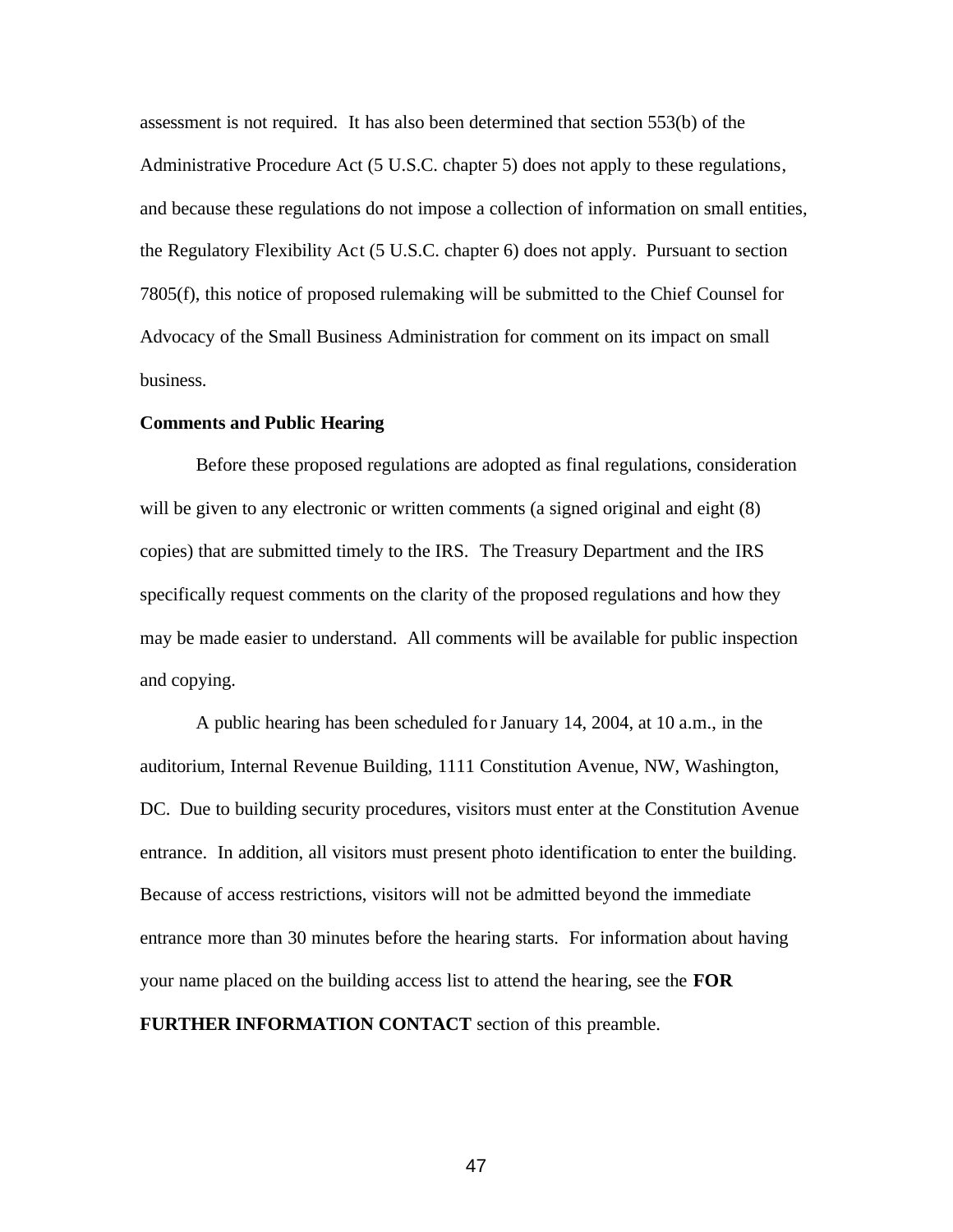The rules of 26 CFR  $601.601(a)(3)$  apply to the hearing. Persons who wish to present oral comments at the hearing must submit electronic or written comments and an outline of the topic s to be discussed and the time to be devoted to each topic (signed original and eight (8) copies) by December 23, 2003. A period of 10 minutes will be allotted to each person for making comments.

An agenda showing the scheduling of the speakers will be prepared after the deadline for receiving outlines has passed. Copies of the agenda will be available free of charge at the hearing.

# **Drafting Information**

The principal authors of these proposed regulations are J. Peter Luedtke and Helen Hong-George of the Office of Chief Counsel (International). However, other personnel from the Treasury Department and the IRS participated in their development.

## **List of Subjects**

#### 26 CFR Part 1

Income taxes, Reporting and recordkeeping requirements.

## 26 CFR Part 31

Employment Taxes, Income taxes, Penalties, Pensions, Railroad retirement, Reporting and recordkeeping requirements, Social security, Unemployment compensation.

## **Proposed Amendments to the Regulations**

Accordingly, 26 CFR parts 1 and 31 are proposed to be amended as follows: PART 1--INCOME TAXES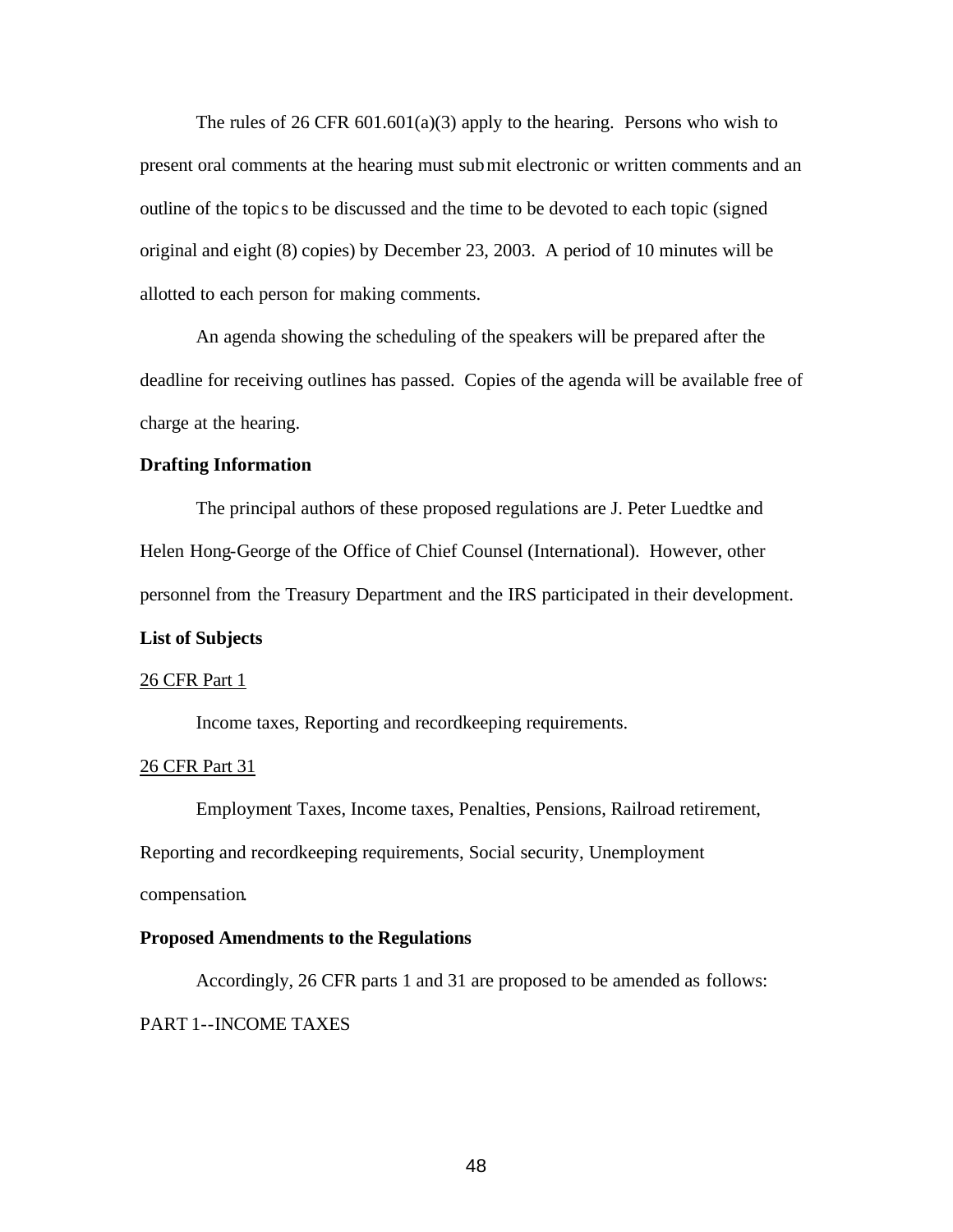Paragraph 1. The authority citation for part 1 is amended by adding an entry in numerical order to read in part as follows:

Authority: 26 U.S.C. 7805 \* \* \*

Section 1.482-9 also issued under 26 U.S.C. 482. \* \* \*

Par. 2. Section 1.482-0 is amended by:

- 1. Revising the section heading.
- 2. Removing the entries for §1.482-2(b) and adding a new entry in its place.
- 3. Revising the entries for  $\S 1.482-4(f)(3)$ ,  $(f)(4)$  and  $(f)(5)$  and adding new

entries for §1.482-4(f)(6).

4. Adding new entries for §§1.482-6(c)(3)(i)(B)(1) and (2) and 1.482-9.

The additions and revisions read as follows:

# §1.482-0 Outline of regulations under section 482.

\* \* \* \* \*

# §1.482-2 Determination of taxable income in specific situations.

\* \* \* \* \*

(b) Rendering of services.

\* \* \* \*\*

§1.482-4 Methods to determine taxable income in connectionwith a transfer of intangible property.

\* \* \* \* \*

(f) \* \* \*

- (3) Ownership of intangible property.
- (i) Identification of owner.
- (A) In general.
- (B) Cost sharing arrangements.
- (ii) Examples.
- (4) Contribution to the value of an intangible owned by another.
- (i) In general.
- (ii) Examples.
- (5) Consideration not artificially limited.
- (6) Lump-sum payments.
- (i) In general.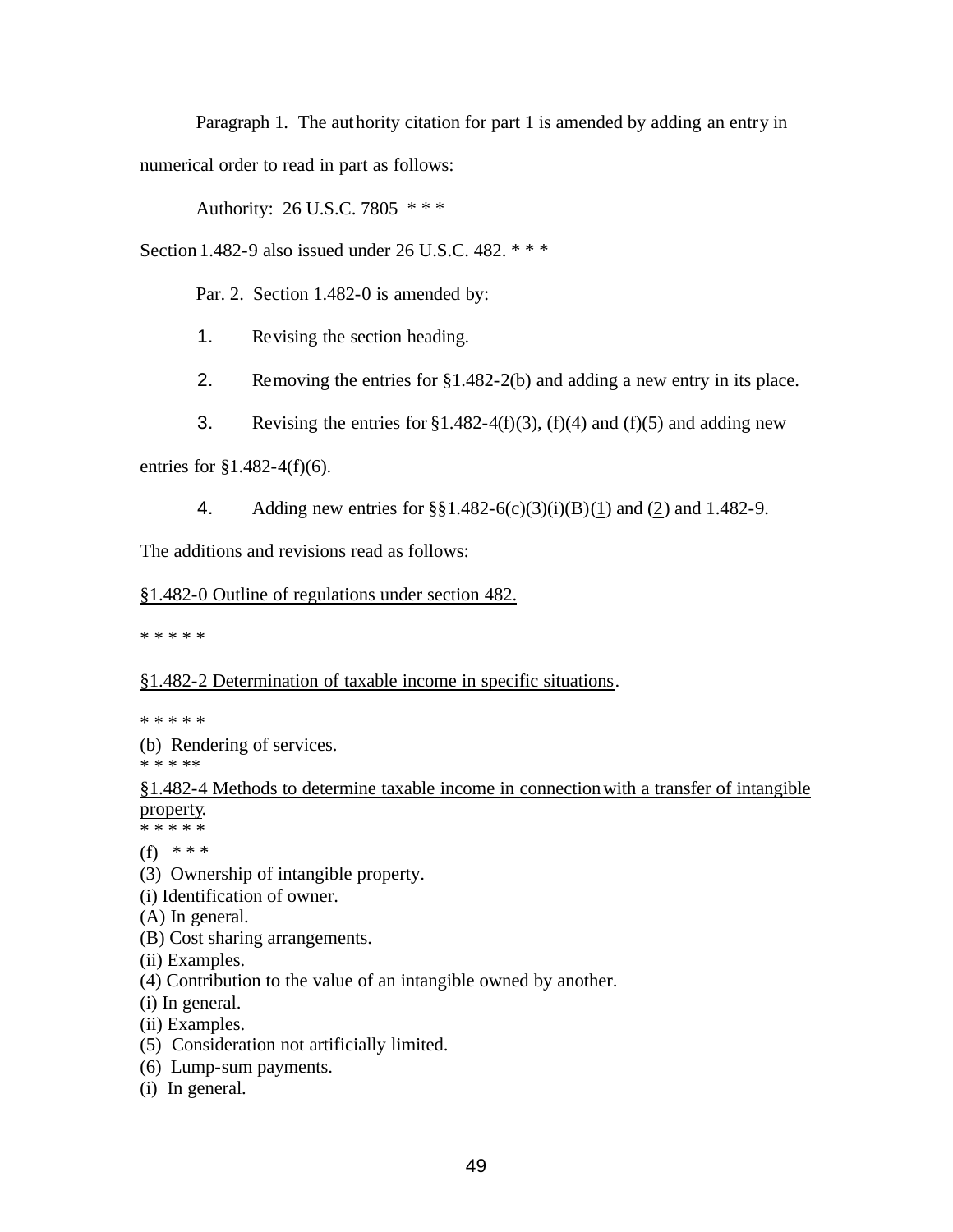(ii) Exceptions.

(iii) Example.

§1.482-6 Profit split method.

\* \* \* \* \*  $(c) * * * *$  $(3)$  \* \* \*

(i) In general.  $***$ 

- (B) Allocate residual profit.
- (1) Nonroutine contributions generally.

(2) Nonroutine contributions of intangible property.

§1.482-9 Methods to determine taxable income in connection with a controlled services transaction.

- (a) In general.
- (b) Comparable uncontrolled services price method.
- (1) In general.
- (2) Comparability and reliability considerations.
- (i) In general.
- (ii) Comparability.
- (A) In general.
- (B) Adjustments for differences between controlled and uncontrolled transactions.
- (iii) Data and assumptions.
- (3) Arm's length range.
- (4) Examples.
- (5) Indirect evidence of the price of a comparable uncontrolled services transaction.
- (i) In general.
- (ii) Example.
- (c) Gross services margin method.
- (1) In general.
- (2) Determination of arm's length price.
- (i) In general.
- (ii) Related uncontrolled transaction.
- (iii) Applicable uncontrolled price.
- (iv) Appropriate gross services profit.
- (v) Arm's length range.
- (3) Comparability and reliability considerations.
- (i) In general.
- (ii) Comparability.
- (A) Functional comparability.
- (B) Other comparability factors.
- (C) Adjustments for differences between controlled and uncontrolled transactions.
- (D) Buy-sell distributor.
- (iii) Data and assumptions.
- (A) In general.
- (B) Consistency in accounting.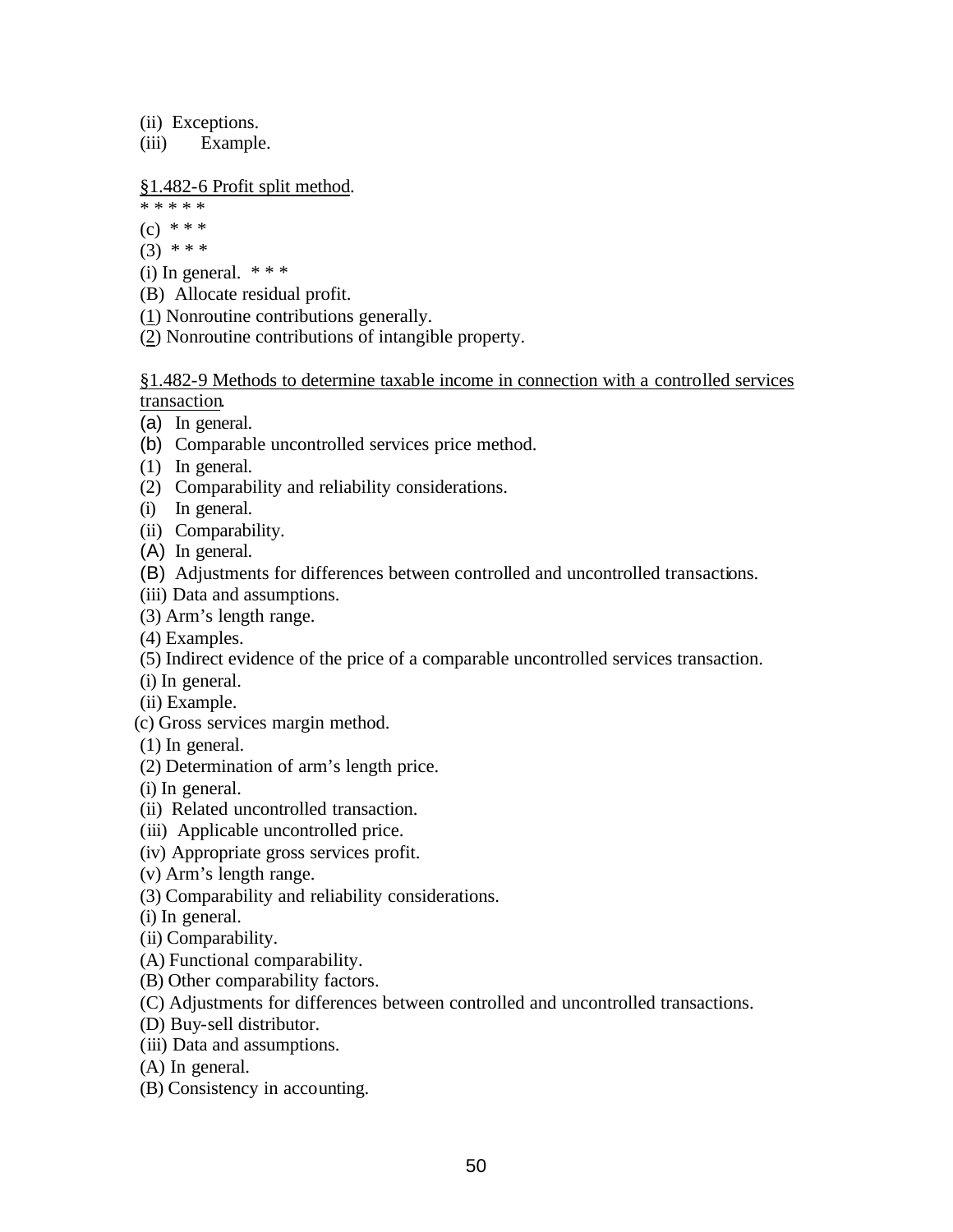- (4) Examples.
- (d) Cost of services plus method.
- (1) In general.
- (2) Determination of arm's length price.
- (i) In general.
- (ii) Appropriate gross services profit.
- (iii) Comparable transactional costs.
- (iv) Arm's length range.
- (3) Comparability and reliability considerations.
- (i) In general.
- (ii) Comparability.
- (A) Functional comparability.
- (B) Other comparability factors.
- (C) Adjustments for differences between the controlled and uncontrolled transactions.
- (iii) Data and assumptions.
- (A) In general.
- (B) Consistency in accounting.
- (4) Examples.
- (e) Comparable profits method.
- (1) In general.
- (2) Determination of arm's length result.
- (i) Tested party.
- (ii) Profit level indicators.
- (iii) Comparability and reliability considerations—Data and assumptions—Consistency
- in accounting.
- (3) Examples.
- (f) Simplified cost-based method for certain services.
- (1) Evaluation of arm's length charge.
- (i) In general.
- (ii) Coordination with best method rule.
- (2) Limitation on allocations by Commissioner.
- (i) In general.
- (ii) Applicable number of percentage points.
- (iii) Method inapplicable to high-margin transactions.
- (iv) Measurement of limitations on allocations.
- (v) Scope of limitation on allocations by the Commissioner.
- (A) Loss transactions and transactions priced in excess of arm's length.
- (B) Allocation and apportionment of costs.
- (3) Conditions on application of simplified cost-based method.
- (i) Adequate books and records.
- (ii) Written contract.
- (A) In general.
- (B) De minimis exception.
- (4) Transactions not eligible for simplified cost-based method.
- (i) Services similar to services provided by renderer or recipient to uncontrolled parties.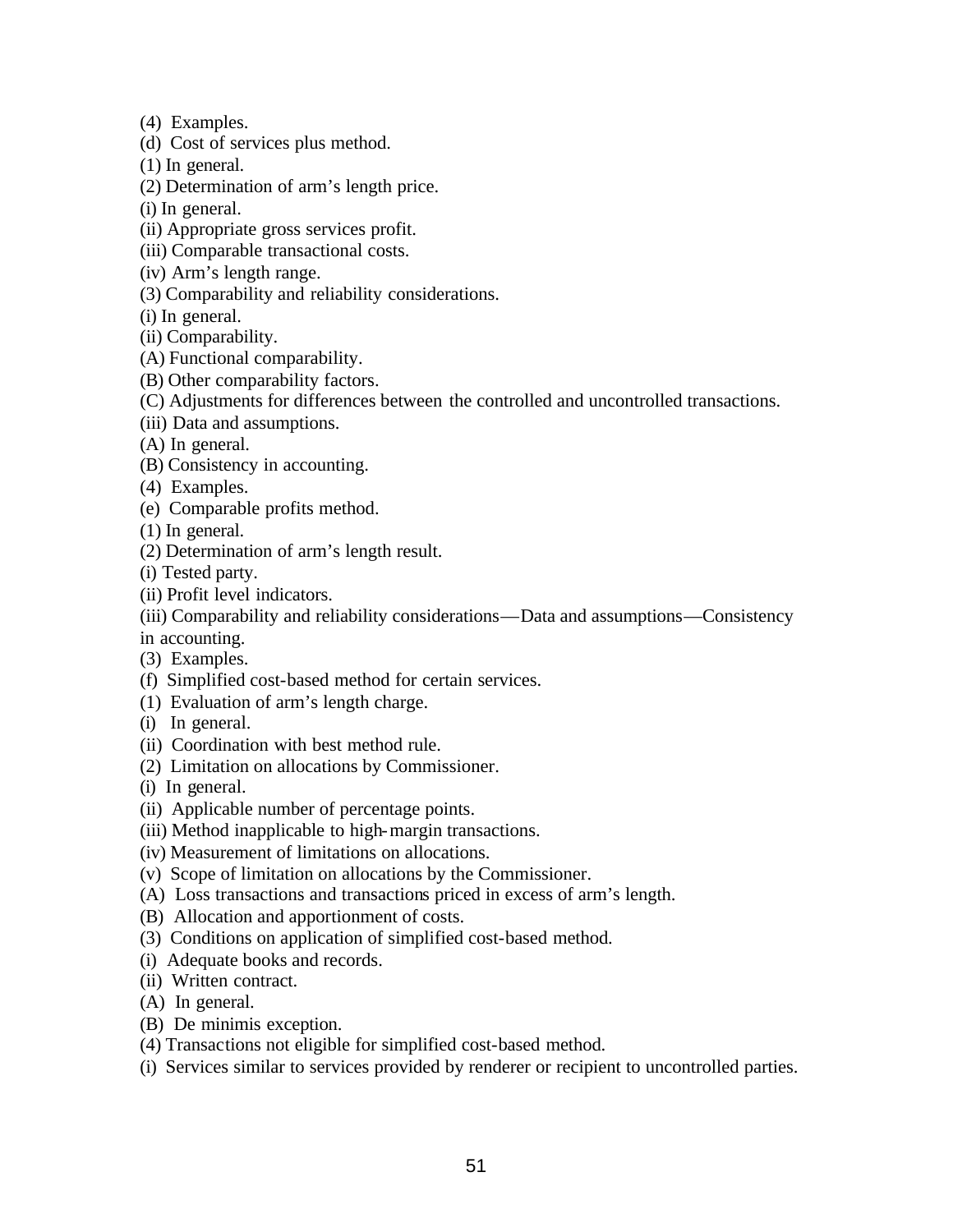(ii) Services rendered to a recipient that receives services from controlled taxpayers in significant amounts.

- (iii) Services involving the use of intangible property.
- (iv) Non-services transactions included in integrated transactions.
- (v) Certain transactions.
- (5) Examples.
- (g) Profit split method.
- (1) In general.
- (2) Examples.
- (h) Unspecified methods.
- (i) Contingent-payment contractual terms for services.
- (1) Economic substance of contingent payment contractual terms recognized.
- (2) Contingent-payment arrangement.
- (i) Written contract.
- (ii) Specified contingency.
- (iii) Basis for payment.
- (3) Commissioner's authority to impute contingent-payment terms.
- (4) Evaluation of arm's length charge.
- (5) Examples.
- (j) Total services costs.
- (k) Allocation of costs.
- (1) In general.
- (2) Appropriate method of allocation and apportionment.
- (i) Reasonable method standard.
- (ii) Use of general practices.
- (3) Examples.
- (l) Controlled services transaction.
- (1) In general.
- (2) Activity.
- (3) Benefit.
- (i) In general.
- (ii) Indirect or remote benefit.
- (iii) Duplicative activities.
- (iv) Shareholder activities.
- (v) Passive association.
- (4) Examples.
- (m) Coordination with transfer pricing rules for other transactions.
- (1) Services transactions that include other types of transactions.
- (2) Services transactions that effect a transfer of intangible property.
- (3) Services subject to a qualified cost sharing arrangement.
- (4) Other types of transactions that include controlled services transactions.
- (5) Global dealing operations.
- (6) Examples.
- (n) Effective date.

Par. 3. Section 1.482-1 is amended by: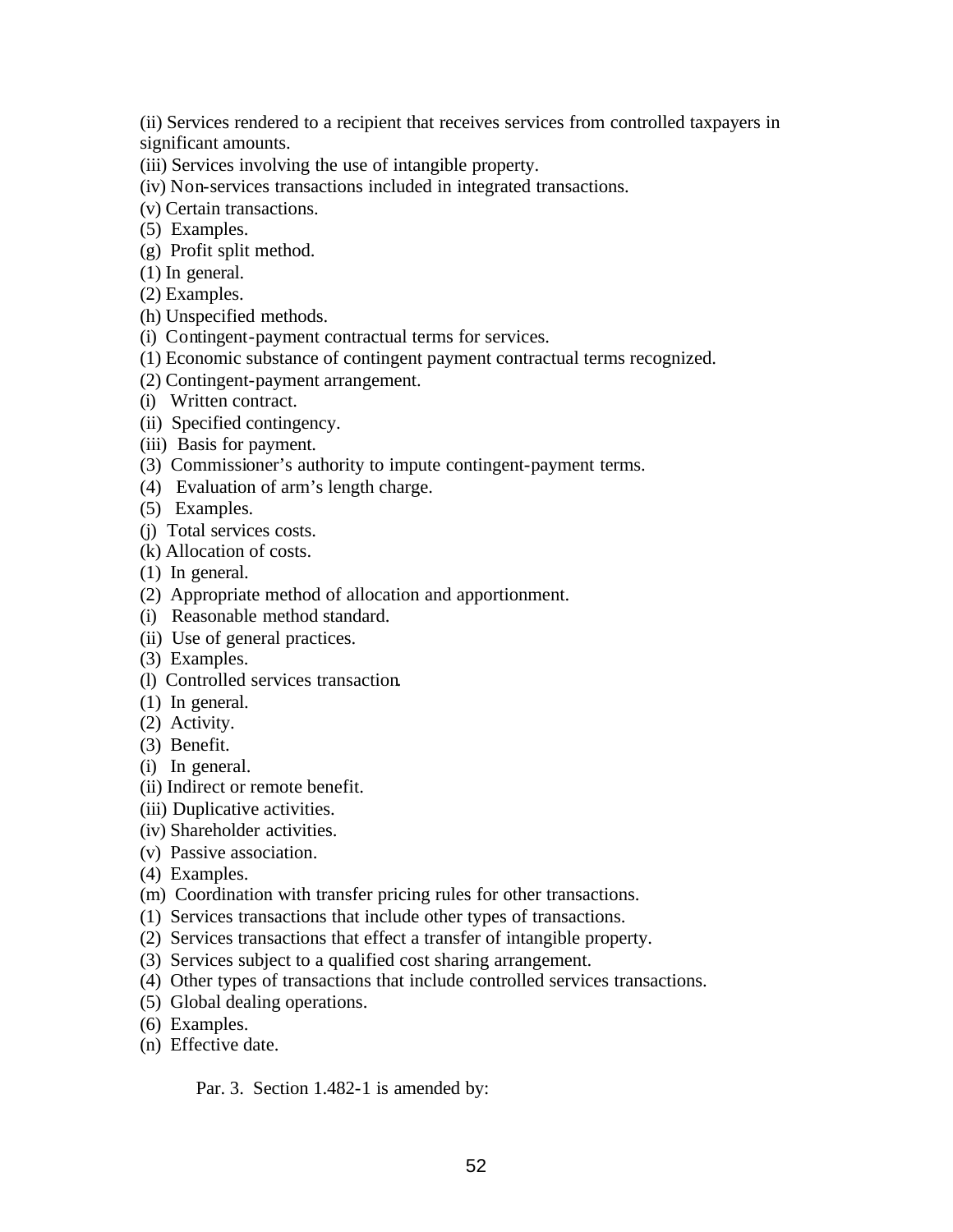1. Revising paragraphs  $(a)(1)$ ,  $(b)(2)(i)$ ,  $(d)(3)(ii)(C)$  Example 3,

 $(f)(2)(iii)(B)$ ,  $(g)(4)(i)$ , the first two sentences in paragraph  $(g)(4)(iii)$  Example 1, and paragraph (i) introductory text.

2. Adding paragraph  $(d)(3)(ii)(C)$ , Example 4 and Example 5.

3. Adding a sentence at the end of paragraph  $(d)(3)(v)$ .

The additions and revisions read as follows:

§1.482-1 Allocation of income and deductions among taxpayers.

(a) In general--(1) Purpose and scope. The purpose of section 482 is to ensure that taxpayers clearly reflect income attributable to controlled transactions, and to prevent the avoidance of taxes with respect to such transactions. Section 482 places a controlled taxpayer on a tax parity with an uncontrolled taxpayer by determining the true taxable income of the controlled taxpayer. This section sets forth general principles and guidelines to be followed under section 482. Section 1.482-2 provides rules for the determination of the true taxable income of controlled taxpayers in specific situations, including controlled transactions involving loans or advances or the use of tangible property. Sections 1.482-3 through 1.482-6 provide rules for the determination of the true taxable income of controlled taxpayers in cases involving the transfer of property. Section 1.482-7T sets forth the cost sharing provisions applicable to taxable years beginning on or after October 6, 1994, and before January 1, 1996. Section 1.482-7 sets forth the cost sharing provisions applicable to taxable years beginning on or after January 1, 1996. Section 1.482-8 provides examples illustrating the application of the best method rule. Finally, §1.482-9 provides rules for the determination of the true taxable income of controlled taxpayers in cases involving the performance of services. \* \* \* \* \*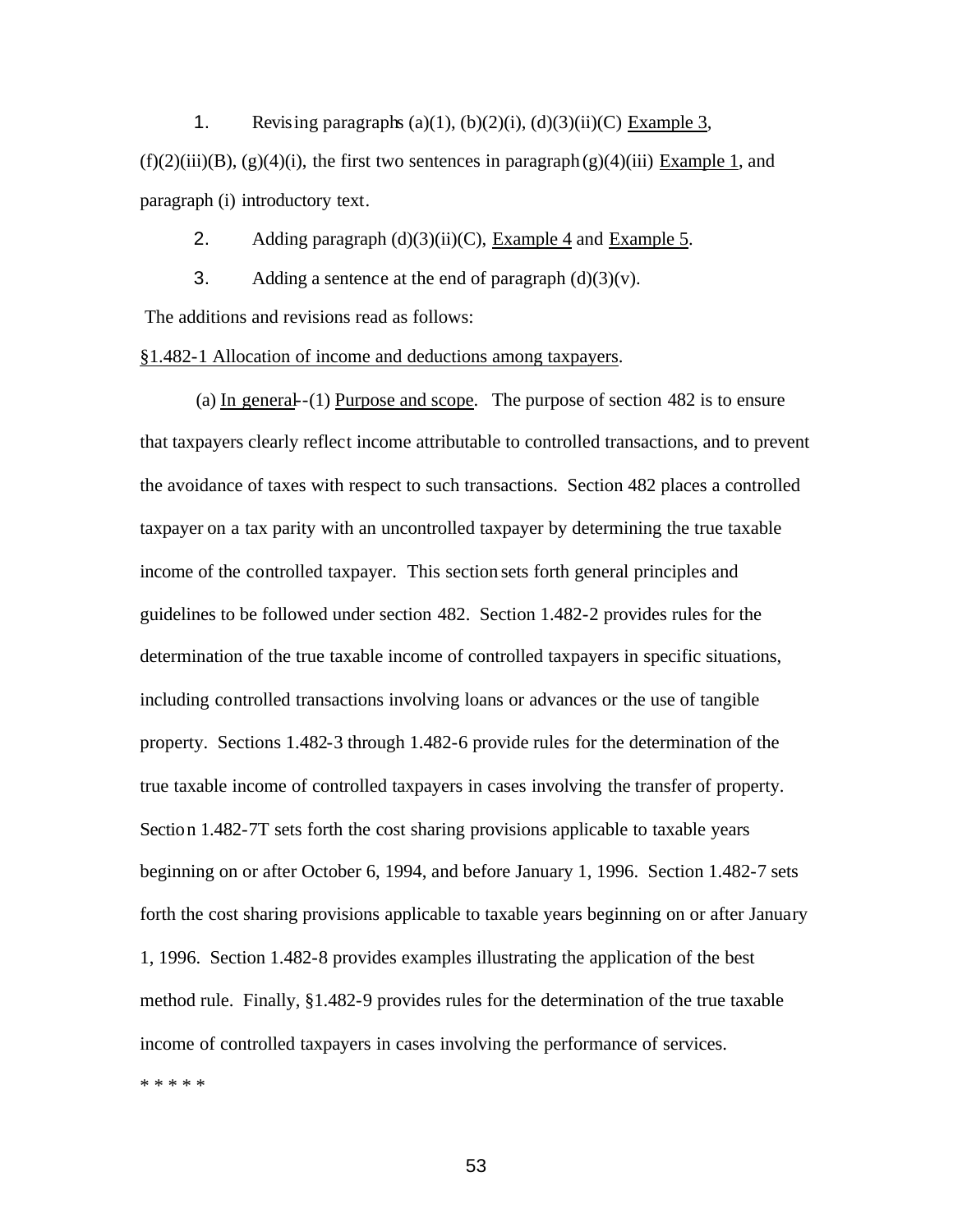(b) \* \* \*

(2) Arm's length methods--(i) Methods. Sections 1.482-2 through 1.482-6 and §1.482-9 provide specific methods to be used to evaluate whether transactions between or among members of the controlled group satisfy the arm's length standard and if they do not to determine the arm's length result. Section 1.482-7 provides the specific method to be used to evaluate whether a qualified cost sharing arrangement produces results consistent with an arm's length result.

\* \* \* \* \*

(d) \* \* \*  $(3)$  \* \* \*  $(ii) * * * *$  $(C)$  \* \* \*

Example 3. Contractual terms imputed from economic substance. (i) FP, a foreign producer of wristwatches, is the registered holder of the YY trademark in the United States and in other countries worldwide. In Year 1, FP enters the U.S. market by selling YY wristwatches to its newly organized U.S. subsidiary, USSub, for distribution in the U.S. market. USSub pays FP a fixed price per wristwatch, and USSub and FP undertake without separate compensation marketing activities to establish the YY trademark in the U.S. market. Unrelated foreign producers of trademarked wristwatches and U.S. distributors respectively undertake similar marketing activities in independent arrangements involving distribution of trademarked wristwatches in the U.S. market. In Years 1 through 6, USSub markets and sells YY wristwatches in the United States. Further, in Years 1 through 6, USSub undertakes incremental marketing activities in addition to the activities similar to those observed in the independent distribution transactions in the U.S. market. FP does not directly or indirectly compensate USSub for performing these incremental activities during Years 1 through 6. Assume that, aside from these incremental activities, and after any adjustments are made to improve the reliability of the comparison, the price paid per wristwatch by the independent distributors for wristwatches would provide the most reliable measure of the arm's length price paid per YY wristwatch by USSub.

(ii) By Year 7, the wristwatches with the YY trademark generate a premium return in the U.S. market, as compared to wristwatches marketed by the independent distributors. In Year 7, substantially all the premium return from the YY trademark in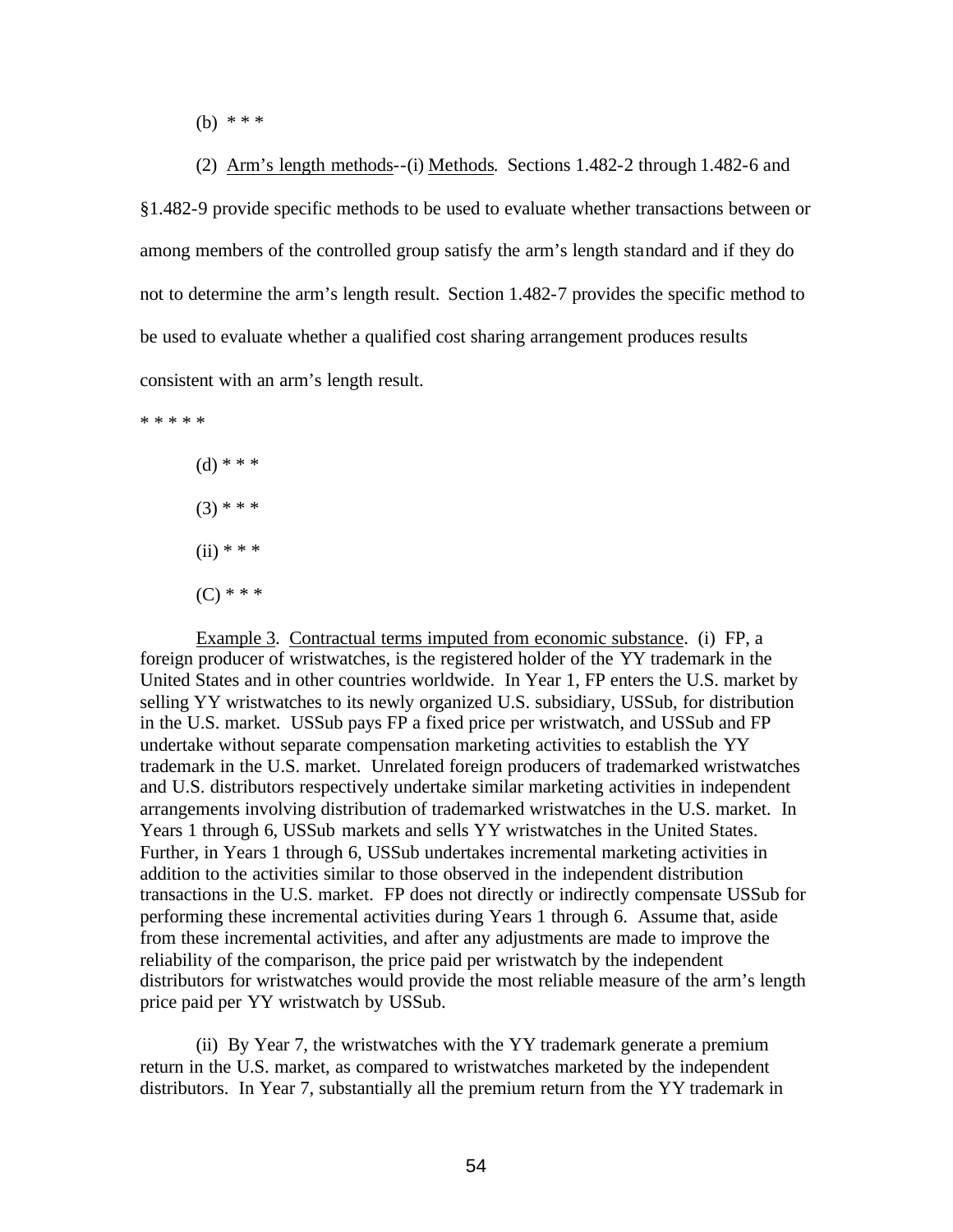the U.S. market is attributed to FP, for example through an increase in the price paid per watch by USSub, or by some other means.

(iii) In determining whether an allocation of income is appropriate in Year 7, the Commissioner may consider the economic substance of the arrangements between USSub and FP, and the parties' course of conduct throughout their relationship. Based on this analysis, the Commissioner determines that it is unlikely that, ex ante, an uncontrolled taxpayer operating at arm=s length would engage in marketing activities to develop or enhance an intangible owned by another party unless it received contemporaneous compensation or otherwise had a reasonable anticipation of receiving a future benefit from those activities. In this case, USSub=s undertaking the incremental marketing activities in Years 1 through 6 is a course of conduct that is inconsistent with the parties' attribution to FP in Year 7 of substantially all the premium return from the enhanced YY trademark in the United States market. Therefore, the Commissioner may impute one or more agreements between USSub and FP, consistent with the economic substance of their course of conduct, which would afford USSub an appropriate portion of the premium return from the YY trademark wristwatches. For example, the Commissioner may impute a separate services agreement that affords USSub contingentpayment compensation for its incremental marketing activities in Years 1 through 6, which benefited FP by contributing to the value of the trademark owned by FP. In the alternative, the Commissioner may impute a long-term exclusive U.S. distribution agreement to exploit the YY trademark that allows USSub to benefit from the incremental marketing activities it performed. As another alternative, the Commissioner may require FP to compensate USSub for terminating USSub's imputed long-term distribution agreement, an agreement that USSub made more valuable at its own expense and risk. The taxpayer may present additional facts that could indicate which of these or other alternative agreements best reflects the economic substance of the underlying transactions, consistent with the parties= course of conduct in the particular case.

Example 4. Contractual terms imputed from economic substance. (i) FP, a foreign producer of athletic gear, is the registered holder of the AA trademark in the United States and in other countries worldwide. In Year 1, FP licenses to its newly organized U.S. subsidiary, USSub, exclusive rights to certain manufacturing and marketing intangibles (including the AA trademark) for purposes of manufacturing and marketing athletic gear in the United States under the AA trademark. The contractual terms obligate USSub to pay FP a royalty based on sales, and obligate both FP and USSub to undertake without separate compensation specified types and levels of marketing activities. Unrelated foreign businesses license independent U.S. businesses to manufacture and market athletic gear in the United States, using trademarks owned by the unrelated foreign businesses. The contractual terms of these uncontrolled transactions require the licensees to pay royalties based on sales of the merchandise, and obligate the licensors and licensees to undertake without separate compensation specified types and levels of marketing activities. In Years 1 through 6, USSub manufactures and sells athletic gear under the AA trademark in the United States. Assume that, after adjustments are made to improve the reliability of the comparison for any material differences relating to marketing activities, manufacturing or marketing intangibles, and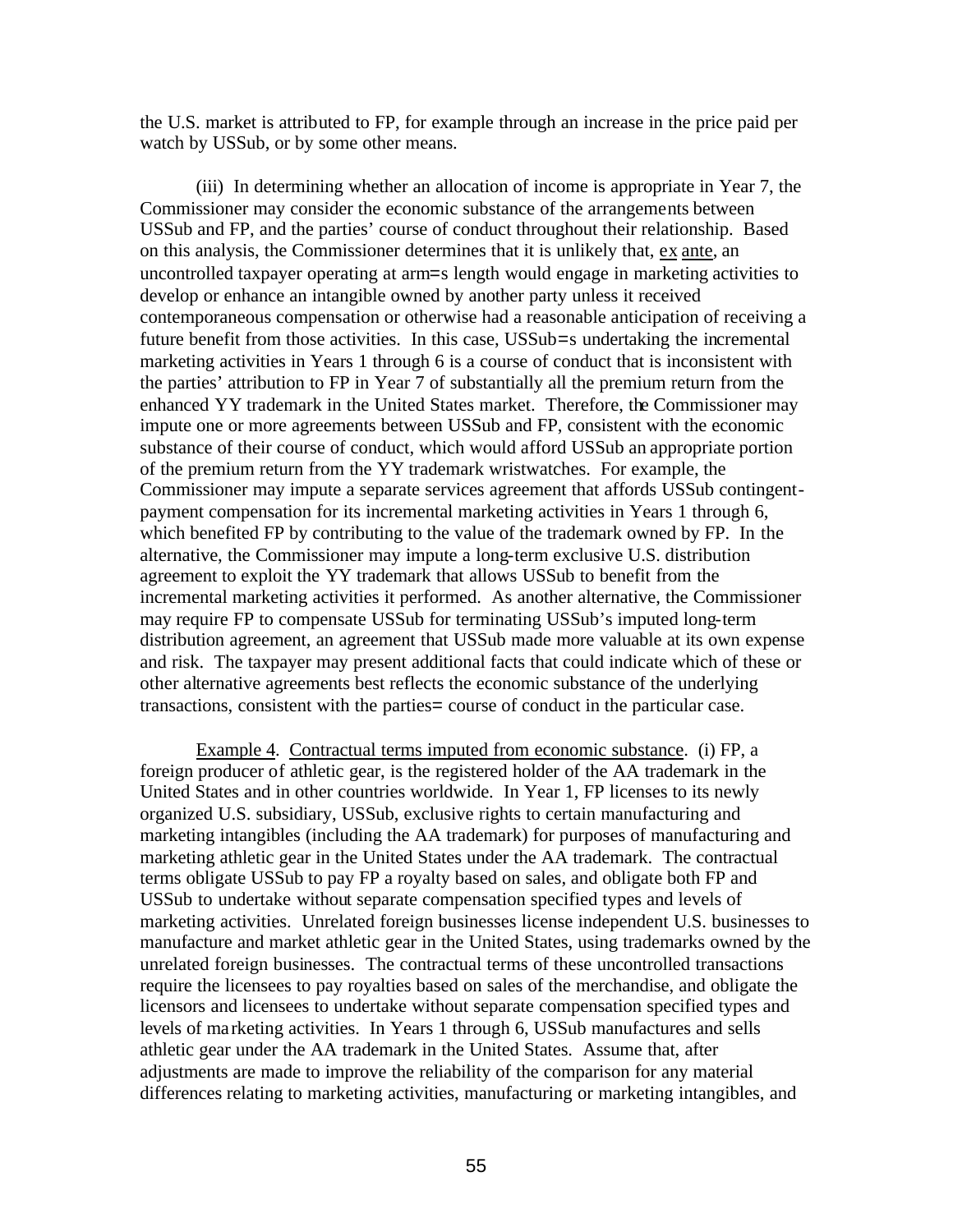other comparability factors, the royalties paid by independent licensees would provide the most reliable measure of the arm's length royalty owed by USSub to FP, apart from the additional facts.

(ii) In Years 1 through 6, USSub performs incremental marketing activities with respect to the AA trademark athletic gear, in addition to the activities required under the terms of the license agreement. FP does not directly or indirectly compensate USSub for performing these incremental activities during Years 1 through 6. By Year 7, AA trademark athletic gear generates a premium return in the United States, as compared to similar athletic gear marketed by independent licensees. In Year 7, USSub and FP enter into a separate services agreement under which FP agrees to compensate USSub on a cost basis for the incremental marketing activities that USSub performed during Years 1 through 6, and to compensate USSub on a cost basis for any incremental marketing activities it may perform in Year 7 and thereafter. In addition, the parties revise the license agreement executed in Year 1, and increase the royalty to a level that attributes to FP substantially all the premium return from sales of the AA trademark athletic gear in the United States.

(iii) In determining whether an allocation of income is appropriate in Year 7, the Commissioner may consider the economic substance of the arrangements between USSub and FP and the parties' course of conduct throughout their relationship. Based on this analysis, the Commissioner determines that it is unlikely that, ex ante, an uncontrolled taxpayer operating at arm=s length would engage in incremental marketing activities to develop or enhance an intangible owned by another party unless it received contemporaneous compensation or otherwise had a reasonable anticipation of a future benefit. In this case, USSub=s undertaking the incremental marketing activities in Years 1 through 6 is a course of conduct that is inconsistent with the parties' adoption in Year 7 of contractual terms whereby FP compensates USSub on a cost basis for the incremental marketing activities that it performed. Therefore, the Commissioner may impute one or more agreements between USSub and FP, consistent with the economic substance of their course of conduct, which would afford USSub an appropriate portion of the premium return from the AA trademark athletic gear. For example, the Commissioner may impute a separate services agreement that affords USSub contingent-payment compensation for the incremental activities it performed during Years 1 through 6, which benefited FP by contributing to the value of the trademark owned by FP. In the alternative, the Commissioner may impute a long-term exclusive U.S. license agreement that allows USSub to benefit from the incremental activities. As another alternative, the Commissioner may require FP to compensate USSub for terminating USSub's imputed long-term U.S. license agreement, a license that USSub made more valuable at its own expense and risk. The taxpayer may present additional facts that could indicate which of these or other alternative agreements best reflects the economic substance of the underlying transactions, consistent with the parties' course of conduct in this particular case.

Example 5. Contractual terms imputed from economic substance. (i) Company X is a member of a controlled group that has been in operation in the pharmaceutical sector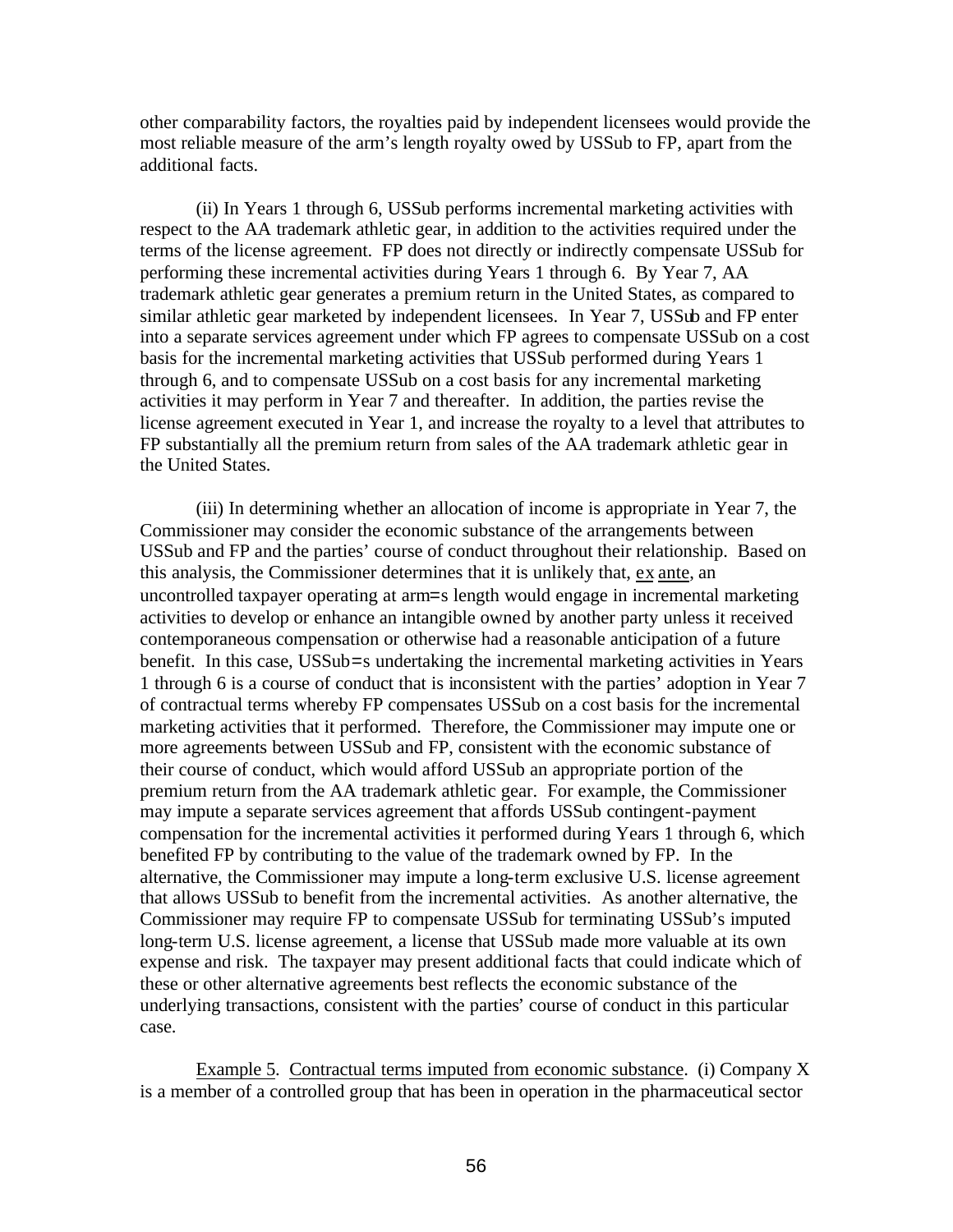for many years. In Years 1 through 4, Company X undertakes research and development activities. As a result of those activities, a compound is developed that may be more effective than existing medications in the treatment of certain conditions.

(ii) Company Y is acquired in Year 4 by the controlled group that includes Company X. Once Company Y is acquired, patent rights with respect to the compound in several jurisdictions are registered by Company Y, making Company Y the legal owner of such patents.

(iii) In determining whether an allocation is appropriate in Year 4, the Commissioner may consider the economic substance of the arrangements between Company X and Company Y, and the parties' course of conduct throughout their relationship. Based on this analysis, the Commissioner determines that it is unlikely that, ex ante, an uncontrolled taxpayer operating at arm's length would engage in research and development activities to develop a patentable compound to be registered by another party unless it received contemporaneous compensation or otherwise had a reasonable anticipation of receiving a future benefit from those activities. In this case, Company  $X$ 's undertaking the research and development activities is inconsistent with the registration of the patent by Company Y. Therefore, the Commissioner may impute one or more agreements between Company X and Company Y consistent with the economic substance of their course of conduct, which would afford Company X an appropriate portion of the premium return from the patent rights. For example, the Commissioner may impute a separate services agreement that affords Company X contingent-payment compensation for its research and development activities in Years 1 through 4, which benefited Company Y by creating and further contributing to the value of the patent rights ultimately registered by Company Y. In the alternative, the Commissioner may impute a transfer of patentable intangible rights from Company X to Company Y immediately preceding the registration of patent rights by Company Y. The taxpayer may present additional facts that could indicate which of these or other alternative agreements best reflects the economic substance of the underlying transactions, consistent with the parties= course of conduct in the particular case.

\* \* \* \* \*  $(v)$  \* \* \* See §1.482-9(m). \* \* \* \* \* (f) \* \* \*  $(2)$  \* \* \*  $(iii) * * *$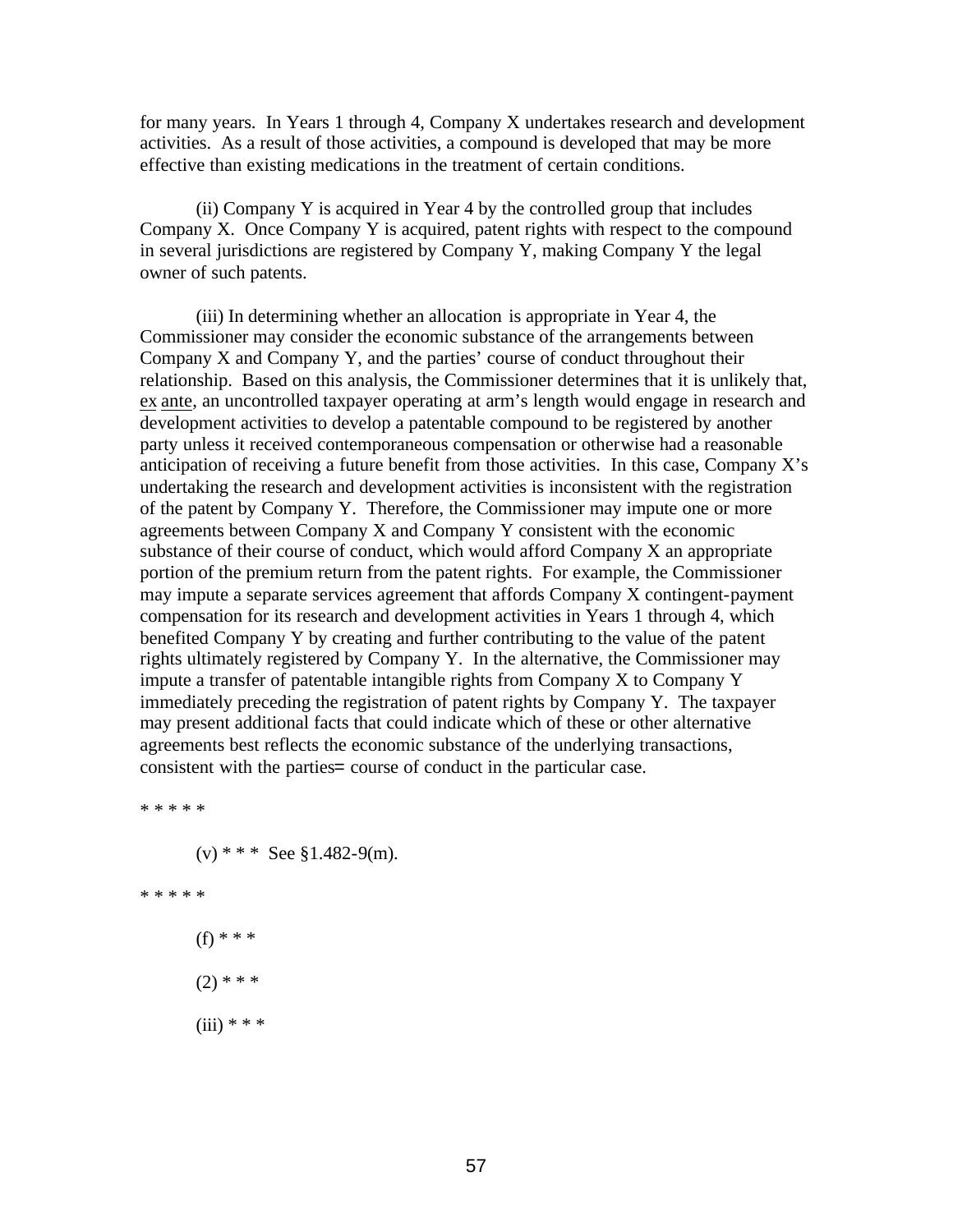(B) Circumstances warranting consideration of multiple year data. The extent to which it is appropriate to consider multiple year data depends on the method being applied and the issue being addressed. Circumstances that may warrant consideration of data from multiple years include the extent to which complete and accurate data is available for the taxable year under review, the effect of business cycles in the controlled taxpayer's industry, or the effects of life cycles of the product or intangible being examined. Data from one or more years before or after the taxable year under review must ordinarily be considered for purposes of applying the provisions of paragraph  $(d)(3)(iii)$  of this section (Risk), paragraph  $(d)(4)(i)$  of this section (Market share strategy), §1.482-4(f)(2) (Periodic adjustments), §1.482-5 (Comparable profits method), §1.482-9(e) (Comparable profits method for services), §1.482-9(f) (Simplified cost-based method for services), and §1.482-9(i) (Contingent-payment contractual terms for services). On the other hand, multiple year data ordinarily will not be considered for purposes of applying the comparable uncontrolled price method of §1.482-3(b) or the comparable uncontrolled services price method of §1.482-9(b) (except to the extent that risk or market share strategy issues are present).

\* \* \* \* \*

 $(g)$  \* \* \*

(4) Setoffs--(i) In general. If an allocation is made under section 482 with respect to a transaction between controlled taxpayers, the Commissioner will take into account the effect of any other non-arm's length transaction between the same controlled taxpayers in the same taxable year which will result in a setoff against the original section 482 allocation. Such setoff, however, will be taken into account only if the requirements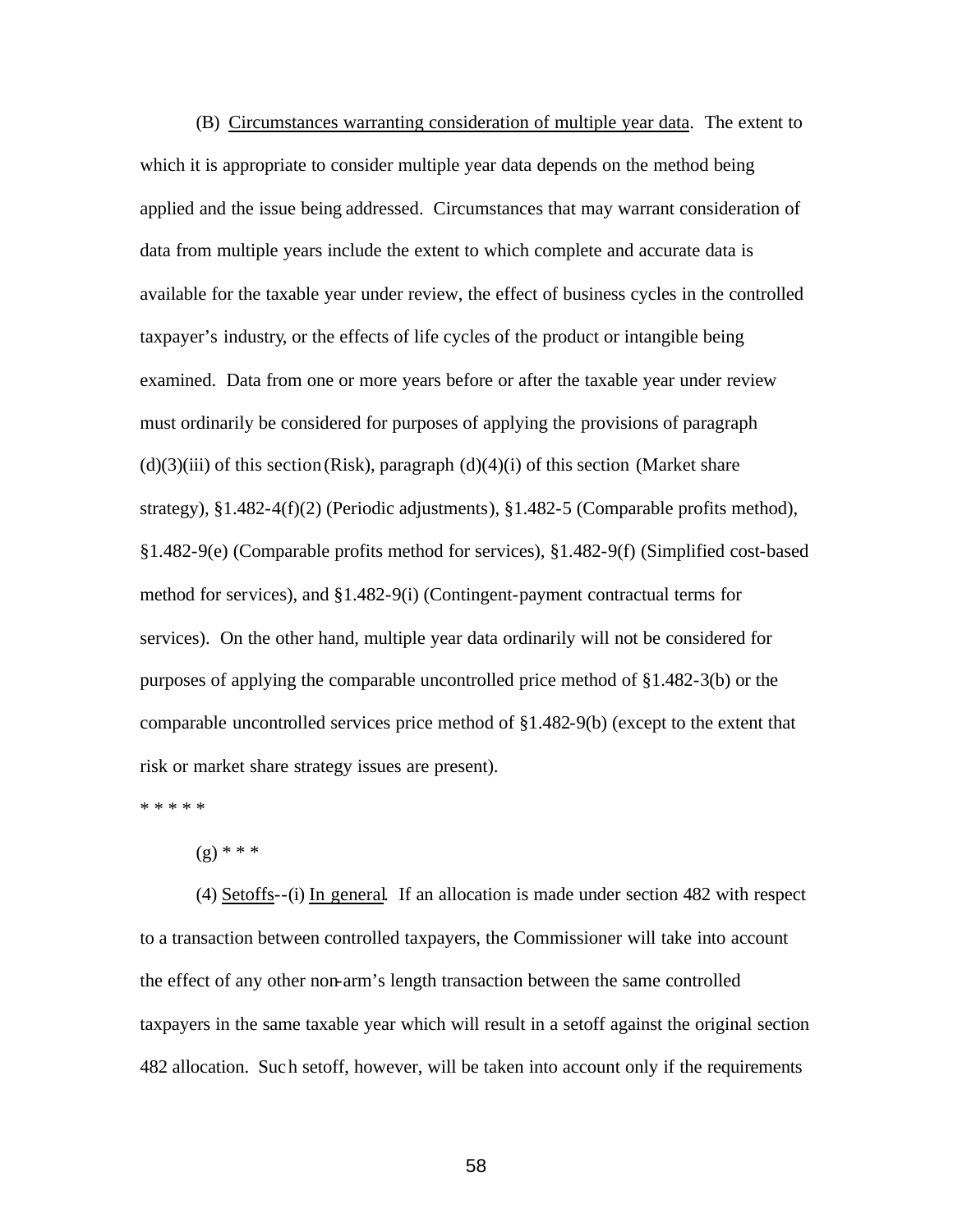of paragraph  $(g)(4)(ii)$  of this section are satisfied. If the effect of the setoff is to change the characterization or source of the income or deductions, or otherwise distort taxable income, in such a manner as to affect the U.S. tax liability of any member, adjustments will be made to reflect the correct amount of each category of income or deductions. For purposes of this setoff provision, the term arm's length refers to the amount defined in paragraph (b) of this section (Arm's length standard), without regard to the rules in §1.482-2(a) that treat certain interest rates as arm's length rates of interest.

\* \* \* \* \*

(iii) Examples. \* \* \*

Example 1. P, a U.S. corporation, renders construction services to S, its foreign subsidiary in Country Y, in connection with the construction of S's factory. An arm's length charge for such services determined under  $$1.482-9$  would be  $$100,000$ . \*\*\*

\* \* \* \* \*

(i) Definitions. The definitions set forth in paragraphs  $(i)(1)$  through  $(i)(10)$  of this section apply to this §§1.482-1 through 1.482-9.

\* \* \* \* \*

Par. 4. Section 1.482-2(b) is revised to read as follows:

§1.482-2 Determination of taxable income in specific situations.

\* \* \* \* \*

(b) Rendering of services. For rules governing allocations under section 482 to reflect an arm's length charge for controlled transactions involving the rendering of services, see §1.482-9.

\* \* \* \* \*

Par. 5. Section 1.482-4 is amended by: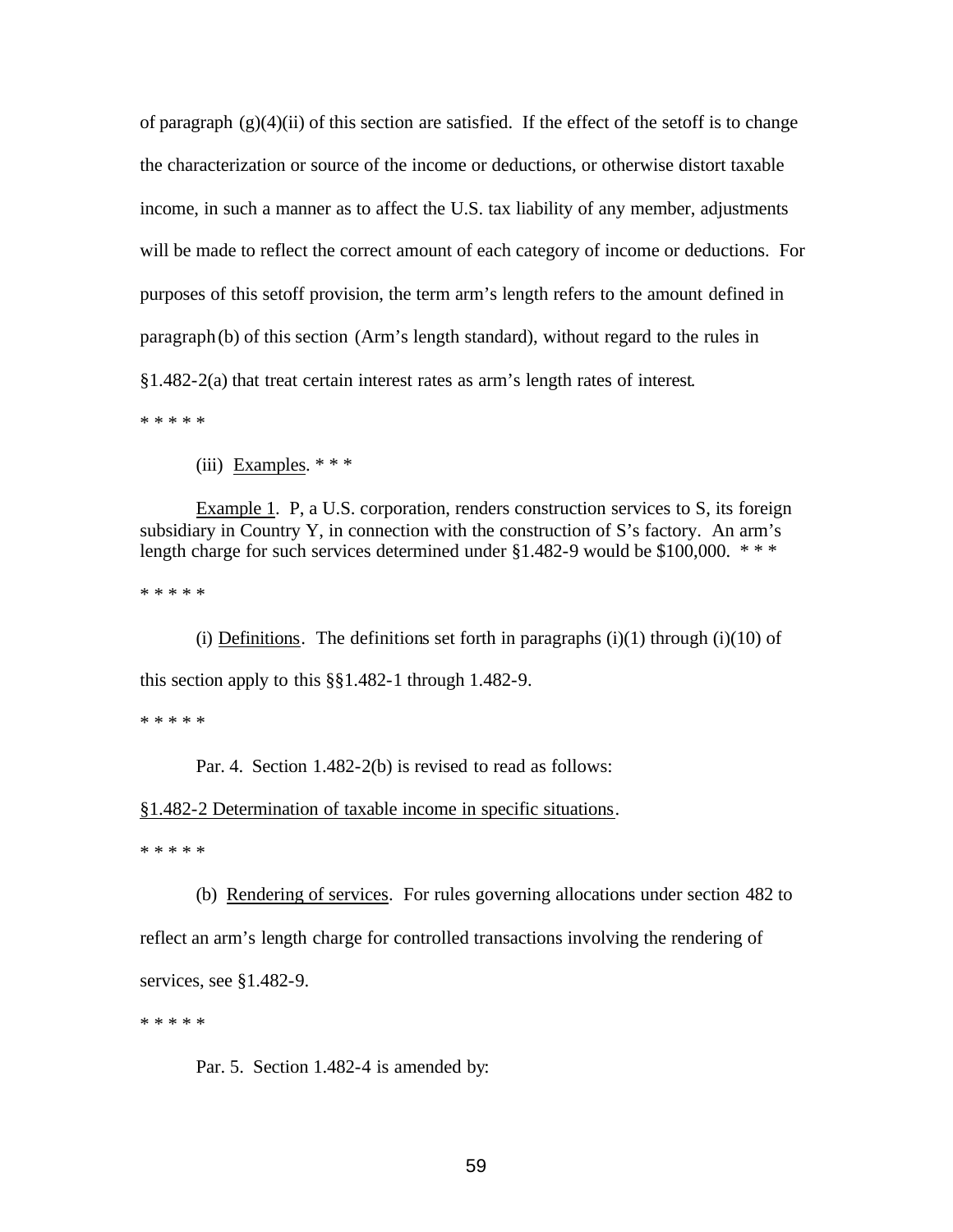1. Redesignating paragraphs (f)(4) and (f)(5) as paragraphs (f)(5) and (f)(6), respectively.

2. Revising paragraph  $(f)(3)$  and adding new paragraph  $(f)(4)$ .

The revision and addition reads as follows.

§1.482-4 Methods to determine taxable income in connection with a transfer of intangible property.

\* \* \* \* \*

(f) \* \* \*

(3) Ownership of intangible property--(i) Identification of owner--(A) In general. The legal owner of an intangible pursuant to the intellectual property law of the relevant jurisdiction, or the holder of rights constituting an intangible pursuant to contractual terms (such as the terms of a license) or other legal provision, will be considered the sole owner of the respective intangible for purposes of this section unless such ownership is inconsistent with the economic substance of the underlying transactions. See '1.482-  $1(d)(3)(ii)(B)$  (Identifying contractual terms). If no owner of the respective intangible is identified under the intellectual property law of the relevant jurisdiction, or pursuant to contractual terms (including terms imputed pursuant to  $\S1.482-1(d)(3)(ii)(B)$ ) or other legal provision, then the controlled taxpayer who has control of the intangible, based on all the facts and circumstances, will be considered the sole owner of the intangible for purposes of this section.

(B) Cost sharing arrangements. The rule in paragraph  $(f)(3)(i)(A)$  of this section shall apply to interests in covered intangibles, as defined in  $\frac{1.482-7(b)(4)(iv)}{i}$ , only as provided in '1.482-7 (Sharing of costs).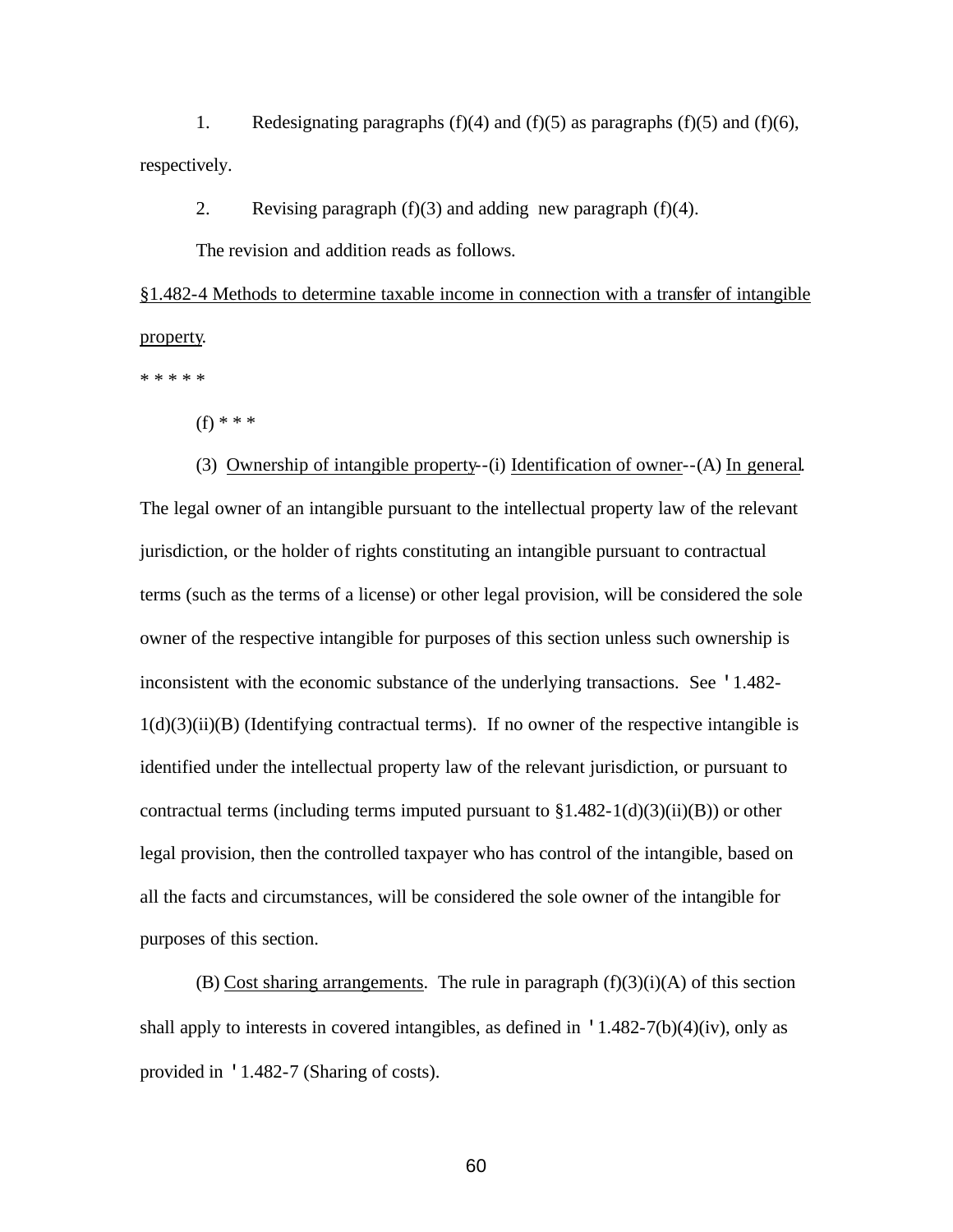(ii) Examples. The principles of this paragraph  $(f)(3)$  are illustrated by the

following examples:

Example 1. FP, a foreign corporation, is the registered holder of the AA trademark in the United States. FP licenses to a U.S. subsidiary, USSub, the exclusive rights to manufacture and market products in the United States under the AA trademark. FP is the owner of the trademark pursuant to intellectual property law. USSub is the owner of the license pursuant to the contractual terms of the license, but is not the owner of the trademark. See paragraphs (b)(3) and (4) of this section (defining an intangible as, among other things, a trademark or a license).

Example 2. The facts are the same as in Example 1. As a result of its sales and marketing activities, USSub develops a list of several hundred creditworthy customers that regularly purchase AA trademarked products. Neither the terms of the contract between FP and USSub nor the relevant intellectual property law specify which party owns the customer list. Because USSub has knowledge of the contents of the list, and has practical control over its use and dissemination, USSub is considered the sole owner of the customer list for purposes of this paragraph  $(f)(3)$ .

(4) Contribution to the value of an intangible owned by another--(i) In general.

The arm=s length consideration for a contribution by one controlled taxpayer that develops or enhances the value, or may be reasonably anticipated to develop or enhance the value, of an intangible owned by another controlled taxpayer shall be determined in accordance with the applicable rules under section 482. If the consideration for such a contribution is embedded within the contractual terms for a controlled transaction that involves such intangible, then ordinarily no separate allocation will be made with respect to such contribution. In such cases, pursuant to  $\lceil 1.482 - 1(d)(3) \rceil$ , the contribution must be accounted for in evaluating the comparability of the controlled transaction to uncontrolled comparables, and accordingly in determining the arm's length consideration in the controlled transaction.

(ii) Examples. The principles of this paragraph  $(f)(4)$  are illustrated by the following examples:

Example 1.A, a member of a controlled group, allows B, another member of the controlled group, to use tangible property, such as laboratory equipment, in connection with B's development of an intangible that B owns. By furnishing tangible property, A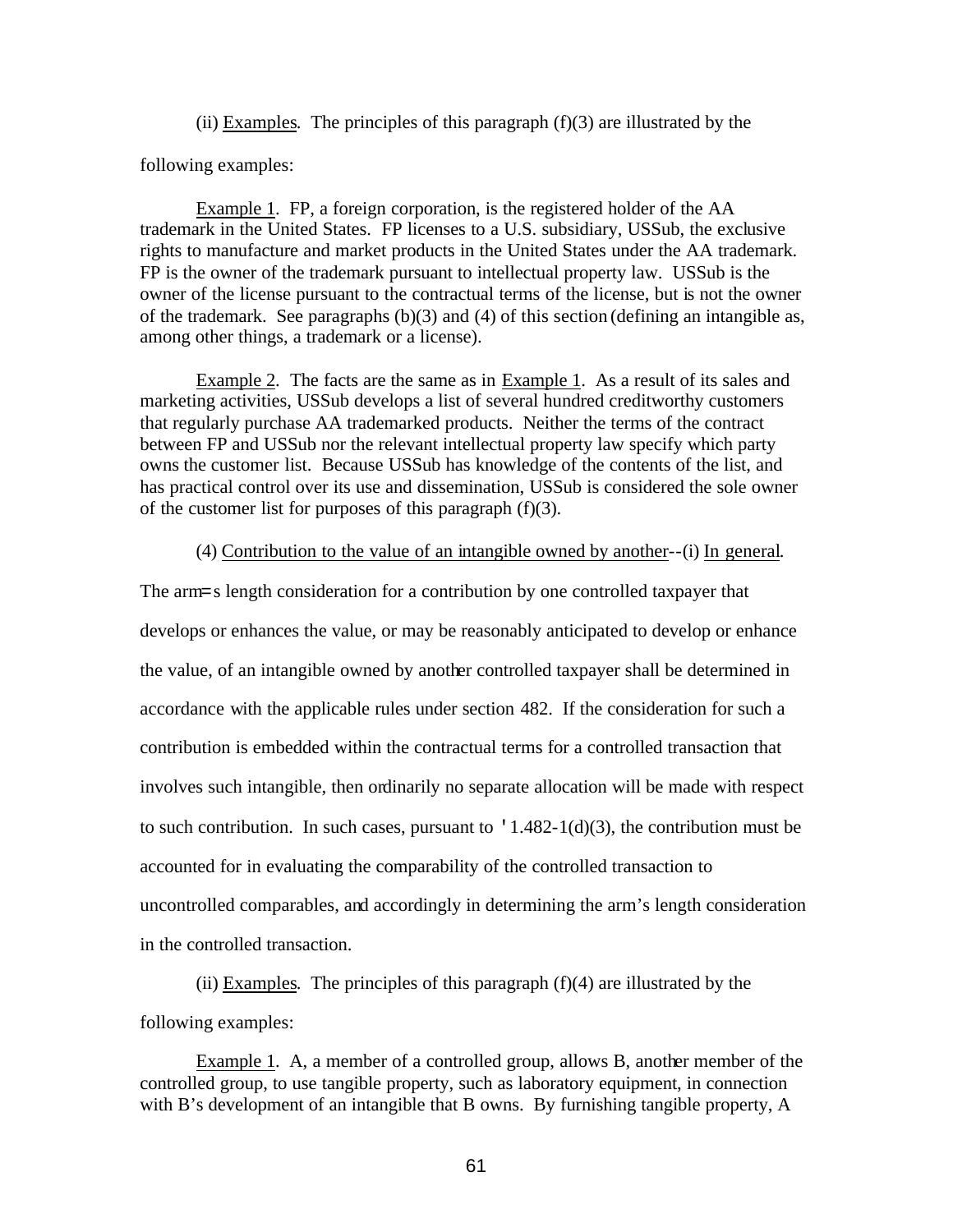makes a contribution to the development of an intangible owned by another controlled taxpayer, B. Pursuant to paragraph  $(f)(4)(i)$  of this section, the arm's length charge for A's furnishing of tangible property will be determined under the rules for use of tangible property in  $\cdot$  1.482-2(c).

Example 2. (i) Facts. FP, a foreign producer of wristwatches, is the registered holder of the YY trademark in the United States and in other countries worldwide. FP enters into a five-year, renewable distribution agreement with its newly organized U.S. subsidiary, USSub. The contractual terms of the agreement grant USSub the right to sell trademark YY wristwatches in the United States, obligate USSub to pay a fixed price per wristwatch throughout the entire term of the contract, and obligate both FP and USSub to undertake without separate compensation specified types and levels of marketing activities.

(ii) The consideration for FP's and USSub's marketing activities, as well as the consideration for the license to sell YY trademarked merchandise, are embedded in the transfer price paid for the wristwatches. Accordingly, pursuant to paragraph  $(f)(4)(i)$  of this section, ordinarily no separate allocation would be appropriate with respect to these embedded contributions.

(iii) Whether an allocation is warranted with respect to the transfer price for the wristwatches is determined under '1.482-1 and §§1.482-3 through 1.482-6. The comparability analysis would include consideration of all relevant factors, including the nature of the intangible embedded in the wristwatches and the nature of the marketing activities required under the contract. This analysis would also take into account that the compensation for the activities performed by USSub and FP, as well as the consideration for USSub's use of the YY trademark, is embedded in the transfer price for the wristwatches, rather than provided for in separate agreements. See  $\S$  '1.482-3(f) and 1.482-9(m)(4). If it is not possible to identify uncontrolled transactions that incorporate a similar range of interrelated elements and there are nonroutine contributions by each of FP and USSub, then the most reliable measure of the arm's length price for the wristwatches may be the residual profit split method. The analysis would take into account routine and nonroutine contributions by USSub and FP in order to determine an appropriate allocation of the combined operating profits from the sale of the wristwatches and related activities.

Example 3. (i) Facts. FP, a foreign producer of athletic gear, is the registered holder of the AA trademark in the United States and in other countries. In Year 1, FP licenses to a newly organized U.S. subsidiary, USSub, the exclusive rights to use certain manufacturing and marketing intangibles to manufacture and market athletic gear in the United States under the AA trademark. The license agreement obligates USSub to pay a royalty based on sales of trademarked merchandise. The license agreement also obligates FP and USSub to perform without separate compensation specified types and levels of marketing activities. In Year 1, USSub manufactures and sells athletic gear under the AA trademark in the United States.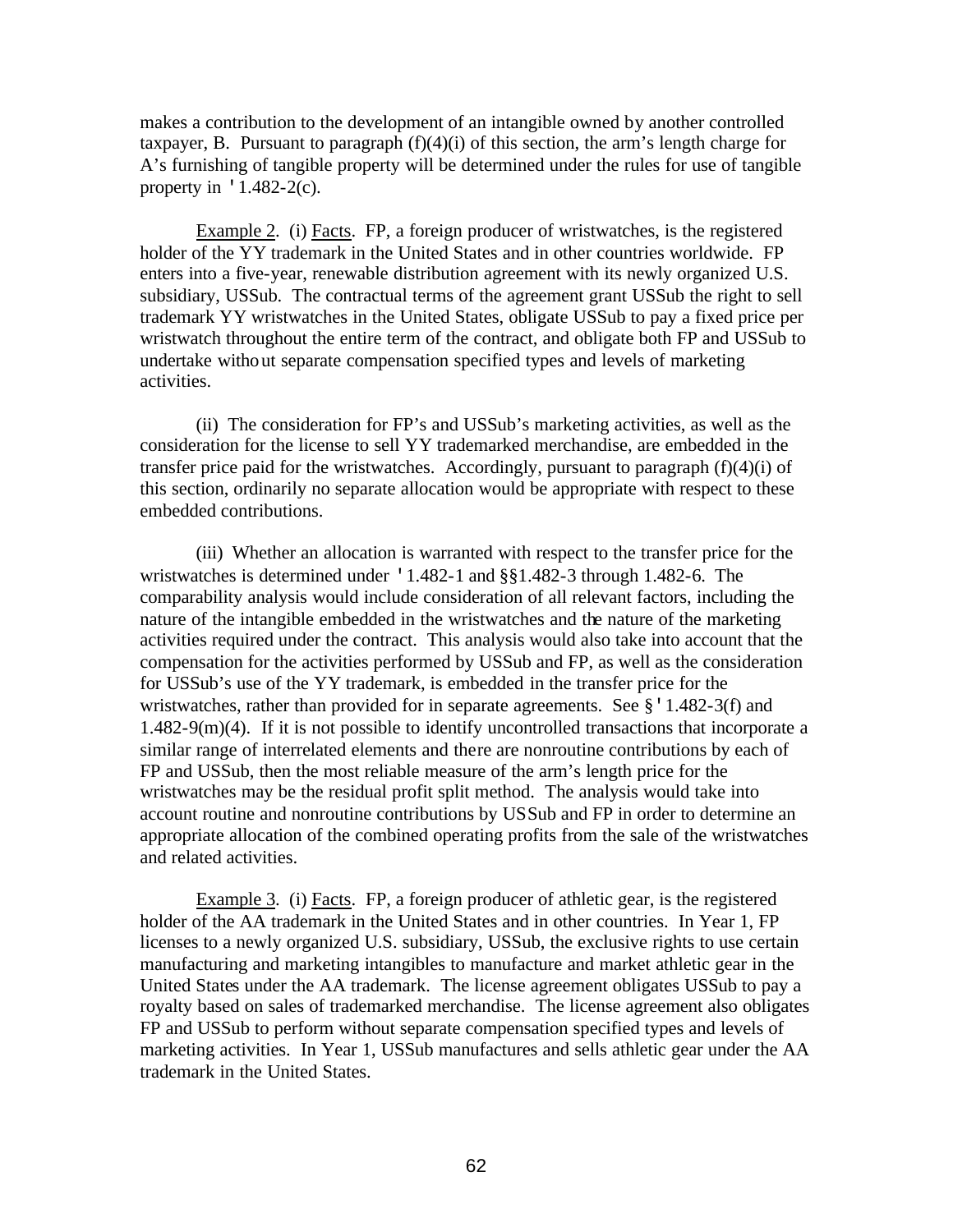(ii) The consideration for FP's and USSub's respective marketing activities is embedded in the contractual terms of the license for the AA trademark. Accordingly, pursuant to paragraph (f)(4)(i) of this section, ordinarily no separate allocation would be appropriate with respect to the embedded contributions in Year 1. See §1.482-9(m)(4).

(iii) Whether an allocation is warranted with respect to the royalty under the license agreement would be analyzed under '1.482-1 and this section through §1.482-6. The comparability analysis would include consideration of all relevant factors, such as the term and geographical exclusivity of the license, the nature of the intangibles subject to the license, and the nature of the marketing activities required to be undertaken pursuant to the license. Pursuant to paragraph  $(f)(4)(i)$  of this section, the analysis would also take into account the fact that the compensation for the marketing services is embedded in the royalty for the AA trademark, rather than provided for in a separate services agreement. If it is not possible to identify uncontrolled transactions that incorporate a similar range of interrelated elements and there are nonroutine contributions by each of FP and USSub, then the most reliable measure of the arm's length royalty for the AA trademark may be the residual profit split method. The analysis would take into account routine and nonroutine contributions by USSub and FP in order to determine an appropriate allocation of the combined operating profits from the sale of the AA trademarked merchandise and related activities.

Example 4. (i) Facts. The Year 1 facts are the same as in Example 3, with the following exceptions. In Year 2, USSub undertakes certain incremental marketing activities, in addition to those required by the contractual terms of the license for the AA trademark. The parties do not execute a separate agreement with respect to the incremental marketing activities performed by USSub. The license agreement executed in Year 1 is of sufficient duration that it is reasonable to anticipate that USSub will obtain the benefit of its incremental activities, in the form of increased sales or revenues of trademarked products in the U.S. market.

(ii) To the extent that it was reasonable to anticipate that USSub's incremental marketing activities would increase the value only of USSub's intangible (that is, USSub's license to use the AA trademark for a specified term), and not the value of the AA trademark owned by FP, USSub's incremental activities do not constitute a contribution for which an allocation is warranted under paragraph (f)(4)(i) of this section.

Example 5. (i) Facts. The Year 1 facts are the same as in Example 3. In Year 2, FP and USSub enter into a separate services agreement that obligates USSub to perform certain incremental marketing activities to promote AA trademark athletic gear in the United States, beyond the activities specified in license agreement. In Year 2, USSub begins to perform these incremental activities, pursuant to the separate services agreement with FP.

(ii) Whether an allocation is warranted with respect to USSub's incremental marketing activities covered by the separate services agreement would be evaluated under §§1.482-1 and 1.482-9, including a comparison of the compensation provided for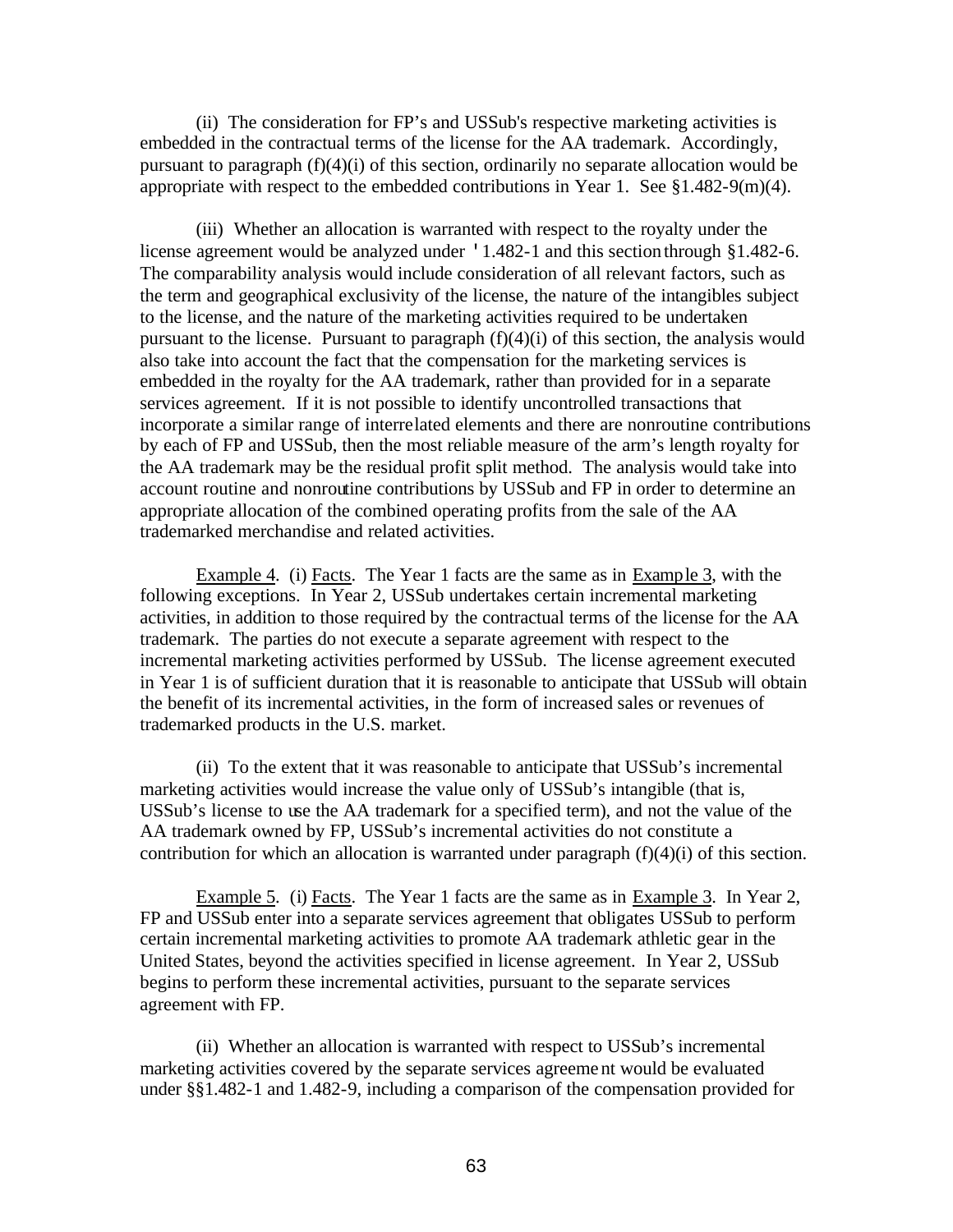the services with the results obtained under a method pursuant to §1.482-9, selected and applied in accordance with the best method rule of §1.482-1(c).

(iii) Whether an allocation is warranted with respect to the royalty under the license agreement is determined under '1.482-1 and this section through §1.482-6. The comparability analysis would include consideration of all relevant factors, such as the term and geographical exclusivity of the license, the nature of the intangibles subject to the license, and the nature of the marketing activities required to be undertaken pursuant to the license. The comparability analysis would take into account that the compensation for the incremental activities by USSub is provided for in the separate services agreement, rather than embedded in the royalty for the AA trademark. If it is not possible to identify uncontrolled transactions that incorporate a similar range of interrelated elements and there are nonroutine contributions by each of FP and USSub, then the most reliable measure of the arm's length royalty for the AA trademark may be the residua l profit split method. The analysis would take into account routine and nonroutine contributions by USSub and FP in order to determine an appropriate allocation of the combined operating profits from the sale of the AA trademarked merchandise and related activities.

Example 6. (i) Facts. The Year 1 facts are the same as in Example 3. In Year 2, FP and USSub enter into a separate services agreement that obligates FP to perform incremental marketing activities by advertising AA trademarked athletic gear in selected international sporting events, such as the Olympics and the soccer World Cup. FP=s corporate advertising department develops and coordinates these special promotions. The separate services agreement obligates USSub to pay an amount to FP for the benefit to USSub that may reasonably be anticipated as the result of FP's incremental activities. The separate services agreement is not a qualified cost sharing arrangement under '1.482-7. FP begins to perform the incremental activities in Year 2 pursuant to the separate services agreement.

(ii) Whether an allocation is warranted with respect to the incremental marketing activities performed by FP under the separate services agreement would be evaluated under  $§1.482-9$ . Under the circumstances, it is reasonable to anticipate that  $FP=s$ activities would increase the value of USSub's license as well as the value of FP=s trademark. Accordingly, the incremental activities by FP may constitute in part a controlled services transaction for which USSub must compensate FP. The analysis of whether an allocation is warranted would include a comparison of the compensation provided for the services with the results obtained under a method pursuant to §1.482-9, selected and applied in accordance with the best method rule of §1.482-1(c).

(iii) Whether an allocation is appropriate with respect to the royalty under the license agreement would be evaluated under '1.482-1 and this section through §1.482-6. The comparability analysis would include consideration of all relevant factors, such as the term and geographical exclusivity of USSub=s license, the nature of the intangibles subject to the license, and the marketing activities required to be undertaken by both FP and USSub pursuant to the license. This comparability analysis would take into account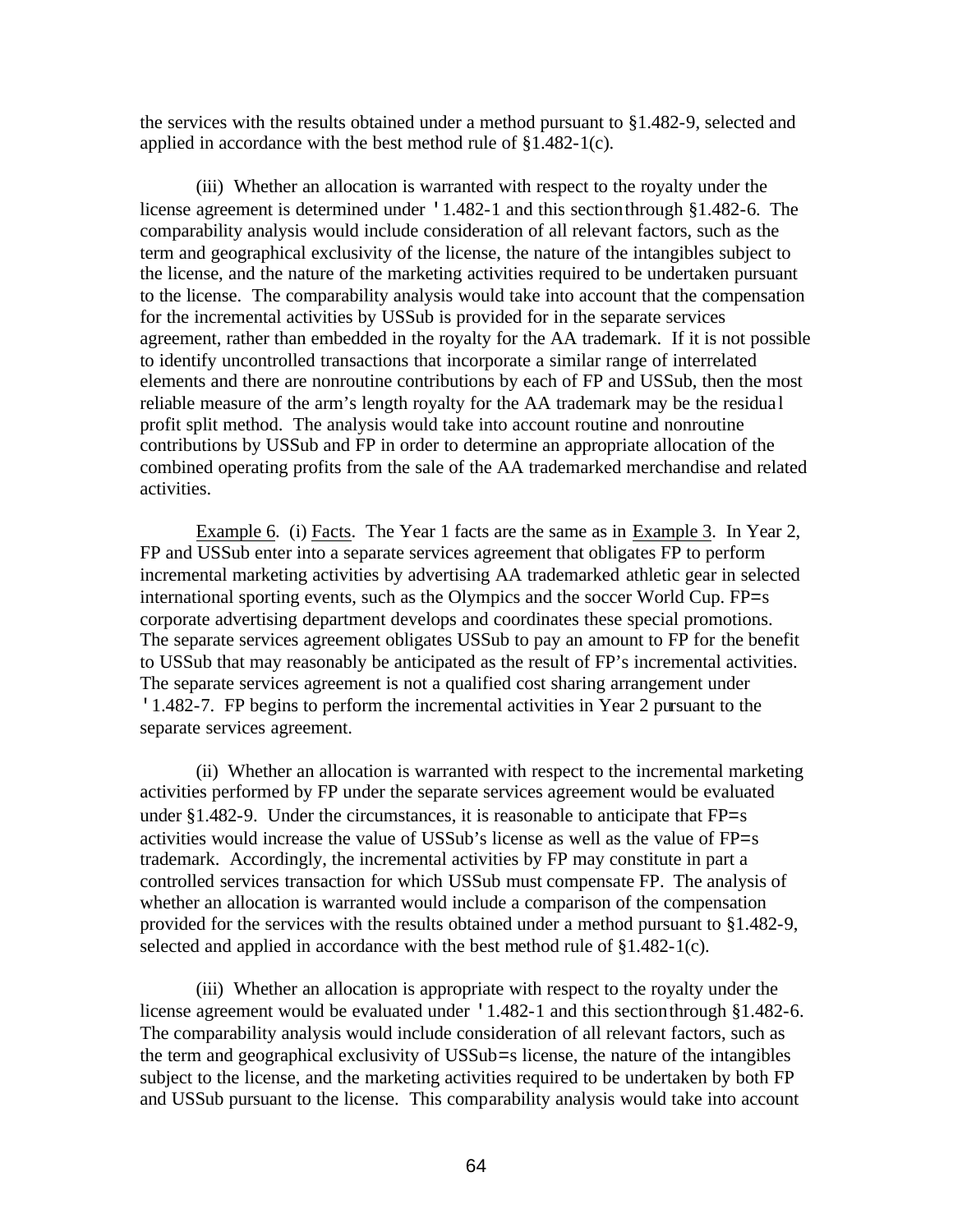that the compensation for the incremental activities performed by FP was provided for in the separate services agreement, rather than embedded in the royalty for the AA trademark. If it is not possible to identify uncontrolled transactions that incorporate a similar range of interrelated elements and there are nonroutine contributions by each of FP and USSub, then the most reliable measure of the arm's length royalty for the AA trademark may be the residual profit split method. The analysis would take into account routine and nonroutine contributions by USSub and FP in order to determine an appropriate allocation of the combined operating profits from the sale of the AA trademarked merchandise and related activities.

\* \* \* \* \*

Par. 6. Section 1.482-6 is amended by:

1. Revising the third sentence in paragraph  $(c)(2)(ii)(B)(1)$ , the first sentence in paragraph  $(c)(2)(ii)(D)$ , the last sentence in paragraph  $(c)(3)(i)(A)$  and the first sentence in paragraph  $(c)(3)(ii)(D)$ .

2. Revising paragraph  $(c)(3)(i)(B)$ .

The revisions read as follows:

§1.482-6 Profit split method.

\* \* \* \* \*

- $(c)$  \* \* \*
- $(2)$  \* \* \*
- (ii)  $* * *$

(B) \*\*\* (1) \*\*\* Although all of the factors described in  $\S 1.482-1(d)(3)$  must be considered, comparability under this method is particularly dependent on the considerations described under the comparable profits method in  $§1.482-5(c)(2)$  or  $§1.482-9(e)(2)(iii)$ , because this method is based on a comparison of the operating profit of the controlled and uncontrolled taxpayers. \* \* \*

\* \* \* \* \*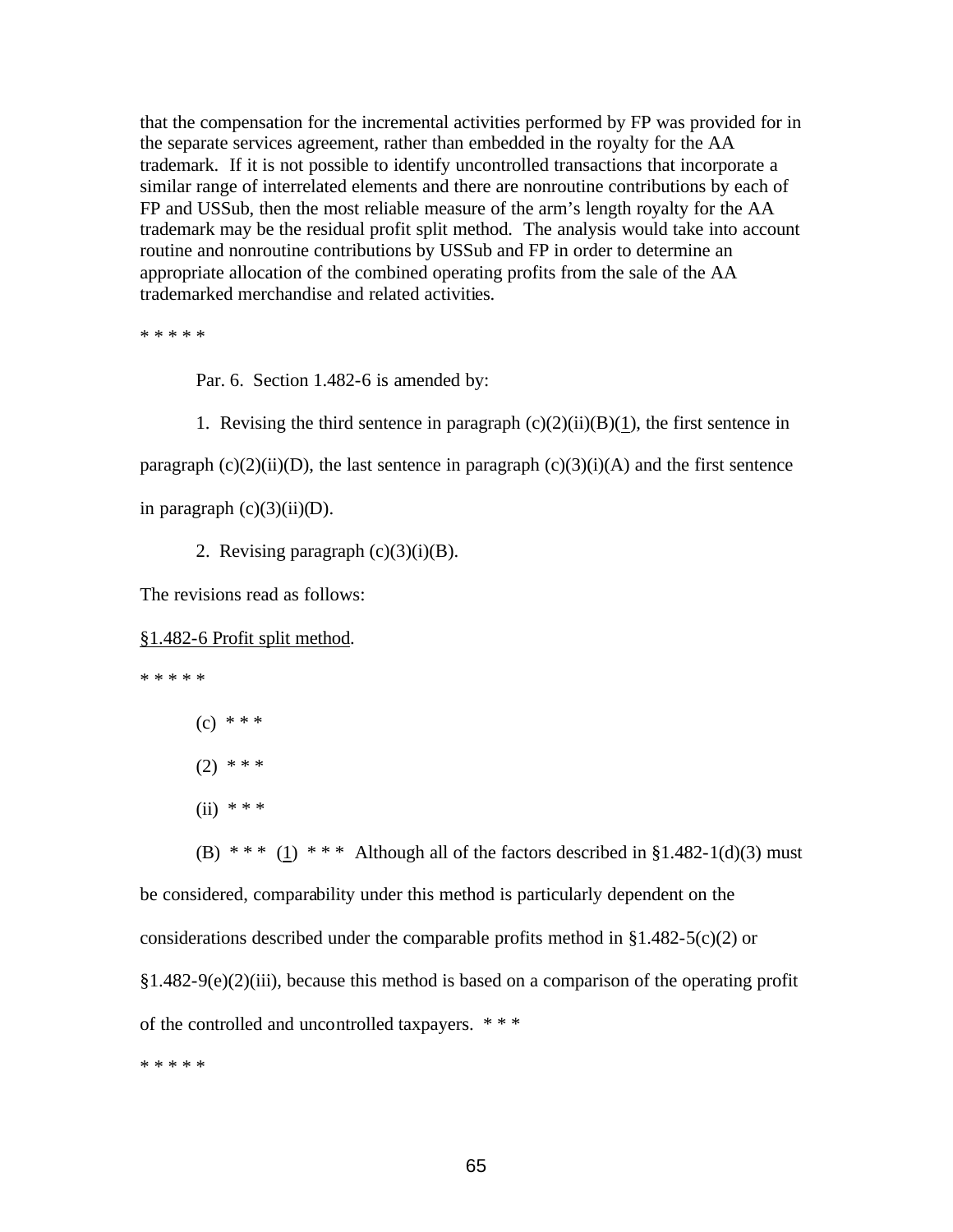(D) Other factors affecting reliability. Like the methods described in §§1.482-3, 1.482-4, 1.482-5 and 1.482-9, the comparable profit split relies exclusively on external market benchmarks. \* \* \*

\* \* \* \* \*

 $(3)$  \* \* \* (i) \* \* \*

 $(A)$  \* \* \* Market returns for the routine contributions should be determined by reference to the returns achieved by uncontrolled taxpayers engaged in similar activities, consistent with the methods described in §§1.482-3, 1.482-4, 1.482-5 and 1.482-9.

(B) Allocate residual profit--(1) Nonroutine contributions generally. The allocation of income to the controlled taxpayer's routine contributions will not reflect profits attributable to each controlled taxpayer's contributions to the relevant business activity that are not routine (nonroutine contributions). A nonroutine contribution is a contribution that cannot be fully accounted for by reference to market returns, or that is so interrelated with other transactions that it cannot be reliably evaluated on a separate basis. Thus, in cases where such nonroutine contributions are present there normally will be an unallocated residual profit after the allocation of income described in paragraph  $(c)(3)(i)(A)$  of this section. Under this second step, the residual profit generally should be divided among the controlled taxpayers based upon the relative value of their nonroutine contributions to the relevant business activity. The relative value of the nonroutine contributions of each taxpayer should be measured in a manner that most reliably reflects each nonroutine contribution made to the controlled transaction and each controlled taxpayer's role in the nonroutine contributions. If the nonroutine contribution by one of the controlled taxpayers is also used in other business activities (such as transactions with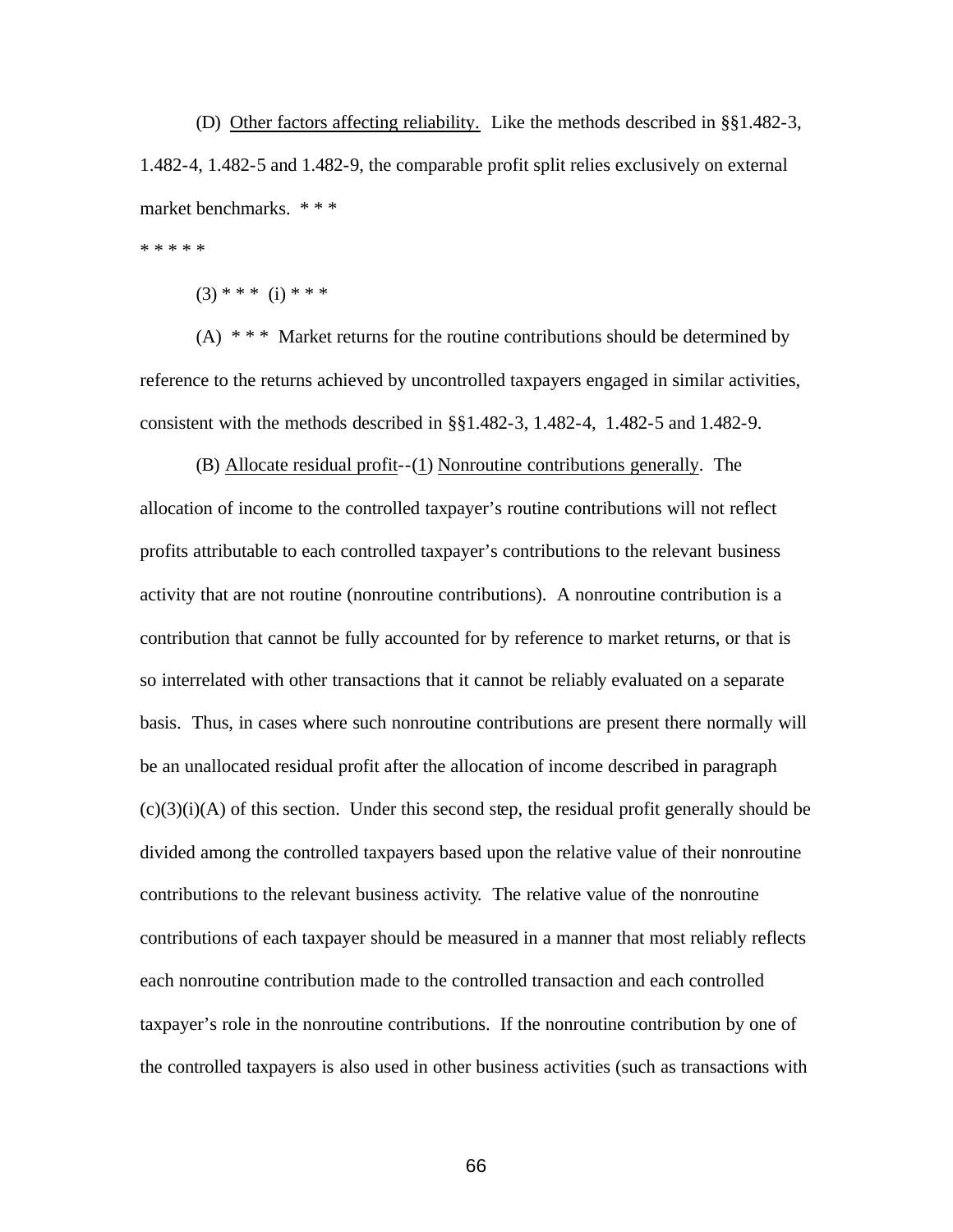other controlled taxpayers), an appropriate allocation of the value of the nonroutine contribution must be made among all the business activities in which it is used.

(2) Nonroutine contributions of intangible property. In many cases, nonroutine contributions of a taxpayer to the relevant business activity may be contributions of intangible property. For purposes of paragraph  $(c)(3)(i)(B)(1)$  of this section, the relative value of nonroutine intangible property contributed by taxpayers may be measured by external market benchmarks that reflect the fair market value of such intangible property. Alternatively, the relative value of nonroutine intangible property contributions may be estimated by the capitalized cost of developing the intangible property and all related improvements and updates, less an appropriate amount of amortization based on the useful life of each intangible. Finally, if the intangible development expenditures of the parties are relatively constant over time and the useful life of the intangible property contributed by all parties is approximately the same, the amount of actual expenditures in recent years may be used to estimate the relative value of nonroutine intangible property contributions.

\* \* \* \* \*

(D) Other factors affecting reliability. Like the methods described in §§1.482-3, 1.482-4, 1.482-5 and 1.482-9, the first step of the residual profit split relies exclusively on external market benchmarks. \* \* \*

\* \* \* \* \*

Par. 7. A new §1.482-9 is added to read as follows:

§1.482-9 Methods to determine taxable income in connection with a controlled services transaction**.**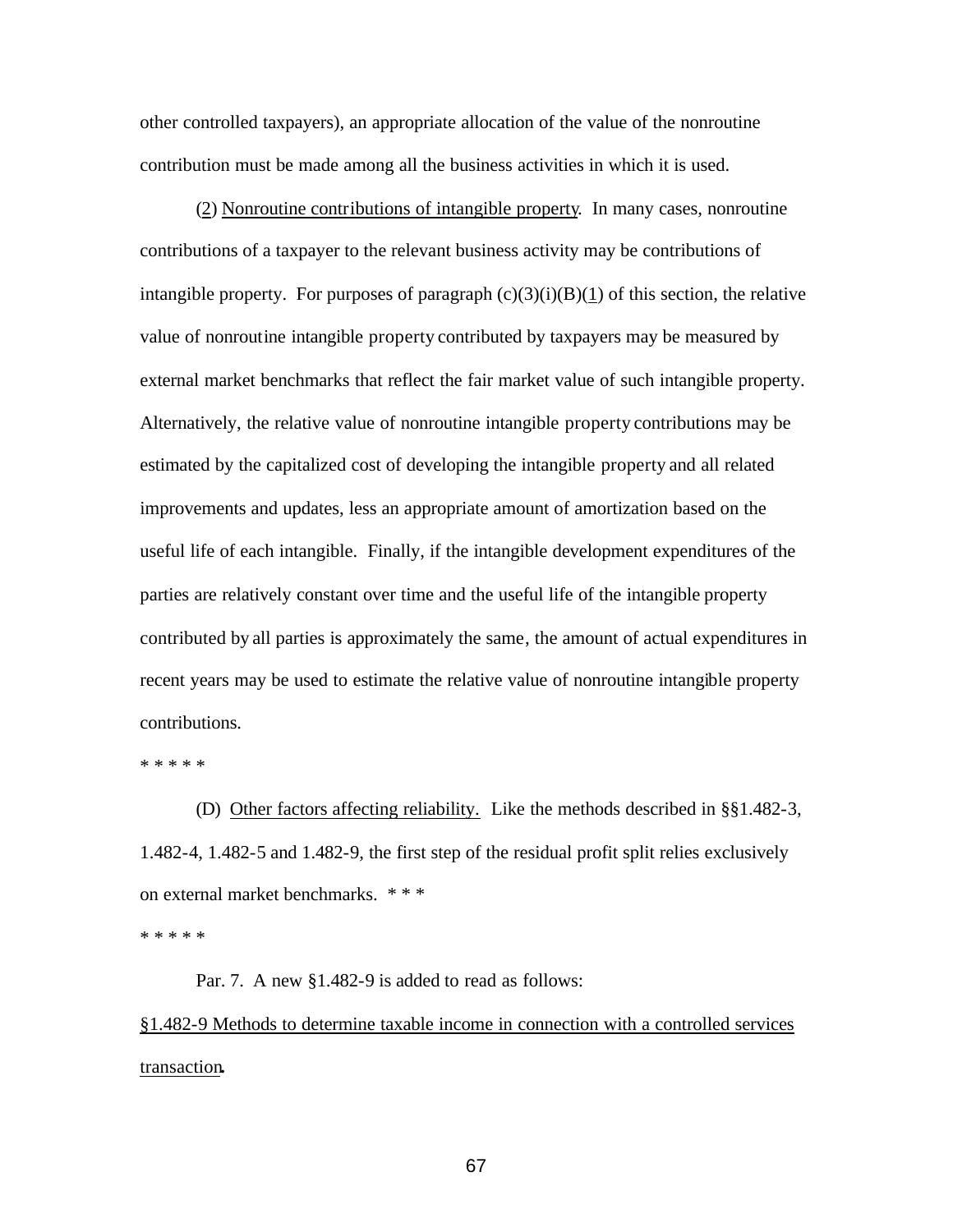(a) In general.The arm's length amount charged in a controlled services transaction must be determined under one of the methods provided for in this section. Each method must be applied in accordance with the provisions of §1.482-1, including the best method rule of  $\S1.482-1(c)$ , the comparability analysis of  $\S1.482-1(d)$ , and the arm's length range of §1.482-1(e), except as those provisions are modified in this section. The methods are–

 (1) The comparable uncontrolled services price method, described in paragraph (b) of this section;

(2) The gross services margin method, described in paragraph (c) of this section;

(3) The cost of services plus method, described in paragraph (d) of this section;

(4) The comparable profits method, described in §1.482-5 and in paragraph (e) of this section;

(5) The simplified cost-based method for certain services, described in paragraph (f) of this section;

(6) The profit split method, described in §1.482-6 and in paragraph (g) of this section; and

(7) Unspecified methods, described in paragraph (h) of this section.

 (b) Comparable uncontrolled services price method--(1) In general*.* The comparable uncontrolled services price method evaluates whether the amount charged in a controlled services transaction is arm's length by reference to the amount charged in a comparable uncontrolled services transaction. The comparable uncontrolled services price method is ordinarily used where the controlled services either are identical to or have a high degree of similarity to the services in the uncontrolled transaction.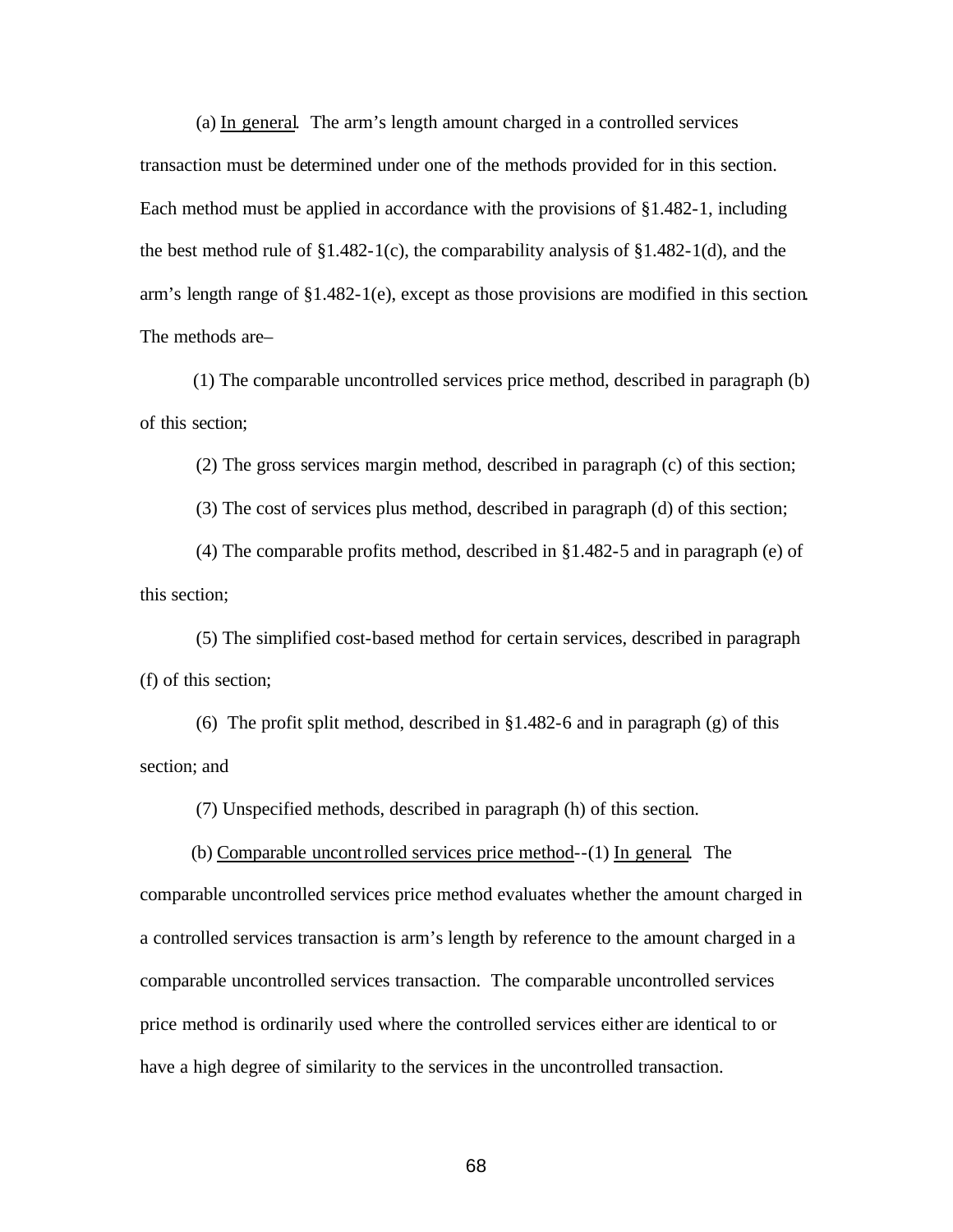(2) Comparability and reliability considerations--(i) In general*.* Whether results derived from application of this method are the most reliable measure of the arm's length result must be determined using the factors described under the best method rule in §1.482-1(c). The application of these factors under the comparable uncontrolled services price method is discussed in paragraphs  $(b)(2)(ii)$  and (iii) of this section.

(ii) Comparability--(A) In general*.* The degree of comparability between controlled and uncontrolled transactions is determined by applying the provisions of §1.482-1(d). Although all of the factors described in §1.482-1(d)(3) must be considered, similarity of the services rendered, and of the intangibles (if any) used in performing the services, generally will have the greatest effects on comparability under this method. In addition, because even minor differences in contractual terms or economic conditions could materially affect the amount charged in an uncontrolled transaction, comparability under this method depends on close similarity with respect to these factors, or adjustments to account for any differences. The results derived from applying the comparable uncontrolled services price method generally will be the most direct and reliable measure of an arm's length price for the controlled transaction if an uncontrolled transaction has no differences from the controlled transaction that would affect the price, or if there are only minor differences that have a definite and reasonably ascertainable effect on price and for which appropriate adjustments are made. If such adjustments cannot be made, or if there are more than minor differences between the controlled and uncontrolled transactions, the comparable uncontrolled services price method may be used, but the reliability of the results as a measure of the arm's length price will be reduced. Further, if there are material differences for which reliable adjustments cannot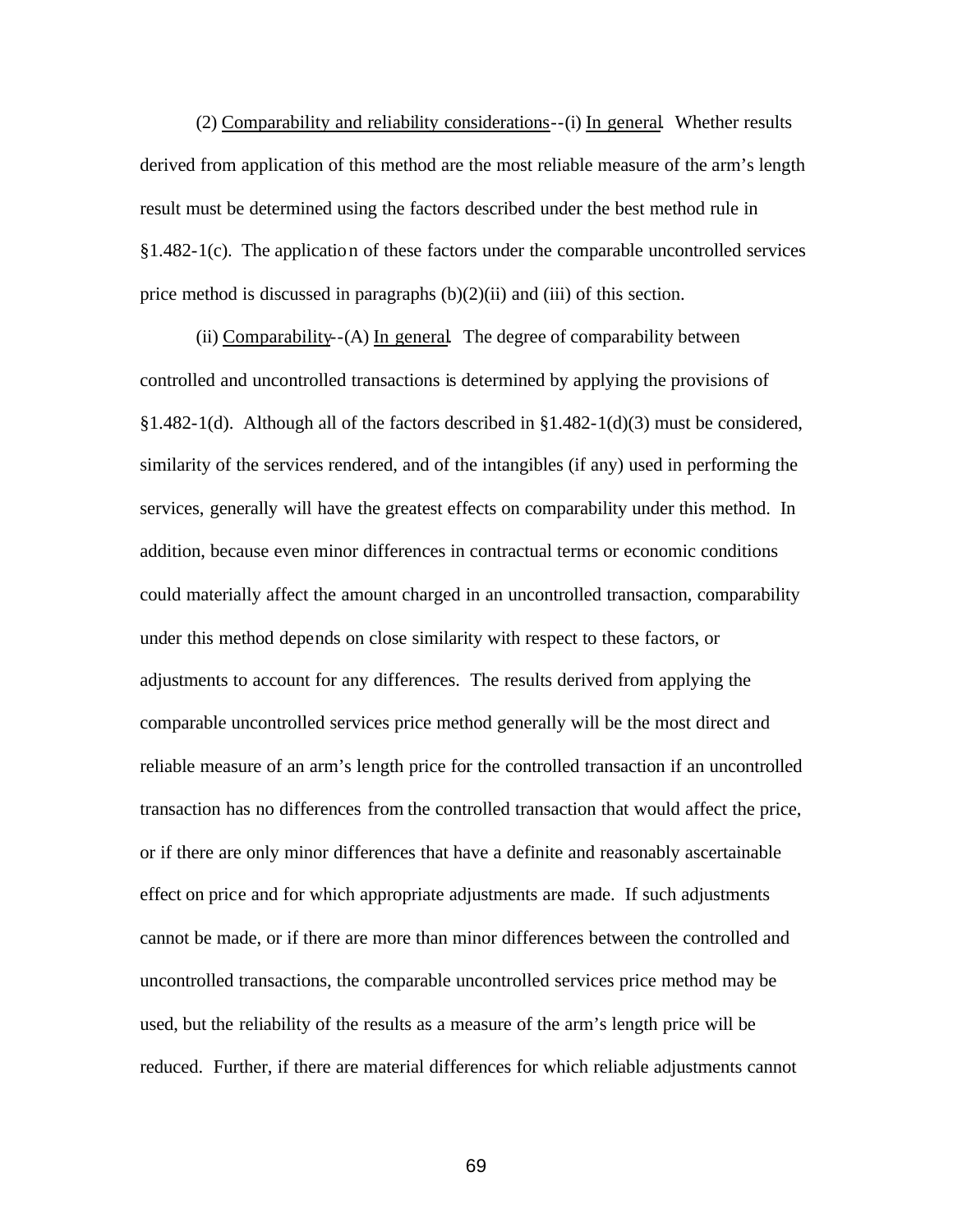be made, this method ordinarily will not provide a reliable measure of an arm's length result.

(B) Adjustments for differences between controlled and uncontrolled transactions*.*  If there are differences between the controlled and uncontrolled transactions that would affect price, adjustments should be made to the price of the uncontrolled transaction according to the comparability provisions of §1.482-1(d)(2). Specific examples of factors that may be particularly relevant to application of this method include–

(1) Quality of the services rendered;

(2) Contractual terms (e.g., scope and terms of warranties or guarantees regarding the services, volume, credit and payment terms, allocation of risks, including any contingent-payment terms and whether costs were incurred without a provision for current reimbursement);

(3) Intangibles (if any) used in rendering the services;

(4) Geographic market in which the services are rendered or received;

(5) Risks borne (e.g., costs incurred to render the services, without provision for current reimbursement);

(6) Duration or quantitative measure of services rendered;

(7) Collateral transactions or ongoing business relationships between the renderer and the recipient, including arrangement for the provision of tangible property in connection with the services; and

(8) Alternatives realistically available to the renderer and the recipient.

(iii) Data and assumptions*.* The reliability of the results derived from the comparable uncontrolled services price method is affected by the completeness and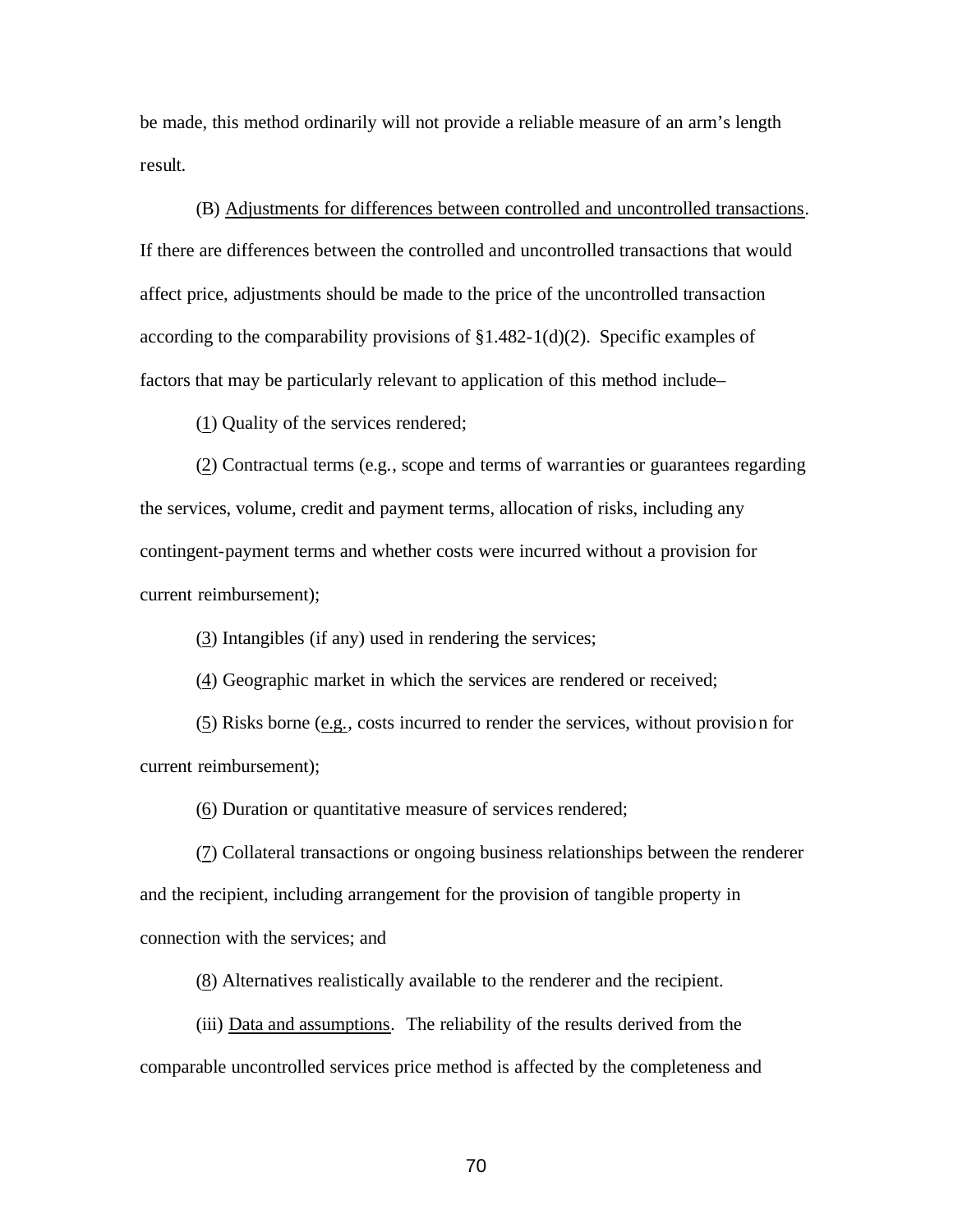accuracy of the data used and the reliability of the assumptions made to apply the

method. See §1.482-1(c) (Best method rule).

 (3) Arm's length range*.* See §1.482-1(e)(2) for the determination of an arm's length range.

(4) Examples*.* The principles of this paragraph (b) are illustrated by the following

examples:

Example 1. Internal comparable uncontrolled services price. Company A, a United States corporation, performs shipping, stevedoring, and related services for controlled and uncontrolled parties on a short-term or as-needed basis. Company A charges uncontrolled parties in Country X a uniform fee of \$60 per container to place loaded cargo containers in Country X on oceangoing vessels for marine transportation. Company A also performs identical services in Country X for its wholly owned subsidiary, Company B, and there are no substantial differences between the controlled and uncontrolled transactions. In evaluating the appropriate measure of the arm's length price for the container-loading services performed for Company B, because Company A renders substantially identical services in Country X to both controlled and uncontrolled parties, it is determined that the comparable uncontrolled services price constitutes the best method for determining the arm's length price for the controlled services transaction. Based on the reliable data provided by Company A concerning the price charged for services in comparable uncontrolled transactions, a loading charge of \$60 per cargo container will be considered the most reliable measure of the arm's length price for the services rendered to Company B. See paragraph  $(b)(2)(ii)(A)$  of this section.

Example 2. External comparable uncontrolled services price. (i) The facts are the same as in Example 1, except that Company A performs services for Company B, but not for uncontrolled parties. Based on information obtained from unrelated parties (which is determined to be reliable under the comparability standards set forth in paragraph (b)(2) of this section), it is determined that uncontrolled parties in Country X perform services comparable to those rendered by Company A to Company B, and that such parties charge \$60 per cargo container.

 (ii) In evaluating the appropriate measure of an arm's length price for the loading services that Company A renders to Company B, the \$60 per cargo container charge is considered evidence of a comparable uncontrolled services price. See paragraph  $(b)(2)(ii)(A)$  of this section.

Example 3. External comparable uncontrolled services price. The facts are the same as in Example 2, except that uncontrolled parties in Country X render similar loading and stevedoring services, but only under contracts that have a minimum term of one year. If the difference in the duration of the services has a material effect on prices,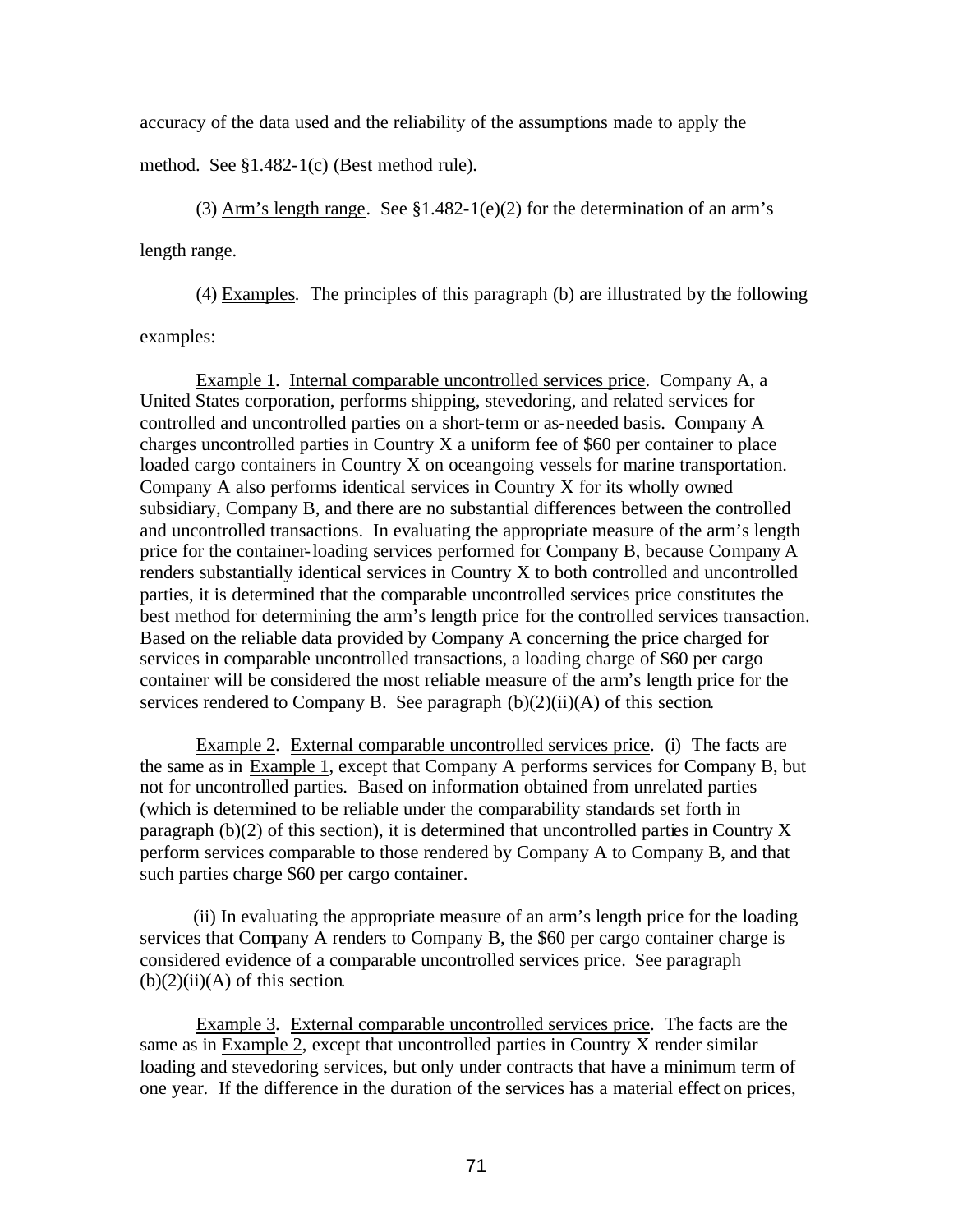adjustments to account for these differences must be made to the results of the uncontrolled transactions according to the provisions of  $$1.482-1(d)(2)$ , and such adjusted results may be used as a measure of the arm's length result.

 Example 4. Use of valuable intangibles. (i) Company A, a United States corporation in the biotechnology sector, renders research and development services exclusively to its affiliates. Company B is Company A's wholly owned subsidiary in Country X. Company A renders research and development services to Company B.

 (ii) In performing its research and development services function, Company A uses proprietary software that it developed internally. Company A uses the software to evaluate certain genetically engineered compounds developed by Company B. Company A owns the copyright on this software and does not license it to uncontrolled parties.

 (iii) No uncontrolled parties can be identified that perform services identical or with a high degree of similarity to those performed by Company A. Because there are material differences for which reliable adjustments cannot be made, the comparable uncontrolled services price method is unlikely to provide a reliable measure of the arm's length price. See paragraph  $(b)(2)(ii)(A)$  of this section.

Example 5. Internal comparable. (i) Company A, a United States corporation, and its subsidiaries render computer consulting services relating to systems integration and networking to business clients in various countries. Company A and its subsidiaries render only consulting services, and do not manufacture computer hardware or software nor distribute such products. The controlled group is organized according to industry specialization, with key industry specialists working for Company A. These personnel typically form the core consulting group that teams with consultants from the localcountry subsidiaries to serve clients in the subsidiaries' respective countries.

 (ii) Company A and its subsidiaries sometimes undertake engagements directly for clients, and sometimes work as subcontractors to unrelated parties on more extensive supply-chain consulting engagements for clients. In undertaking the latter engagements with third party consultants, Company A typically prices its services based on consulting hours worked multiplied by a rate determined for each category of employee. The company also charges, at no markup, for out-of-pocket expenses such as travel, lodging, and data acquisition charges. The Company has established the following schedule of hourly rates:

| Category         | Rate           |
|------------------|----------------|
| Project managers | \$400 per hour |
| Technical staff  | \$300 per hour |

(iii) Thus, for example, a project involving 100 hours of the time of project managers and 400 hours of technical staff time would result in the following project fees (without regard to any out-of-pocket expenses): ( $[100 \text{ hrs.} \times $400/\text{hr.}] + [400 \text{ hrs.} \times$  $$300/hr.$ ] =  $$40,000 + $120,000 = $160,000$ .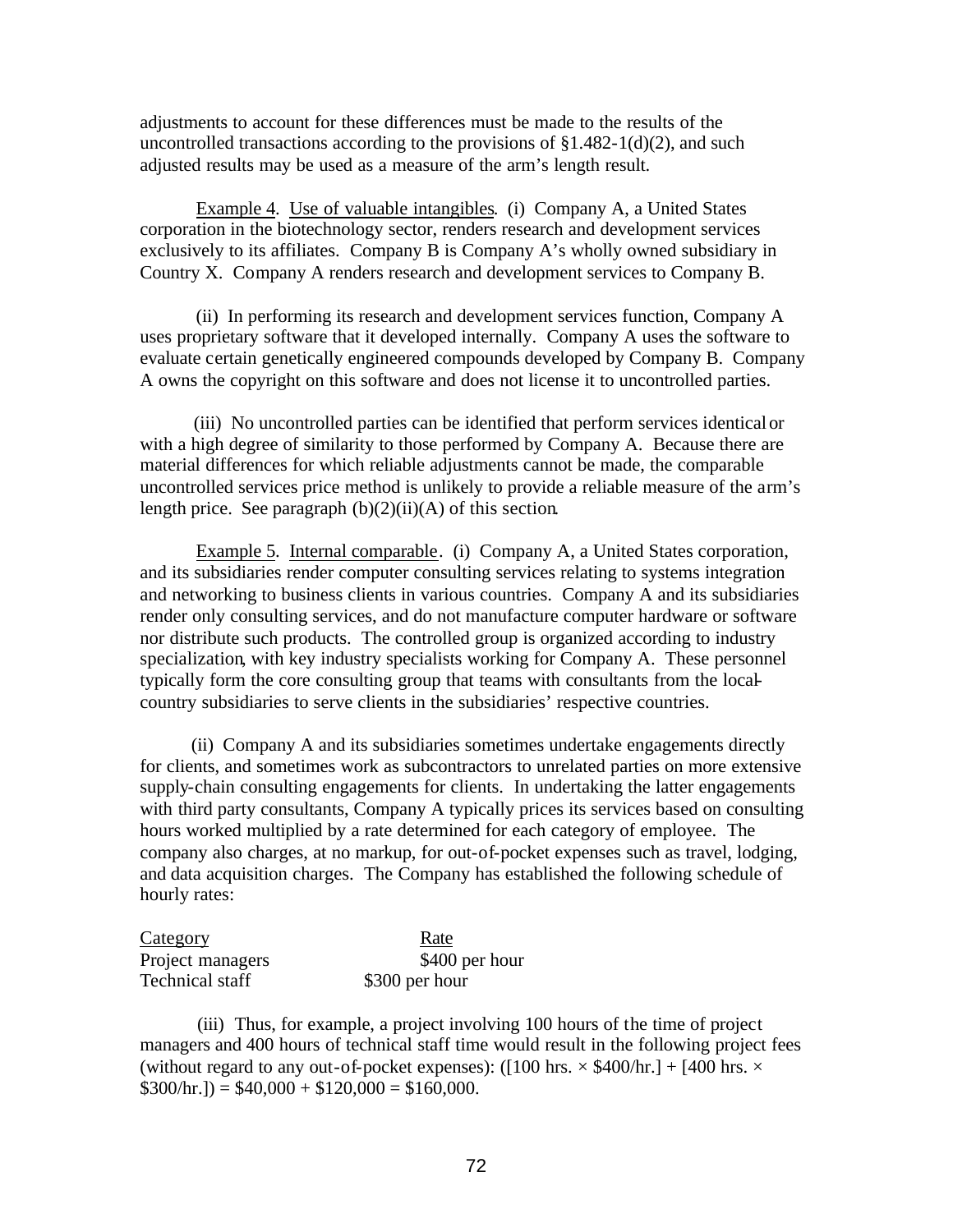(iv) Company B, a Country X subsidiary of Company A, contracts to perform consulting services for a Country X client in the banking industry. In undertaking this engagement, Company B uses its own consultants and also uses Company A project managers and technical staff that specialize in the banking industry for 75 hours and 380 hours, respectively. In determining an arm's length charge, the price that Company A charges for consulting services as a subcontractor in comparable uncontrolled transactions will be considered evidence of a comparable uncontrolled services price. Thus, in this case, a payment of \$144,000, (or  $[75 \text{ hrs.} \times $400 \text{/hr.}] + [380 \text{ hrs.} \times $300 \text{/hr.}]$  $= $30,000 + $114,000$  may be used as a measure of the arm's length price for the work performed by Company A project mangers and technical staff. In addition, if the comparable uncontrolled services price method is used, then, consistent with the practices employed by the comparables with respect to similar types of expenses, Company B must reimburse Company A for appropriate out-of-pocket expenses. See paragraph  $(b)(2)(ii)(A)$  of this section.

 Example 6. Adjustments for differences. (i) The facts are the same as in Example 5, except that the engagement is undertaken with the client on a fixed fee basis. That is, prior to undertaking the engagement Company B and Company A estimate the resources required to undertake the engagement, and, based on hourly fee rates, charge the client a single fee for completion of the project. Company A's portion of the engagement results in fees of \$144,000.

 (ii) The engagement, once undertaken, requires 20% more hours by each of Companies A and B than originally estimated. Nevertheless, the unrelated client pays the fixed fee that was agreed upon at the start of the engagement. Company B pays Company A \$144,000, in accordance with the fixed fee arrangement.

(iii) Company A often enters into similar fixed fee engagements with clients. In addition, Company A's records for similar engagements show that when it experiences cost overruns, it does not collect additional fees from the client for the difference between projected and actual hours. Accordingly, in evaluating whether the fees paid by Company B to Company A are arm's length, it is determined that no adjustments to the intercompany service charge are warranted. See  $$1.482-1(d)(3)(ii)$  and paragraph  $(b)(2)(ii)(A)$  of this section.

Example 7. Adjustments for differences. The facts are the same as in Example 6, except that Company A does not typically enter into fixed fee engagements with clients, and in addition Company A typically receives payments equal to its full fee (i.e., the appropriate hourly fee rate multiplied by the number of hours to complete the engagement) for all consulting work that it performs, regardless of whether actual hours exceed pre-engagement estimates. When Company A's realistic alternatives to entering into the engagement with Company B are taken into account, it is determined that the intercompany charge paid by Company B to Company A should be adjusted to the amount of its full fee. See  $$1.482-1(d)(3)(ii)$  and paragraph  $(b)(2)(ii)(B)(8)$  of this section.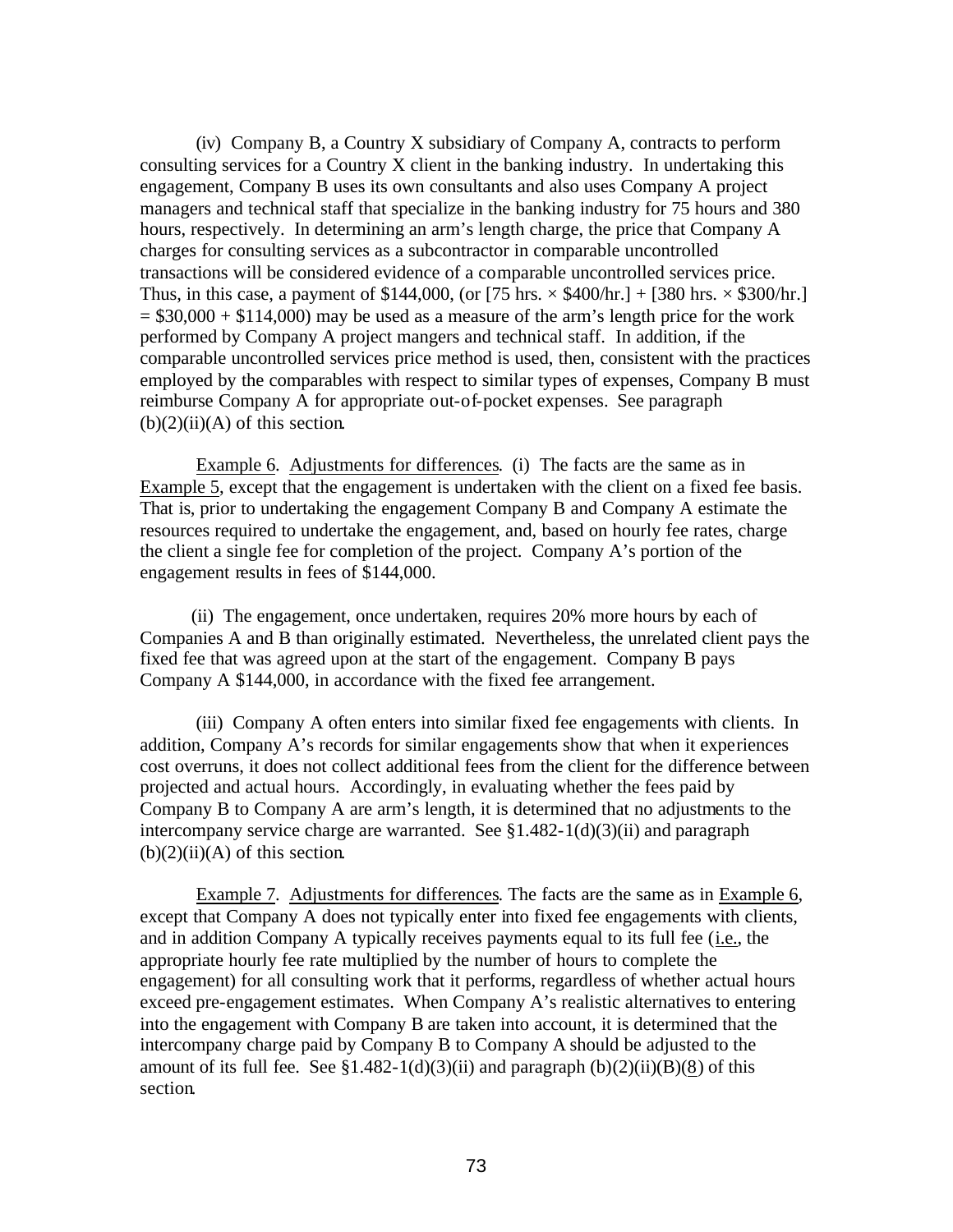(5) Indirect evidence of the price of a comparable uncontrolled services transaction--(i) In general*.* The price of a comparable uncontrolled services transaction may be derived based on indirect measures of the price charged in comparable uncontrolled services transactions, but only if the following requirements are met—

(A) The data are widely and routinely used in the ordinary course of business in the particular industry or market segment for purposes of determining prices actually charged in comparable uncontrolled services transactions;

(B) The data are used to set prices in the controlled services transaction in the same way they are used to set prices in uncontrolled services transactions of the controlled taxpayer, or in the same way they are used by uncontrolled taxpayers to set prices in uncontrolled services transactions; and

(C) The amount charged in the controlled services transaction may be reliably adjusted to reflect differences in quality of the services, contractual terms, market conditions, risks borne (including contingent-payment terms), duration or quantitative measure of services rendered, and other factors that may affect the price to which uncontrolled taxpayers would agree.

(ii) Example. The following example illustrates this paragraph  $(b)(5)$ :

Example. Indirect evidence of comparable uncontrolled services price. (i) Company A is a United States insurance company. Company A's wholly owned Country X subsidiary, Company B, performs specialized risk analysis for Company A as well as for uncontrolled parties. In determining the price actually charged to uncontrolled entities for performing such risk analysis, Company B uses a proprietary, multi-factor computer program, which relies on the gross value of the policies in the customer's portfolio, the relative composition of those policies, their location, and the estimated number of personnel hours necessary to complete the project. Uncontrolled companies that perform comparable risk analysis in the same industry or market-segment use similar proprietary computer programs to price transactions with uncontrolled customers (the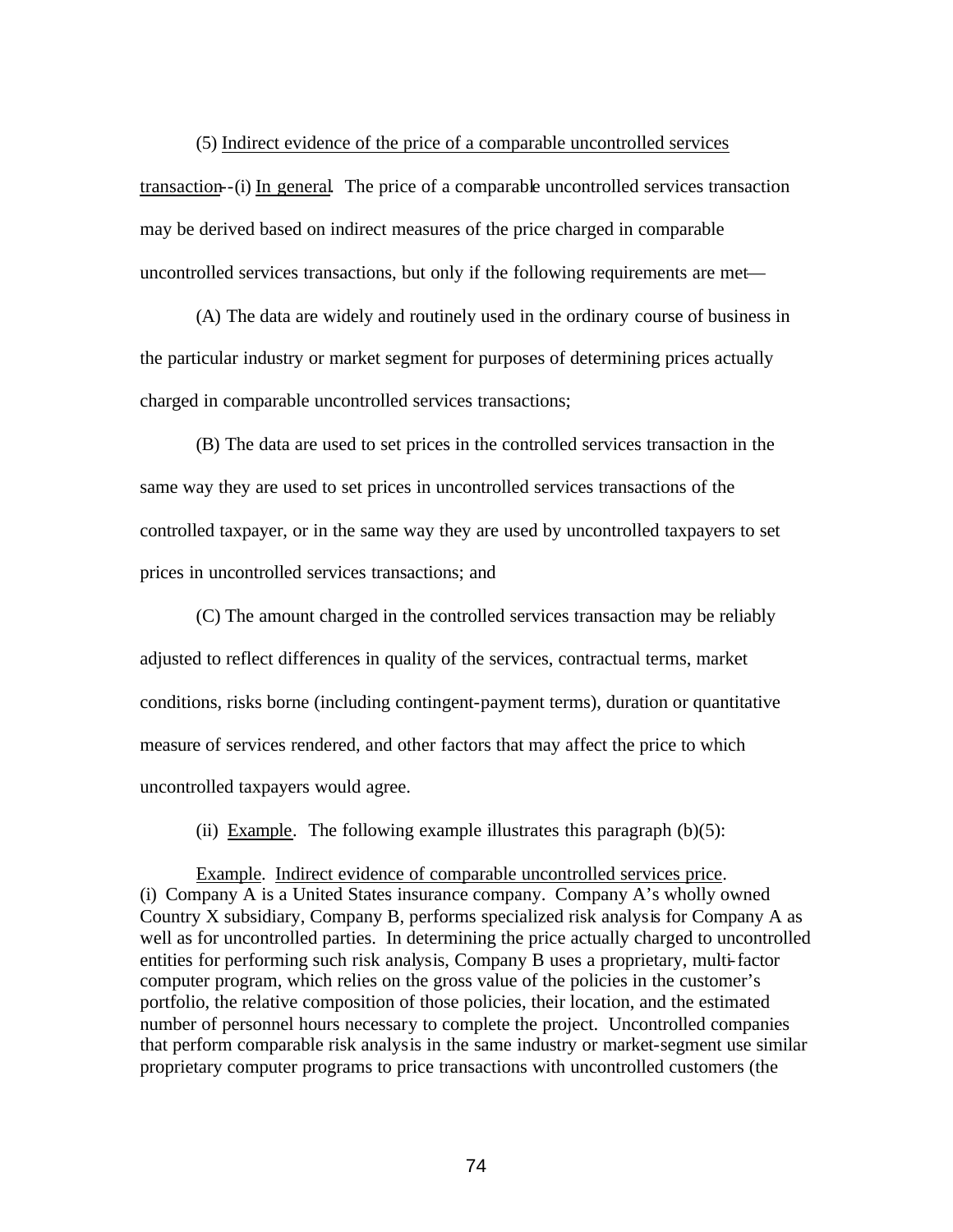competitors' programs may incorporate different inputs, or may assign different weights or values to individual inputs, in arriving at the price).

(ii) During the taxable year subject to audit, Company B performed risk analysis for uncontrolled parties as well as for Company A. Because prices charged to uncontrolled customers reflected the composition of each customer's portfolio together with other factors, the prices charged in Company B's uncontrolled transactions do not provide a reliable basis for determining the comparable uncontrolled services price for the similar services rendered to Company A. However, in evaluating an arm's length price for the studies performed by Company B for Company A, Company B's proprietary computer program may be considered as indirect evidence of the comparable uncontrolled services price that would be charged to perform the services for Company A. The reliability of the results obtained by application of this internal computer program as a measure of an arm's length price for the services will be increased to the extent that Company A used the internal computer program to generate actual transaction prices for risk-analysis studies performed for uncontrolled parties during the same taxable year under audit; Company A used data that are widely and routinely used in the ordinary course of business in the insurance industry to determine the price charged; and Company A reliably adjusted the price charged in the controlled services transaction to reflect differences that may affect the price to which uncontrolled taxpayers would agree.

(c) Gross services margin method--(1) In general. The gross services margin

method evaluates whether the amount charged in a controlled services transaction is arm's length by reference to the gross profit margin realized in comparable uncontrolled transactions. This method ordinarily is used in cases where a controlled taxpayer performs services or functions in connection with a related uncontrolled transaction between a member of the controlled group and an uncontrolled taxpayer. This method may be used where a controlled taxpayer renders services (agent services) to another member of the controlled group in connection with a transaction between that other member and an uncontrolled taxpayer. This method also may be used in cases where a controlled taxpayer contracts to provide services to an uncontrolled taxpayer (intermediary function) and another member of the controlled group actually performs a portion of the services provided.

(2) Determination of arm's length price--(i) In general. The gross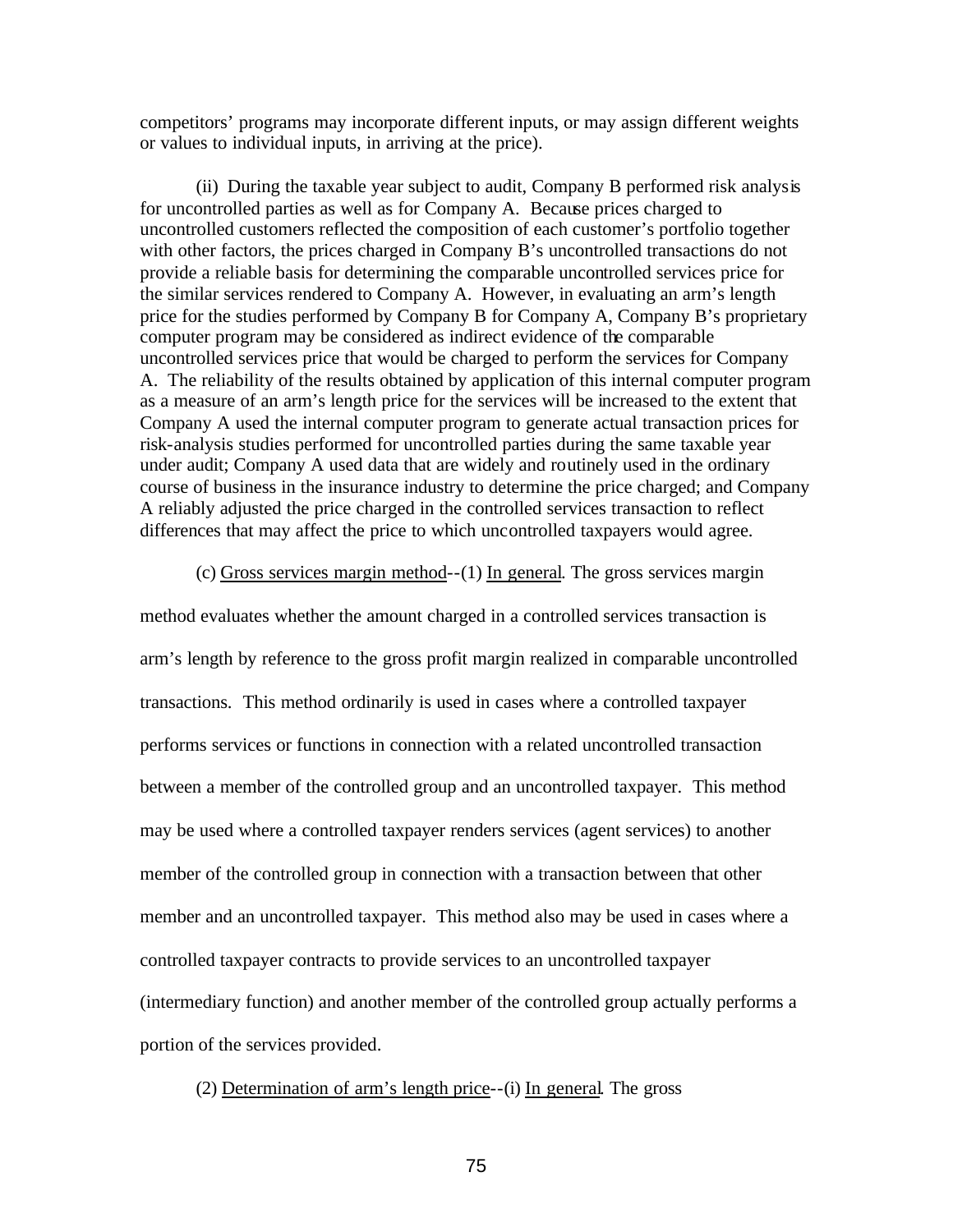services margin method evaluates whether the price charged or amount retained by a controlled taxpayer in the controlled services transaction in connection with the related uncontrolled transaction is arm's length by determining the appropriate gross profit of the controlled taxpayer.

(ii) Related uncontrolled transaction. The related uncontrolled transaction is a transaction between a member of the controlled group and an uncontrolled taxpayer as to which the controlled taxpayer performs agent services or an intermediary function.

(iii) Applicable uncontrolled price. The applicable uncontrolled price is the price paid or received by the uncontrolled taxpayer in the related uncontrolled transaction.

(iv) Appropriate gross services profit. The appropriate gross services profit is computed by multiplying the applicable uncontrolled price by the gross services profit margin in comparable uncontrolled transactions. The determination of the appropriate gross services profit will take into account any functions performed by other members of the controlled group, as well as any other relevant factors described in  $\S1.482-1(d)(3)$ . The comparable gross services profit margin may be determined by reference to the commission in an uncontrolled transaction, where that commission is stated as a percentage of the price charged in the uncontrolled transaction.

(v) Arm's length range*.* See §1.482-1(e)(2) for determination of the arm's length range.

(3) Comparability and reliability considerations--(i) In general*.* Whether results derived from application of this method are the most reliable measure of the arm's length result must be determined using the factors described under the best method rule in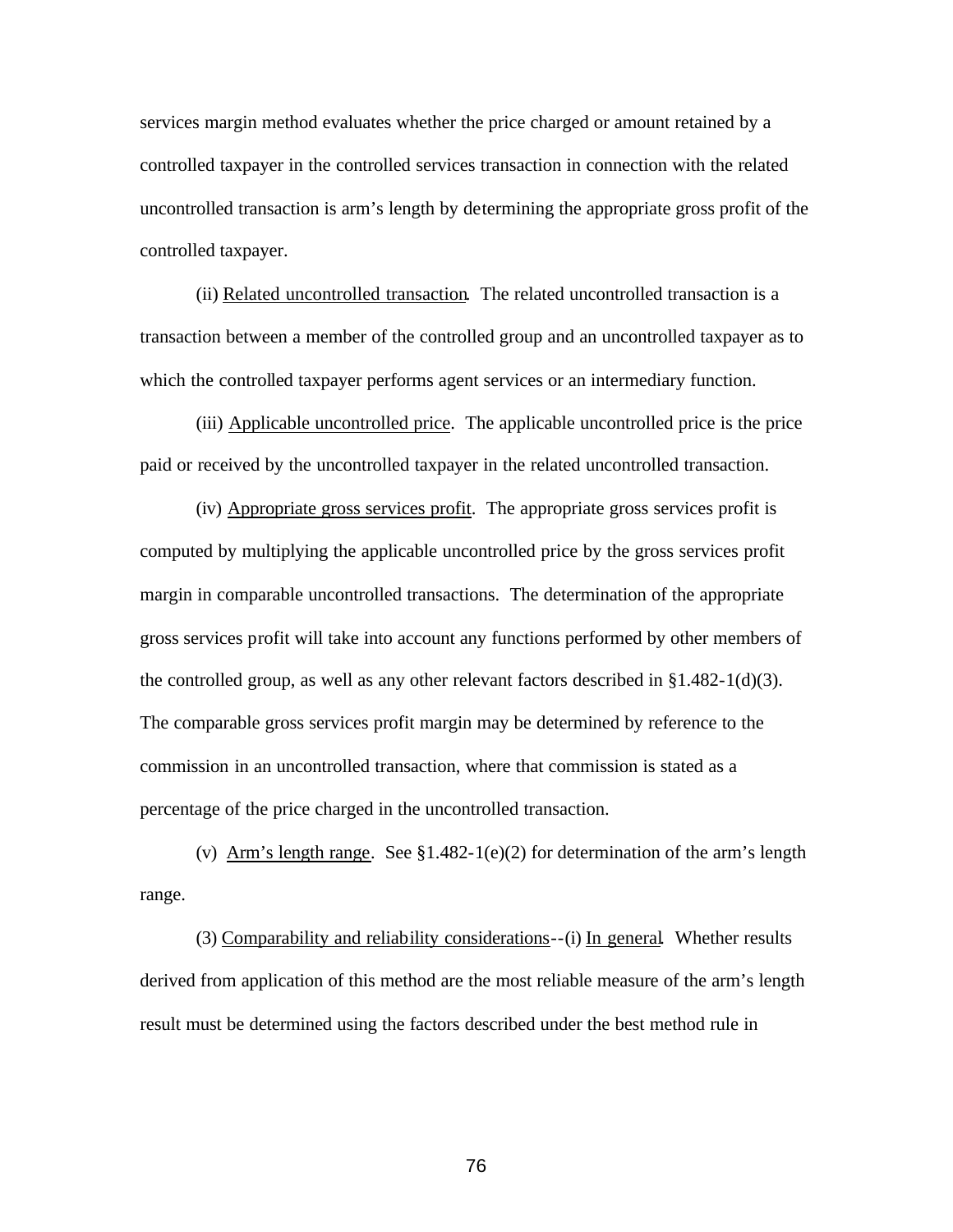§1.482-1(c). The application of these factors under the gross services margin method is discussed in paragraphs  $(c)(3)(ii)$  and  $(iii)$  of this section.

(ii) Comparability--(A) Functional comparability*.* The degree of comparability between an uncontrolled transaction and a controlled transaction is determined by applying the comparability provisions of §1.482-1(d). A gross services profit provides compensation for services or functions that bear a relationship to the related uncontrolled transaction, including an operating profit in return for the investment of capital and the assumption of risks by the controlled taxpayer performing the services or functions under review. Therefore, although all of the factors described in §1.482-1(d)(3) must be considered, comparability under this method is particularly dependent on similarity of services or functions performed, risks borne, intangibles (if any) used in providing the services or functions, and contractual terms, or adjustments to account for the effects of any such differences. If possible, the appropriate gross services profit margin should be derived from comparable uncontrolled transactions by the controlled taxpayer under review, because similar characteristics are more likely found among different transactions by the same controlled taxpayer than among transactions by other parties. In the absence of comparable uncontrolled transactions involving the same controlled taxpayer, an appropriate gross services profit margin may be derived from transactions of uncontrolled taxpayers involving comparable services or functions with respect to similarly related transactions.

(B) Other comparability factors*.* Comparability under this method is not dependent on close similarity of the related uncontrolled transaction to the related transactions involved in the uncontrolled comparables. However, substantial differences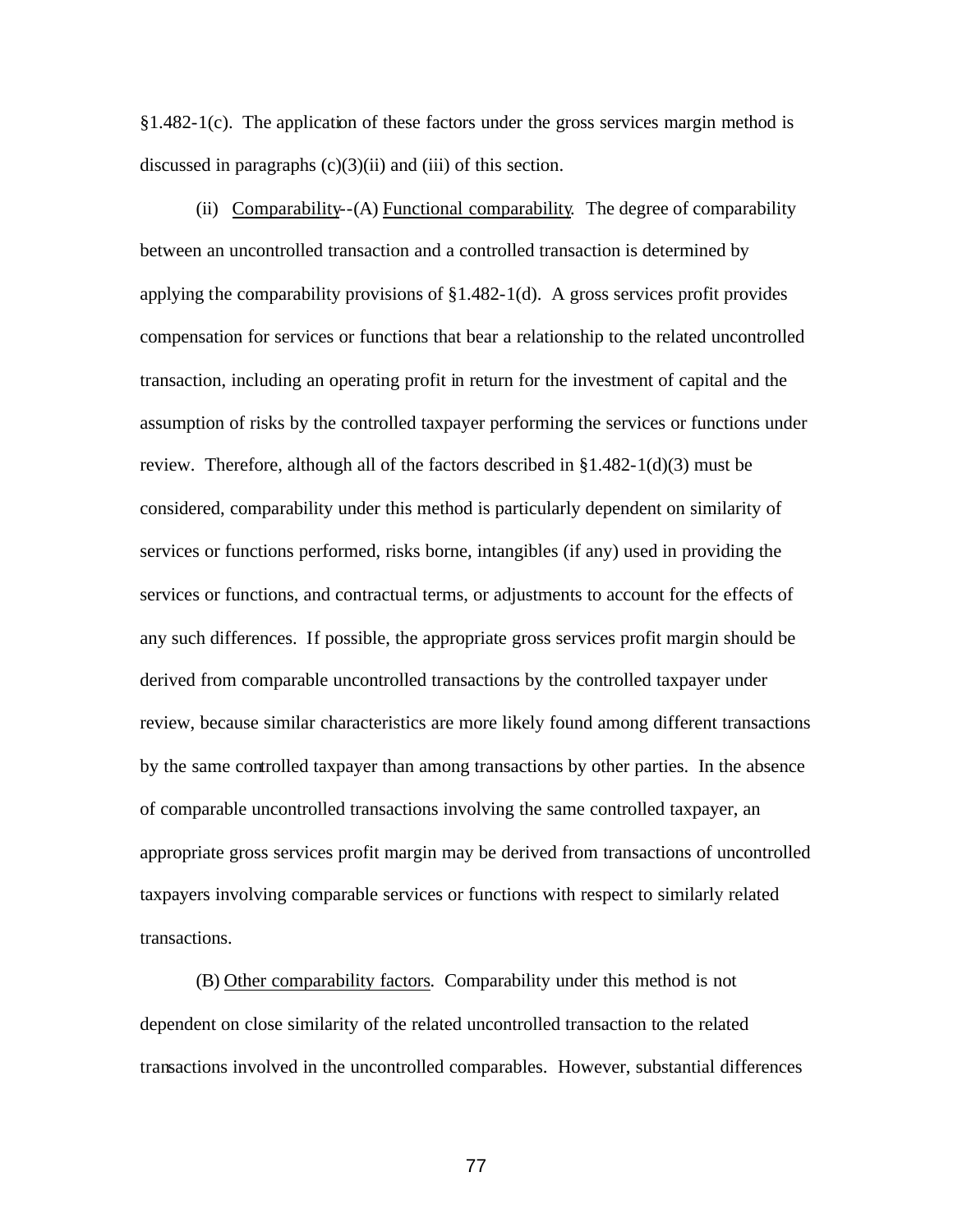in the nature of the related uncontrolled transaction and the related transactions involved in the uncontrolled comparables, such as differences in the type of property transferred or service provided in the related uncontrolled transaction, may indicate significant differences in the services or functions performed by the controlled and uncontrolled taxpayers with respect to their respective related transactions.Thus, it ordinarily would be expected that the services or functions performed in the controlled and uncontrolled transactions would be with respect to related transactions involving the transfer of property within the same product categories or the provision of services of the same general type (e.g., information-technology systems design). Furthermore, significant differences in the intangibles (if any) used by the controlled taxpayer in the controlled services transaction as distinct from the uncontrolled comparables may also affect the reliability of the comparison. Finally, the reliability of profit measures based on gross services profit may be adversely affected by factors that have less effect on prices. For example, gross services profit may be affected by a variety of other factors, including cost structures or efficiency (for example, differences in the level of experience of the employees performing the service in the controlled and uncontrolled transactions). Accordingly, if material differences in these factors are identified based on objective evidence, the reliability of the analysis may be affected.

(C) Adjustments for differences between controlled and uncontrolled transactions*.*  If there are material differences between the controlled and uncontrolled transactions that would affect the gross services profit margin, adjustments should be made to the gross services profit margin, according to the comparability provisions of  $\S 1.482-1(d)(2)$ . For this purpose, consideration of the total services costs associated with functions performed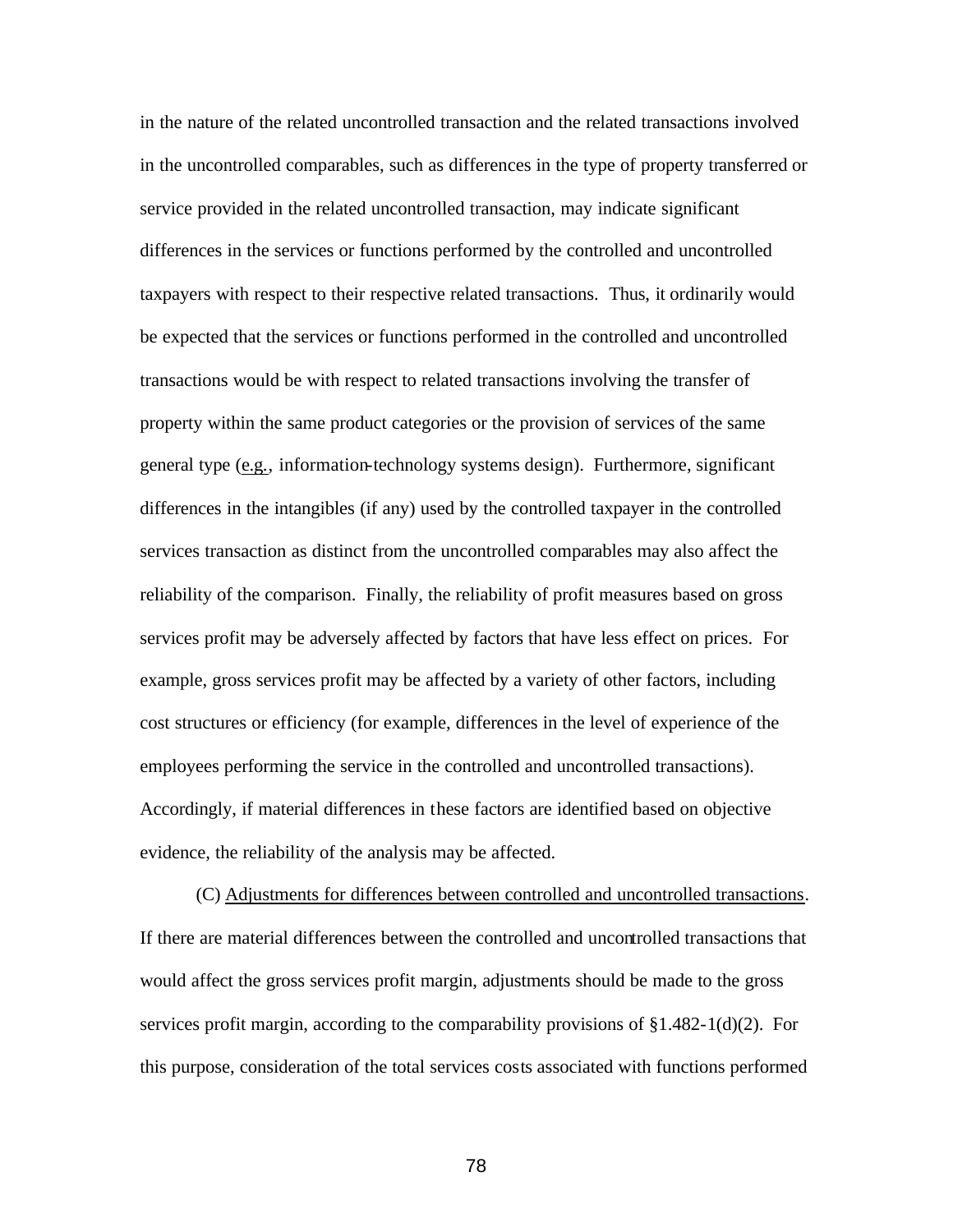and risks assumed may be necessary, because differences in functions performed are often reflected in these costs. If there are differences in functions performed, however, the effect on gross services profit of such differences is not necessarily equal to the differences in the amount of related costs. Specific examples of factors that may be particularly relevant to this method include--

(1) Contractual terms (e.g., scope and terms of warranties or guarantees regarding the services or function, volume, credit and payment terms, and allocation of risks, including any contingent-payment terms);

(2) Intangibles (if any) used in performing the services or function;

(3) Geographic market in which the services or function are performed or in which the related uncontrolled transaction takes place; and

(4) Risks borne, including, if applicable, inventory-type risk.

(D) Buy-sell distributor. If a controlled taxpayer that performs an agent service or intermediary function is comparable to a distributor that takes title to goods and resells them, the gross profit margin earned by such distributor on uncontrolled sales, stated as a percentage of the price for the goods, may be used as the comparable gross services profit margin.

(iii) Data and assumptions--(A) In general*.* The reliability of the results derived from the gross services margin method is affected by the completeness and accuracy of the data used and the reliability of the assumptions made to apply this method. See §1.482-1(c) (Best method rule).

(B) Consistency in accounting*.* The degree of consistency in accounting practices between the controlled transaction and the uncontrolled comparables that materially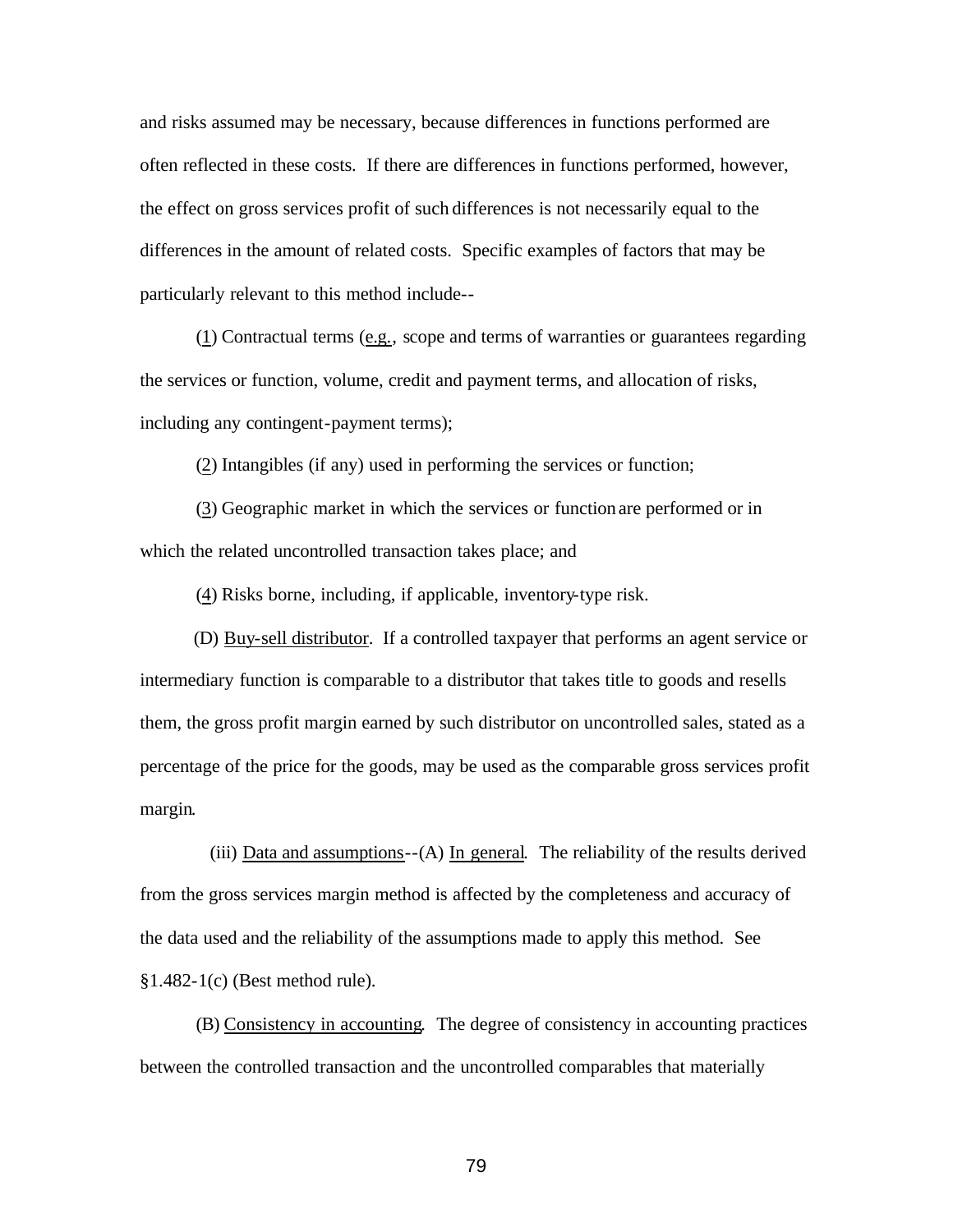affect the gross services profit margin affects the reliability of the results under this

method.

(4) Examples*.* The principles of this paragraph (c) are illustrated by the

following examples:

Example 1. Agent services. Company A and Company B are members of a controlled group. Company A is a foreign manufacturer of industrial equipment. Company B is a U.S. company that acts as a commission agent for Company A by arranging for Company A to make direct sales of the equipment it manufactures to unrelated purchasers in the U.S. market. Company B does not take title to the equipment, but instead receives from Company A commissions that are determined as a specified percentage of the sales price for the equipment that is charged by Company A to the unrelated purchaser. Company B also arranges for direct sales of similar equipment by unrelated foreign manufacturers to unrelated purchasers in the U.S. market. Company B charges these unrelated foreign manufacturers a commission fee of 5% of the sales price charged by the unrelated foreign manufacturers to the unrelated U.S. purchasers for the equipment. Information regarding the comparable agent services provided by Company B to unrelated foreign manufacturers is sufficiently complete to conclude that it is likely that all material differences between the controlled and uncontrolled transactions have been identified and adjustments for such differences have been made. If the comparable gross services profit margin is 5% of the price charged in the related transactions involved in the uncontrolled comparables, then the appropriate gross services profit that Company B may earn and the arm's length price that it may charge Company A for its agent services is equal to 5% of the applicable uncontrolled price charged by Company A in sales of equipment in the related uncontrolled transactions.

Example 2. Agent services. The facts are the same as in Example 1, except that Company B does not act as a commission agent for unrelated parties and it is not possible to obtain reliable information concerning commission rates charged by uncontrolled commission agents that engage in comparable transactions with respect to related sales of property. It is possible, however, to obtain reliable information regarding the gross profit margins earned by unrelated parties that brie fly take title to and then resell similar property in uncontrolled transactions, in which they purchase the property from foreign manufacturers and resell the property to purchasers in the U.S. market. Analysis of the facts and circumstances indicates tha t, aside from certain minor differences for which adjustments can be made, the uncontrolled parties that resell property perform similar functions and assume similar risks as Company B performs and assumes when it acts as a commission agent for Company A's sales of property. Under these circumstances, the gross profit margin earned by the unrelated distributors on the purchase and resale of property may be used, subject to any adjustments for any material differences between the controlled and uncontrolled transactions, as a comparable gross services profit margin. The appropriate gross services profit that Company B may earn and the arm's length price that it may charge Company A for its agent services is therefore equal to this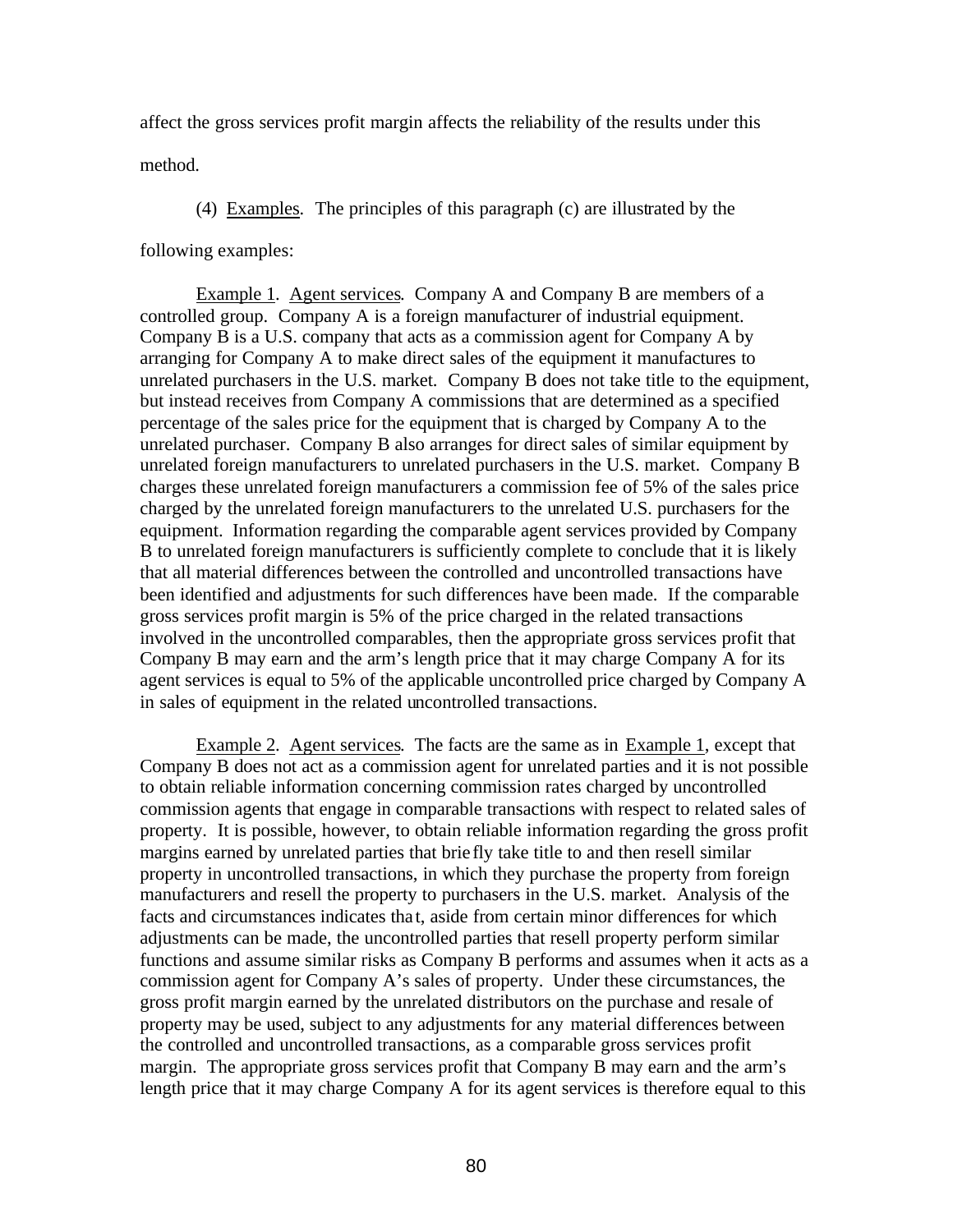comparable gross services margin, multiplied by the applicable uncontrolled price charged by Company A in its sales of equipment in the related uncontrolled transactions.

Example 3. Agent services. (i) Company A and Company B are members of a controlled group. Company A is a U.S. corporation that renders computer consulting services, including systems integration and networking, to business clients.

(ii) In undertaking engagements with clients, Company A in some cases pays a commission of 3% of its total fees to unrelated parties that assist Company A in obtaining consulting engagements. Typically, such fees are paid to non-computer consulting firms that provide strategic management services for their clients. When Company A obtains a consulting engagement with a client of a non-computer consulting firm, Company A does not subcontract with the other consulting firm, nor does the other consulting firm play any role in Company A's consulting engagement.

(iii) Company B, a Country X subsidiary of Company A, assists Company A in obtaining an engagement to perform computer consulting services for a Company B banking industry client in Country X. Although Company B has an established relationship with its Country X client and was instrumental in arranging for Company A's engagement with the client, Company A's particular expertise was the primary consideration in the motivating the client to engage Company A. Based on the relative contributions of Companies A and B in obtaining and undertaking the engagement, Company B's role was primarily to facilitate the consulting engagement between Company A and the Country X client. Information regarding the commissions paid by Company A to unrelated parties for providing similar services to facilitate Company A's consulting engagements is sufficiently complete to conclude that it is likely that all material differences between these uncontrolled transactions and the controlled transaction between Company B and Company A have been identified and that appropriate adjustments have been made for any such differences. If the comparable gross services margin earned by unrelated parties in providing such agent services is 3% of total fees charged in the similarly related transactions involved in the uncontrolled comparables, then the appropriate gross services profit that Company B may earn and the arm's length price that it may charge Company A for its agent services is equal to this comparable gross services margin (3%), multiplied by the applicable uncontrolled price charged by Company A in its related uncontrolled consulting engagement with Company B's client.

Example 4. Intermediary function. (i) The facts are the same as in Example 3, except that Company B contracts directly with its Country X client to provide computer consulting services and Company A performs the consulting services on behalf of Company B. Company A does not enter into a consulting engagement with Company B's Country X client. Instead, Company B charges its Country X client an uncontrolled price for the consulting services, and Company B pays a portion of the uncontrolled price to Company A for performing the consulting services on behalf of Company B.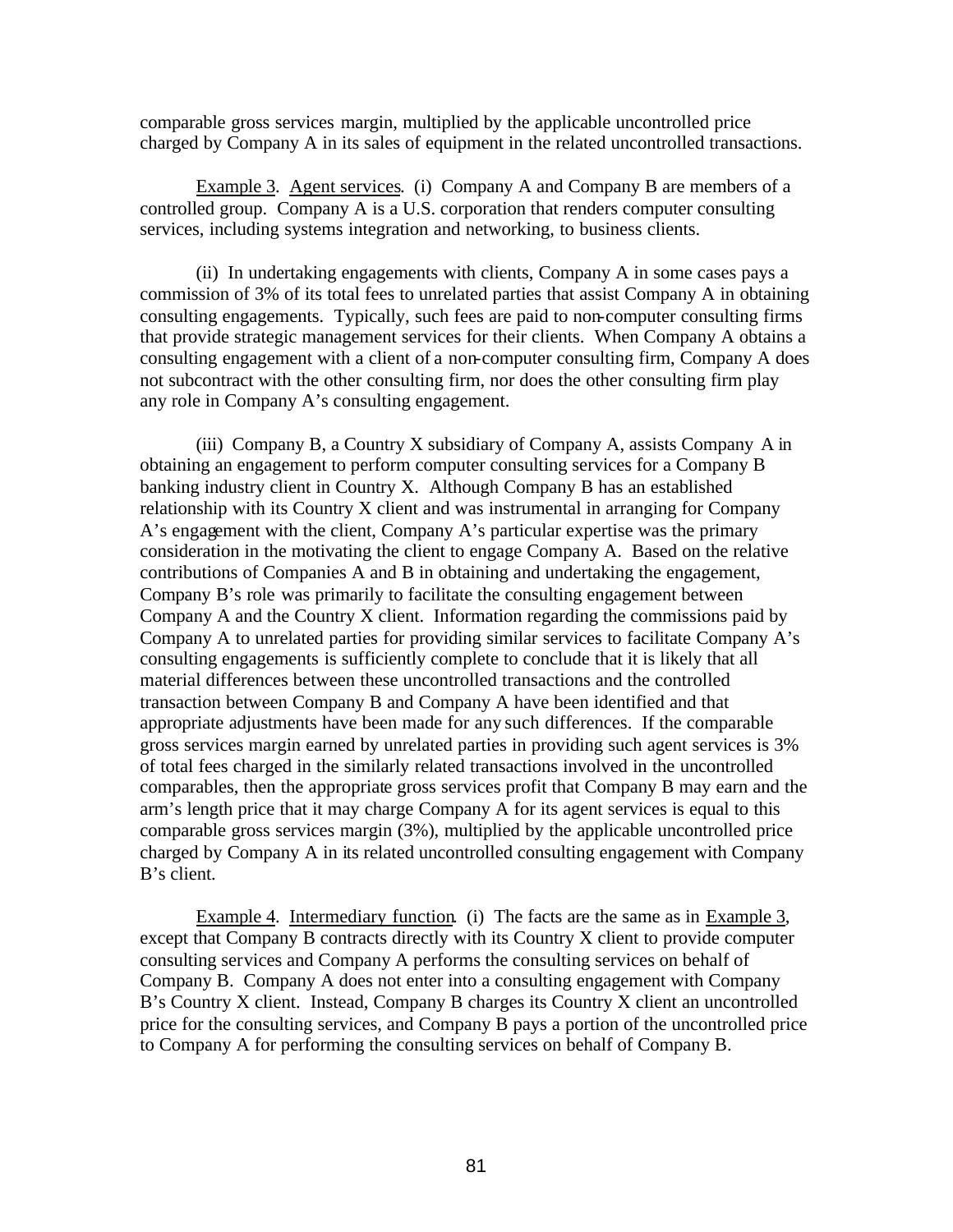(ii) Analysis of the relative contributions of Companies A and B in obtaining and undertaking the consulting contract indicates that Company B functioned primarily as an intermediary-contracting party, and the gross services margin method is the most reliable method for determining the amount that Company B may retain as compensation for its intermediary function with respect to Company A's consulting services. In this case, therefore, because Company B entered into the related uncontrolled transaction to provide services, Company B receives the applicable uncontrolled price that is paid by the Country X client for the consulting services. Company A technically performs services for Company B when it performs, on behalf of Company B, the consulting services Company B contracted to provide to the Country X client. The arm's length amount that Company A may charge Company B for performing the consulting services on Company B's behalf is equal to the applicable uncontrolled price received by Company B in the related uncontrolled transaction, less Company B's appropriate gross services profit, which is the amount that Company B may retain as compensation for performing the intermediary function.

(iii) Reliable data concerning the commissions that Company A paid to uncontrolled parties for assisting it in obtaining engagements to provide consulting services similar to those it has provided on behalf of Company B provide useful information in applying the gross services margin method. However, consideration should be given to whether the third party commission data may need to be adjusted to account for any additional risk that Company B may have assumed as a result of its function as an intermediary-contracting party, compared with the risk it would have assumed if it had provided agent services to assist Company A in entering into an engagement to provide its consulting service directly. In this case, the information regarding the commissions paid by Company A to unrelated parties for providing agent services to facilitate its performance of consulting services for unrelated parties is sufficiently complete to conclude that all material differences between these uncontrolled transactions and the controlled performance of an intermediary function, including possible differences in the amount of risk assumed in connection with performing that function, have been identified and that appropriate adjustments have been made. If the comparable gross services margin earned by unrelated parties in providing such agent services is 3% of total fees charged in Company B's related uncontrolled transactions, then the appropriate gross services profit that Company B may retain as compensation for performing an intermediary function (and the amount, therefore, that is deducted from the applicable uncontrolled price to arrive at the arm's length price that Company A may charge Company B for performing consulting services on Company B's behalf) is equal to this comparable gross services margin (3%), multiplied by the applicable uncontrolled price charged by Company B in its contract to provide services to the uncontrolled party.

Example 5. External comparable. (i) The facts are the same as in Example 4, except that neither Company A nor Company B engage in transactions with third parties that facilitate similar consulting engagements.

(ii) Analysis of the relative contributions of Companies A and B in obtaining and undertaking the contract indicates that Company B's role was primarily to facilitate the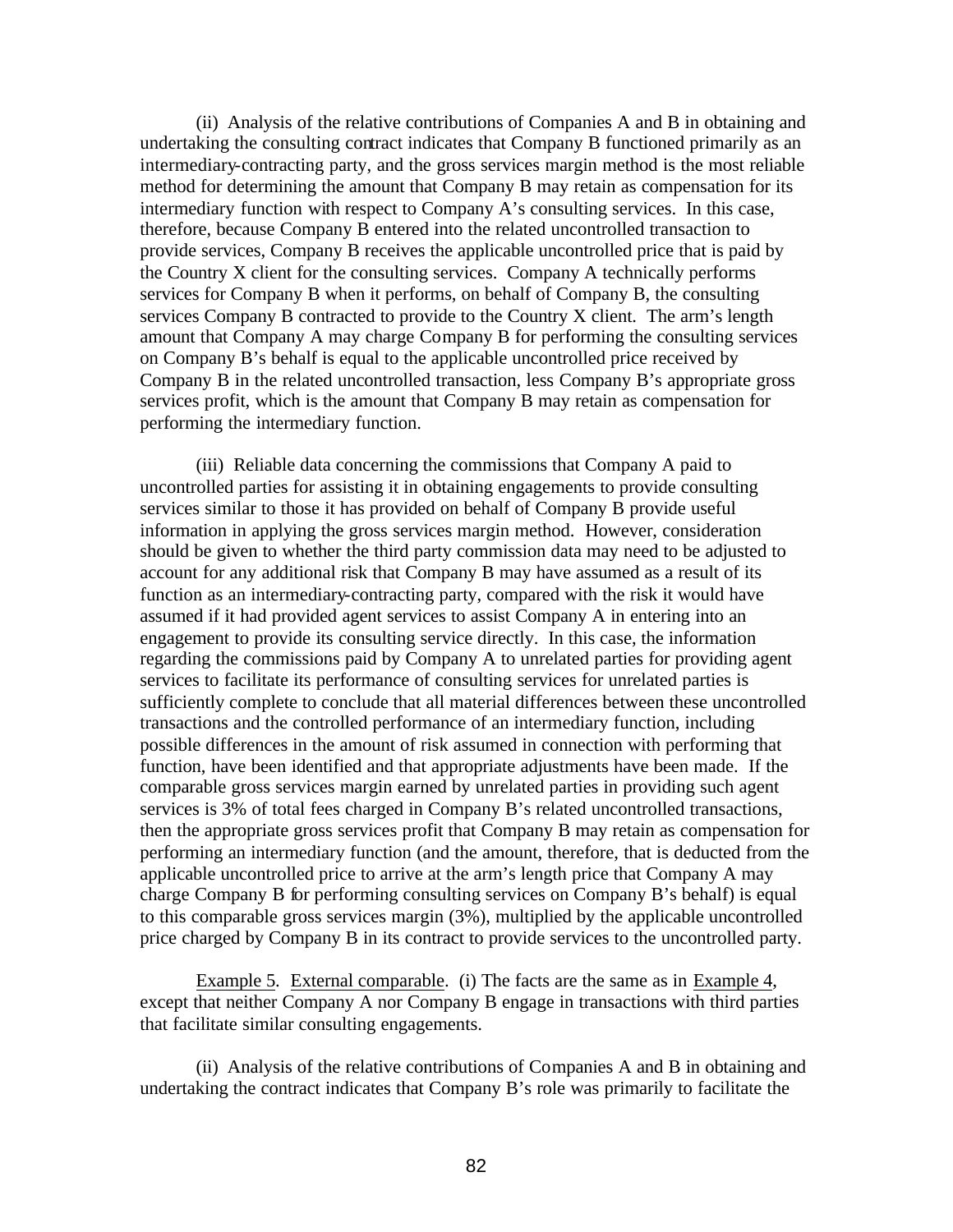consulting arrangement between Company A and the Country X client. Although no reliable internal data are available regarding comparable transactions with uncontrolled entities, reliable data exist regarding commission rates for similar facilitating services between uncontrolled parties. These data indicate that a 3% commission (3% of total engagement fee) is charged in such transactions. Information regarding the uncontrolled comparables is sufficiently complete to conclude that it is likely that all material differences between the controlled and uncontrolled transactions have been identified and adjusted for. If the appropriate gross services profit margin is 3% of total fees, then an arm's length result of the controlled services transaction is for Company B to retain an amount equal to 3% of total fees paid to it.

(d) Cost of services plus method--(1) In general*.* The cost of services plus method evaluates whether the amount charged in a controlled services transaction is arm's length by reference to the gross services profit markup realized in comparable uncontrolled transactions. The cost of services plus method is ordinarily used in cases where the controlled service renderer provides the same or similar services to both controlled and uncontrolled parties. This method is ordinarily not used in cases where the controlled services transaction involves a contingent-payment arrangement, as described in paragraph (i)(2) of this section.

(2) Determination of arm's length price--(i) In general*.* The cost of services plus method measures an arm's length price by adding the appropriate gross services profit to the controlled taxpayer's comparable transactional costs.

(ii) Appropriate gross services profit*.* The appropriate gross services profit is computed by multiplying the controlled taxpayer's comparable transactional costs by the gross services profit markup, expressed as a percentage of the comparable transactional costs earned in comparable uncontrolled transactions.

(iii) Comparable transactional costs. Comparable transactional costs consist of the costs of providing the services under review that are taken into account as the basis for determining the gross services profit markup in comparable uncontrolled transactions.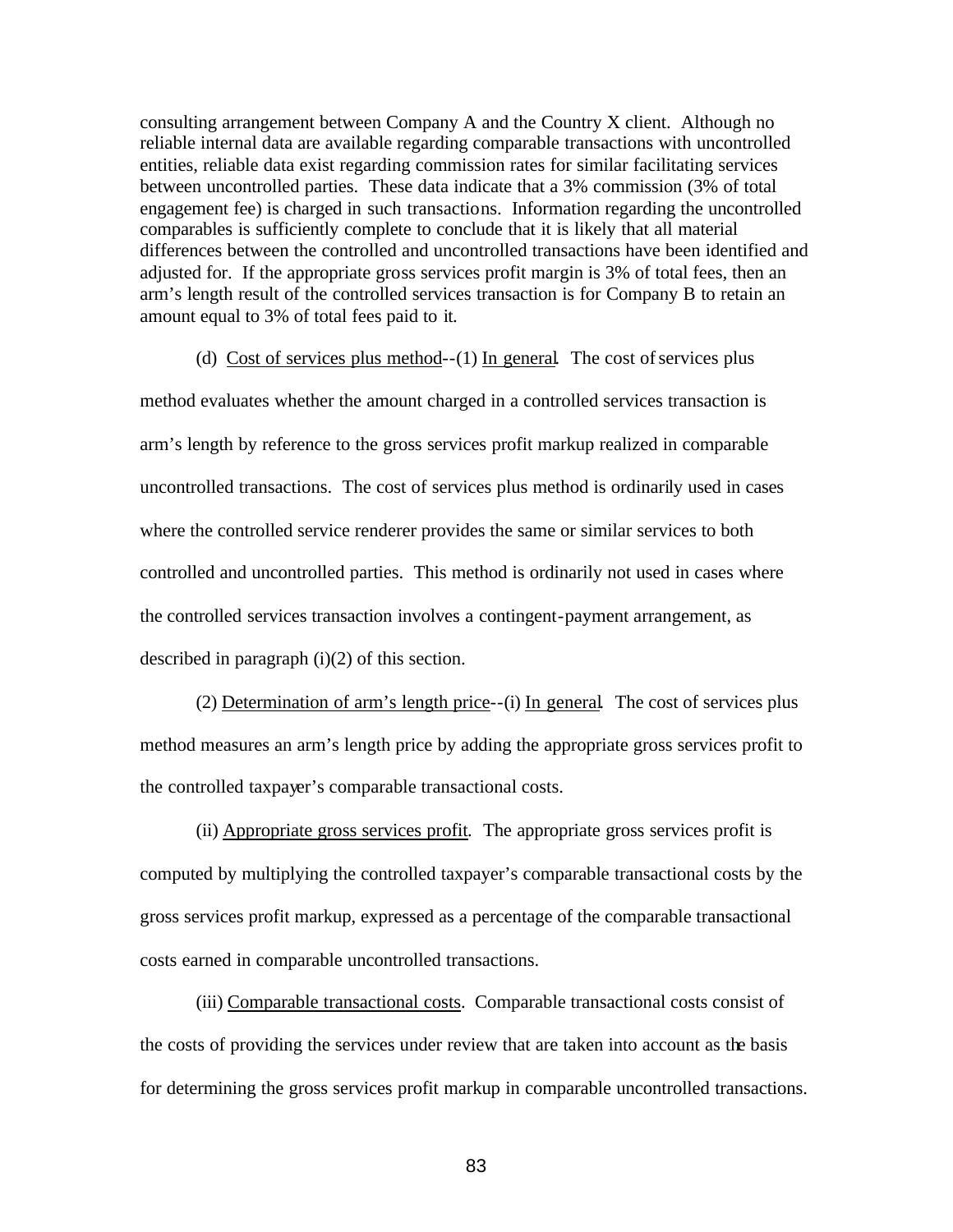Depending on the facts and circumstances, such costs typically include all compensation attributable to employees directly involved in the performance of such services, materials and supplies consumed or made available in rendering such services, and other costs of rendering the services. Comparable transactional costs must be determined on a basis that will facilitate comparison with the comparable uncontrolled transactions. For that reason, comparable transactional costs may not necessarily equal total services costs, as defined in paragraph (j) of this section, and in appropriate cases may be a subset of total services costs. Generally accepted accounting principles or Federal income tax accounting rules (where Federal income tax data for comparable transactions or business activities is available) may provide useful guidance, but will not conclusively establish the appropriate comparable transactional costs for purposes of this method.

(iv) Arm's length range*.* See §1.482-1(e)(2) for determination of an arm's length range.

(3) Comparability and reliability considerations--(i) In general*.* Whether results derived from the application of this method are the most reliable measure of the arm's length result must be determined using the factors described under the best method rule in  $§1.482-1(c).$ 

(ii) Comparability--(A) Functional comparability*.* The degree of comparability between controlled and uncontrolled transactions is determined by applying the comparability provisions of §1.482-1(d). A service renderer's gross services profit provides compensation for performing services related to the controlled services transaction under review, including an operating profit for the service renderer's investment of capital and assumptions of risks. Therefore, although all of the factors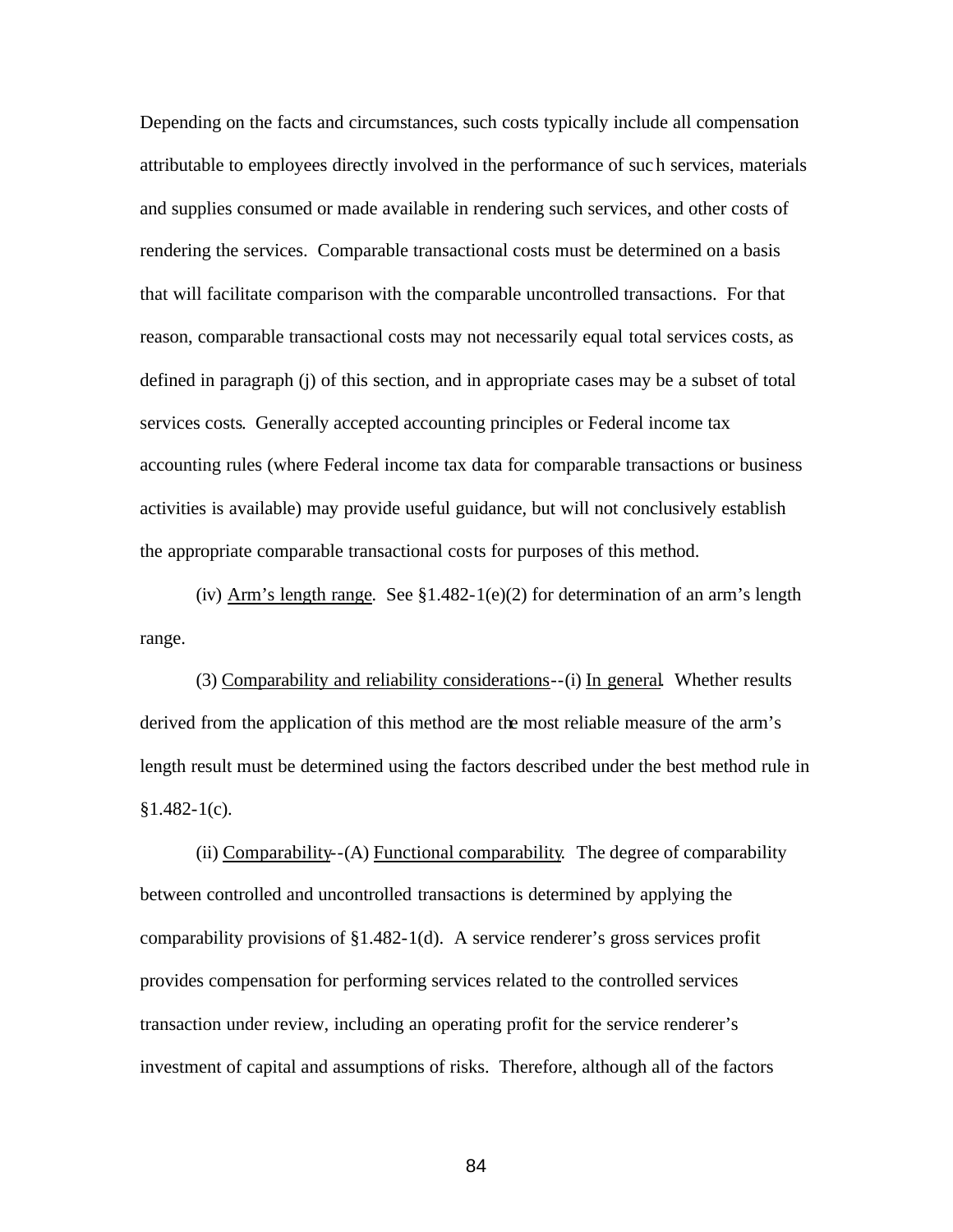described in  $\S1.482-1(d)(3)$  must be considered, comparability under this method is particularly dependent on similarity of services or functions performed, risks borne, intangibles (if any) used in providing the services or functions, and contractual terms, or adjustments to account for the effects of any such differences. For purposes of evaluating functional comparability, it may be necessary to consider the results under this method expressed as a markup on total services costs of the controlled taxpayer and comparable uncontrolled parties, because differences in functions performed may be reflected in differences in service costs other than those included in comparable transactional costs. If possible, the appropriate gross services profit markup should be derived from comparable uncontrolled transactions of the same taxpayer participating in the controlled services transaction, because similar characteristics are more likely to be found among services provided by the same service provider than among services provided by other service providers. In the absence of such services transactions, an appropriate gross services profit markup may be derived from comparable uncontrolled services transactions of other service providers.

(B) Other comparability factors*.* Comparability under this method is less dependent on close similarity between the services provided than under the comparable uncontrolled services price method. Substantial differences in the services may, however, indicate significant functional differences between the controlled and uncontrolled taxpayers. Thus, it ordinarily would be expected that the controlled and uncontrolled transactions would involve services of the same general type (e.g., information-technology systems design). Furthermore, if a significant amount of the controlled taxpayer's comparable transactional costs consists of service costs incurred in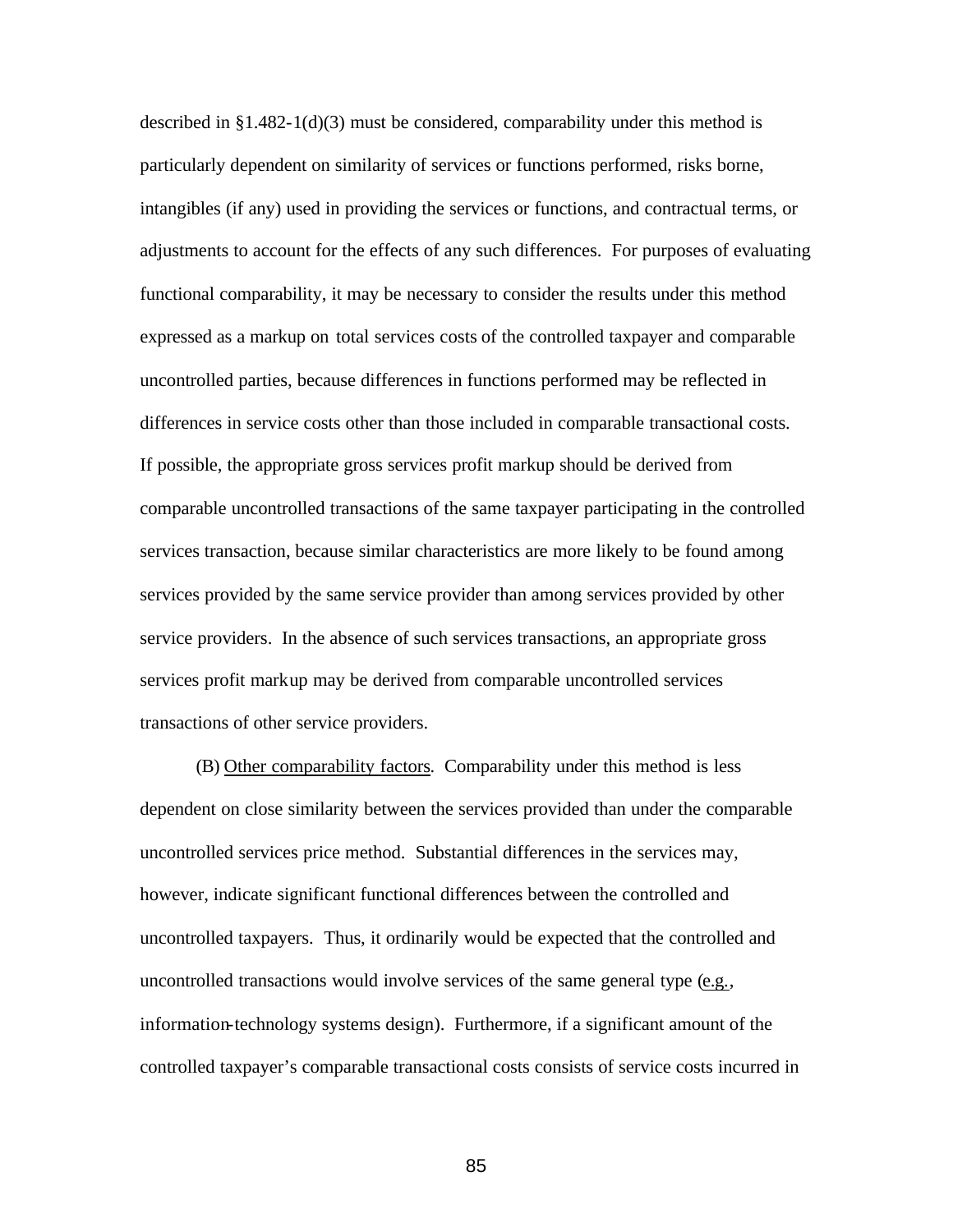a tax accounting period other than the tax accounting period under review, the reliability of the analysis would be reduced. In addition, significant differences in the value of the services rendered, due for example to the use of valuable intangibles, may also affect the reliability of the comparison. Finally, the reliability of profit measures based on gross services profit may be adversely affected by factors that have less effect on prices. For example, gross services profit may be affected by a variety of other factors, including cost structures or efficiency-related factors (for example, differences in the level of experience of the employees performing the service in the controlled and uncontrolled transactions). Accordingly, if material differences in these factors are identified based on objective evidence, the reliability of the analysis may be affected.

(C) Adjustments for differences between the controlled and uncontrolled transactions.If there are material differences between the controlled and uncontrolled transactions that would affect the gross services profit markup, adjustments should be made to the gross services profit markup earned in the comparable uncontrolled transaction according to the provisions of  $\S1.482-1(d)(2)$ . For this purpose, consideration of the comparable transactional costs associated with the functions performed and risks assumed may be necessary, because differences in the functions performed are often reflected in these costs. If there are differences in functions performed, however, the effect on gross services profit of such differences is not necessarily equal to the differences in the amount of related comparable transactional costs. Specific examples of the factors that may be particularly relevant to this method include--

(1) The complexity of the services;

(2) The duration or quantitative measure of services;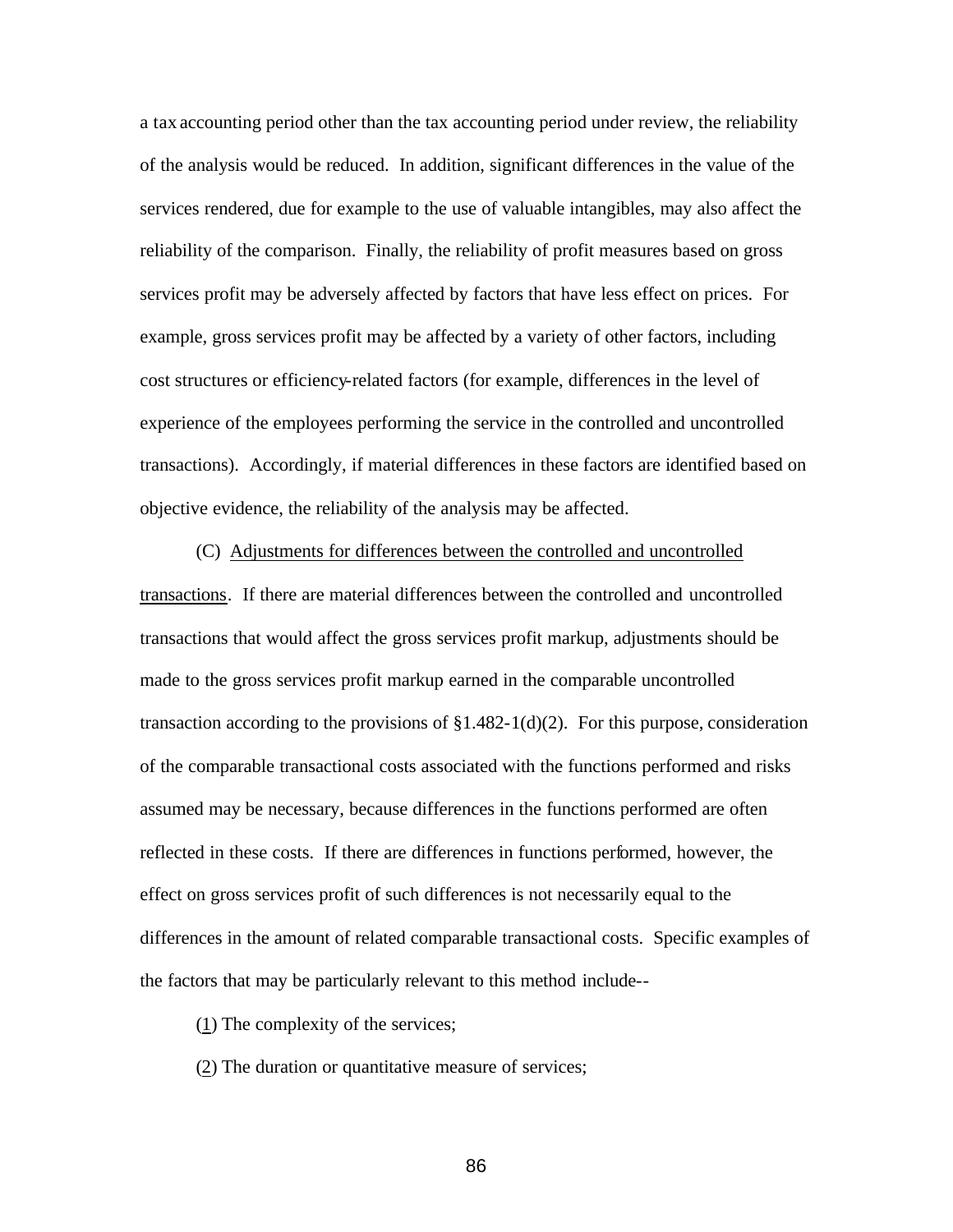(3) Contractual terms (e.g., scope and terms of warranties or guarantees provided, volume, credit and payment terms, allocation of risks, including any contingent-payment terms);

(4) Economic circumstances; and

(5) Risks borne.

(iii) Data and assumptions--(A) In general*.* The reliability of the results derived from the cost of services plus method is affected by the completeness and accuracy of the data used and the reliability of the assumptions made to apply this method. See §1.482- 1(c) (Best method rule).

(B) Consistency in accounting. The degree of consistency in accounting practices between the controlled transaction and the uncontrolled comparables that materially affect the gross services profit markup affects the reliability of the results under this method. Thus, for example, if differences in cost accounting practices would materially affect the gross services profit markup, the ability to make reliable adjustments for such differences would affect the reliability of the results obtained under this method. Further, reliability under this method depends on the extent to which the controlled and uncontrolled transactions reflect consistent reporting of comparable transactional costs. For purposes of this paragraph  $(d)(3)(iii)(B)$ , the term comparable transactional costs includes the cost of acquiring tangible property that is transferred (or used) with the services, to the extent that the arm's length price of the tangible property is not separately evaluated as a controlled transaction under another provision.

(4) Examples*.* The principles of this paragraph (d) are illustrated by the following examples: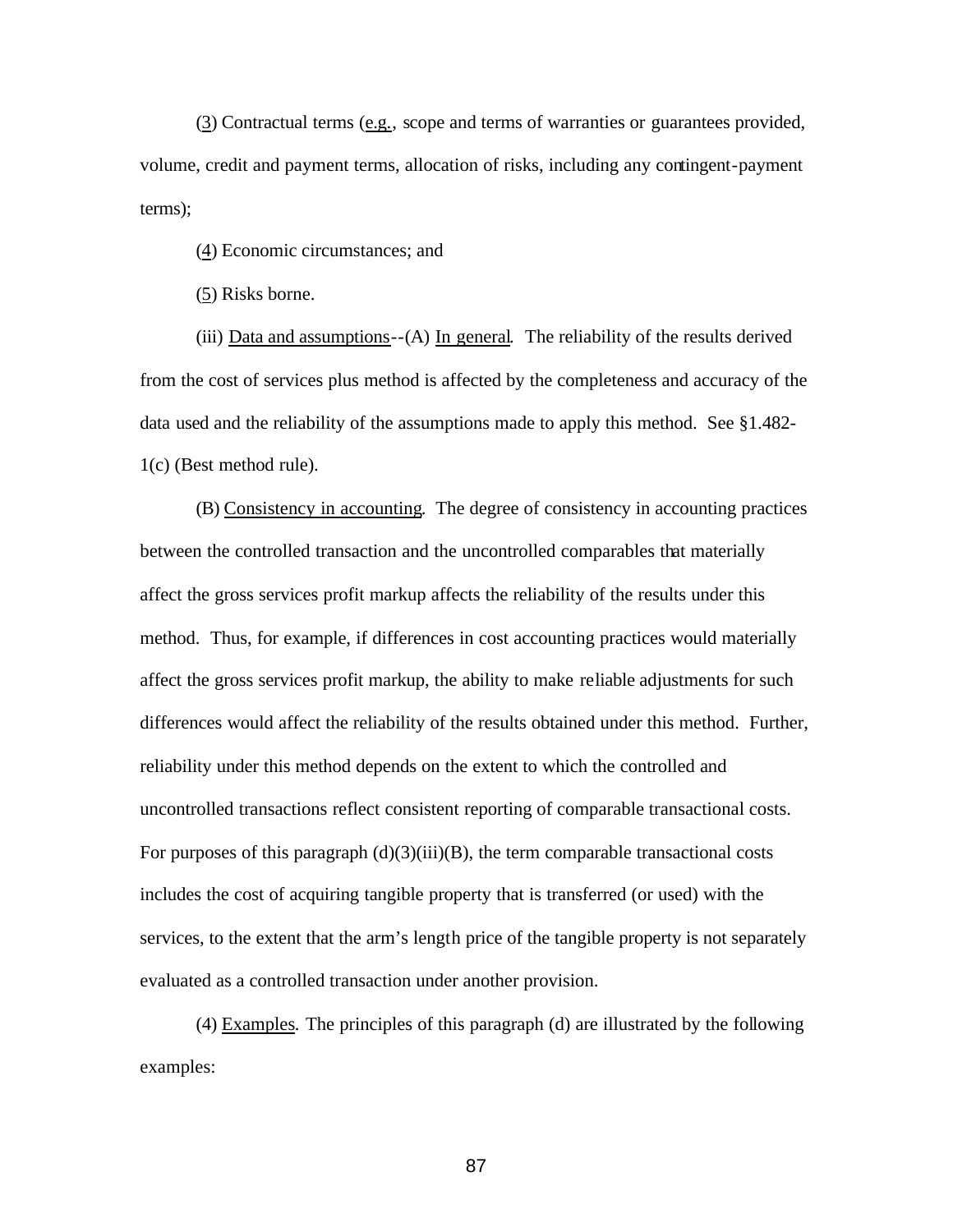Example 1. Internal comparable. (i) Company A designs and assembles information-technology networks and systems. When Company A renders services for uncontrolled parties, it receives compensation based on time and materials spent on the project. This fee includes the cost of hardware and software purchased from uncontrolled vendors and incorporated in the final network or system. Reliable accounting records maintained by Company A indicate that Company A earned a gross services profit markup of 10% on its time and materials in providing design services during the year under examination on information technology projects for uncontrolled entities.

 (ii) Company A designed an information-technology network for its Country X subsidiary, Company B. The services rendered to Company B are similar in scope and complexity to services that Company A rendered to uncontrolled parties during the year under examination. Using Company A's accounting records (which are determined to be reliable under paragraph (d)(3) of this section), it is possible to identify the comparable transactional costs involved in the controlled services transaction with reference to the costs incurred by Company A in rendering similar design services to uncontrolled parties. Company A's records indicate that it does not incur any additional types of costs in rendering similar services to uncontrolled customers. The data available are sufficiently complete to conclude that it is likely that all material differences between the controlled and uncontrolled transactions have been identified and adjusted for. Based on the gross services profit markup data derived from Company A's uncontrolled transactions involving similar design services, an arm's length result for the controlled services transaction is equal to the price that will allow Company A to earn a 10% gross services profit markup on its comparable transactional costs.

 Example 2. Inability to adjust for differences in comparable transactional costs. The facts are the same as in Example 1, except that Company A's staff that rendered the services to Company B consisted primarily of engineers in training status or on temporary rotation from other Company A subsidiaries. In addition, the Company B network incorporated innovative features, including specially designed software suited to Company B's requirements. The use of less-experienced personnel and staff on temporary rotation, and the special features of the Company B network significantly increased the time and costs associated with the project, as compared to time and costs associated with similar projects completed for uncontrolled customers. These factors constitute material differences between the controlled and the uncontrolled transactions that affect the determination of Company A's comparable transactional costs associated with the controlled services transaction, as well as the gross services profit markup. Moreover, it is not possible to perform reliable adjustments for these differences, on the basis of the available accounting data. Under these circumstances, the reliability of the cost of services plus method as a measure of an arm's length price is substantially reduced.

 Example 3. Operating loss by reference to total services costs. The facts and analysis are the same as in Example 1, except that available information indicates that there may be material differences between the controlled and uncontrolled services transactions, and that these differences may not be reflected in the comparable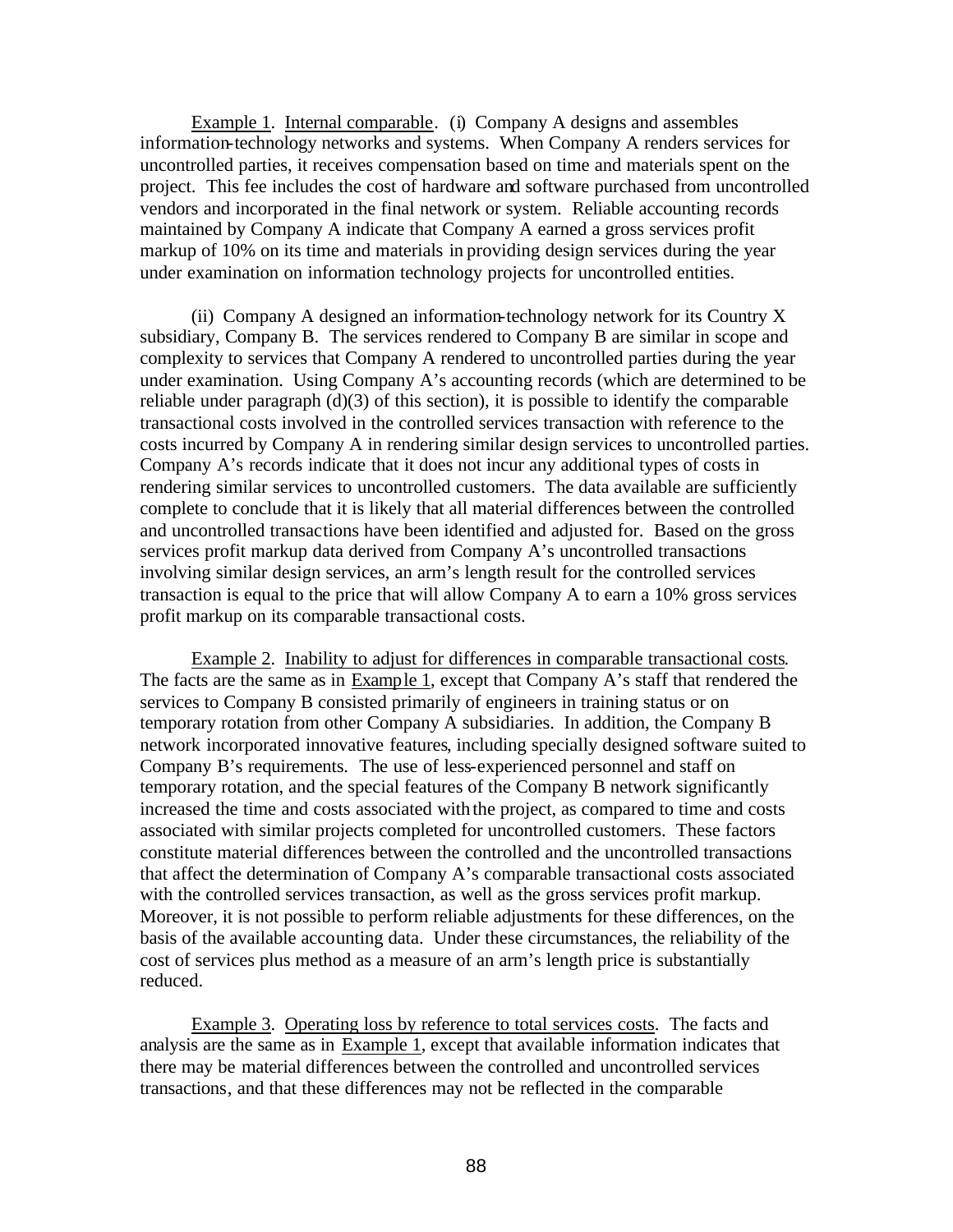transactional costs. Accordingly, the taxpayer performs additional analysis pursuant to paragraph  $(d)(3)(ii)$  of this section, and restates the results in Example 1 (in which the arm's length charge was determined by reference to 10% gross services profit markup on comparable transactional costs) in the form of a markup on total services costs. This analysis by reference to total services costsshows that Company A generated an operating loss on the controlled services transaction, which indicates that material differences likely exist between the total services costs in the controlled and uncontrolled transactions, other than the costs that are identified as comparable transactional costs. Upon further scrutiny, the presence of such material differences between the controlled and uncontrolled transactions may indicate that the cost of services plus method does not provide the most reliable measure of an arm's length result under the facts and circumstances.

 Example 4. Internal comparable. (i) Company A, a U.S. corporation, and its subsidiaries perform computer consulting services relating to systems integration and networking for business clients in various countries. Company A and its subsidiaries render only consulting services and do not manufacture or distribute computer hardware or software to clients. The controlled group is organized according to industry specialization, with key industry specialists working for Company A. These personnel typically form the core consulting group that teams with consultants from the localcountry subsidiaries to serve clients in the subsidiaries' respective countries.

 (ii) On some occasions, Company A and its subsidiaries undertake engagements directly for clients. On other occasions, they work as subcontractors for uncontrolled parties on more extensive supply-chain consulting engagements for clients. In undertaking the latter engagements with third-party consultants, Company A typically prices its services at four times the compensation costs of its consultants, defined as the consultants' base salary plus estimated fringe benefits, as defined in the table below:

| Category         | Rates          |
|------------------|----------------|
| Project managers | \$100 per hour |
| Technical staff  | \$75 per hour  |

(iii) In uncontrolled transactions, Company A also charges the customer, at no markup, for out-of-pocket expenses such as travel, lodging, and data acquisition charges. Thus, for example, a project involving 100 hours of time from project managers, and 400 hours of technical staff time would result in total compensation costs to Company A of  $(100 \text{ hrs.} \times $100/\text{hr.}) + (400 \text{ hrs.} \times $75/\text{hr.}) = $10,000 + $30,000 = $40,000$ . Applying the markup of 300%, the total fee charged would thus be  $(4 \times $40,000)$ , or \$160,000, plus out-of-pocket expenses.

 (iv) Company B, a Country X subsidiary of Company A, contracts to render consulting services to a Country X client in the banking industry. In undertaking this engagement, Company B uses its own consultants and also uses the services of Company A project managers and technical staff that specialize in the banking industry for 75 hours and 380 hours, respectively. The data available are sufficiently complete to conclude that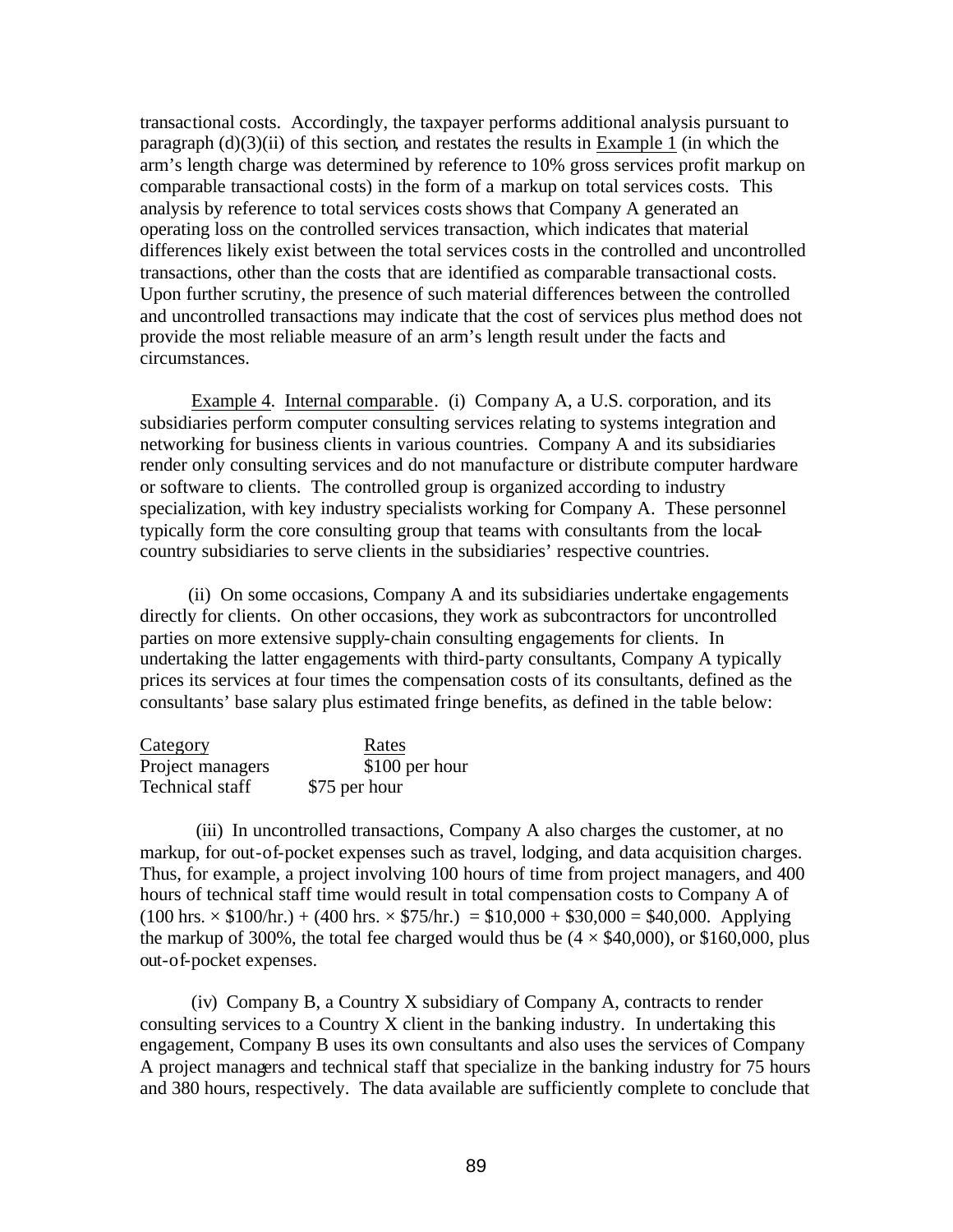it is likely that all material differences between the controlled and uncontrolled transactions have been identified and adjusted for. Based on reliable data concerning the compensation costs to Company A, an arm's length result for the controlled services transaction is equal to \$144,000. This is calculated as follows:  $[4 \times (75 \text{ hrs.} \times$  $$100/hr.$ ] + [4 × (380 hrs. × \$75/hr.)] = \$30,000 + \$114,000 = \$144,000, reflecting a 4x markup on the total compensation costs for Company A project managers and technical staff. In addition, consistent with Company A's pricing of uncontrolled transactions, Company B must reimburse Company A for appropriate out-of-pocket expenses incurred in performing the services.

(e) Comparable profits method--(1) In general*.* The comparable profits method evaluates whether the amount charged in a controlled transaction is arm's length, based on objective measures of profitability (profit level indicators) derived from uncontrolled taxpayers that engage in similar business activities under similar circumstances. The rules in §1.482-5 for application of the comparable profits method apply to controlled services transactions, except as modified in this paragraph (e).

(2) Determination of arm's length result--(i) Tested party*.* This paragraph (e) applies where the relevant business activity of the tested party as determined under §1.482-5(b)(2) is the rendering of services in a controlled services transaction. Where the tested party determined under §1.482-5(b)(2) is instead the recipient of the controlled services, the rules under this paragraph (e) are not applicable to determine the arm's length result.

(ii) Profit level indicators*.* In addition to the profit level indicators provided in §1.482-5(b)(4), a profit level indicator that may provide a reliable basis for comparing operating profits of the tested party involved in a controlled services transaction and uncontrolled comparables is the ratio of operating profit to total services costs (as defined in paragraph (j) of this section).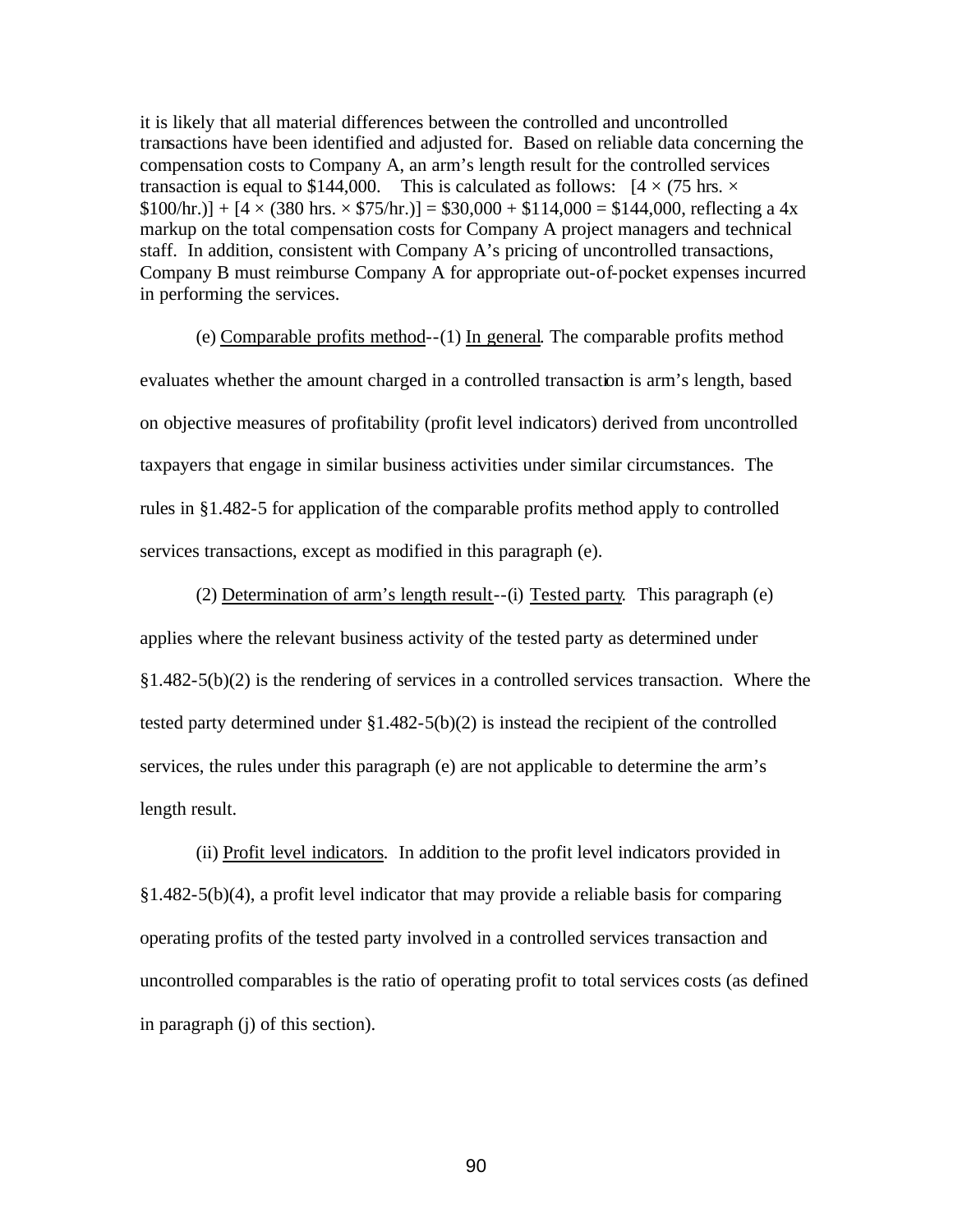(iii) Comparability and reliability considerations--Data and assumptions--

Consistency in accounting*.* Consistency in accounting practices between the relevant business activity of the tested party and the uncontrolled service providers is particularly important in determining the reliability of the results under this method, but less than in applying the cost of services plus method. Adjustments may be appropriate if materially different treatment is applied to particular cost items related to the relevant business activity of the tested party and the uncontrolled service providers. For example, adjustments may be appropriate where the tested party and the uncontrolled comparables use inconsistent approaches to classify similar expenses as "cost of goods sold" and "selling, general, and administrative expenses." Although distinguishing between these two categories may be difficult, the distinction is less important to the extent that the ratio of operating profit to total services costs is used as the appropriate profit level indicator. Determining whether adjustments are necessary under these or similar circumstances requires thorough analysis of the functions performed and consideration of the cost accounting practices of the tested party and the uncontrolled comparables. Other adjustments as provided in  $$1.482-5(c)(2)(iv)$  may also be necessary to increase the reliability of the results under this method.

(3) Examples*.* The principles of this paragraph (e) are illustrated by the following examples:

 Example 1. Ratio of operating profit to total services costs as the appropriate profit level indicator. (i) A Country T parent firm, Company A, and its Country Y subsidiary, Company B, both engage in manufacturing as their principal business activity. Company A also performs certain advertising services for itself and its affiliates. In year 1, Company A renders advertising services to Company B.

 (ii) Based on the facts and circumstances, it is determined that the comparable profits method will provide the most reliable measure of an arm's length result.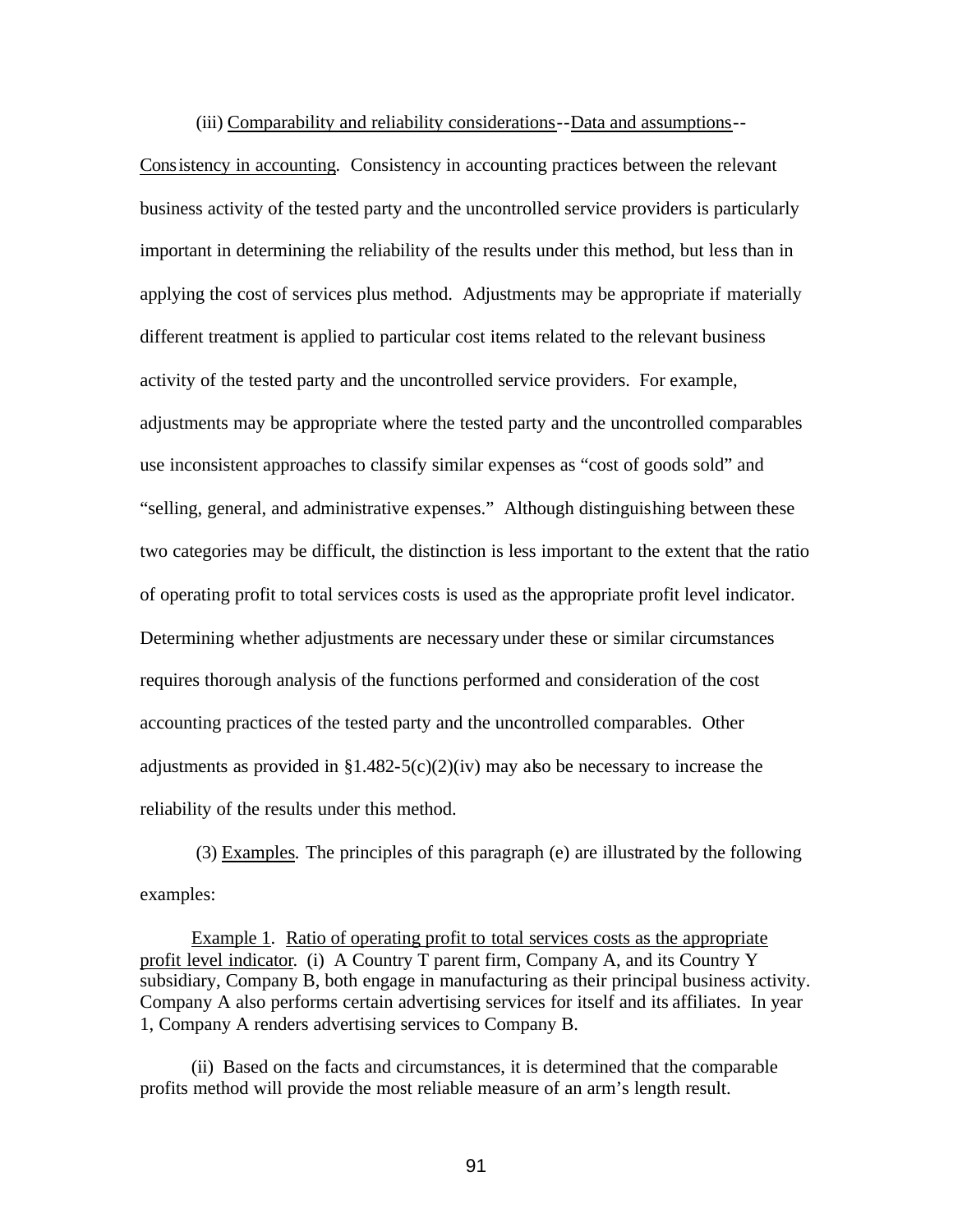Company A is selected as the tested party. No data are available for comparable independent manufacturing firms that render advertising services to third parties. Financial data are available, however, for ten independent firms that render similar advertising services as their principal business activity in Country X. The ten firms are determined to be comparable under §1.482-5(c). Neither Company A nor the comparable companies use valuable intangibles in rendering the services.

 (iii) Based on the available financial data of the comparable companies, it cannot be determined whether these comparable companies report costs for financial accounting purposes in the same manner as the tested party. The publicly available financial data of the comparable companies segregate total services costs into cost of goods sold and sales, general and administrative costs, with no further segmentation of costs provided. Due to the limited information available regarding the cost accounting practices used by the comparable companies, the ratio of operating profits to total services costs is determined to be the most appropriate profit level indicator. This ratio includes total services costs to minimize the effect of any inconsistency in accounting practices between Company A and the comparable companies.

 Example 2. Application of the operating profit to total services costs profit level indicator. (i) Company A is a foreign subsidiary of Company B, a U.S. corporation. Company B is under examination for its 2005 taxable year. Company B renders management consulting services to Company A. Company B's consulting function includes analyzing Company A's operations, benchmarking Company A's financial performance against companies in the same industry, and to the extent necessary, developing a strategy to improve Company A's operational performance. The accounting records of Company B allow reliable identification of the total services costs of the consulting staff associated with the management consulting services rendered to Company A. Company A reimburses Company B for its costs associated with rendering the consulting services, with no markup.

 (ii) Based on all the facts and circumstances, it is determined that the comparable profits method will provide the most reliable measure of an arm's length result. Company B is selected as the tested party, and its rendering of management consulting services is identified as the relevant business activity. Data are available from ten domestic companies that operate in the industry segment involving management consulting and that perform activities comparable to the relevant business activity of Company B. These comparables include entities that primarily perform management consulting services for uncontrolled parties. The comparables incur similar risks as Company A incurs in performing the consulting services, and do not make use of valuable intangibles or special processes.

 (iii) Based on the available financial data of the comparables, it cannot be determined whether the comparables report their costs for financial accounting purposes in the same manner as Company B reports its costs in the relevant business activity. The available financial data for the comparables only report an aggregate figure for costs of goods sold and operating expenses, and do not segment the underlying services costs.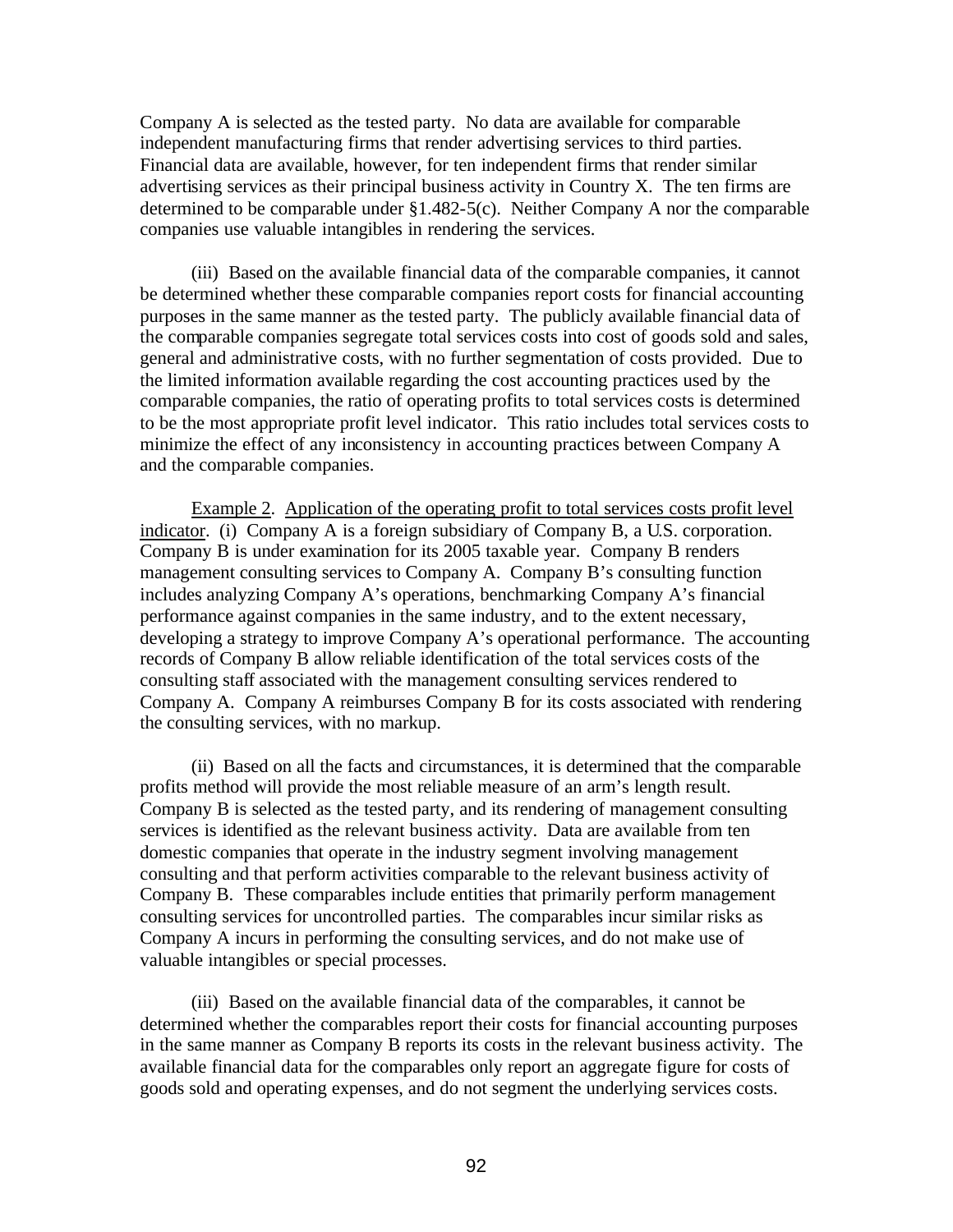Due to this limitation, the ratio of operating profits to total services costs is determined to be the most appropriate profit level indicator.

 (iv) For the taxable years 2003 through 2005, Company B shows the following results for the services performed for Company A:

|                              | 2003      | 2004      |           | 2005      | Average   |
|------------------------------|-----------|-----------|-----------|-----------|-----------|
| Revenues                     | 1,200,000 | 1,100,000 |           | 1,300,000 | 1,200,000 |
| Cost of Goods Sold           | 100,000   | 100,000   |           | N/A       | 66,667    |
| Operating Expenses 1,100,000 |           | 1,000,000 | 1,300,000 |           | 1,133,333 |
| <b>Operating Profit</b>      |           |           |           |           |           |

 (v) After adjustments have been made to account for identified material differences between the relevant business activity of Company B and the comparable s, the average ratio for the taxable years 2003 through 2005 of operating profit to total services costs is calculated for each of the uncontrolled service providers. Applying each ratio to Company B's average total services costs from the relevant business activity for the taxable years 2003 through 2005 would lead to the following comparable operating profit (COP) for the services rendered by Company B:

| <b>Uncontrolled Service Provider</b> | OP/Total          | Company B |  |  |
|--------------------------------------|-------------------|-----------|--|--|
|                                      | Service Costs COP |           |  |  |
| Company 1                            | 15.75%            | \$189,000 |  |  |
| Company 2                            | 15.00%            | \$180,000 |  |  |
| Company 3                            | 14.00%            | \$168,000 |  |  |
| Company 4                            | 13.30%            | \$159,600 |  |  |
| Company 5                            | 12.00%            | \$144,000 |  |  |
| Company 6                            | 11.30%            | \$135,600 |  |  |
| Company 7                            | 11.25%            | \$135,000 |  |  |
| Company 8                            | 11.18%            | \$134,160 |  |  |
| Company 9                            | 11.11%            | \$133,320 |  |  |
| Company 10                           | 10.75%            | \$129,000 |  |  |

 (vi) The available data are not sufficiently complete to conclude that it is likely that all material differences between the relevant business activity of Company B and the comparables have been identified. Therefore, an arm's length range can be established only pursuant to  $$1.482-1(e)(2)(iii)(B)$ . The arm's length range is established by reference to the interquartile range of the results as calculated under §1.482-  $1(e)(2)(iii)(C)$ , which consists of the results ranging from \$168,000 to \$134,160. Company B's reported average operating profit of zero (\$0) falls outside this range. Therefore, an allocation may be appropriate.

 (vii) Because Company B reported income of zero, to determine the amount, if any, of the allocation, Company B's reported operating profit for 2005 is compared to the comparable operating profits derived from the comparables' results for 2005. The ratio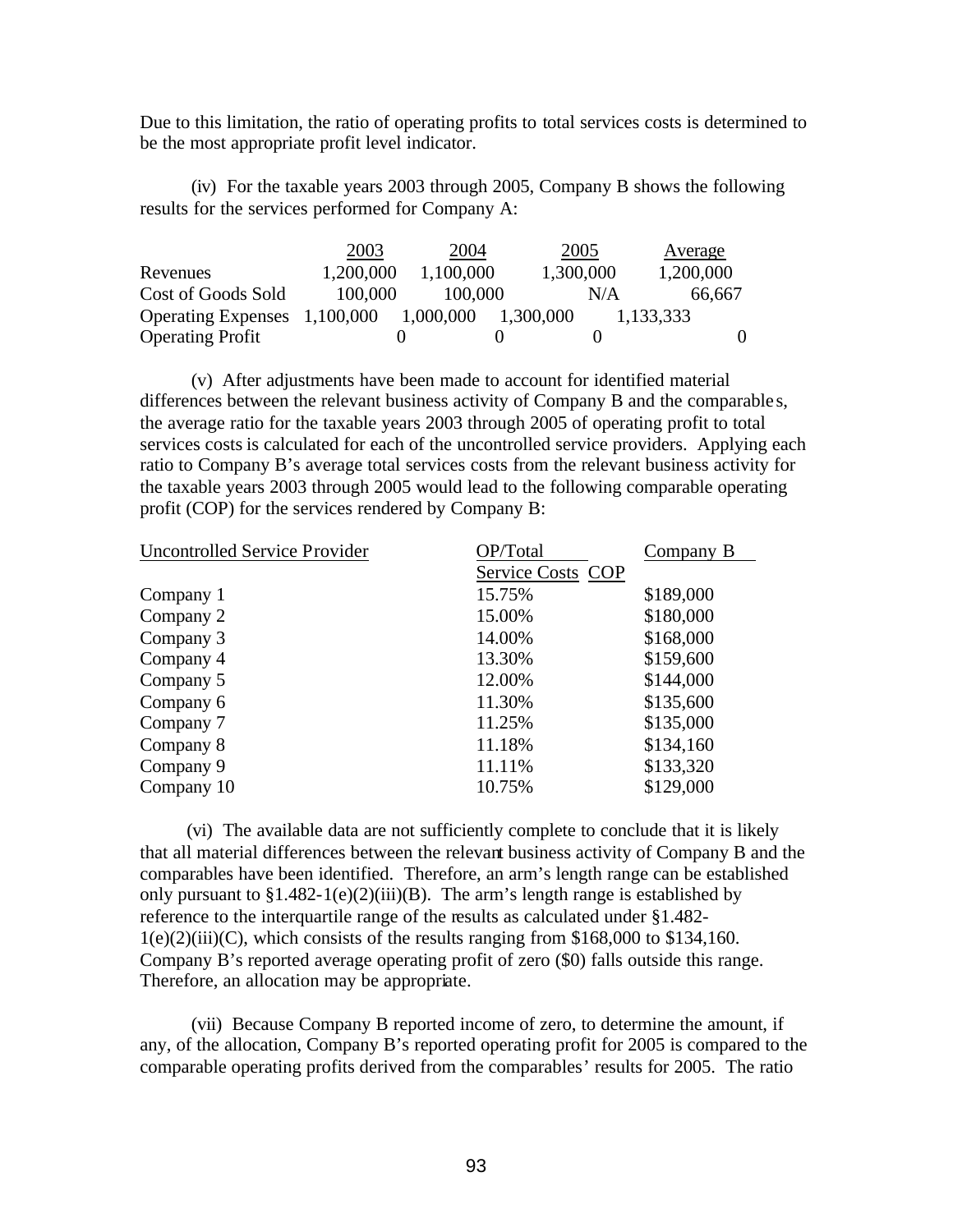of operating profit to total services costs in 2005 is calculated for each of the comparables and applied to Company B's 2005 total services costs to derive the following results:

| OP/Total          | Company B |  |  |
|-------------------|-----------|--|--|
| Service Costs COP |           |  |  |
| (For 2005)        |           |  |  |
| 15.00%            | \$195,000 |  |  |
| 14.75%            | \$191,750 |  |  |
| 14.00%            | \$182,000 |  |  |
| 13.50%            | \$175,500 |  |  |
| 12.30%            | \$159,900 |  |  |
| 11.05%            | \$143,650 |  |  |
| 11.03%            | \$143,390 |  |  |
| 11.00%            | \$143,000 |  |  |
| 10.50%            | \$136,500 |  |  |
| 10.25%            | \$133,250 |  |  |
|                   |           |  |  |

(viii) Based on these results, the median of the comparable operating profits for 2005 is \$151,775. Therefore, Company B's income for 2005 is increased by \$151,775, the difference between Company B's reported operating profit for 2005 of zero and the median of the comparable operating profits for 2005.

## (f) Simplified cost-based method for certain services--(1) Evaluation of arm's

length charge--(i) In general. The simplified cost-based method evaluates whether the amount charged in a controlled services transaction that meets the conditions of paragraph (f)(3) of this section and is not described in paragraph (f)(2)(iii) or (f)(4) of this section is arm's length by reference to the markup on total services costs by uncontrolled taxpayers that engage in similar business activities under similar circumstances. This measure of an arm's length price corresponds to the profit level indicator consisting of the ratio of operating profit to total services costs, described in paragraph (e)(2)(ii) of this section.

(ii) Coordination with best method rule. If a controlled services transaction that meets the conditions of paragraph (f)(3) of this section and is not described in paragraphs  $(f)(2)(iii)$  or  $(f)(4)$  of this section is priced under or consistent with the simplified cost-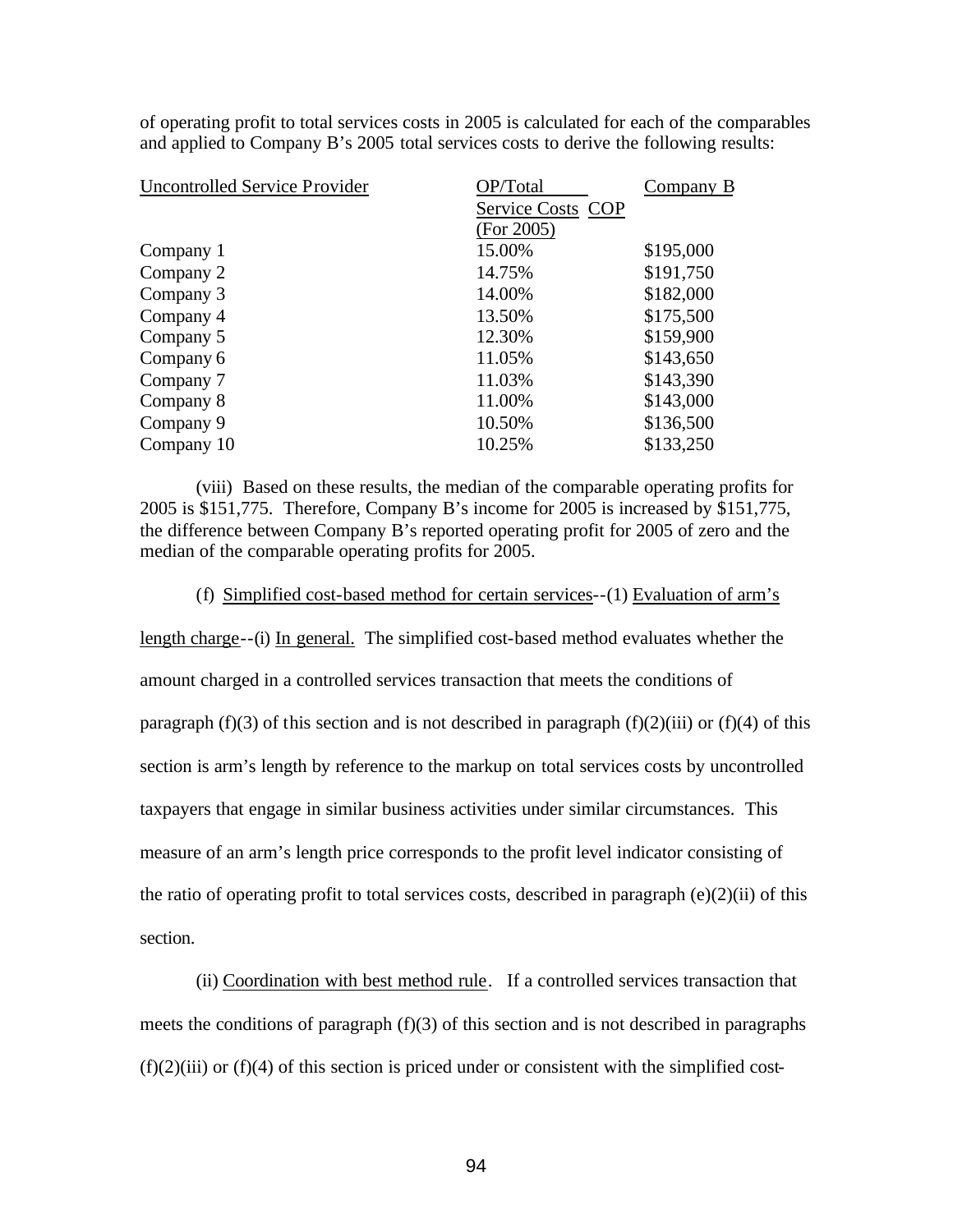based method, then the simplified cost-based method will be considered the best method for purposes of  $§1.482-1(c)$ .

(2) Limitation on allocations by the Commissioner--(i) In general. Except as provided in paragraphs  $(f)(2)(iv)$  and  $(v)$  of this section, the Commissioner may make an allocation with respect to a controlled services transaction that meets the conditions of paragraph (f)(3) of this section, that is not described in paragraphs (f)(2)(iii) or (f)(4) of this section, and that is priced under or consistent with the simplified cost-based method, only if the arm's length markup on total services costs exceeds the markup charged by the taxpayer on total services costs in the controlled transaction by at least the applicable number of percentage points described in paragraph  $(f)(2)(ii)$  of this section. For purposes of this paragraph (f), the arm's length markup on total services costs means the excess of the arm's length price of the controlled services transaction determined in accordance with the applicable rules under the section 482 regulations, without regard to this paragraph (f), over total services costs (as defined in paragraph (j) of this section), expressed as a percentage of total services costs.

(ii) Applicable number of percentage points. The applicable number of percentage points is six if the amount charged by the taxpayer is equal to total services costs, and the applicable number of percentage points declines ratably to zero by one percentage point for every increase of two percentage points in the markup on total services costs charged in the controlled transaction.

(iii) Method inapplicable to high-margin transactions. The simplified cost-based method may not be used if the arm's length markup on total services costs exceeds 10%.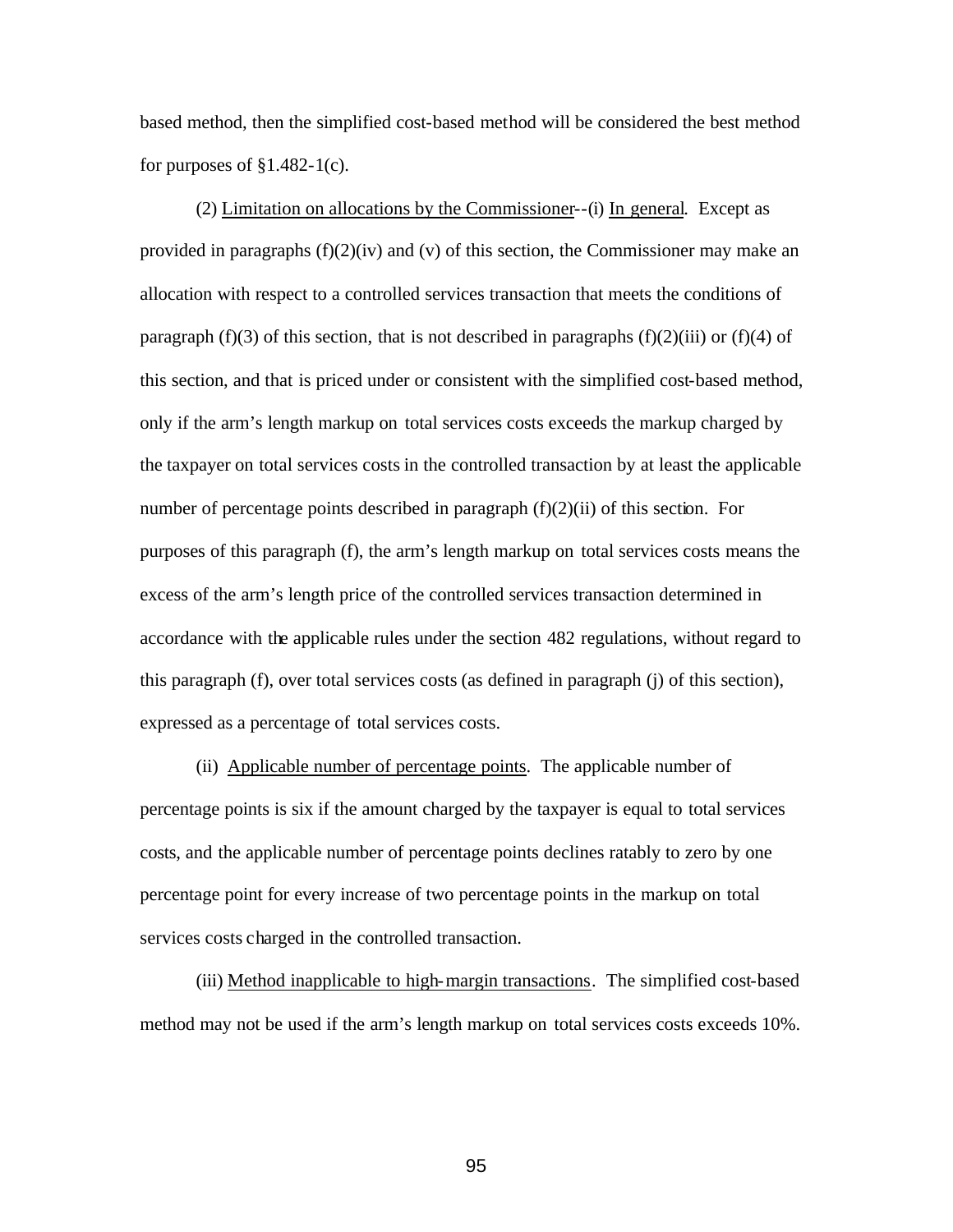(iv) Measurement of limitation on allocations. The rules of paragraphs  $(f)(2)(i)$ and (ii) of this section are expressed in this paragraph in equations and a table. The minimum arm's length markup necessary for an allocation by the Commissioner ("Z") is the sum of the markup charged by the taxpayer ("X") and the applicable number of percentage points determined under paragraph  $(f)(2)(ii)$  of this section ("Y"). This minimum arm's length markup necessary for allocation by the Commissioner ("Z") also equals the lesser of—

 (A) The sum of six percentage points and half of the markup charged by the taxpayer ("X"); and

(B) Ten percentage points, where the markup charged by the taxpayer is not less than zero. Thus:

 $Z = X + Y = min((6\% + 0.5 \times X), 10\%)$  where  $X = 0$ .

(C) The following table illustrates the results of these calculations in

representative cases:

| Markup charged by taxpayer $(X)$                                           | $0\%$ | 1%   | 2% | 3%   | 4%             | 5%   | 6% | 7%   | 8%  | 9%  |
|----------------------------------------------------------------------------|-------|------|----|------|----------------|------|----|------|-----|-----|
| Applicable number of<br>percentage points (Y)                              | 6     | 5.5  | 5  | 4.5  | $\overline{4}$ | 3.5  | 3  | 2.5  | 2   | n/a |
| Arm's length markup necessary<br>for allocation by the<br>Commissioner (Z) | 6%    | 6.5% | 7% | 7.5% | 8%             | 8.5% | 9% | 9.5% | 10% | 10% |

(v) Scope of limitation on allocations by the Commissioner--(A) Loss transactions and transactions priced in excess of arm's length. Nothing in this paragraph (f) shall limit the authority of the Commissioner to make an allocation where--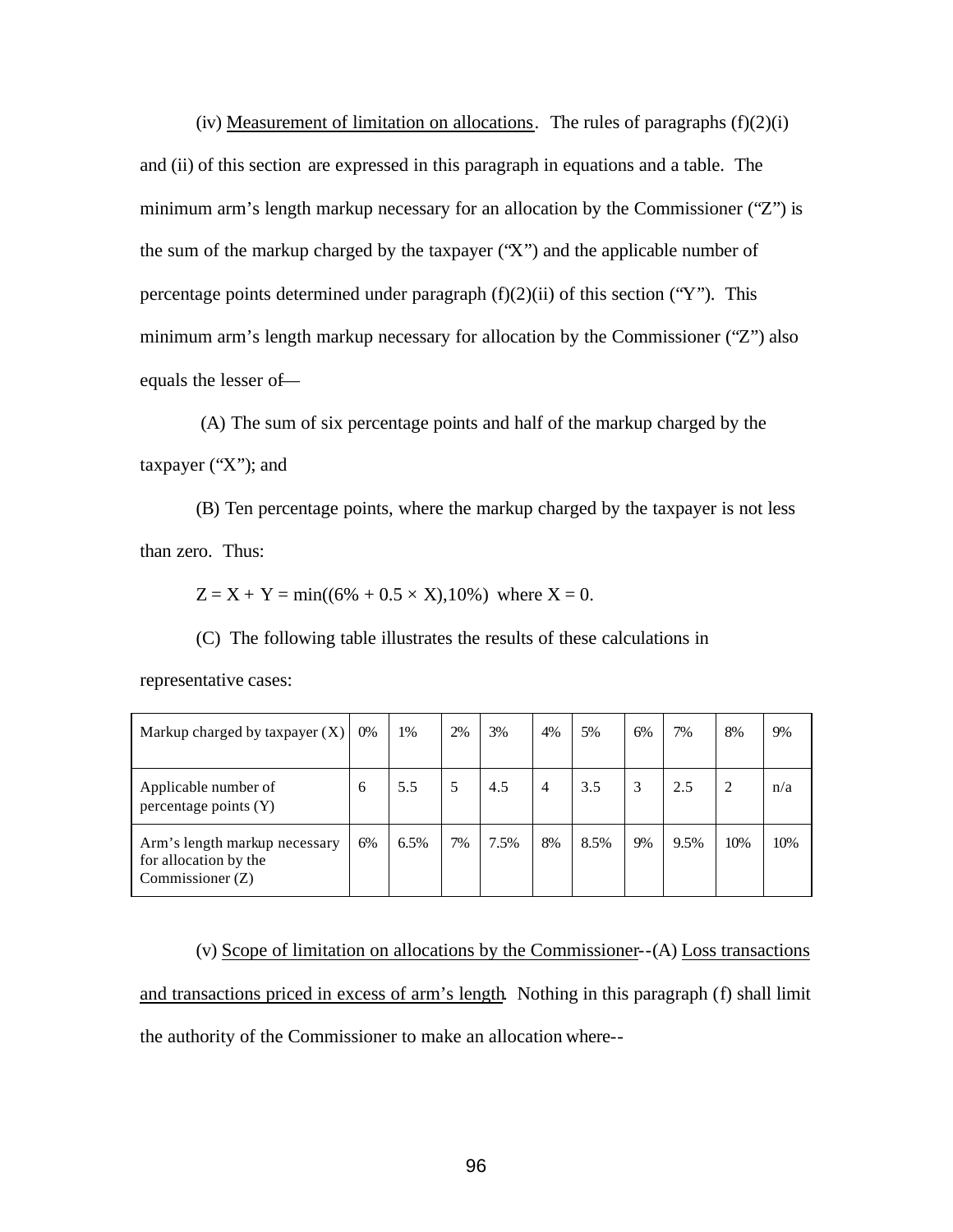(1) The amount charged by the taxpayer is less than the total services costs with respect to the services; or

(2) The markup on total services costs charged by the taxpayer in the controlled transaction exceeds the arm's length markup on total services costs.

(B) Allocation and apportionment of costs. Nothing in this paragraph (f) limits the authority of the Commissioner to determine the total services costs in the controlled services transaction where the taxpayer's method of allocating and apportioning total services costs to the controlled service is not consistent with the method used to allocate and apportion total services costs in determining the

arm's length markup, or otherwise does not constitute a reasonable method of allocation and apportionment, based on all the facts and circumstances.

(3) Conditions on application of simplified cost-based method. The arm's length amount charged in a controlled services transaction may be evaluated under the simplified cost-based method only if the following conditions are met.

(i) Adequate books and records. Permanent books of account and records must be maintained throughout the time when costs with respect to the controlled services are incurred by the renderer. Such books and records must be adequate to permit verification by the Commissioner of the total services costs incurred by the renderer, including verification of the methods used to allocate and apportion such costs to the services in question.

(ii) Written contract--(A) In general. A written contract must be in place throughout the time when costs with respect to the controlled services are incurred by the renderer and must provide the following--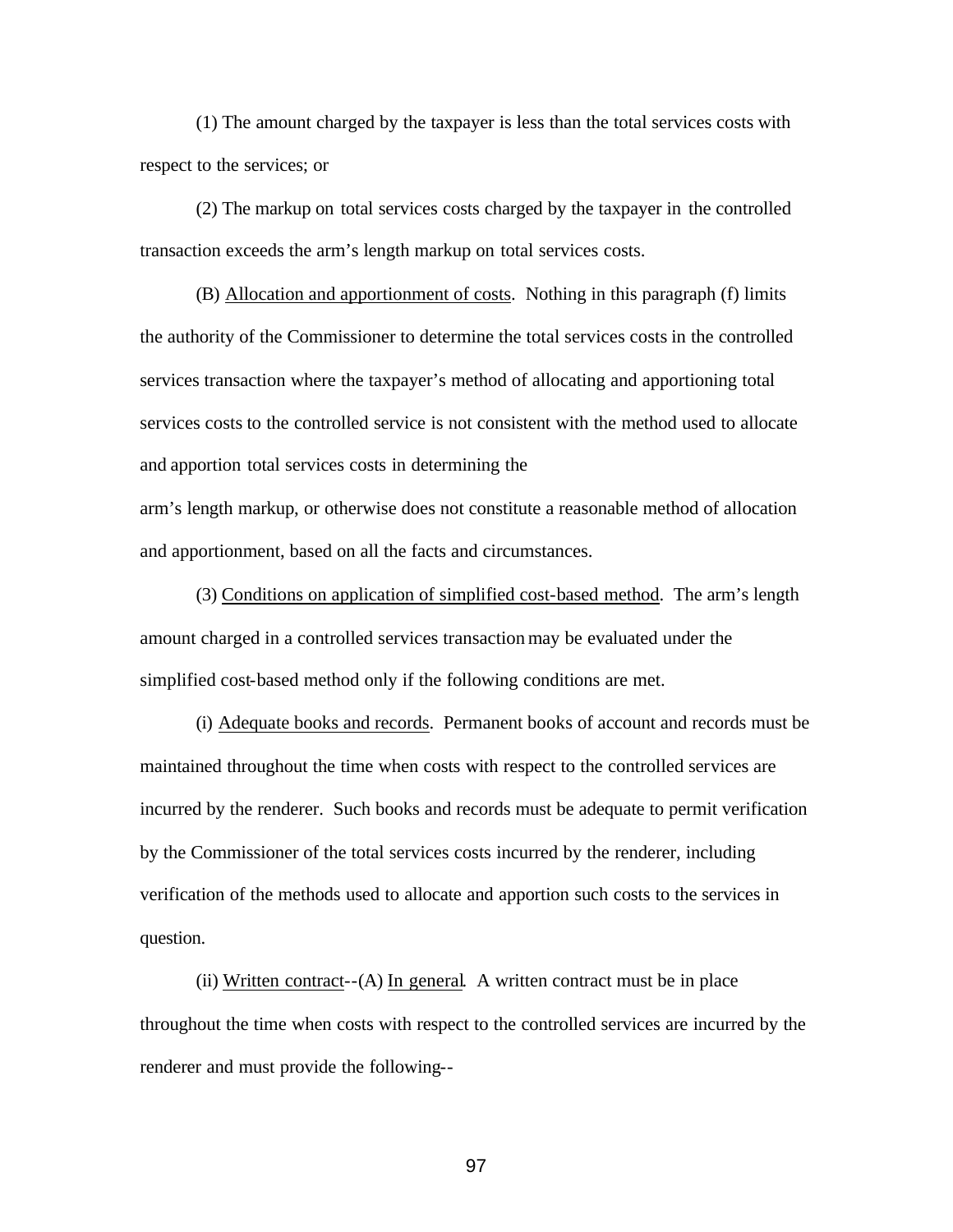(1) That the controlled recipient of such services becomes unconditionally obligated at the time the renderer incurs costs to pay the renderer an amount equal to total costs plus, to the extent provided in such contract, any markup on total services costs; and

(2) A general description of the classes of controlled services transactions subject to the contract.

(B) De minimis exception. A written contract need not be in place if the conduct of the controlled taxpayers is consistent with the terms described in paragraph  $(f)(3)(ii)(A)$  of this section and, for the taxable year at issue, the controlled taxpayer rendering the services establishes to the satisfaction of the Commissioner that--

(1) The aggregate gross income of the members controlled group consisting of taxpayers that are United States persons (as defined in  $\S7701(a)(30)$ ) is less than \$200 million; or

(2) The aggregate costs of such controlled group members evaluated under the simplified cost-based method are less than \$10 million.

(4) Transactions not eligible for simplified cost-based method--(i) Services similar to services provided by renderer or recipient to uncontrolled parties. The arm's length charge in a controlled services transaction may not be determined under the simplified cost-based method where the renderer, the recipient, or another controlled taxpayer in the same controlled group renders, or has rendered, similar services to one or more uncontrolled taxpayers (unless such services are rendered on a de minimis basis).

(ii) Services rendered to a recipient that receives services from controlled taxpayers in significant amounts. The arm's length charge in a controlled services transaction may not be determined under the simplified cost-based method where the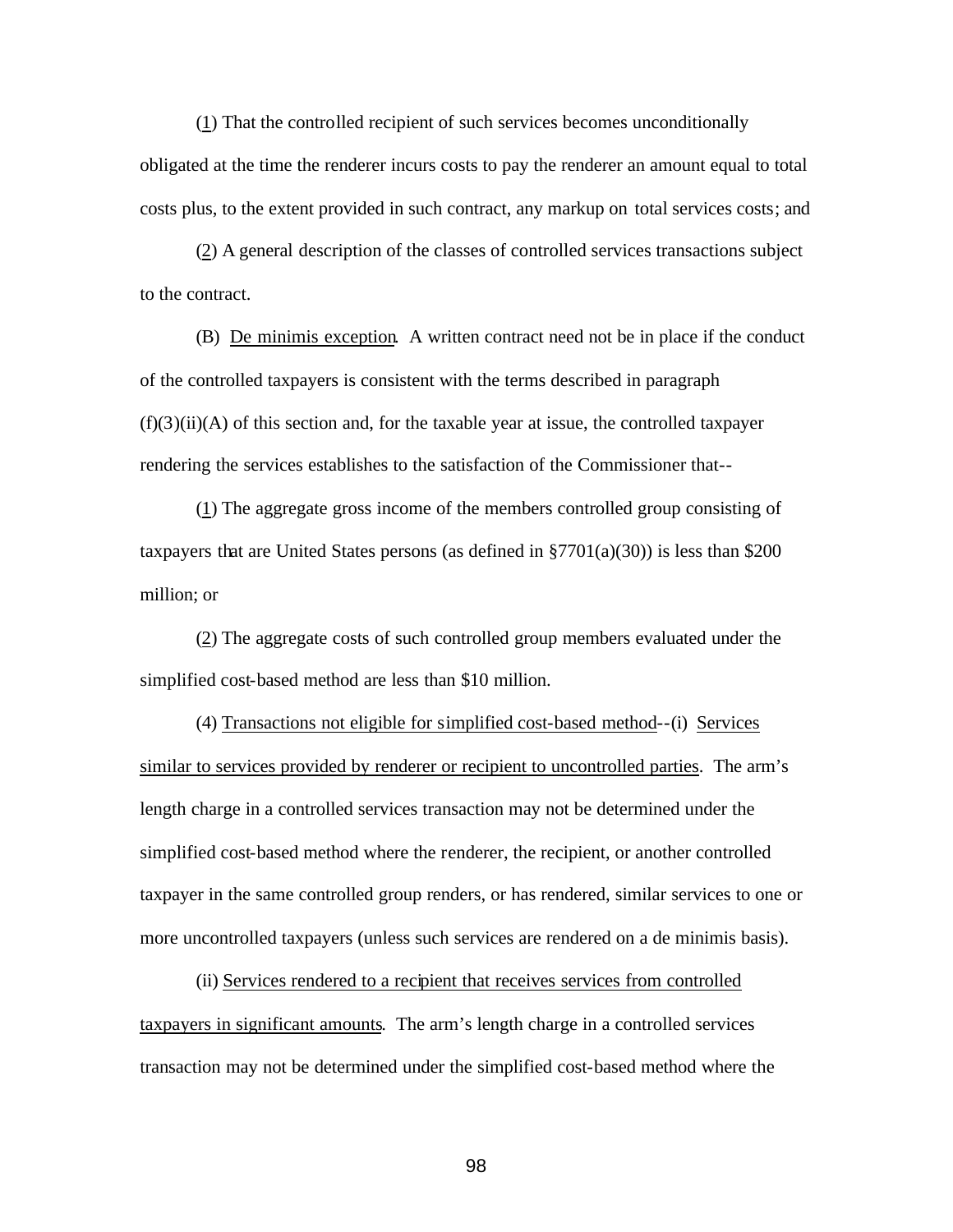services are rendered to a recipient that receives services from controlled taxpayers in significant amounts. A recipient may be presumed to receive services in significant amounts unless the controlled taxpayer rendering the services establishes, to the satisfaction of the Commissioner, that the aggregate amount paid or accrued by the recipient of the controlled services to the renderer or renderers with respect to such services during a taxable year of the recipient is less than an amount equal to 50% of the total costs of the recipient in that taxable year. For purposes of this paragraph  $(f)(4)(ii)$ , the total costs of the recipient exclude any amounts paid or accrued for materials that are properly reflected in the recipient's cost of goods sold.

(iii) Services involving the use of intangible property. The arm's length charge in a controlled services transaction may not be determined under the simplified cost-based method where the renderer's valuable or unique intangible property, or the renderer's particular resources or capabilities (such as the knowledge of and ability to take advantage of particularly advantageous situations or circumstances), contribute significantly to the value of the services and the renderer's costs associated with the services do not include costs with respect to such use of its intangible property or resources that are significant.

(iv) Non-services transactions included in integrated transactions. The arm's length charge in a controlled services transaction may not be determined under the simplified cost-based method to the extent a transaction other than a services transaction (such as a transfer of tangible property) accounts for a more than de minimis amount of value in a transaction structured as a controlled services transaction. In such cases, the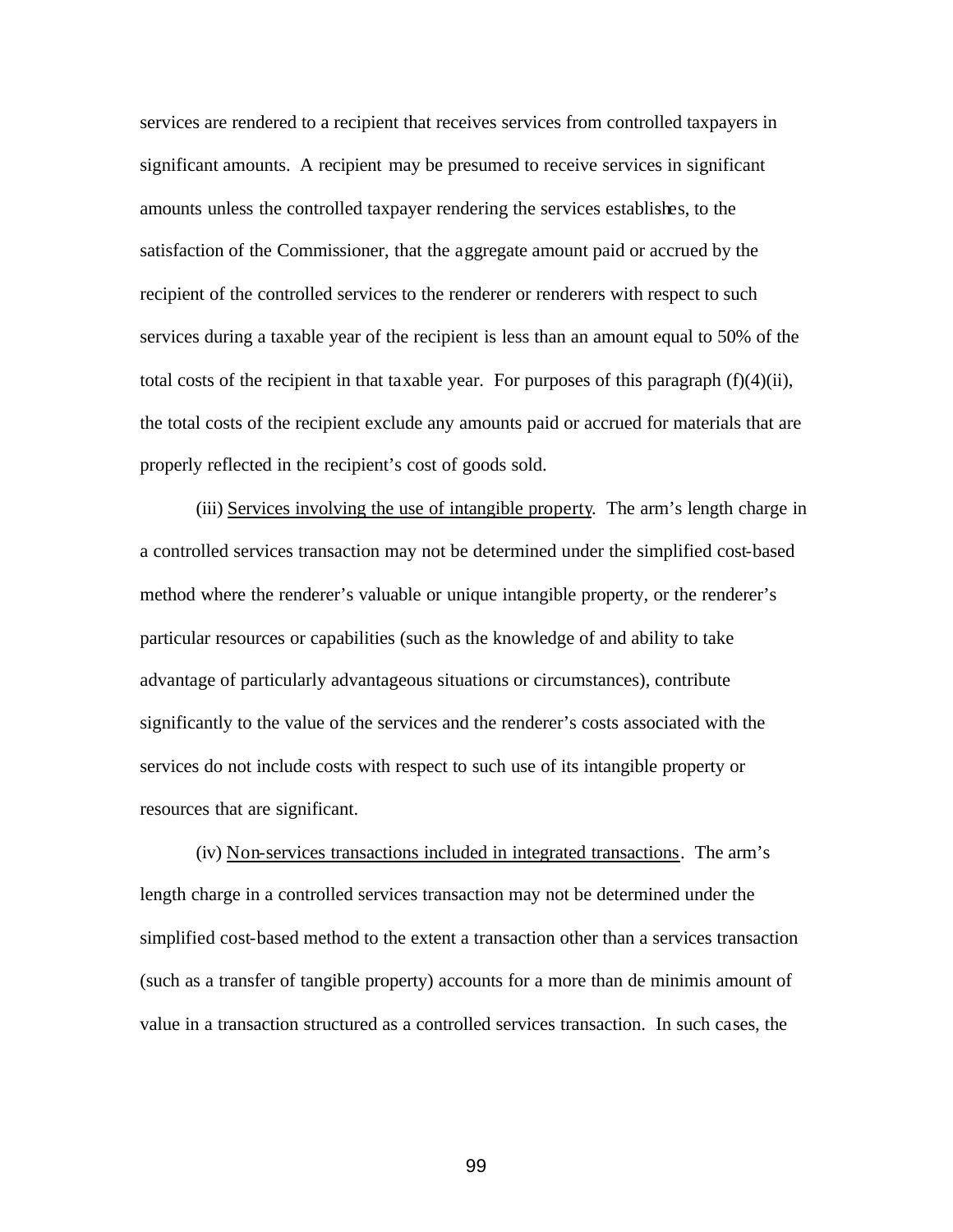arm's length charge for only the services element of the integrated transaction may be determined under the simplified cost-based method.

(v) Certain transactions. The arm's length charge may not be determined under the simplified cost-based method in any of the following categories of transactions:

(A) Manufacturing;

(B) Production;

(C) Extraction;

(D) Construction;

(E) Reselling, distribution, acting as a sales or purchasing agent, or acting under a commission or other similar arrangement;

(F) Research, development, or experimentation;

(G) Engineering or scientific;

(H) Financial transactions, including guarantees; and

(I) Insurance or reinsurance.

(5) Examples. The following examples illustrate the operation of this paragraph

 $(f)$ , including the limitations of paragraph  $(f)(2)$  of this section on allocations by the Commissioner. For purposes of illustrating the operation and scope of such limitations, the examples assume a determination of an arm's length markup on total services costs and, where appropriate, the interquartile range and median with respect to the arm's length markup on total costs. In each example, assume that S is a wholly owned subsidiary of P; that the conditions described in paragraph  $(f)(3)$  of this section are satisfied; and that the relevant controlled services are not described in paragraph (f)(4) of this section.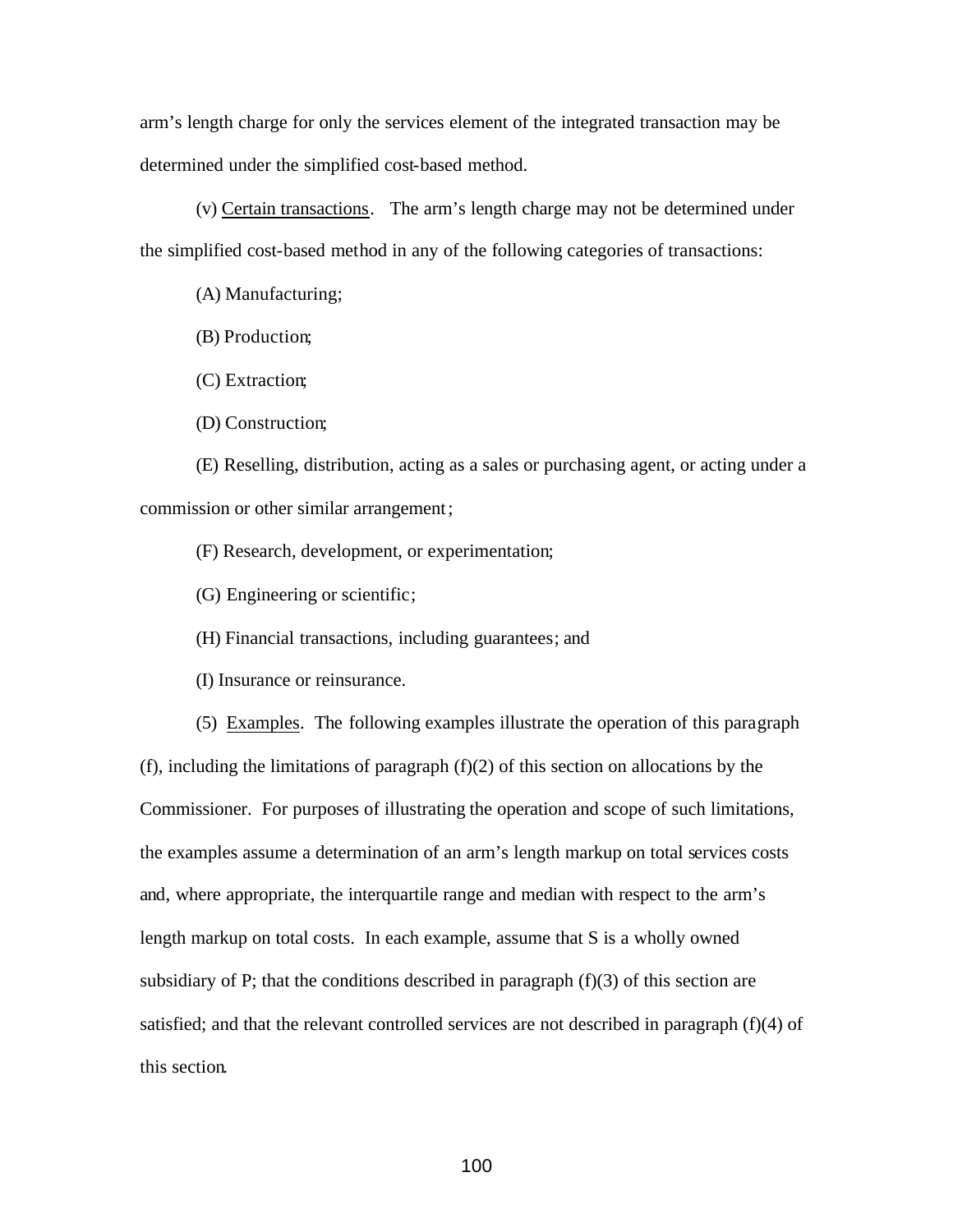Example 1. Company P renders accounting services to Company S. Company P uses the simplified cost-based method for the accounting services, and determines the amount charged as Company P's total cost of rendering the services, with no markup. Based on an application of the section 482 regulations without regard to this paragraph (f), the Commissioner determines that the interquartile range of arm's length markups on total services costs is between 3% and 6%, and the median is 4%. Because the arm's length markup on total services costs (4%) exceeds the markup on total services costs applied by the taxpayer (0%) by fewer than the applicable number of percentage points (6), the Commissioner may not make an allocation.

Example 2. Company P performs logistics-coordination services for its subsidiaries, including Company S. Company P uses the simplified cost-based method for the logistics services, and determines the amount charged as Company P's total cost of rendering the services, plus a markup of 5%. Based on an application of the section 482 regulations without regard to this paragraph (f), the Commissioner determines that the interquartile range of arm's length markups on total services costs is between 6% and 13%, and the median is 9%. Because the arm's length markup on total services costs (9%) exceeds the markup on total services costs applied by the taxpayer (5%) by more than the applicable number of percentage points (3.5), the limitations imposed by this rule on the Commissioner's authority to make an allocation do not apply. With respect to the determination and application of the arm's length range, see  $§1.482-1(e)$ .

Example 3. Company P renders administrative services to its subsidiaries, including Company S. Company P uses the simplified cost-based method for the administrative services, as it has for the preceding two years, and determines for all three years the amount charged as Company P's total cost of rendering the services, plus a markup of 5%. Based on an application of the section 482 regulations without regard to this paragraph (f), the Commissioner identifies uncontrolled comparables in the same industry segment that perform similar functions and bear similar risks as Company P. These transactions meet the comparability criteria under the comparable profits method of paragraph (e) of this section and §1.482-5. An analysis of the information available on the comparable parties shows that the ratio of operating profit to total services costs is the most appropriate profit level indicator, and that this ratio is relatively stable where at least three years are included in the average. The information available is not sufficiently complete to conclude that it is likely that all material differences between Company P and the uncontrolled comparables have been identified. Consequently, the Commissioner determines an arm's length range based on the results of all the uncontrolled comparables that achieve a similar level of comparability and reliability, and the Commissioner adjusts that range by applying a valid statistical method to the results of all the uncontrolled comparables. The Commissioner determines an interquartile range of arm's length markups on total services costs, which is between 6% and 13%, with a median of 9%. Because the arm's length markup on total services costs (9%) exceeds the average threeyear markup on total services costs applied by the taxpayer (5%) by more than the applicable number of percentage points (3.5), the limitations imposed by this rule on the Commissioner's authority to make an allocation do not apply. With respect to the determination and application of the arm's length range, see §1.482-1(e).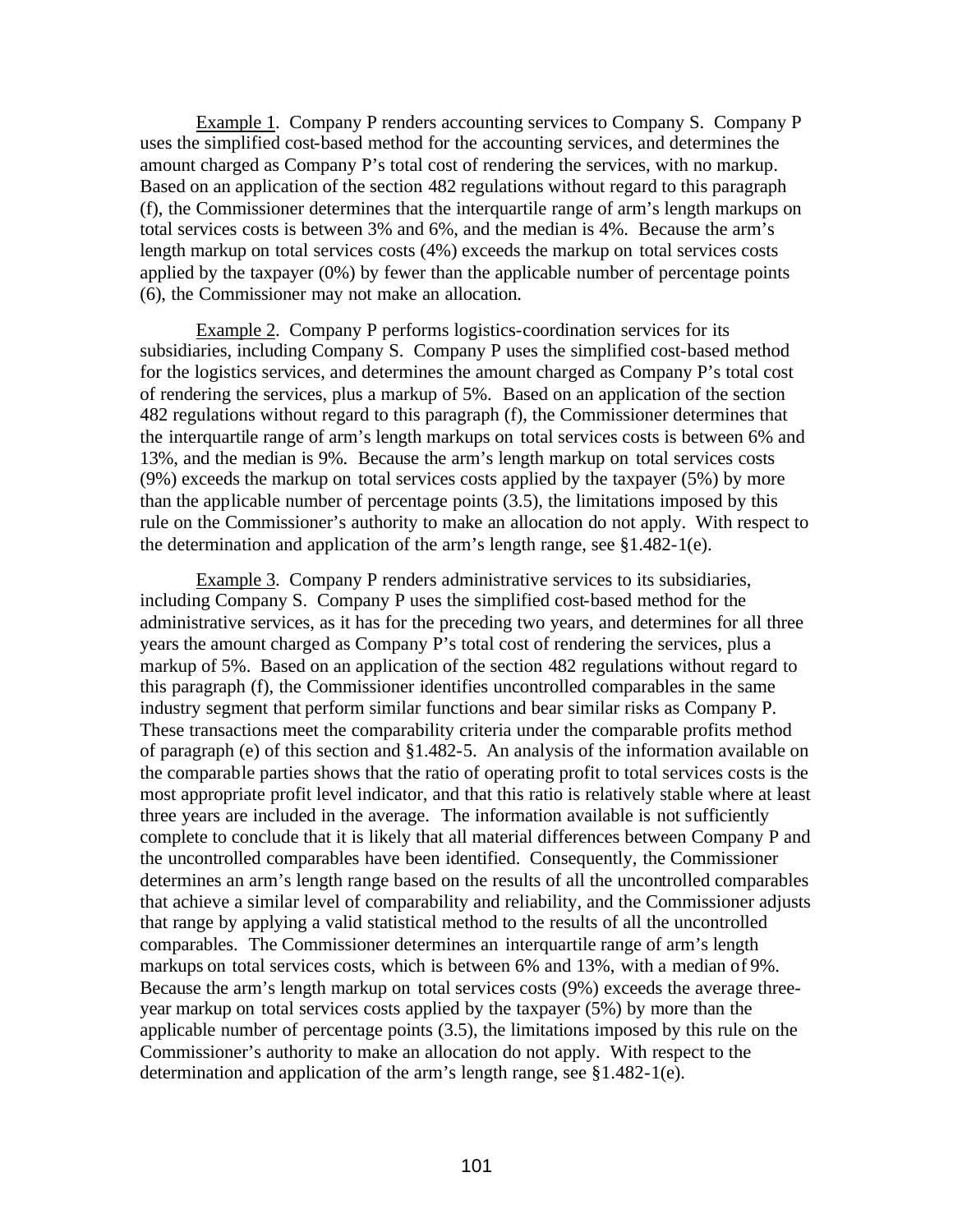Example 4. Company P renders administrative services to Company S. Company P uses the simplified cost-based method for the administrative services, and determines the amount charged as Company P's total cost of rendering the services, plus a markup of 6%. Based on an application of the section 482 regulations without regard to this paragraph (f), the Commissioner determines that the interquartile range of arm's length markups on total services costs is between 3% and 5%, and the median is 4.5%. Because the arm's length markup on total services costs (4.5%) is less than the markup applied by the taxpayer (6%), the limitations imposed by this rule on the Commissioner's authority to make an allocation do not apply.

Example 5. Company P provides administrative services to Company S. P uses the simplified cost-based method for the administrative services, and determines the amount charged as Company P's total cost of providing the services, minus a "markdown" of 1%. Because the markup on total services costs applied by the taxpayer in the controlled transaction (-1%) is less than zero, the limitations imposed by this rule on the Commissioner's authority to make an allocation do not apply.

Example 6. Company P performs custodial and maintenance services for certain office properties owned by Company S. Company P uses the simplified cost-based method for the administrative services, and determines the amount charged as Company P's total cost of providing the services plus a markup of 8%. The Commissioner identifies uncontrolled comparables that perform a similar range of custodial and maintenance services for uncontrolled parties and charge those parties an annual fee based on the total square footage of the property. These transactions meet the comparability criteria under the comparable uncontrolled services price method of paragraph (b) of this section. Based on reliable accounting information, the Commissioner determines that it is possible to restate the price for the maintenance and custodial services charged to uncontrolled parties as representing a markup on total services costs of 4%. Because the markup on total services costs charged by the taxpayer on the controlled transactions exceeds the markup on total services costs determined by an application of the section 482 regulations without regard to this paragraph (f), the limitations imposed by this rule on the Commissioner's authority to make an allocation do not apply.

Example 7. Company P performs logistics-coordination services for its subsidiaries, including Company S. Company P uses the simplified cost-based method for the logistics services, and determines the amount charged as P's total cost of providing the services, plus a markup of 4%. Based on an application of the section 482 regulations without regard to this paragraph (f), the Commissioner determines that the interquartile range of arm's length markups on total services costs is between 3% and 11%, and the median is 8.5%. Given that the arm's length markup on total services costs (8.5%) exceeds the markup applied by the taxpayer (4%) by more than the applicable number of percentage points (4), the limitations imposed by this rule on the Commissioner's authority to make an allocation do not apply. With respect to the application of the arm's length range, see §1.482-1(e).

Example 8. Company P provides administrative services to Company S. Company P uses the simplified cost-based method for the administrative services, and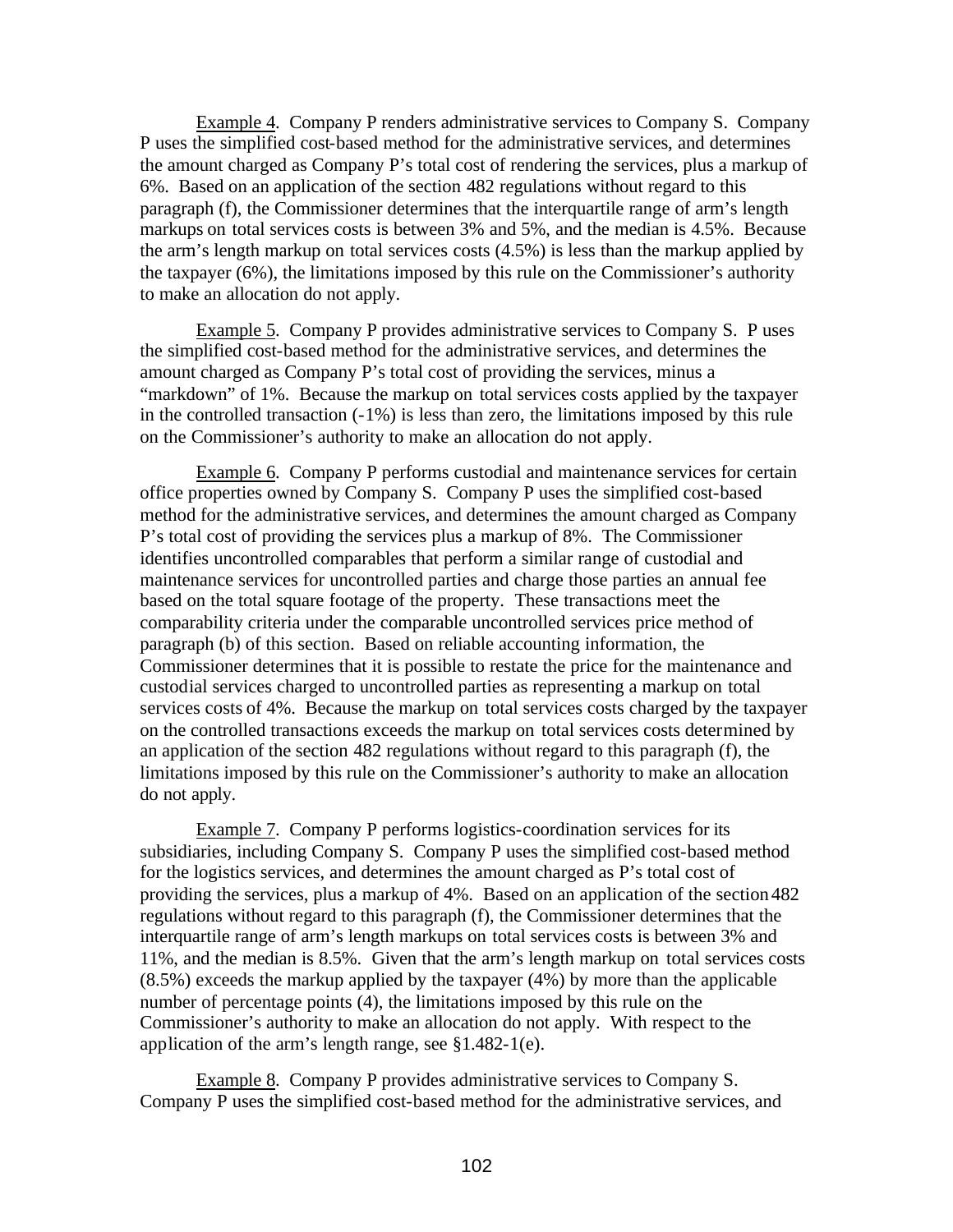determines the amount charged as Company P's total cost of providing the services, plus a markup of 4%. The taxpayer allocates and apportions to the administrative services total services costs of 300x, and reports a total price of 312x. Based on an application of the section 482 regulations without regard to this paragraph (f), the Commissioner determines that the interquartile range of arm's length markups on total services costs is between 3% and 6%, and the median is 4%. Because the arm's length markup on total services costs (4%) is equivalent to the markup on total services costs applied by the taxpayer (4%), the simplified cost-based method would generally prevent an allocation by the Commissioner based on the amount of markup charged. On examination, the Commissioner determines that the taxpayer should have allocated and apportioned total services costs of 325x to the administrative services, rather than 300x. Because the taxpayer's method of allocation and apportionment was not reasonable under the facts and circumstances, the Commissioner may make an allocation to reflect application of the markup on total services costs claimed by the taxpayer to the correct base of costs.

Example 9. Company P provides administrative services to Company S. Company P uses the simplified cost-based method for the administrative services, and determines the amount charged as Company P's total cost of providing the services, with a 4% markup. The taxpayer allocates and apportions to the administrative services total services costs of 300x. Based on an application of the section 482 regulations without regard to this paragraph (f), the Commissioner determines that the interquartile range of arm's length markups on total services costs is between 3% and 6%, and the median is 4%. Because the arm's length markup on total services costs (4%) is equivalent to the markup on total services costs applied by the taxpayer (4%), the simplified cost-based method would generally prevent an allocation by the Commissioner based on the amount of markup charged. On examination, the Commissioner determines that the taxpayer should have allocated and apportioned total services costs of 280x to the administrative services, rather than 300x. Because the taxpayer's method of allocation and apportionment was not reasonable under the facts and circumstances, the Commissioner may make an allocation to reflect application of the markup on total services costs claimed by the taxpayer to the correct base of costs.

Example 10. Company P performs supply-chain management services for its subsidiaries, including Company S. Company P uses the simplified cost-based method for these supply-chain services, and determines the amount charged as the total costs of providing the services plus a markup of 8%. Based on an application of the section 482 regulations without regard to this paragraph (f), the Commissioner determines that the interquartile range of arm's length markups is between 7% and 25%, and the median is 18%. Because the arm's length markup on total services costs is more than 10%, the simplified cost-based method is not applicable

(g) Profit split method--(1) In general. The profit split method evaluates whether

the allocation of the combined operating profit or loss attributable to one or more

controlled transactions is arm's length by reference to the relative value of each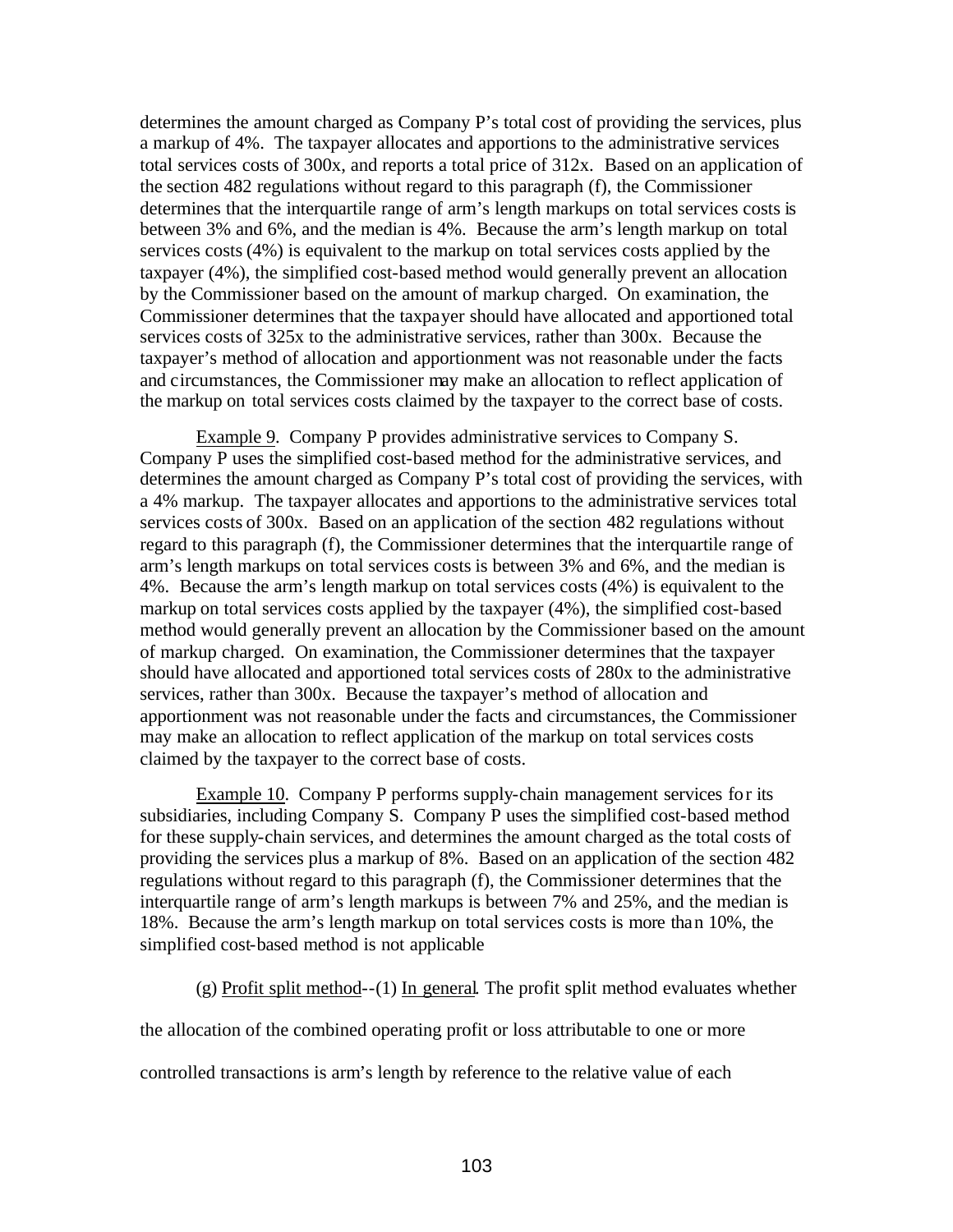controlled taxpayer's contribution to that combined operating profit or loss. The relative value of each controlled taxpayer's contribution is determined in a manner that reflects the functions performed, risks assumed and resources employed by such controlled taxpayer in the relevant business activity. The profit split method is ordinarily used in controlled services transactions involving high-value services or transactions that are highly integrated and that cannot be reliably evaluated on a separate basis. For application of the profit split method (both the comparable profit split and the residual profit split), see §1.482-6.

(2) Examples. The principles of this paragraph (g) are illustrated by the following examples:

 Example 1. Residual profit split. (i) Company A, a corporation resident in Country X, auctions spare parts by means of an interactive database. Company A maintains a database that lists all spare parts available for auction. Company A developed the software used to run the database. Company A's database is managed by Company A employees in a data center located in Country X, where storage and manipulation of data also takes place. Company A has a wholly owned subsidiary, Company B, located in Country Y. Company B performs marketing and advertising activities to promote Company A's interactive database. Company B solicits unrelated companies to auction spare parts on Company A's database, and solicits customers interested in purchasing spare parts online. Company B owns and maintains a computer server in Country Y, where it receives information on spare parts available for auction. Company B has also designed a specialized communications network that connects its data center to Company A's data center in Country X. The communications network allows Company B to enter data from uncontrolled companies on Company A's database located in Country X. Company B's communications network also allows uncontrolled companies to access Company A's interactive database and purchase spare parts. Company B bore the risks and cost of developing this specialized communications network. Company B enters into contracts with uncontrolled companies and provides the companies access to Company A's database through the Company B network.

(ii) Analysis of the facts and circumstances indicates that both Company A and Company B possess valuable intangibles that they use to conduct the spare parts auction business. Company A bore the economic risks of developing and maintaining software and the interactive database. Company B bore the economic risks of developing the necessary technology to transmit information from its server to Company A's data-center, and to allow uncontrolled companies to access Company A's database. Company B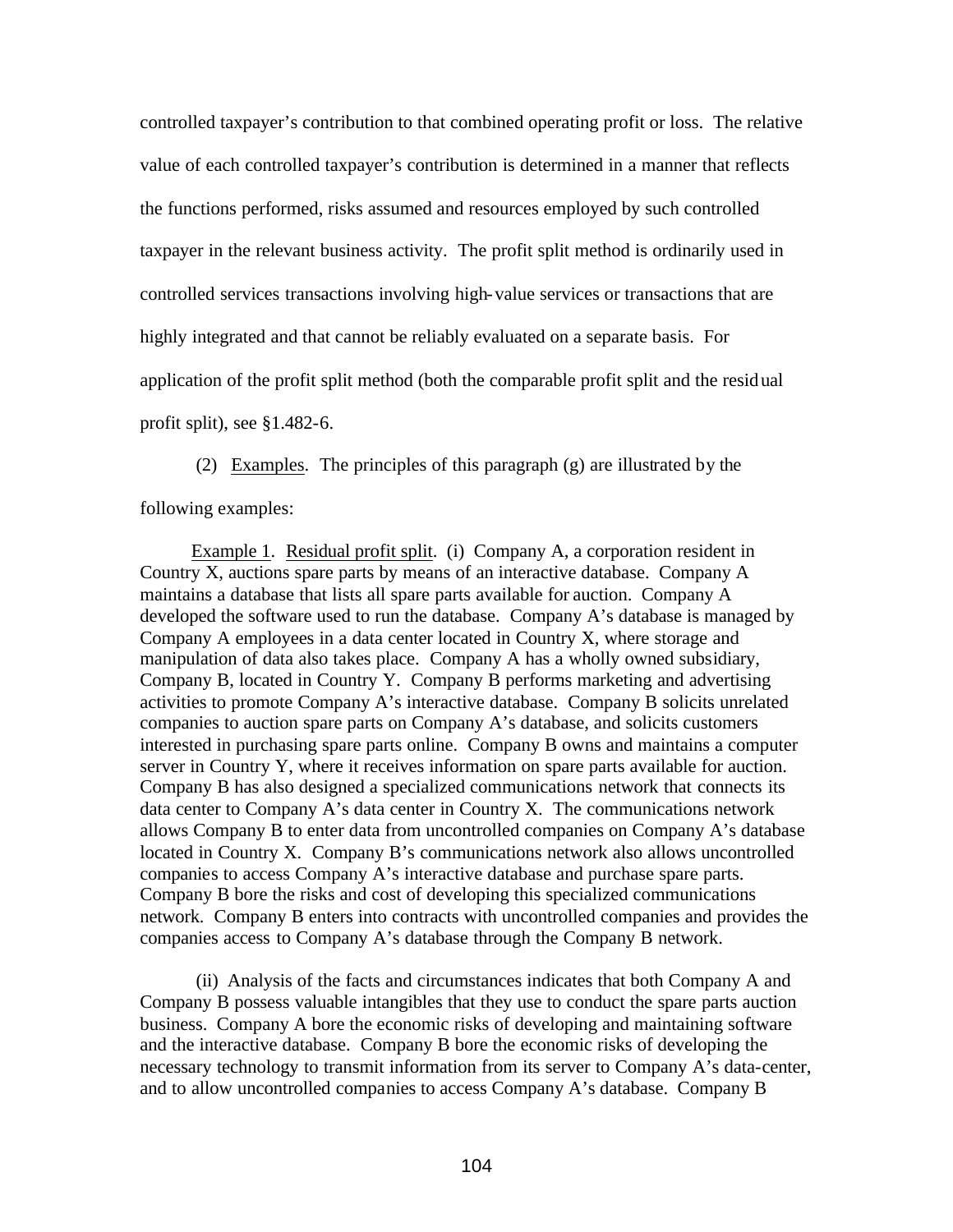helped to enhance the value of Company A's trademark and to establish a network of customers in Country Y. In addition, because the transactions between Company A and Company B are highly integrated, it is difficult to reliably evaluate them separately. Given the facts and circumstances, the Commissioner determines that a residual profit split method will provide the most reliable measure of an arm's length result.

(iii) Under the residual profit split method, profits are first allocated based on the routine contributions of each taxpayer. Routine contributions include general sales, marketing or administrative functions performed by Company B for Company A for which it is possible to identify market returns. Any residual profits will be allocated based on the nonroutine contributions of each taxpayer. Since both Company A and Company B provided nonroutine contributions, the residual profits are allocated based on these contributions.

 Example 2. Residual profit split. (i) Company A, a U.S. corporation, is a large multinational corporation engaged in oil and mineral exploration, development and extraction/mining. In performing these functions, Company A uses teams of specialists who are drawn from its employees and employees of two of its wholly owned subsidiaries, Company B and Company C. Company B is a U.S. corporation engaged in the business of providing general construction contracting services. Company C is a mining/extraction subsidiary of Company A and is located in Country C.

 (ii) Through its long-term relationship with the Country C government, Company C obtains drilling rights on a tract of land for which it already owns mining rights. Because Company C lacks the expertise and personnel to perform oil exploration, Company C enters into an agreement with Companies A and B to provide certain services to facilitate exploration for oil on the tract. Specifically, Company A provides management services and Company B provides all necessary labor and equipment for the exploration. All three controlled companies provide their own administrative support for their respective functions.

 (iii) Analysis of the facts and circumstances indicates that Companies A, B, and C all make nonroutine contributions. In addition, because the transactions between Companies A, B and C are highly integrated, it is difficult to reliably evaluate them on a separate basis. Given the facts and circumstances, the Commissioner determines that a residual profit split method will provide the most reliable measure of the arm's length results of the services performed by all three related taxpayers.

 (iv) Under the residual profit split method, profits are first allocated based on the routine contributions of the three controlled taxpayers. Routine contributions include any general, sales, marketing or administrative functions performed by either Companies A, B or C for which it is possible to identify market returns. Any residua l profits will be allocated based on the nonroutine contributions made by each taxpayer. Since Company C provided nonroutine contributions in the form of drilling rights, residual profits are allocated to Company C based on this contribution.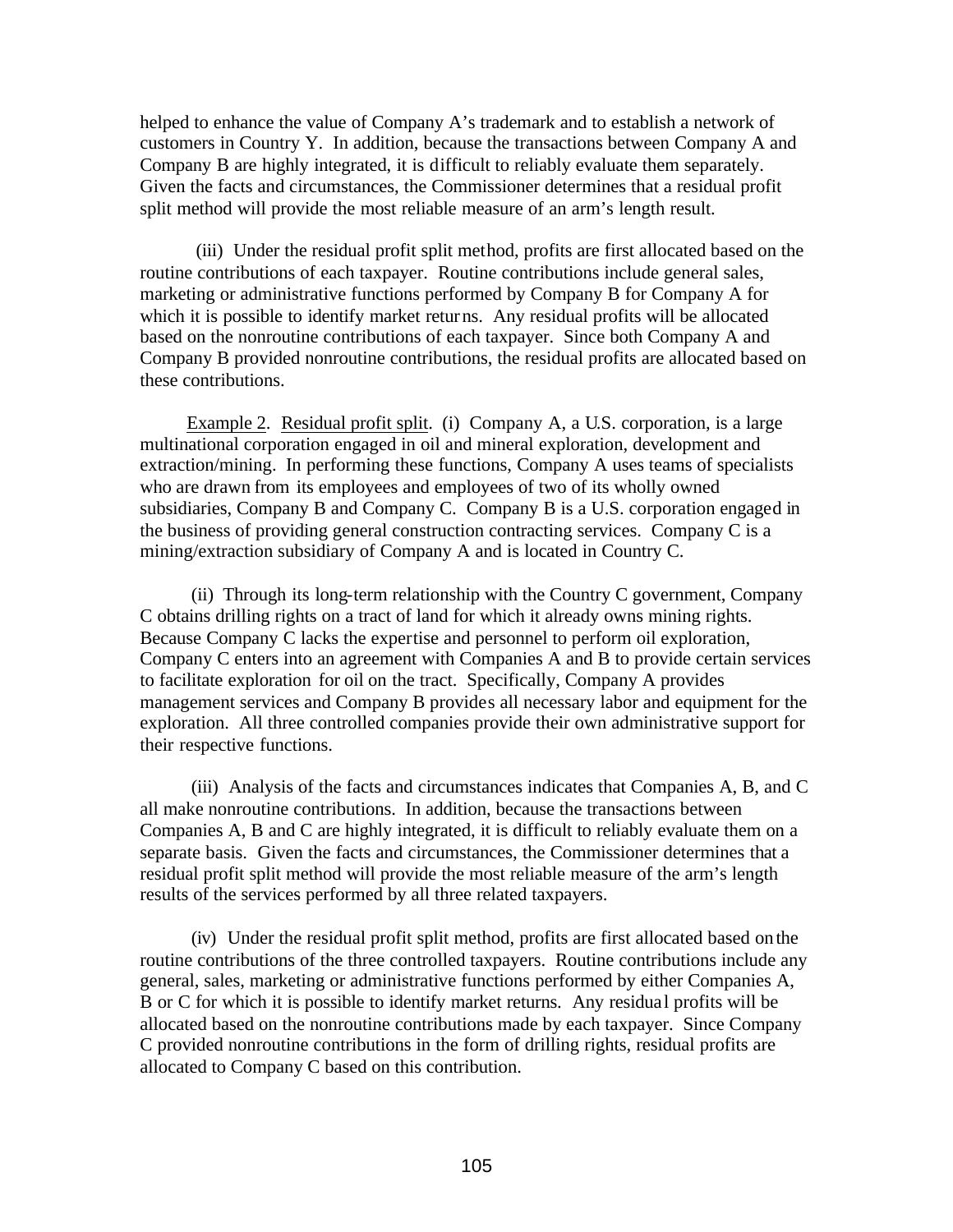(h) Unspecified methods. Methods not specified in paragraphs (b) through (g) of this section may be used to evaluate whether the amount charged in a controlled services transaction is arm's length. Any method used under this paragraph (h) must be applied in accordance with the provisions of §1.482-1. Consistent with the specified methods, an unspecified method should take into account the general principle that uncontrolled taxpayers evaluate the terms of a transaction by considering the realistic alternatives to that transaction, and only enter into a particular transaction if none of the alternatives is preferable to it. For example, the comparable uncontrolled services price method compares a controlled services transaction to similar uncontrolled transactions to provide a direct estimate of the price to which the parties would have agreed had they resorted directly to a market alternative to the controlled services transaction. Therefore, in establishing whether a controlled services transaction achieved an arm's length result, an unspecified method should provide information on the prices or profits that the controlled taxpayer could have realized by choosing a realistic alternative to the controlled services transaction (e.g., outsourcing a particular service function, rather than performing the function itself). As with any method, an unspecified method will not be applied unless it provides the most reliable measure of an arm's length result under the principles of the best method rule. See §1.482-1(c). Therefore, in accordance with §1.482-1(d) (Comparability), to the extent that an unspecified method relies on internal data rather than uncontrolled comparables, its reliability will be reduced. Similarly, the reliability of a method will be affected by the reliability of the data and assumptions used to apply the method, including any projections used.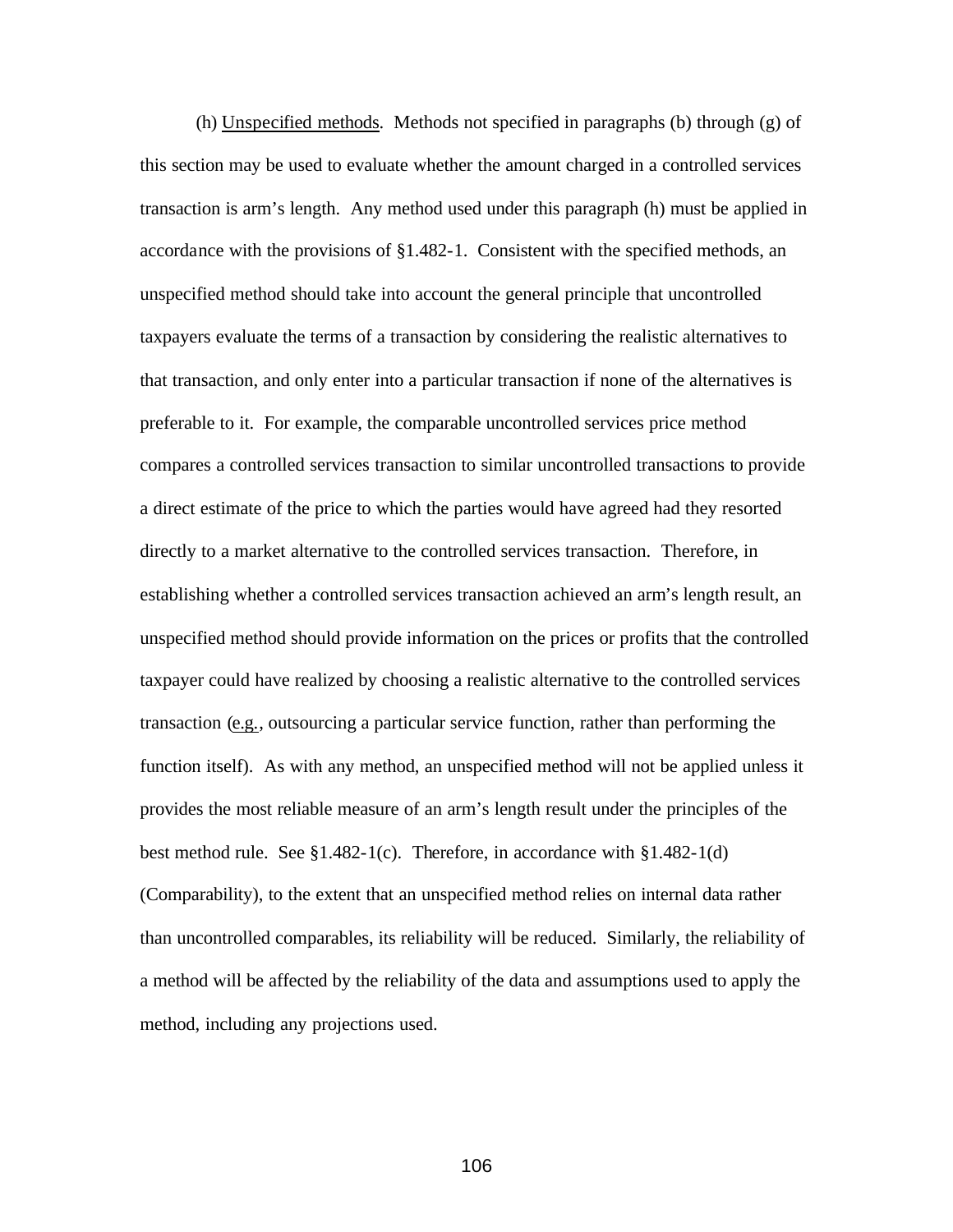(i) Contingent-payment contractual terms for services--(1) Economic substance of contingent payment contractual terms recognized. In the case of a contingent-payment arrangement, the arm's length result for the controlled services transaction ordinarily would not require payment by the recipient to the renderer in the tax accounting period in which the service is rendered if the specified contingency does not occur in that period, provided that it is reasonable to conclude that no such payment would be made by uncontrolled taxpayers engaged in similar transactions under similar circumstances. If the specified contingency occurs in a tax accounting period subsequent to the period in which the service is rendered, the arm's length result for the controlled services transaction ordinarily would require payment by the recipient to the renderer on a basis that reflects the recipient's benefit from the services rendered and the risks borne by the renderer in performing the activities in the absence of a provision that unconditionally obligates the recipient to pay for the activities performed in the tax accounting period in which the service is rendered, provided tha t it is reasonable to conclude that such payment would be made by uncontrolled taxpayers that engaged in similar transactions under similar circumstances.

(2) Contingent-payment arrangement. For purposes of this paragraph (i), an arrangement shall be treated as a contingent-payment arrangement if--

(i) Written contract. The arrangement is set forth in a written contract entered into prior to the start of the activity or group of activities constituting the controlled services transaction;

(ii) Specified contingency. The contract states that payment is contingent (in whole or in part) upon the happening of a future benefit (within the meaning of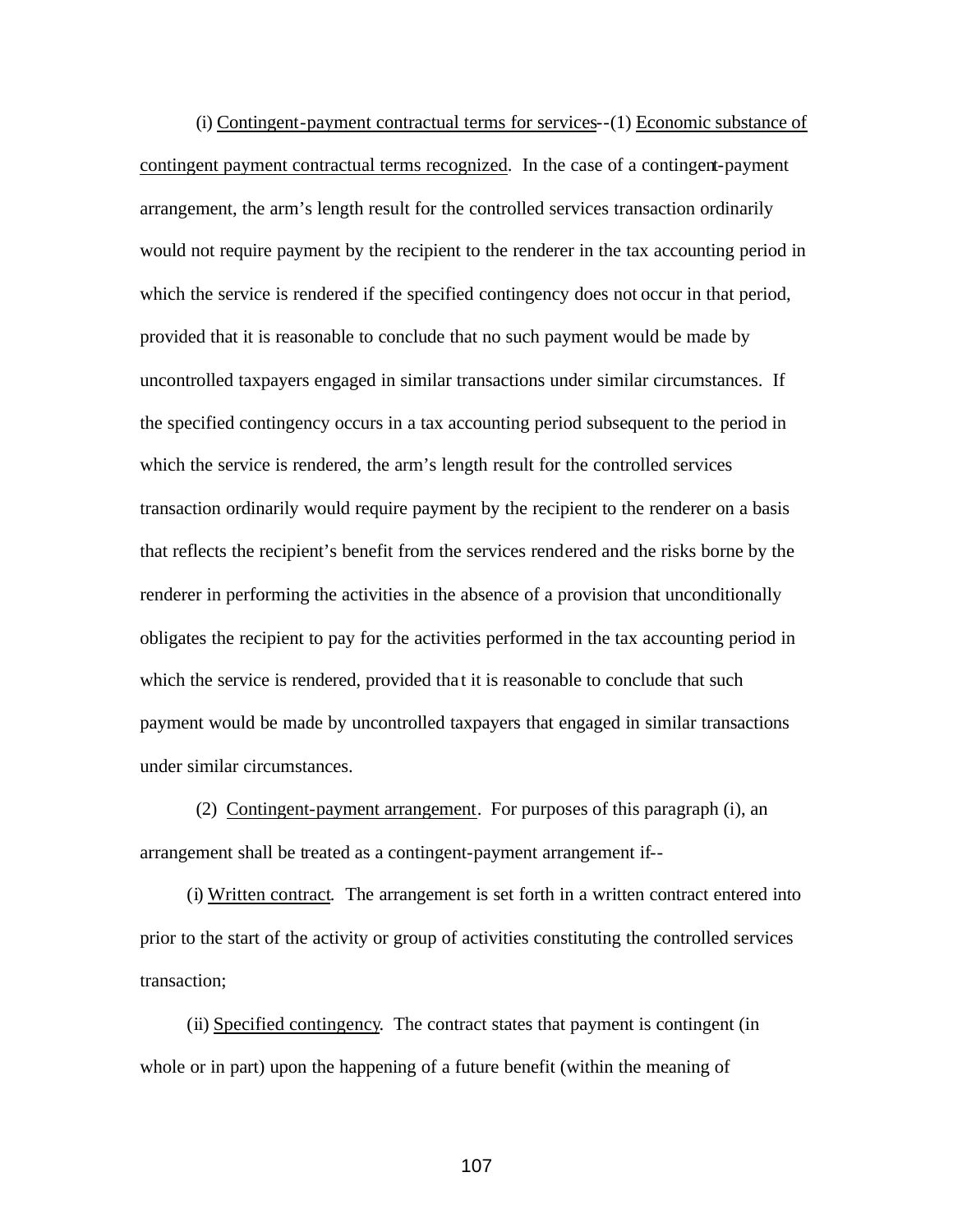paragraph  $(1)(3)$  of this section) for the recipient directly related to the controlled services transaction; and

(iii) Basis for payment. The contract provides for payment on a basis that reflects the recipient's benefit from the services rendered and the risks borne by the renderer. Whether the specified contingency bears a direct relationship to the controlled services transaction, and whether the basis for payment reflects the recipient's benefit and the renderer's risk, are evaluated based on all the facts and circumstances. Pursuant to  $§1.482-1(d)(3)(ii)(B)$ , one factor that is especially important is whether the contingency and the basis for payment are consistent with the economic substance of the controlled transaction and the conduct of the controlled parties.

(3) Commissioner's authority to impute contingent-payment terms. Consistent with the authority in  $\S1.482-1(d)(3)(ii)(B)$ , the Commissioner may impute contingentpayment contractual terms in a controlled services transaction if the economic substance of the transaction is consistent with the existence of such terms.

(4) Evaluation of arm's length charge. Whether the amount charged in a contingent-payment arrangement is arm's length will be evaluated in accordance with this section and other applicable rules under section 482. Payment under a contingentpayment contract must be reasonable and consistent with the economic substance of the controlled services transaction, based on all facts and circumstances, and must reflect the recipient's benefit from the services rendered and the risks borne by the renderer. In evaluating whether the amount charged in a contingent-payment arrangement for the manufacture, construction, or development of tangible or intangible property owned by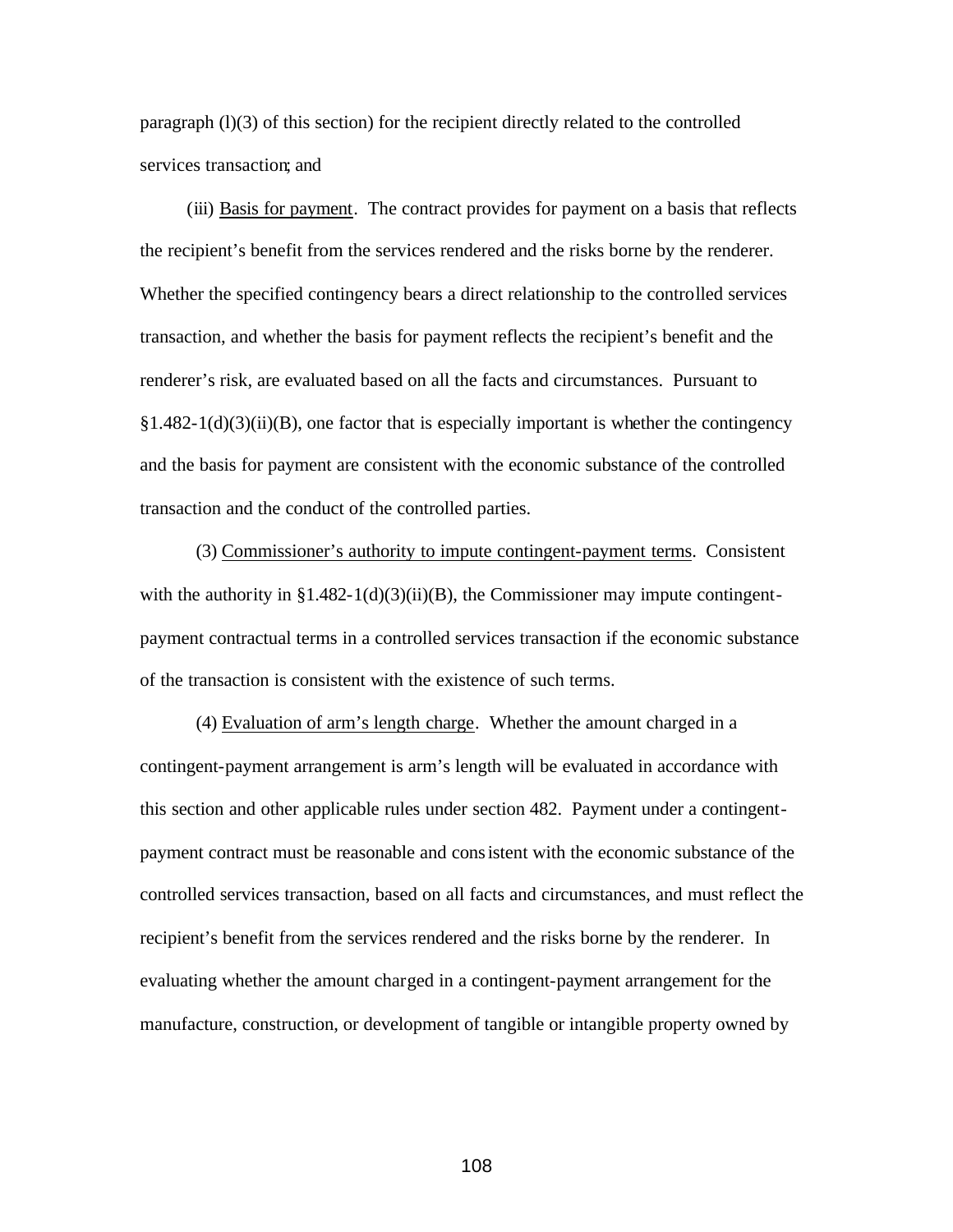the recipient is arm's length, the charge determined under the rules of §§1.482-3 and

1.482-4 for the transfer of similar property may be considered. See  $\S 1.482 - 1(f)(2)(ii)$ .

(5) Examples. The principles of this paragraph (i) are illustrated by the following examples:

Example 1. (i) Company X is a member of a controlled group that has operated in the pharmaceutical sector for many years. In Year 1, Company X enters into a written services agreement with Company Y, another member of the controlled group, whereby Company X will perform certain research and development activities for Company Y. The parties enter into the agreement before Company X undertakes any of the research and development activities covered by the agreement. At the time the agreement is entered into, the possibility that any new products will be developed is highly uncertain and the possible market or markets for any products that may be developed are not known and cannot be estimated with any reliability. Under the agreement, Company Y will own any patent or other rights that result from the activities of Company X under the agreement and Company Y will make payments to Company X only if such activities result in commercial sales of one or more derivative products. In that event, Company Y will pay Company X, for a specified period, x% of Company Y's gross sales of each of such products. Payments are required with respect to each jurisdiction in which Company Y has sales of such a derivative product, beginning with the first year in which the sale of a product occurs in the jurisdiction and continuing for six additional years with respect to sales of that product in that jurisdiction.

(ii) As a result of research and development activities performed by Company X for Company Y in Years 1 through 4, a compound is developed that may be more effective than existing medications in the treatment of certain conditions. Company Y registers the patent rights with respect to the compound in several jurisdictions in Year 4. In Year 6, Company Y begins commercial sales of the product in Jurisdiction A and, in that year, Company Y makes the payment to Company X that is required under the agreement. Sales of the product continue in Jurisdiction A in Years 7 through 9 and Company Y makes the payments to Company X in Years 7 through 9 that are required under the agreement.

(iii) The years under examination are Years 6 though 9. In evaluating whether the contingent payment terms will be recognized, the Commissioner considers whether the conditions of  $\S1.482-9(i)(2)$  are met and whether the specified contingency and basis of payment are consistent with the economic substance of the controlled services transaction and with the conduct of the controlled parties. The Commissioner determines that the contingent-payment arrangement is reflected in the written agreement between Company X and Company Y; that commercial sales of products developed under the arrangement represent future benefits for Company Y directly related to the controlled services transaction; and that the basis for the payment provided for in the event such sales occur reflects the recipient's benefit and the renderer's risk. Consistent with  $§1.482-1(d)(3)(ii)(B)$  and (iii)(B), the Commissioner determines that the parties' conduct over the term of the agreement has been consistent with their contractual allocation of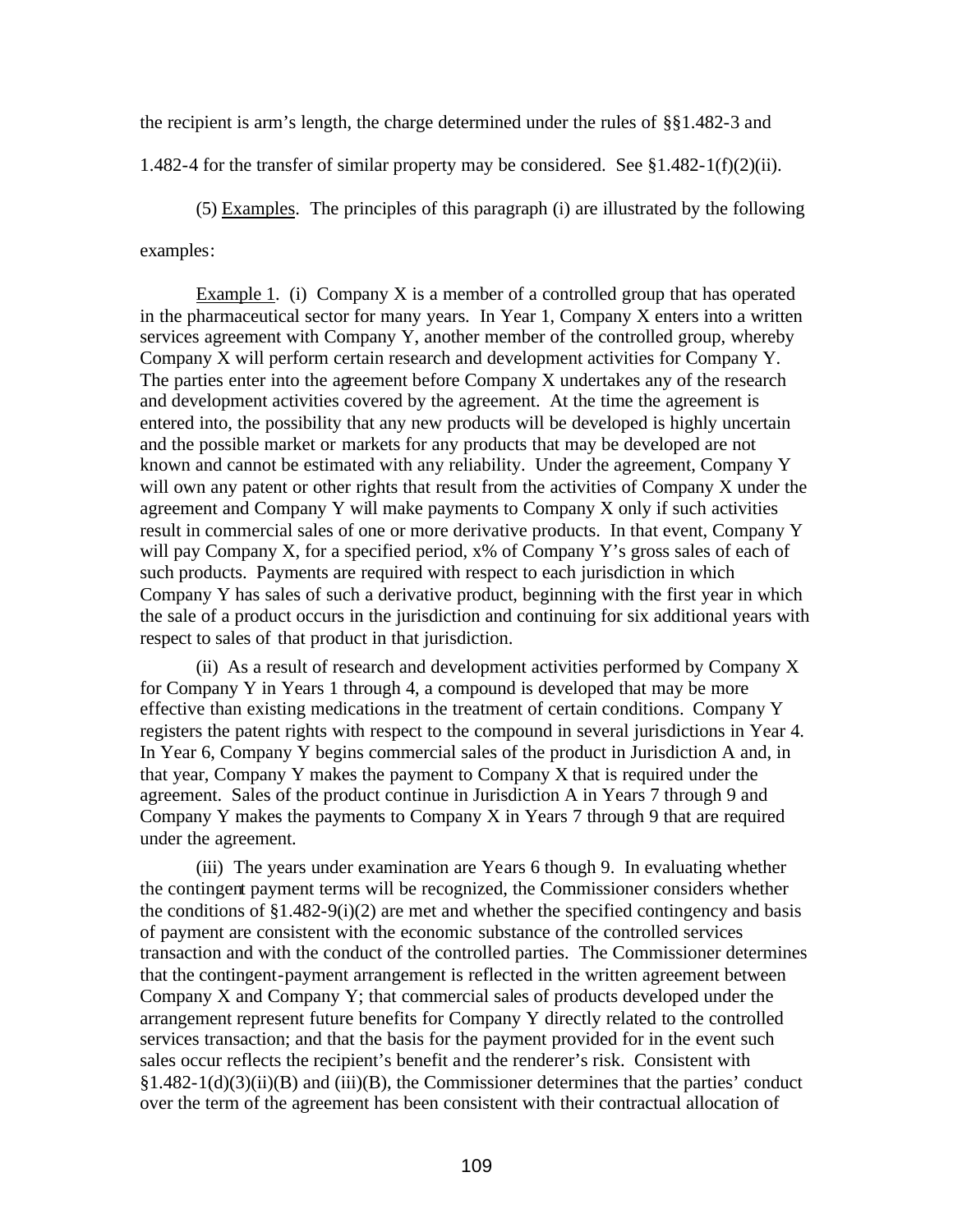risk; that Company X has the financial capacity to bear the risk that its research and development services may be unsuccessful and that it may not receive compensation for such services; and that Company X exercises managerial and operational control over the research and development, such that it is reasonable for Company X to assume the risk of those activities. The Commissioner also determines that the arrangement is consistent with terms that uncontrolled parties operating under similar conditions could reasonably be expected to adopt with respect to comparable research and development activities. Based on all these facts, the Commissioner determines that the terms of the contingentpayment arrangement are consistent with economic substance.

(iv) In determining whether the amount charged under the contingent-payment arrangement in each of Years 6 through 9 is arm's length, the Commissioner evaluates under §1.482-9 and other applicable rules under §482 the compensation paid in each year for the research and development services. This analysis takes into account that under the contingent-payment terms Company X bears the risk that it might not receive payment for its services in the event that those services do not result in marketable products and the risk that the magnitude of its payment depends on the magnitude of product sales, if any. The Commissioner also considers the alternatives reasonably available to the parties in connection with the controlled services transaction. One such alternative, in view of Company X's willingness and ability to bear the risk and expenses of research and development activities, would be for Company X to undertake such activities on its own behalf and to license the rights to products successfully developed as a result of such activities. Accordingly, in evaluating the reasonableness of the compensation of x% of gross sales that is paid to Company X during the first four years of commercial sales of derivative products, the Commissioner may consider the royalties (or other consideration) charged for intangibles that are comparable to those incorporated in the derivative products and that resulted from Company X's research and development activities under the contingent-payment arrangement.

Example 2. (i) The facts are the same as in paragraphs (i) and (ii) of Example 1, except that, in the event that Company X's activities result in commercial sales of one or more derivative products by Company Y, Company Y will pay Company X a fee equal to the research and development costs borne by Company X plus an amount equal to x% of such costs, with the payment to be made in the first year in which any such sales occur. The x% markup on costs is within the range, ascertainable in Year 1, of markups on costs of independent contract researchers that are compensated under terms that unconditionally obligate the recipient to pay for the activities performed in the tax accounting period in which the service is rendered. In Year 6, Company Y makes the single payment to Company X that is required under the arrangement.

(ii) The years under examination are Years 6 though 9. In evaluating whether the contingent payment terms will be recognized, the Commissioner considers whether the requirements of  $\S1.482-9(i)(2)$  were met at the time the written agreement was entered into and whether the specified contingency and basis for payment are consistent with the economic substance of the controlled services transaction and with the conduct of the controlled parties. The Commissioner determines that the contingent-payment terms are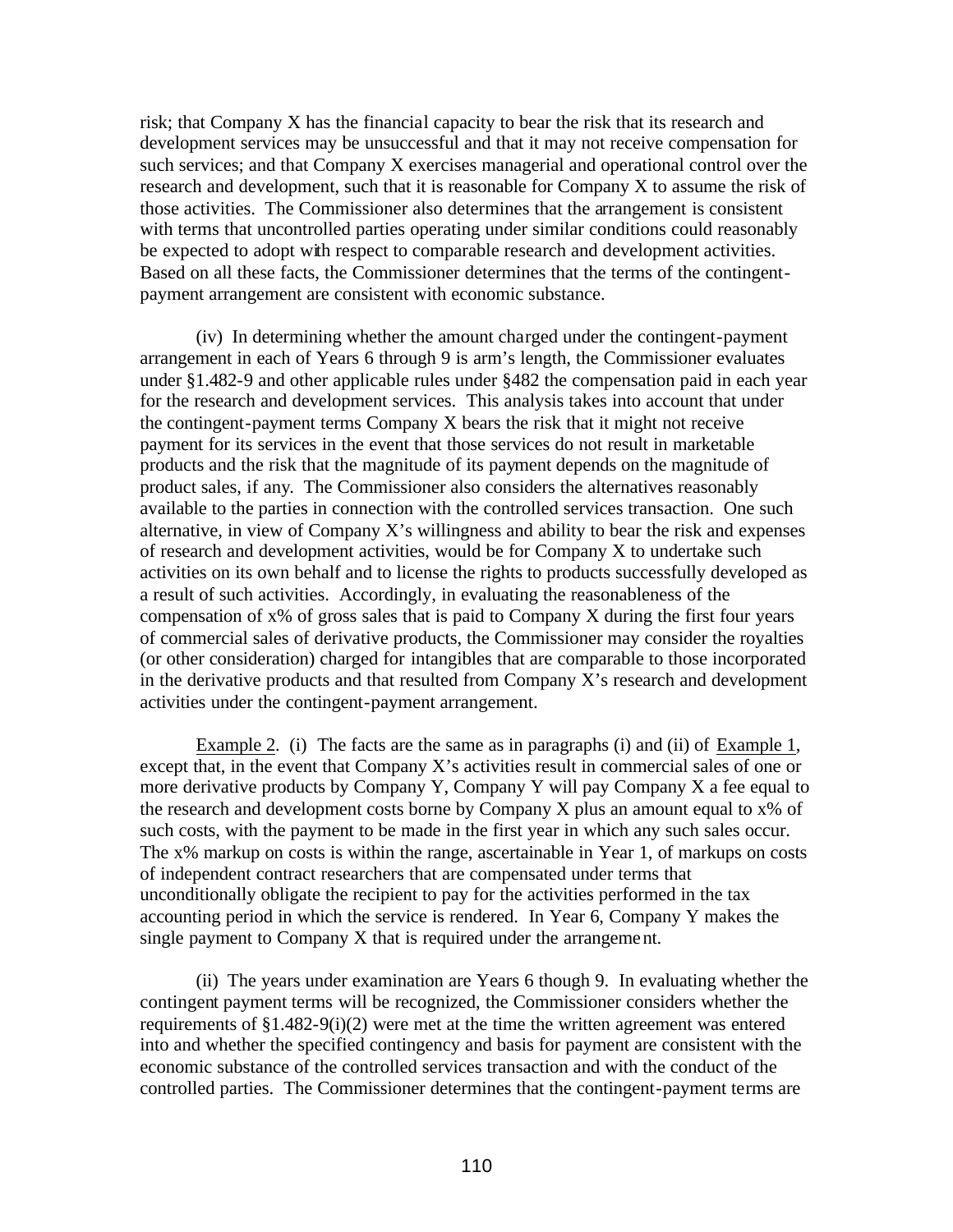reflected in the written agreement between Company X and Company Y and that commercial sales of products developed under the arrangement represent future benefits for Company Y directly related to the controlled services transaction. However, in this case, the Commissioner determines that the basis for payment provided for in the event such sales occur (costs of the services plus x%, representing the markup for contract research in the absence of any nonpayment risk) does not reflect the recipient's benefit and the renderer's risks in the controlled services transaction. The Commissioner also determines that the arrangement is not consistent with terms that uncontrolled parties operating under similar conditions could reasonably be expected to adopt with respect to comparable research and development activities. Based on all these facts, the Commissioner determines that the terms of the contingent-payment arrangement are not consistent with economic substance.

(iii) Accordingly, the Commissioner determines to exercise its authority to impute contingent-payment contractual terms that accord with economic substance, pursuant to paragraph (i)(3) of this section and  $\S1.482-1(d)(3)(ii)(B)$ . In this regard, the Commissioner takes into account that at the time the arrangement was entered into, the possibility that any new products would be developed was highly uncertain and the possible market or markets for any products that may be developed were not known and could not be estimated with any reliability. In such circumstances, it is reasonable to conclude that one possible basis of payment that uncontrolled parties could adopt in similar transactions under similar circumstances, in order to reflect the recipient's benefit and the renderer's risks, would be a charge equal to a percentage of commercial sales of one or more derivative products that result from the research and development activities. The Commissioner in this case may impute terms that require Company Y to pay Company X a percentage of sales of the products developed under the agreement in each of Years 6 through 9.

(iv) In determining an appropriate arm's length charge under such imputed contractual terms, the Commissioner conducts an analysis under §1.482-9 and other applicable rules under section 482, and considers the alternatives reasonably available to the parties in connection with the controlled services transaction. One such alternative, in view of Company X's willingness and ability to bear the risks and expenses of research and development activities, would be for Company X to undertake such activities on its own behalf and to license the rights to products successfully developed as a result of such activities. Accordingly, for purposes of its determination, the Commissioner may consider the royalties (or other consideration) charged for intangibles that are comparable to those incorporated in the derivative products that resulted from Company X's research and development activities under the contingent-payment arrangement.

(j) Total services costs. For purposes of this section, total services costs means all

costs of rendering those services for which total services costs are being determined.

Total services costs include all costs, based on analysis of the facts and circumstances,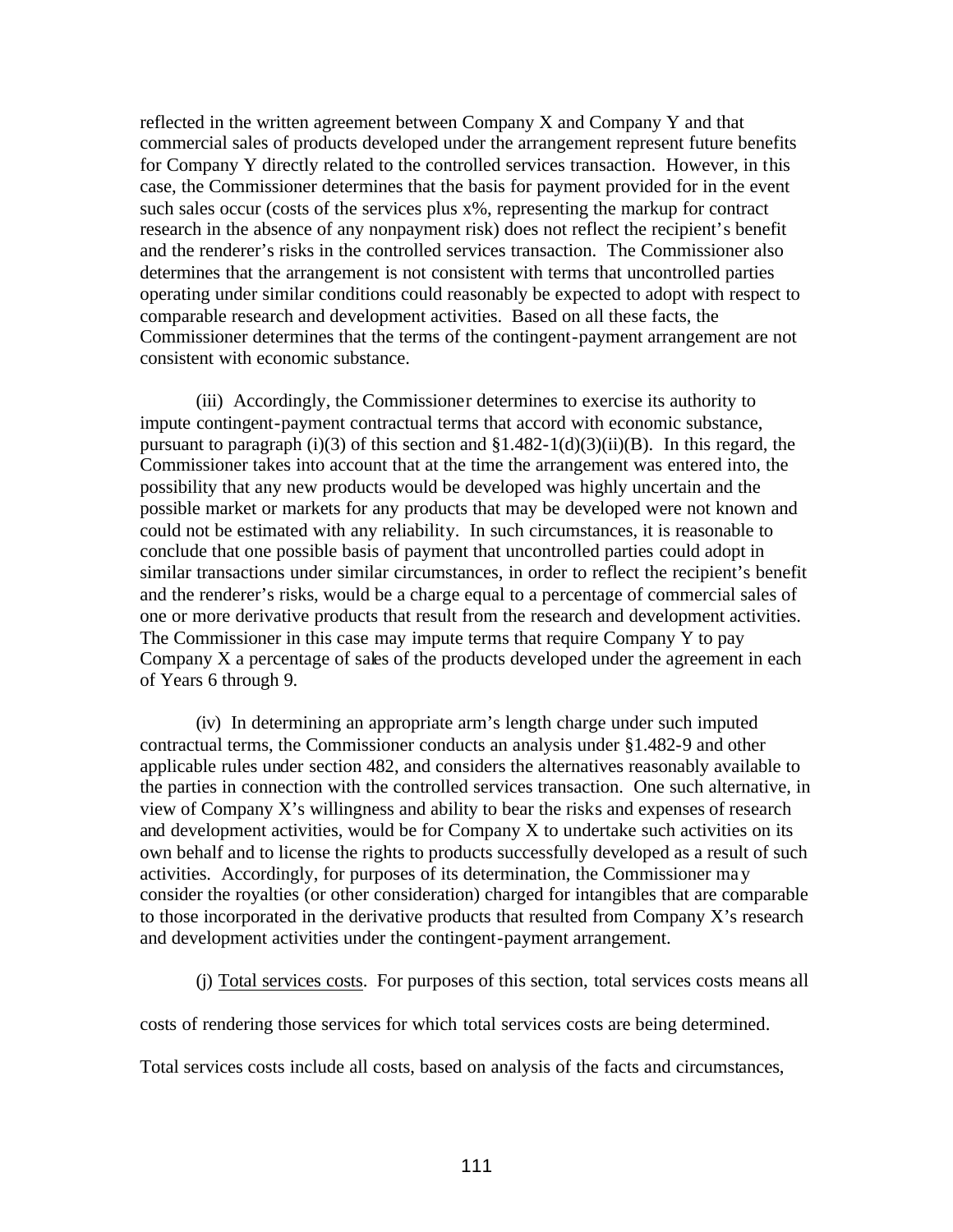that can be directly identified with the act of rendering the services, and all other costs reasonably allocable to the services, under the principles of paragraph  $(k)(2)$  of this section. In general, costs for this purpose should comprise full consideration for all resources expended, used, or made available to achieve the specific objective for which the service is rendered. Reference to generally accepted accounting principles or Federal income tax accounting rules (where Federal income tax data for comparable transactions or business activities are available) may provide a useful starting point but will not be conclusive. Total services costs do not include interest expense**,** foreign income taxes (as defined in  $\S1.901-2(a)$ , or domestic income taxes.

(k) Allocation of costs--(1) In general. In any case where the renderer's activity that results in a benefit (within the meaning of paragraph  $(l)(3)$  of this section) for one recipient in a controlled services transaction also generates a benefit for one or more other members of a controlled group (including the benefit, if any, to the renderer), and the amount charged under this section in the controlled services transaction is determined under a method that makes reference to costs, costs must be allocated among the portions of the activity for the benefit of the first mentioned recipient and such other members of the controlled group under this paragraph (k). The principles of this paragraph (k) must also be used whenever it is appropriate to allocate and apportion any class of costs (e.g., overhead costs) in order to determine the total services costs of rendering the services. In no event will an allocation of costs based on a generalized or non-specific benefit be appropriate.

 (2) Appropriate method of allocation and apportionment--(i) Reasonable method standard. Any reasonable method may be used to allocate and apportion costs under this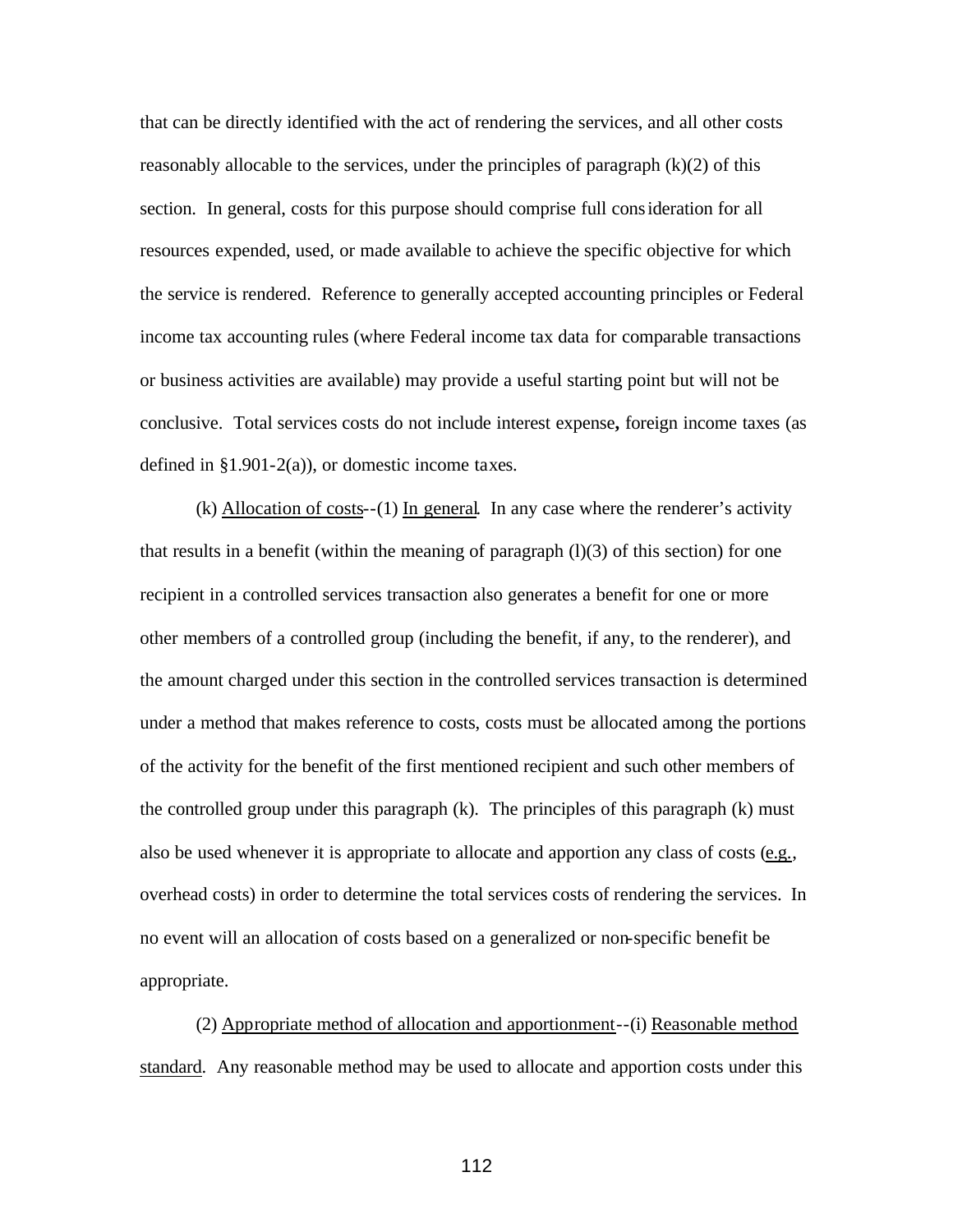section. In establishing the appropriate method of allocation and apportionment, consideration should be given to all bases and factors, including, for example, total services costs, total costs for a relevant activity, assets, sales, compensation, space utilized, and time spent. The costs incurred by supporting departments may be apportioned to other departments on the basis of reasonable overall estimates, or such costs may be reflected in the other departments' costs by applying reasonable departmental overhead rates. Allocations and apportionments of costs must be made on the basis of the full cost, as opposed to the incremental cost.

 (ii) Use of general practices. The practices used by the taxpayer to apportion costs in connection with preparation of statements and analyses for the use of management, creditors, minority shareholders, joint venturers, clients, customers, potential investors, or other parties or agencies in interest will be considered as potential indicators of reliable allocation methods, but need not be accorded conclusive weight by the Commissioner. In determining the extent to which allocations are to be made to or from foreign members of a controlled group, practices employed by the domestic members in apportioning costs among themselves will also be considered if the relationships with the foreign members are comparable to the relationships among the domestic members of the controlled group. For example, if for purposes of reporting to public stockholders or to a governmental agency, a corporation apportions the costs attributable to its executive officers among the domestic members of a controlled group on a reasonable and consistent basis, and such officers exercise comparable control over foreign members of the controlled group, such domestic apportionment practice will be considered in determining the allocations to be made to the foreign members.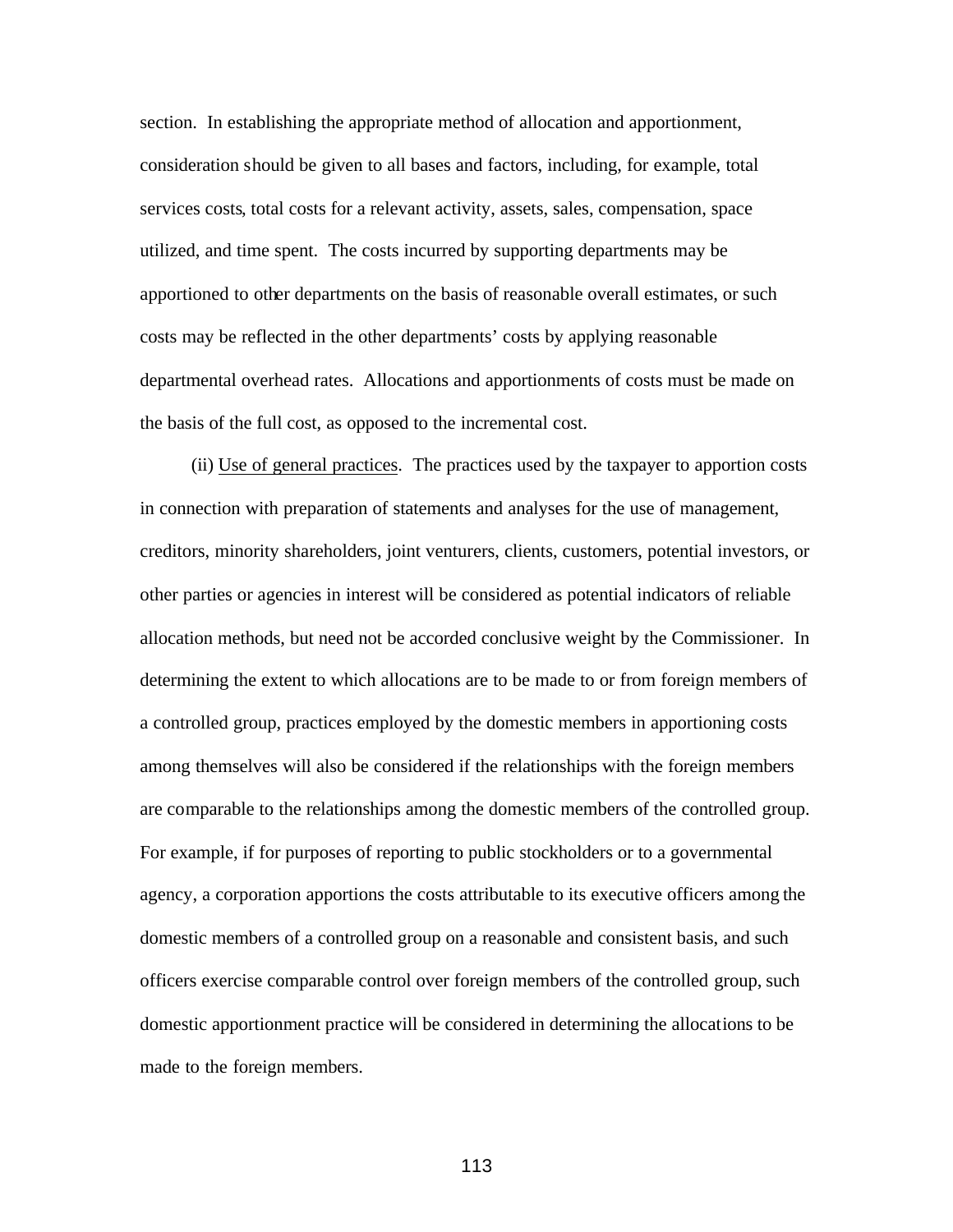(3) Examples. The principles of this paragraph (k) are illustrated by the following examples:

Example 1. Company A pays an annual license fee of 500x to an uncontrolled taxpayer for unlimited use of a database within the corporate group. Under the terms of the license with the uncontrolled taxpayer, Company A is permitted to use the database for its own use and in rendering research services to its subsidiary, Company B. Company B obtains benefits from the database that are similar to those that it would obtain if it had independently licensed the database from the uncontrolled taxpayer. Evaluation of the arm's length charge (under a method in which costs are relevant) to Company B for the controlled services that incorporate use of the database must take into account the full amount of the license fee of 500x paid by Company A, as reasonably allocated and apportioned to the relevant benefits, although the incremental use of the database for the benefit of Company B did not result in an increase in the license fee paid by Company A.

Example 2. (i) Company A is a consumer products company located in the United States. Companies B and C are wholly owned subsidiaries of Company A and are located in Countries B and C, respectively. Company A and its subsidiaries manufacture products for sale in their respective markets. Company A hires a consultant who has expertise regarding a manufacturing process used by Company A and its subsidiary, Company B. Company C, the Country C subsidiary, uses a different manufacturing process, and accordingly will not receive any benefit from the outside consultant hired by Company A. In allocating and apportioning the cost of hiring the outside consultant (100), Company A determines that sales constitute the most appropriate allocation key.

(ii) Company A and its subsidiaries have the following sales:

| Company      | A   | B.  |       | Total |
|--------------|-----|-----|-------|-------|
| <b>Sales</b> | 400 | 100 | - 200 | 700   |

(iii) Because Company C does not obtain any benefit from the consultant, none of the costs are allocated to it. Rather, the costs of 100 are allocated and apportioned ratably to Company A and Company B as the entities that obtain a benefit from the campaign, based on the total sales of those entities (500). An appropriate allocation of the costs of the consultant is as follows:

| Company    | А          | B          | Total |
|------------|------------|------------|-------|
| Allocation | 400<br>500 | 100<br>500 |       |
| Amount     | 80         | 20         | 100   |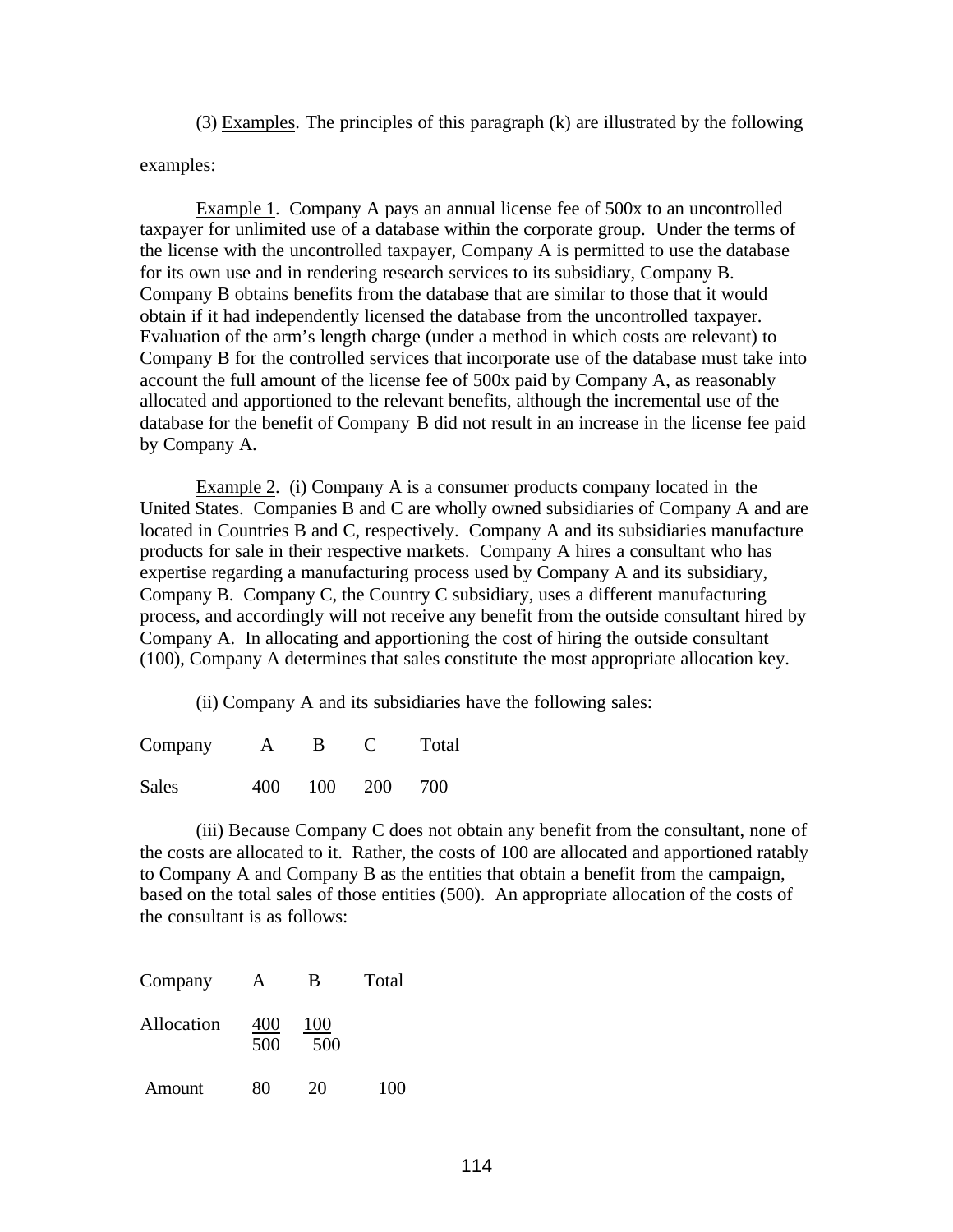(l) Controlled services transaction--(1) In general. A controlled services transaction includes any activity (as defined in paragraph  $(1)(2)$  of this section) by one member of a group of controlled taxpayers (the renderer) that results in a benefit (as defined in paragraph  $(l)(3)$  of this section) to one or more other members of the controlled group (the recipient(s)).

 (2) Activity. An activity includes the performance of functions, assumptions of risks, or use by a renderer of tangible or intangible property or other resources, capabilities, or knowledge, such as knowledge of and ability to take advantage of particularly advantageous situations or circumstances. An activity also includes making available to the recipient any property or other resources of the renderer.

(3) Benefit--(i) In general.An activity is considered to provide a benefit to the recipient if the activity directly results in a reasonably identifiable increment of economic or commercial value that enhances the recipient's commercial position, or that may reasonably be anticipated to do so. An activity is generally considered to confer a benefit if, taking into account the facts and circumstances, an uncontrolled taxpayer in circumstances comparable to those of the recipient would be willing to pay an uncontrolled party to perform the same or similar activity on either a fixed or contingent-payment basis, or if the recipient otherwise would have performed for itself the same activity or a similar activity. A benefit may result to the owner of an intangible if the renderer engages in an activity that is reasonably anticipated to result in an increase in the value of that intangible.

(ii) Indirect or remote benefit. An activity is not considered to provide a benefit to the recipient if, at the time the activity is performed, the present or reasonably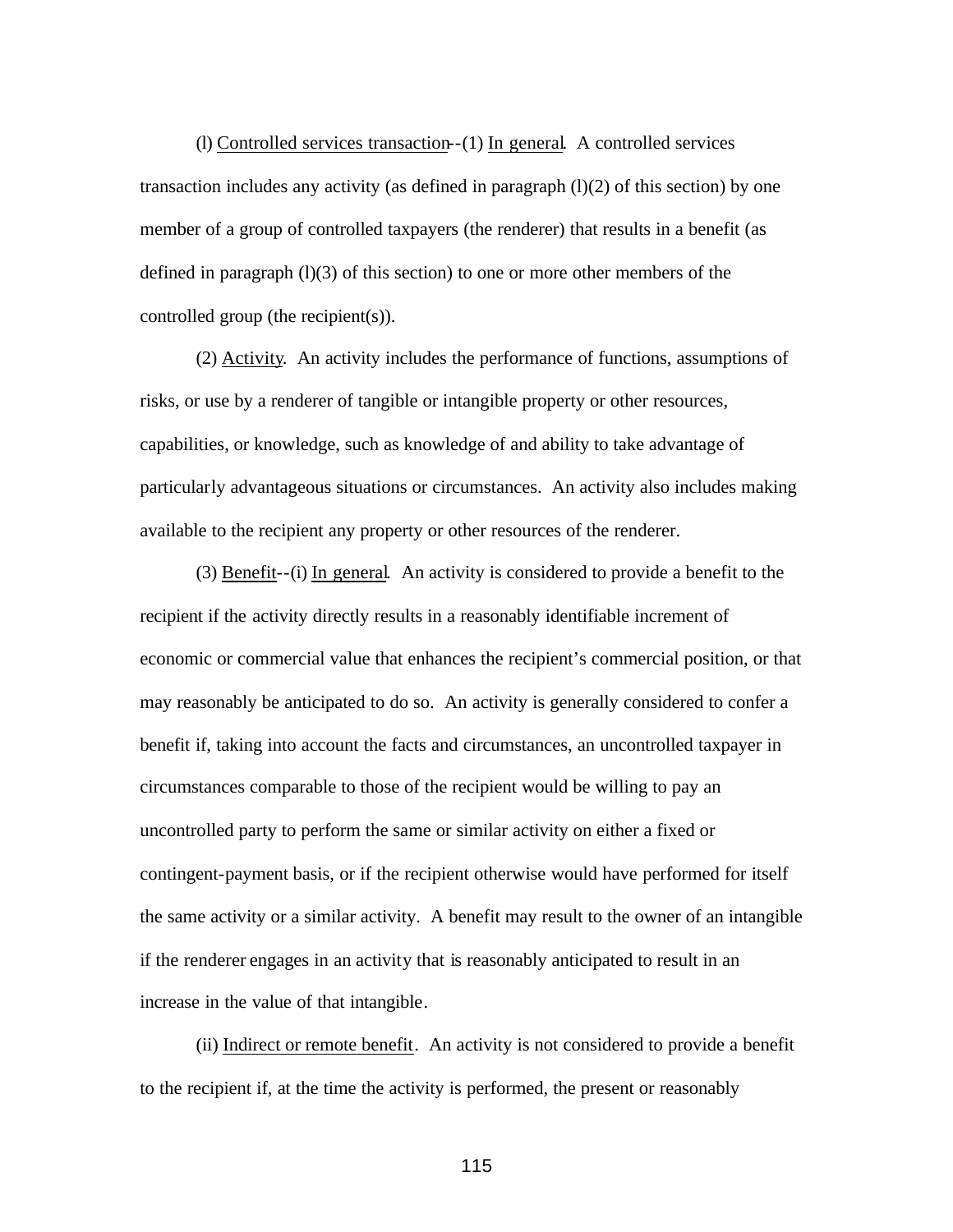anticipated benefit from that activity is so indirect or remote that the recipient would not be willing to pay, on either a fixed or contingent-payment basis, an uncontrolled party to perform a similar activity, and would not be willing to perform such activity for itself for this purpose. The determination whether the benefit from an activity is indirect or remote is based on the nature of the activity and the situation of the recipient, taking into consideration all facts and circumstances.

(iii) Duplicative activities. If an activity performed by a controlled taxpayer duplicates an activity that is performed, or that reasonably may be anticipated to be performed, by another controlled taxpayer on or for its own account, the activity is not considered to provide a benefit to the recipient, unless the duplicative activity itself provides an additional benefit to the recipient.

(iv) Shareholder activities. An activity is not considered to provide a benefit if the primary effect of that activity is to protect the renderer's capital investment in the recipient or in other members of the controlled group, or if the activity relates primarily to compliance by the renderer with reporting, legal, or regulatory requirements applicable specifically to the renderer, where the renderer controls every other member in such group. Activities in the nature of day-to-day management generally do not relate to protection of the renderer's capital investment. Based on analysis of the facts and circumstances, activities in connection with a corporate reorganization may be considered to provide a benefit to one or more controlled taxpayers.

(v) Passive association.A controlled taxpayer generally will not be considered to obtain a benefit where that benefit results from the controlled taxpayer's status as a member of a controlled group. A controlled taxpayer's status as a member of a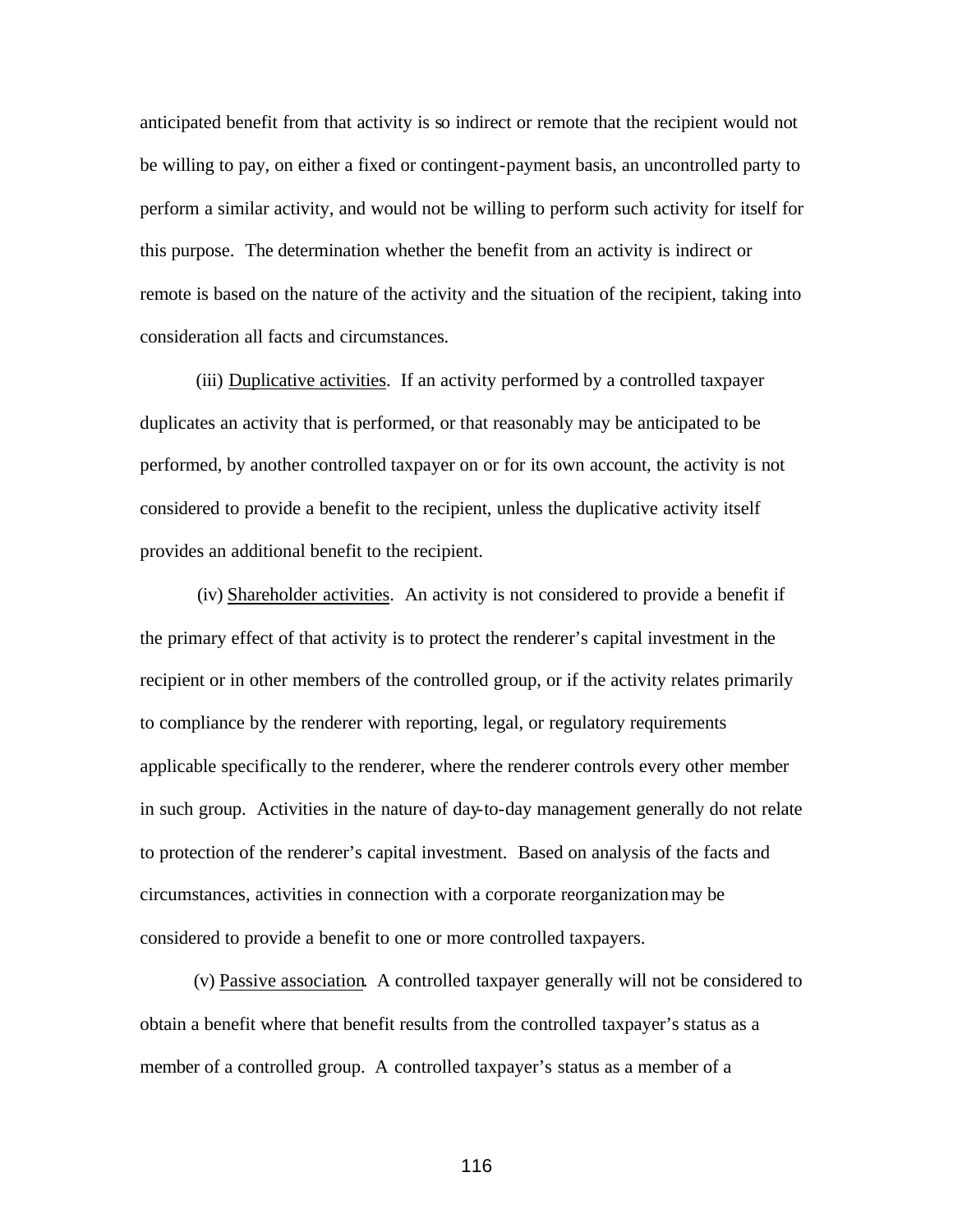controlled group may, however, be taken into account for purposes of evaluating

comparability between controlled and uncontrolled transactions.

(4) Examples. The principles of this paragraph (l) are illustrated by the following

examples. In each example, assume that Company X is a U.S. corporation and

Company Y is wholly owned subsidiary of Company X in Country B.

Example 1. In general. In developing a worldwide advertising and promotional campaign for a consumer product, Company X pays for and obtains designation as an official sponsor of the Olympics. This designation allows Company X and all its subsidiaries, including Company Y, to identify themselves as sponsors and to use the Olympic logo in advertising and promotional campaigns. The Olympic sponsorship campaign generates benefits to Company X, Company Y, and other subsidiaries of Company X.

Example 2. Indirect or remote benefit. Based on recommendations contained in a study performed by its internal staff, Company X implements certain changes in its management structure and the compensation of managers of divisions located in the United States. No changes were recommended or considered for Company Y in Country B. The internal study and the resultant changes in its management may increase the competitiveness and overall efficiency of Company X. Any benefits to Company Y as a result of the study are, however, indirect or remote. Consequently, Company Y is not considered to obtain a benefit from the study.

Example 3. Indirect or remote benefit. Based on recommendations contained in a study performed by its internal staff, Company X decides to make changes to the management structure and management compensation of its subsidiaries, in order to increase their profitability. As a result of the recommendations in the study, Company X implements substantial changes in the management structure and management compensation scheme of Company Y. The study and the changes implemented as a result of the recommendations are anticipated to increase the profitability of Company X and its subsidiaries. The increased management efficiency of Company Y that results from these changes is considered to be a specific and identifiable benefit, rather than remote or speculative. Consequently, Company Y is considered to obtain a benefit from the study.

Example 4. Duplicative activities. At its corporate headquarters in the United States, Company X performs certain treasury functions for Company X and for its subsidiaries, including Company Y. These treasury functions include raising capital, arranging medium and long-term financing for general corporate needs, including cash management. Under these circumstances, the treasury functions performed by Company X do not duplicate the functions performed by Company Y's staff. Accordingly,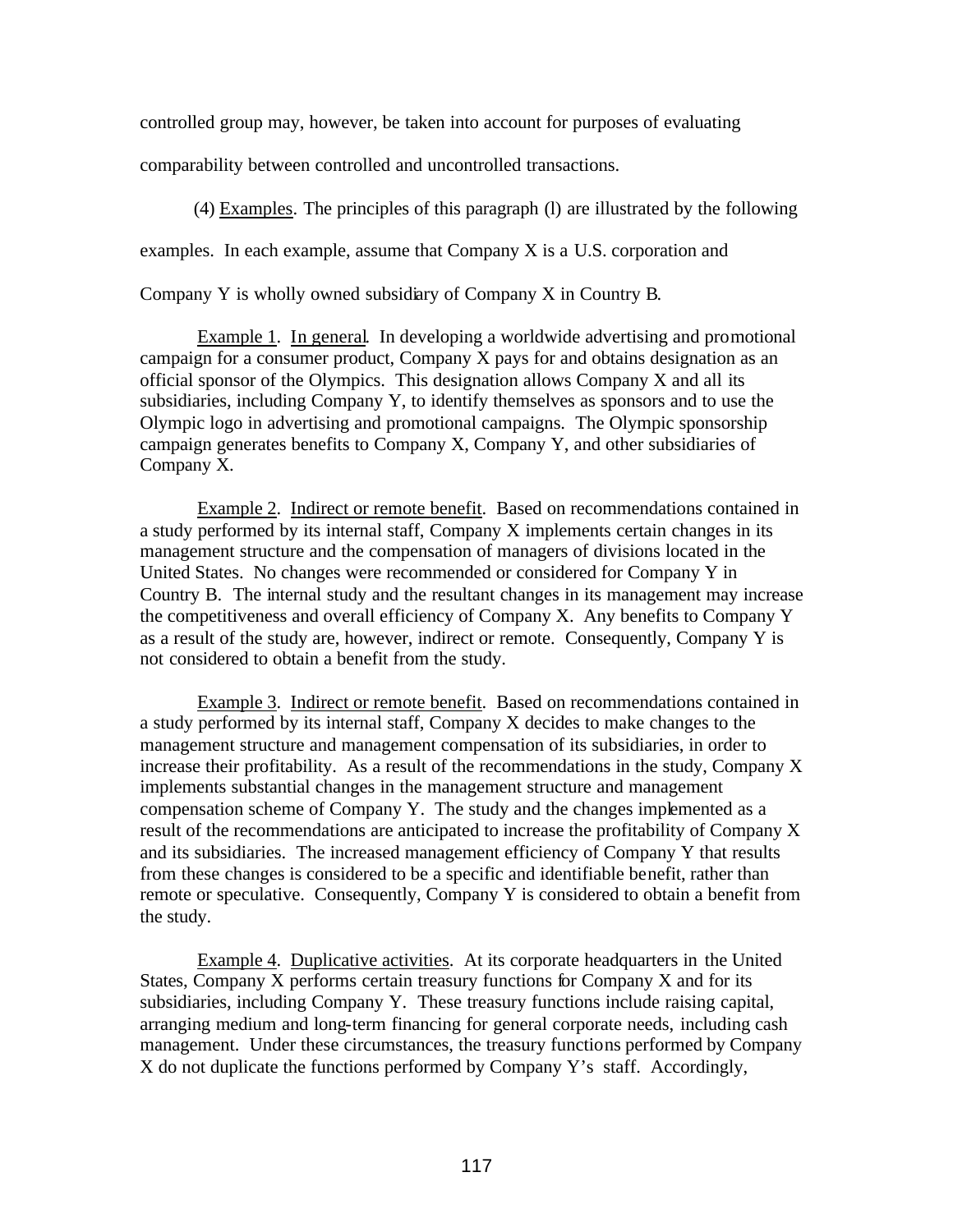Company Y is considered to obtain a benefit from the functions performed by Company X.

Example 5. Duplicative activities. The facts are the same as in Example 4, except that Company Y's functions include ensuring that the financing requirements of its own operations are met. Analysis of the facts and circumstances indicates that Company Y independently administers all financing and cash-management functions necessary to support its operations, and does not utilize financing obtained by Company X. Under the circumstances, the treasury functions performed by Company X are duplicative of similar functions performed by Company Y's staff, and the duplicative functions do not enhance Company Y's position. Accordingly, Company Y is not considered to obtain a benefit from the duplicative activities performed by Company X.

Example 6. Duplicative activities. Company  $X$ 's in-house legal staff has specialized expertise in several areas, including intellectual property law. Company Y is involved in negotiations with an unrelated party to enter into a complex joint venture that includes multiple licenses and cross-licenses of patents and copyrights. Company Y retains outside counsel that specializes in intellectual property law to review the transaction documents. Outside counsel advises that the terms for the proposed transaction are advantageous to Company Y and that the contracts are valid and fully enforceable. Before Company Y executes the contracts, the legal staff of Company X also reviews the transaction documents and concurs in the opinion provided by outside counsel. The activities performed by Company X substantially duplicate the legal services obtained by Company Y, but they also reduce the commercial risk associated with the transaction. Accordingly, Company Y is considered to obtain a benefit from Company X's duplicative review of the contracts.

Example 7. Shareholder activities. Company X is a publicly held corporation. U.S. laws and regulations applicable to publicly held corporations such as Company X require the preparation and filing of periodic reports that show, among other things, profit and loss statements, balance sheets, and other material financial information concerning the company's operations. Company X analyzes and compiles data regarding operation of its subsidiaries, including Company Y. The periodic reports prepared and filed by Company X include information on the financial results of Company Y and other subsidiaries. Because Company X's preparation and filing of the reports relate primarily to its role as an investor of capital and a shareholder in Company Y, these activities constitute shareholder activities and therefore Company Y is not considered to obtain a benefit from the preparation and filing of the reports.

Example 8. Shareholder activities. The facts are the same as in Example 7, except that Company Y is subject to reporting requirements in Country B similar to those applicable to Company X in the United States. Much of the data that Company X analyzes and compiles regarding Company Y's operations for purposes of complying with the U.S. reporting requirements is made available to Company Y for its use in preparing reports that must be filed in Country B. Company Y incorporates these data, after minor adjustments for differences in local accounting practices, into the reports that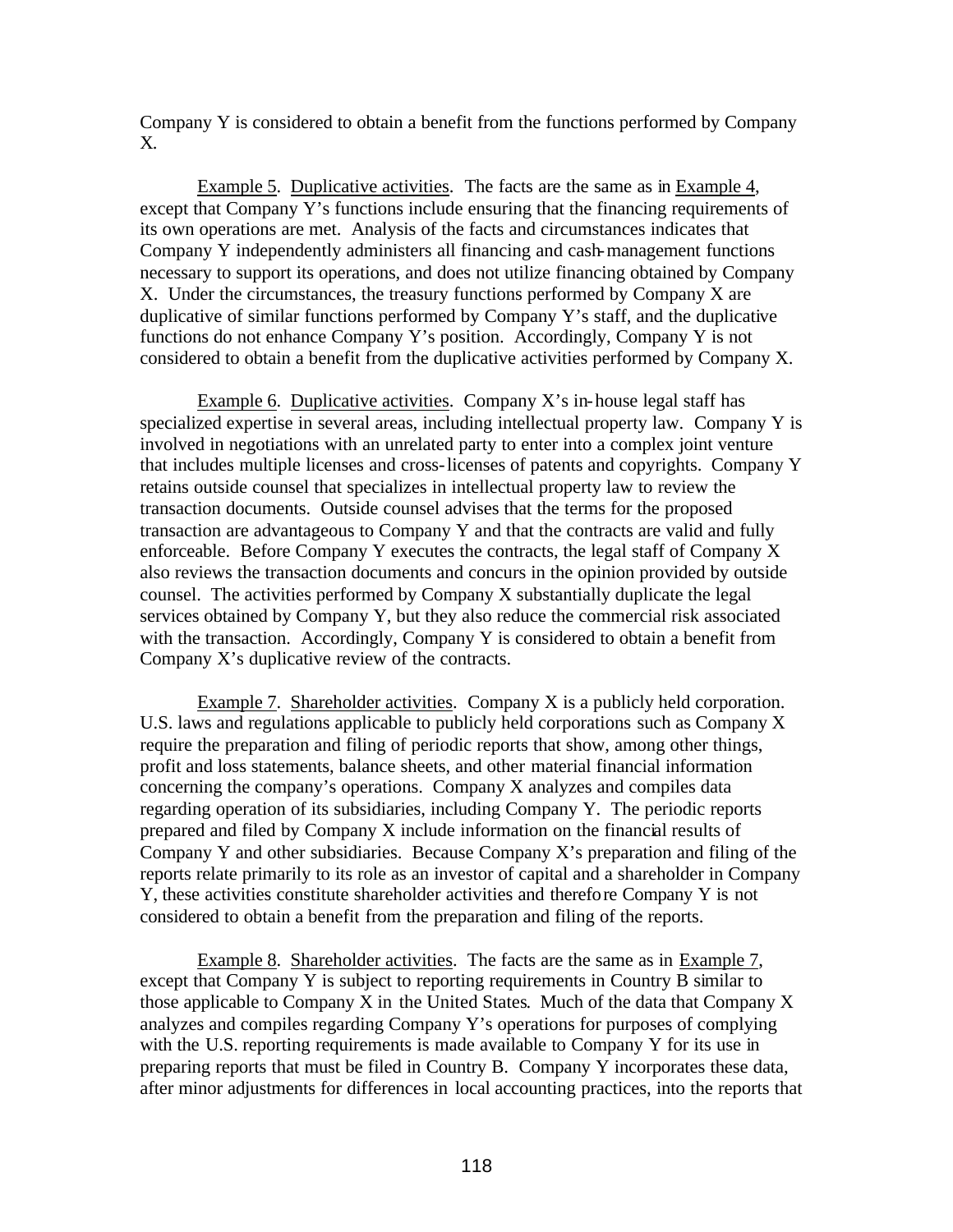it files in Country B. Under these circumstances, because Company X's ana lysis and compilation of Company Y's financial data do not relate primarily to its role as an investor of capital or shareholder in Company Y, Company Y is considered to obtain a benefit from the analysis and compilation of Company Y's financial data.

Example 9. Shareholder activities. Members of Company X's internal audit staff visit Company Y on a semiannual basis in order to review the subsidiary's adherence to internal operating procedures issued by Company X and its compliance with U.S. anti-bribery laws, which apply to Company Y on account of its ownership by a U.S. Because the reviews by Company X's audit staff relate primarily to Company X's investment in Company Y by ensuring that Company X and its subsidiaries are in compliance with Company X's internal operating procedures and Country A laws, the visits are shareholder activities and therefore Company Y is not considered to obtain a benefit from the visits.

Example 10. Shareholder activities. Country B recently enacted legislation that changed the foreign currency exchange controls applicable to foreign shareholders of Country B corporations. Company X concludes that it may benefit from changing the capital structure of Company Y, thus taking advantage of the new foreign currency exchange control laws in Country B. Company X engages an investment banking firm and a law firm to review the Country B legislation and to propose possible changes to the capital structure of Company Y. Because Company X retains and pays the firms in order to facilitate Company Y's ability to pay dividends and other amounts, these expenses relate primarily to Company X's role as an investor of capital and therefore Company Y is not considered to obtain a benefit from the activities.

Example 11. Shareholder activities. The facts are the same as in Example 10, except that Company Y bears the full cost of retaining the firms to evaluate the new foreign currency control laws in Country B and to make appropriate changes to its stock ownership by Company X. Company X is considered to obtain a benefit from the rendering by Company Y of these activities, which would be shareholder activities if conducted by Company X (see Example 10).

Example 12. Shareholder activities. The facts are the same as in Example 10, except that the new laws relate solely to corporate governance in Country B, and Company X retains the law firm and investment banking firm in order to evaluate whether restructuring would increase Company Y's profitability, reduce the number of legal entities in Country B, and increase Company Y's ability to introduce new products more quickly in Country B. Because Company X retained the law firm and the investment banking firm solely to enhance Company Y's profitability and the efficiency of its operations, the activities do not relate primarily to Company X's role as a shareholder or investor of capital and the refore Company Y is considered to obtain.

Example 13. Shareholder activities. Company X establishes detailed personnel policies for its subsidiaries, including Company Y. Company X also reviews and approves the performance appraisals of Company Y's executives, monitors levels of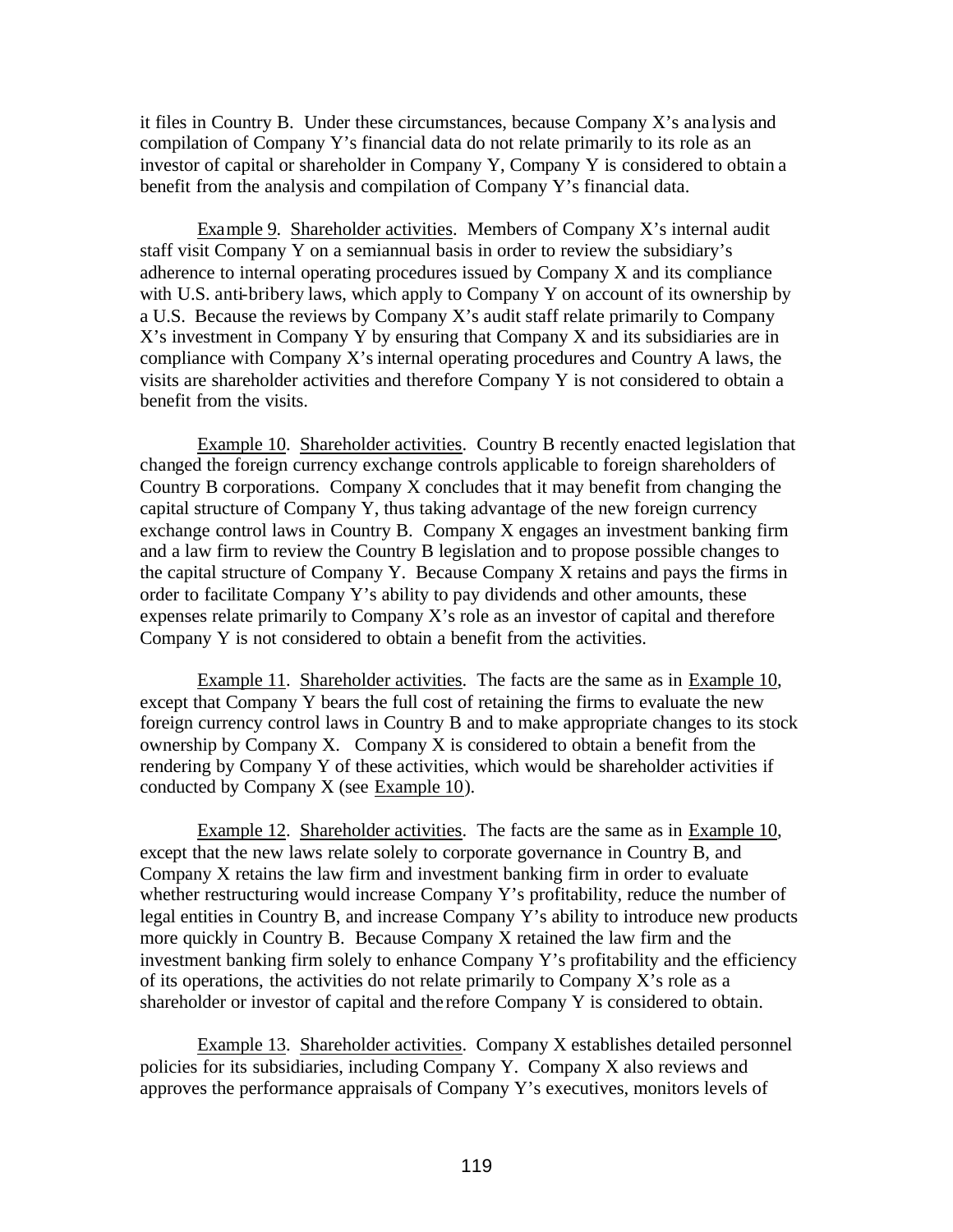compensation paid to all Company Y personnel, and is involved in hiring and firing decisions regarding the senior executives of Company Y. Because this personnel-related activity by Company X involves day-to-day management of Company Y, it does not relate primarily to Company X's role as an investor of capital or a shareholder of Company Y, and therefore Company Y is considered to obtain a benefit from the activity.

Example 14. Shareholder activities. Each year, Company X conducts a two-day retreat for its senior executives. The purpose of the retreat is to refine the long-term business strategy of Company X and its subsidiaries, including Company Y, and to produce a confidential strategy statement. The strategy statement identifies several potential growth initiatives for Company X and its subsidiaries and lists general means of increasing the profitability of the company as a whole. The strategy statement is made available without charge to Company Y and the other subsidiaries of Company X. Company Y independently evaluates whether to implement some, all, or none of the initiatives contained in the strategy statement. Because the preparation of the strategy statement does not relate primarily to Company X's role as an investor of capital or a shareholder of Company Y, the expense of preparing the document is not a shareholder expense. In determining whether Company Y obtained a benefit from the making available of access to the strategy statement, the test is whether, based on the facts and circumstances, Company Y would be willing to pay for a similar analysis and similar recommendations, or otherwise would have undertaken a similar analysis on its own if it were an uncontrolled taxpayer operating under similar conditions as Company Y.

Example 15. Passive association/benefit. Company X is the parent corporation of a large controlled group that has been in operation in the information-technology sector for ten years. Company Y is a small corporation that was recently acquired by the Company X controlled group from local Country B owners. Several months after the acquisition of Company Y, Company Y obtained a contract to redesign and assemble the information-technology networks and systems of a large financial institution in Country B. The project was significantly larger and more complex than any other project undertaken to date by Company Y. Company Y did not use Company X's marketing intangibles to solicit the contract, and Company X had no involvement in the solicitation, negotiation, or anticipated execution of the contract. For purposes of this section, Company Y is not considered to obtain a benefit from Company X or any other member of the controlled group because the ability of Company Y to obtain the contract, or to obtain the contract on more favorable terms than would have been possible prior to its acquisition by the Company X controlled group, was due to Company Y's status as a member of the Company X controlled group and not to any specific activity by Company X or any other member of the controlled group.

Example 16. Passive association/benefit. The facts are the same as in Example 15, except that Company X executes a performance guarantee with respect to the contract, agreeing to assist in the project if Company Y fails to meet certain mileposts. This performance guarantee allowed Company Y to obtain the contract on more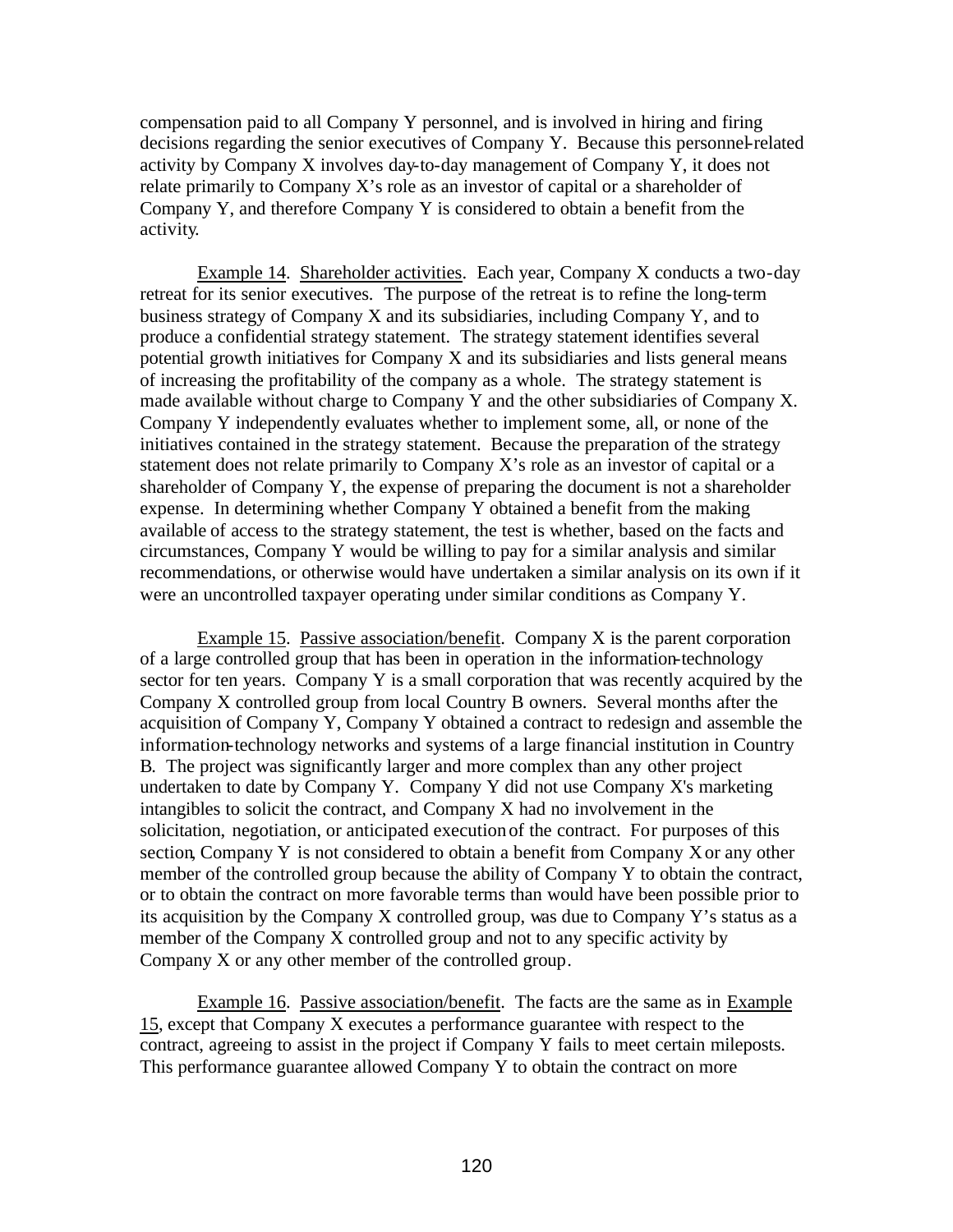favorable terms than otherwise would have been possible. Company Y is considered to obtain a benefit from Company X's execution of the performance guarantee.

Example 17. Passive association/benefit. The facts are the same as in Example 15, except that Company X began the process of negotiating the contract with the financial institution in Country B before acquiring Company Y. Once Company Y was acquired by Company X, the contract with the financial institution was entered into by Company Y. Company Y is considered to obtain a benefit from Company  $X$ 's negotiation of the contract.

(m) Coordination with transfer pricing rules for other transactions--(1) Services transactions that include other types of transactions. A transaction structured as a controlled services transaction may include other elements for which a separate category or categories of methods are provided, such as a loan or advance, a rental, or a transfer of tangible or intangible property. See  $\S$ §1.482-1(b)(2) and 1.482-2(a), (c), and (d). Whether such an integrated transaction is evaluated as a controlled services transaction under this section or whether one or more elements should be evaluated separately under other sections of the section 482 regulations depends on which approach will provide the most reliable measure of an arm's length result. Ordinarily, an integrated transaction of this type may be evaluated under this section and its separate elements need not be evaluated separately, provided that each component of the transaction may be adequately accounted for in evaluating the comparability of the controlled transaction to the uncontrolled comparables and, accordingly, in determining the arm's length result in the controlled transaction. See §1.482-1(d)(3).

(2) Services transactions that effect a transfer of intangible property.A transaction structured as a controlled services transaction may in some cases result in a transfer, in whole or in part, of intangible property, or may have an effect similar to the transfer of intangible property, or may include an element that constitutes the transfer of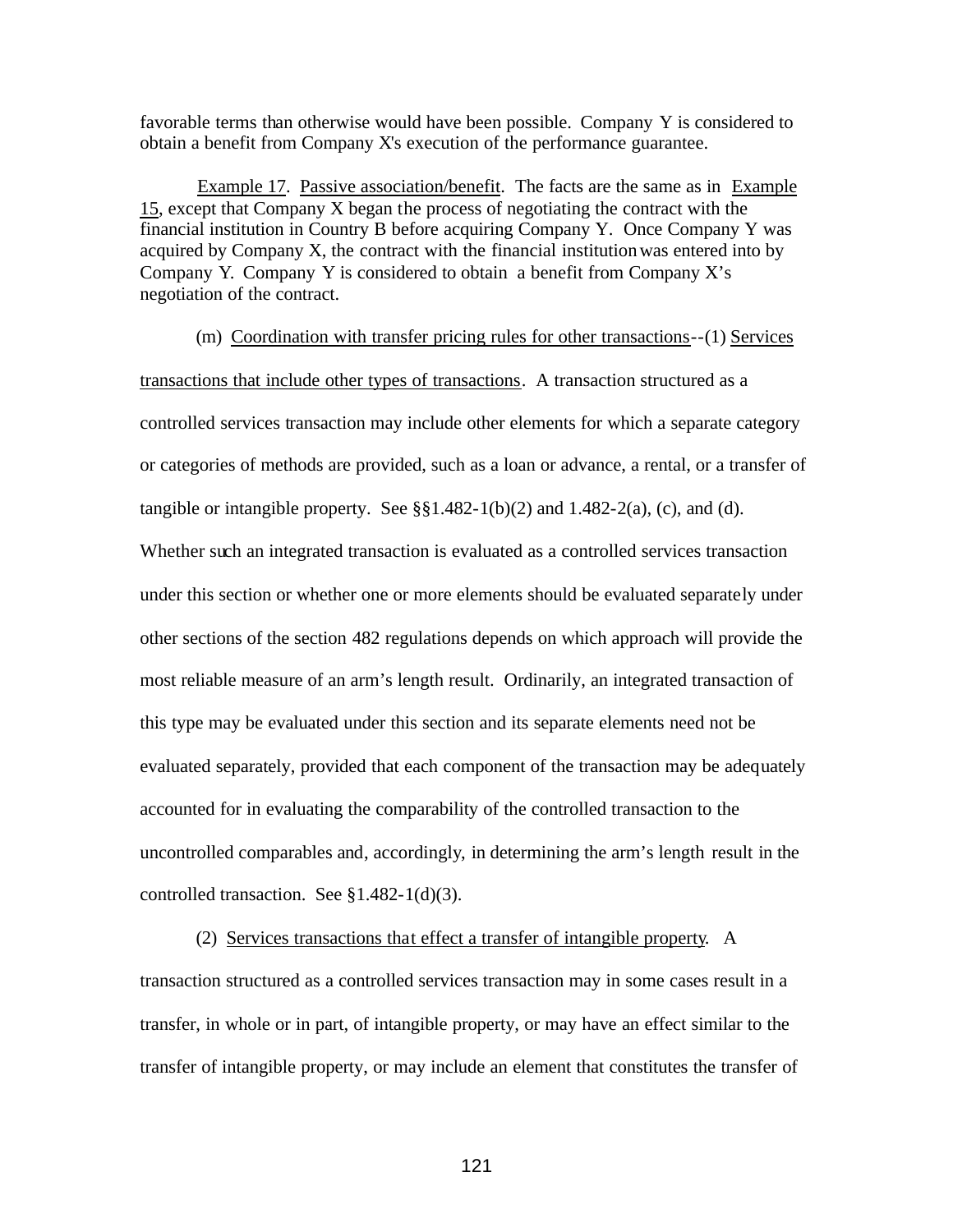intangible property. If such element relating to intangible property is material to the evaluation, the arm's length result for the element of the transaction that involves intangible property generally must be corroborated or determined by an analysis under §1.482-4.

(3) Services subject to a qualified cost sharing arrangement. Services provided by a controlled participant under a qualified cost sharing arrangement are subject to §1.482-7.

(4) Other types of transactions that include controlled services transactions. A transaction structured other than as a controlled services transaction may include one or more elements for which separate pricing methods are provided in this section. Whether such an integrated transaction is evaluated under another section of the section 482 regulations or whether one or more elements should be evaluated separately under this section depends on which approach will provide the most reliable measure of an arm's length result. Ordinarily, a single method may be applied to such an integrated transaction, and the separate services component of the transaction need not be separately analyzed under this section, provided that the controlled services may be adequately accounted for in evaluating the comparability of the controlled transaction to the uncontrolled comparables and, accordingly, in determining the arm's length results in the controlled transaction. See §1.482-1(d)(3).

(5) Global dealing operations. [Reserved].

(6) Examples. The following examples illustrate paragraphs  $(m)(1)$  through (4) of this section:

Example 1. (i) U.S. parent corporation Company X enters into an agreement to maintain equipment of Company Y, a foreign subsidiary. The maintenance of the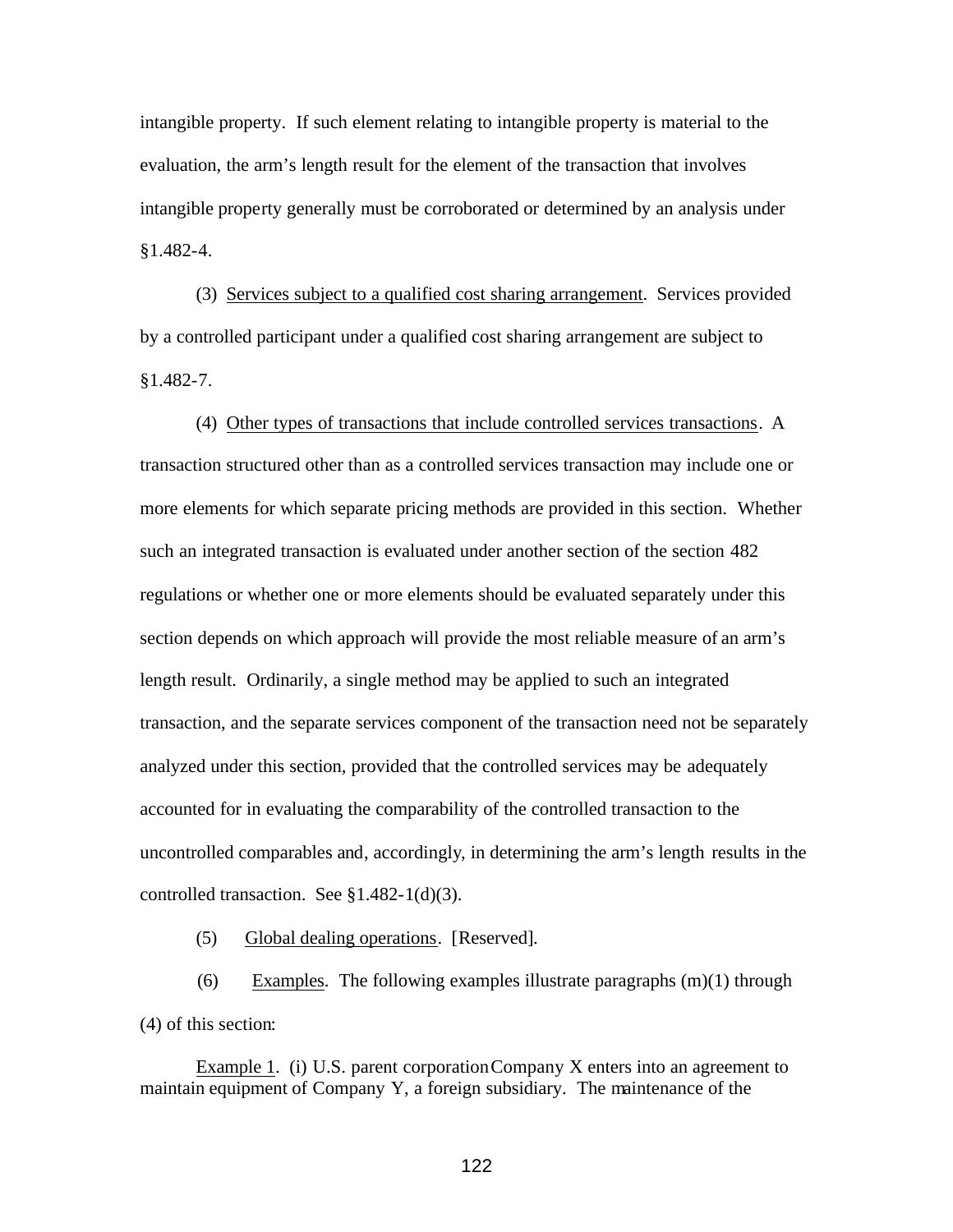equipment requires the use of spare parts. The cost of the spare parts necessary to maintain the equipment amounts to approximately 25 percent of the total costs of maintaining the equipment. Company Y pays a fee that includes a charge for labor and parts.

(ii) Whether this integrated transaction is evaluated as a controlled services transaction or is evaluated as a controlled services transaction and the transfer of tangible property depends on which approach will provide the most reliable measure of an arm's length result. If it is not possible to find comparable uncontrolled services transactions that involve similar services and tangible property transfers as the controlled transaction between Company X and Company Y, it will be necessary to determine the arm's length charge for the controlled services, and then to evaluate separately the arm's length charge for the tangible property transfers under §1.482-1 and §§1.482-3 through 1.482-6. Alternatively, it may be possible to apply the comparable profits method of §1.482-5, to evaluate the arm's length profit of Company X or Company Y from the integrated controlled transaction. The comparable profits method may provide the most reliable measure of measure of an arm's length result if uncontrolled parties are identified that perform similar, combined functions of maintaining and providing spare parts for similar equipment.

Example 2. (i) U.S. parent corporation Company X sells industrial equipment to its foreign subsidiary, Company Y. In connection with this sale, Company X renders to Company Y services that consist of demonstrating the use of the equipment and assisting in the effective start-up of the equipment. Company X structures the integrated transaction as a sale of tangible property and determines the transfer price under the comparable uncontrolled price method of  $§1.482-3(b).$ 

(ii) Whether this integrated transaction is evaluated as a transfer of tangible property or is evaluated as a controlled services transaction and a transfer of tangible property depends on which approach will provide the most reliable measure of an arm's length result. In this case, the controlled services may be similar to services rendered in the transactions used to determine the comparable uncontrolled price, or they may appropriately be considered a difference between the controlled transaction and comparable transactions with a definite and reasonably ascertainable effect on price for which appropriate adjustments can be made. See  $$1.482-1(d)(3)(ii)(A)(6)$ . In either case, application of the comparable uncontrolled price method to evaluate the integrated transaction may provide a reliable measure of an arm's length result, and application of a separate transfer pricing method for the controlled services element of the transaction is not necessary.

Example 3. (i) The facts are the same as in Example 2 except that, after assisting Company Y in start-up, Company X also renders ongoing services, including instruction and supervision regarding Company Y's ongoing use of the equipment. Company X structures the entire transaction, including the incremental ongoing services, as a sale of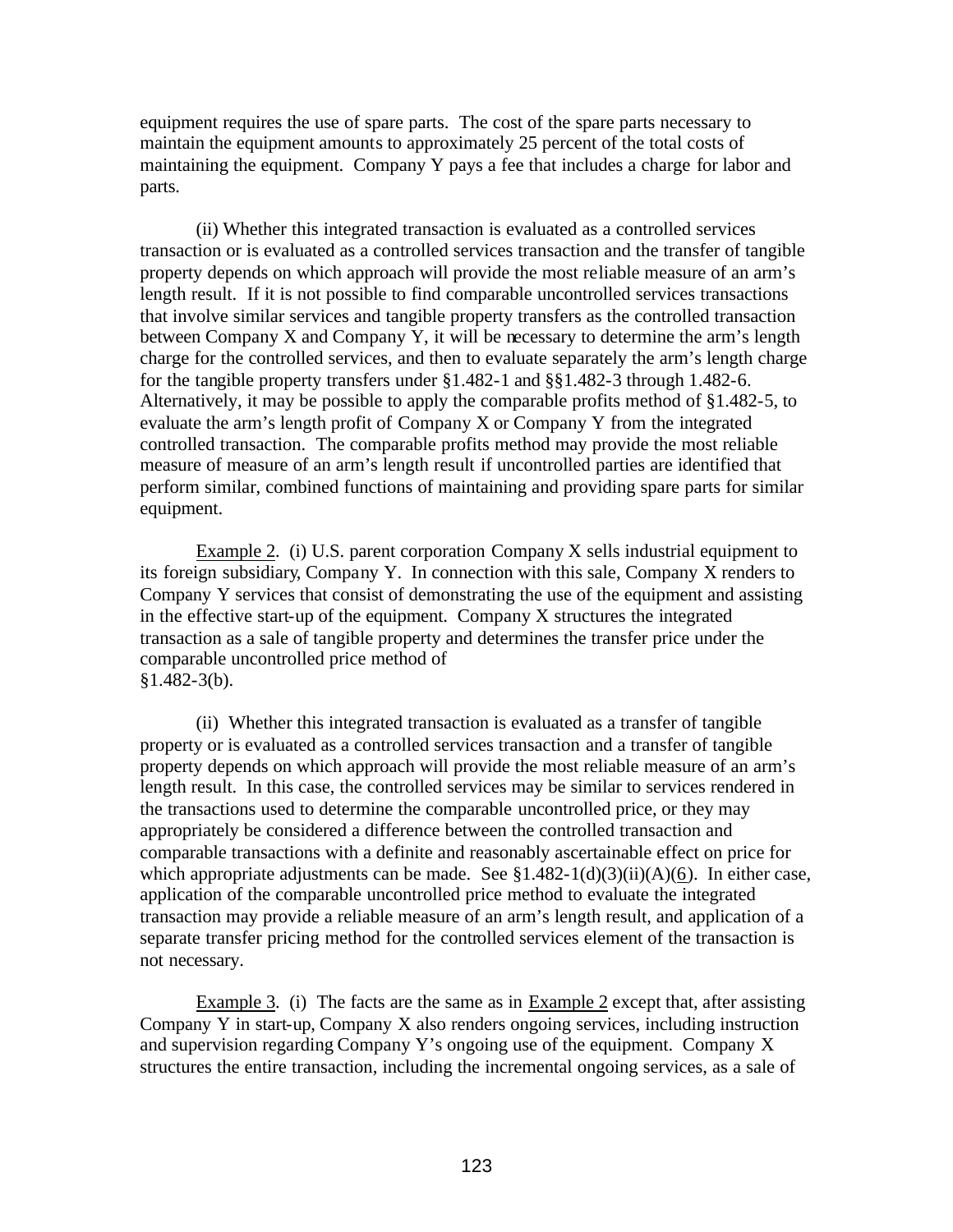tangible property, and determines the transfer price under the comparable uncontrolled price method of  $§1.482-3(b)$ .

(ii) Whether this integrated transaction is evaluated as a transfer of tangible property or is evaluated as a controlled services transaction and a transfer of tangible property depends on which approach will provide the most reliable measure of an arm's length result. It may not be possible to identify comparable uncontrolled transactions in which a seller of merchandise renders services similar to the ongoing services rendered by Company X to Company Y. In such a case, the incremental services in connection with ongoing use of the equipment could not be taken into account as a comparability factor because they are not similar to the services rendered in connection with sales of similar tangible property. Accordingly, it may be necessary to evaluate separately the transfer price for such services under this section in order to produce the most reliable measure of an arm's length result. Alternatively, it may be possible to apply the comparable profits method of §1.482-5 to evaluate the arm's length profit of Company X or Company Y from the integrated controlled transaction. The comparable profits method may provide the most reliable measure of an arm's length result if uncontrolled parties are identified that perform the combined functions of selling equipment and rendering ongoing after-sale services associated with such equipment. In that case, it would not be necessary to separately evaluate the transfer price for the controlled services under this section.

Example 4. (i) Company X, a U.S. corporation, and Company Y, a foreign corporation, are members of a controlled group. Both companies develop and manufacture adhesives. Company X also renders research and development services. As part of rendering these services, Company X provides technical manuals and documentation relating to Company X's manufacturing activities. In the process of performing research and development activities for Company Y, Company X developed know-how regarding a more cost-effective process to manufacture adhesives. Company X memorialized this know-how in technical manuals and other related technical documentation, and provided these documents to Company Y, without any restrictions on Company Y's use of the know-how or related materials.

(ii) The controlled services transaction between Company X and Company Y includes an element that constitutes the transfer of intangible property (i.e., know-how). Because the element relating to the intangible property is material to the arm's length evaluation, the arm's length result for that element must be corroborated or determined by an analysis under §1.482-4.

(n) Effective date. This section is generally applicable for taxable years

beginning on or after the date of publication of this section as final regulations in the

## **Federal Register**.

Par. 8. In  $\S1.6038A-3(a)(3)$ , Example 4, the text is revised to read as follows: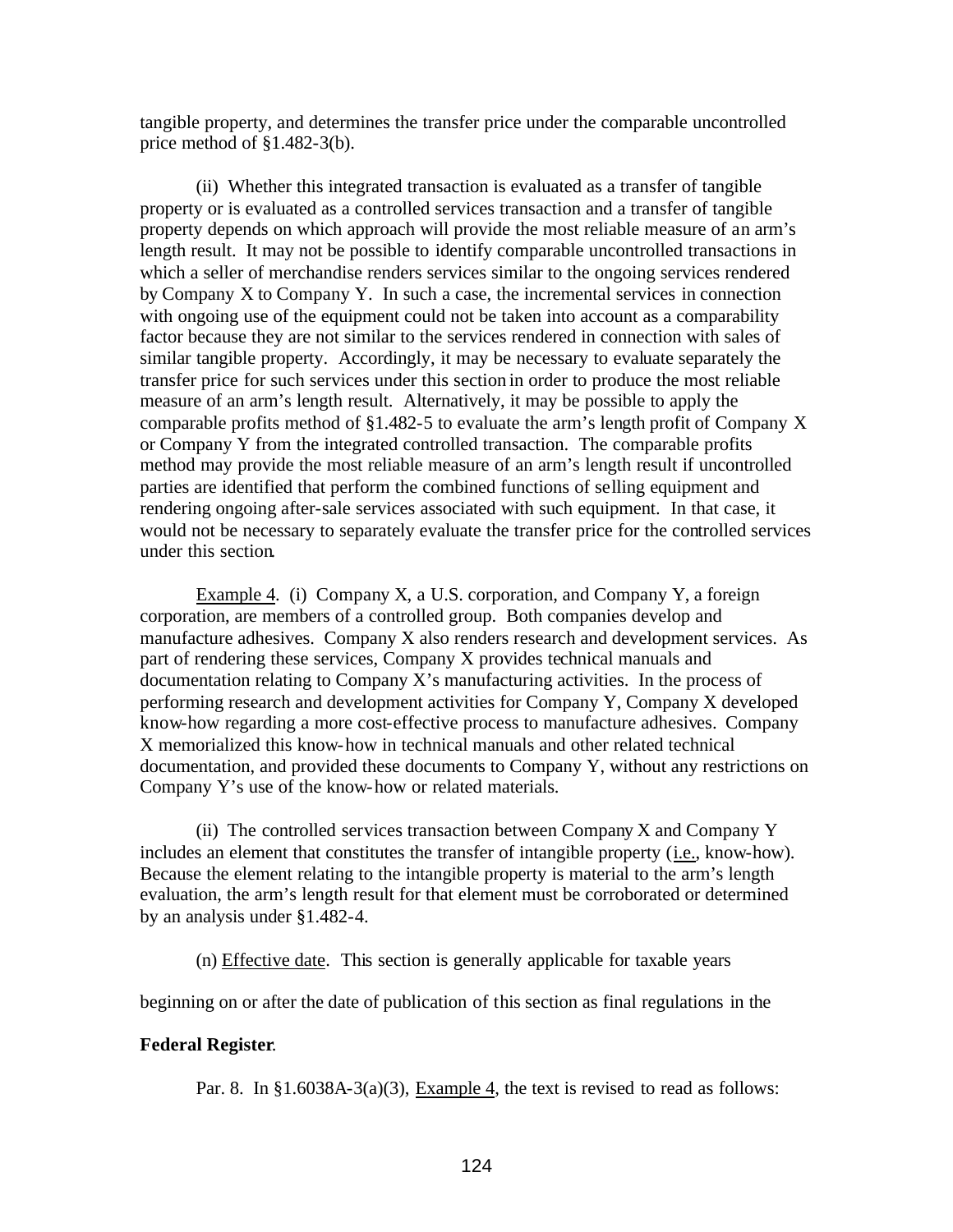$(a) * * * *$ 

 $(3)$  \* \* \*

Example 4. S, a U.S. reporting corporation, provides computer consulting services for its foreign parent, X. Based on the application of section 482 and the regulations thereunder, it is determined that the cost of services plus method, as described in §1.482-9(d), will provide the most reliable measure of an arm's length result, based on the facts and circumstances of the controlled transaction between S and X. S is required to maintain records to permit verification upon audit of the comparable transactional costs (as described in  $\S1.482-9(d)(2)(iii)$ ) used to calculate the arm's length price. Based on the facts and circumstances, if it is determined that X's records are relevant to determine the correct U.S. tax treatment of the controlled transaction between S and X, the record maintenance requirements under section 6038A(a) and this section will be applicable to the records of X.

\* \* \* \* \*

Par. 9. Section 1.6662-6 is amended by:

1. Redesignating paragraphs  $(d)(2)(ii)(A)$  through  $(d)(2)(ii)(G)$  as paragraphs

 $(d)(2)(ii)(A)(1)$  through  $(d)(2)(ii)(A)(7)$  and paragraph  $(d)(2)(ii)$  introductory text as

paragraph  $(d)(2)(ii)(A)$ , respectively.

- 2. Adding a new paragraph  $(d)(2)(ii)(B)$ .
- 3. Revising paragraphs  $(d)(2)(iii)(B)(4)$  and  $(d)(2)(iii)(B)(6)$
- 4. Adding a third sentence to paragraph (g).

The revisions and additions read as follows:

§1.6662-6 Transactions between persons described in section 482 and net section 482 transfer price adjustments.

\* \* \* \* \*

(d) \* \* \*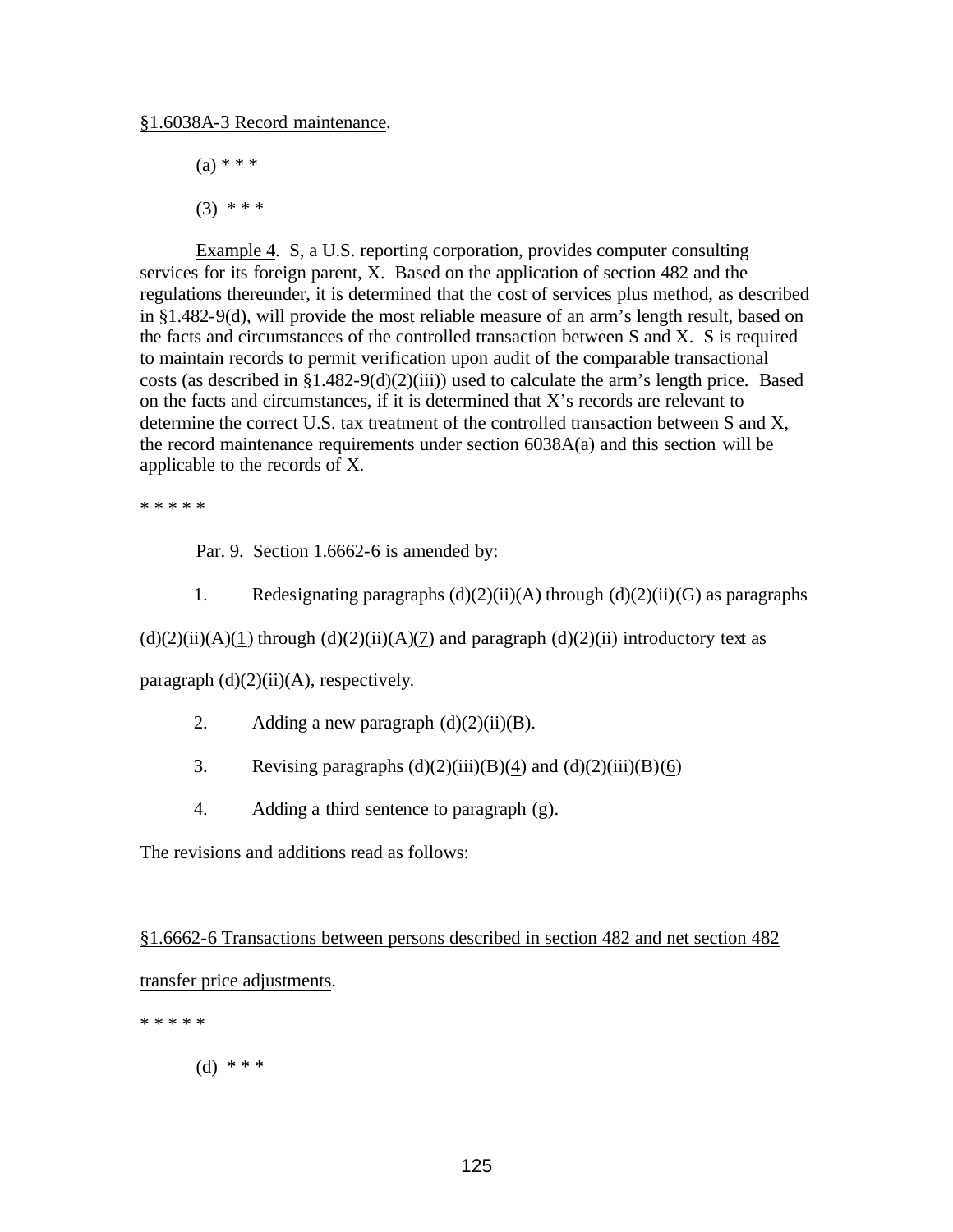- $(2)$  \* \* \*
- $(ii) * * * *$

(B) Simplified cost-based method. A taxpayer's selection of the simplified costbased method for certain services, described in §1.482-9(f), and its application of that method to a controlled services transaction will be considered reasonable for purposes of the specified method requirement only if the taxpayer reasonably concluded that the controlled services transaction meets the conditions of  $\S1.482-9(f)(3)$  and is not described in paragraphs  $\S1.482-9(f)(2)(iii)$  or (f)(4). Whether the taxpayer's conclusion was reasonable must be determined from all the facts and circumstances. The factors relevant to this determination include those described in paragraph  $(d)(2)(ii)(A)$  of this section, to the extent applicable.

- $(iii) * * * *$
- (B) \* \* \*

(4) A description of the method selected and an explanation of why that method was selected, including an evaluation of whether the regulatory conditions and requirements for application of that method, if any, were met;

\* \* \* \* \*

(6) A description of the controlled transactions (including the terms of sale) and any internal data used to analyze those transactions. For example, if a profit split method is applied, the documentation must include a schedule providing the total income, costs, and assets (with adjustments for different accounting practices and currencies) for each controlled taxpayer participating in the relevant business activity and detailing the allocations of such items to that activity. Similarly, if a cost-based method (such as the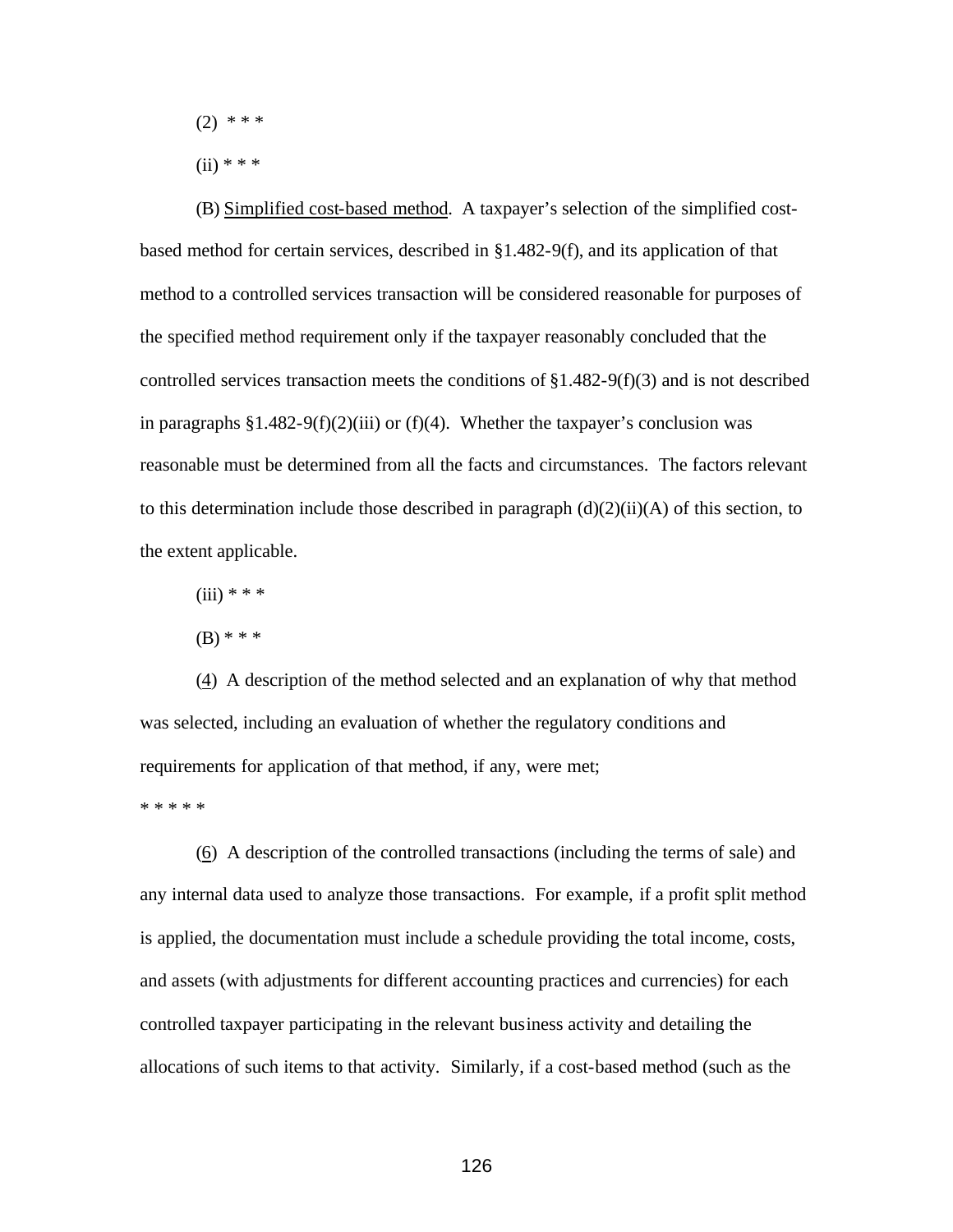cost plus method, the simplified cost-based method for certain services, or a comparable profits method with a cost-based profit level indicator) is applied, the documentation must include a description of the manner in which relevant costs are determined and are allocated and apportioned to the relevant controlled transaction.

\* \* \* \* \*

(g) \* \* \* Paragraphs (d)(2)(ii)(B), (iii)(B)(4) and (iii)(B)(6) of this section are applicable for taxable years beginning after the date the final regulations are published in the **Federal Register**.

PART 31—EMPLOYMENT TAXES AND COLLECTION OF INCOME TAX AT THE **SOURCE** 

Par. 10. The authority citation for part 31 continues to read as follows:

Authority: 26 U.S.C. 7805 \* \* \*

Par. 11. Section 31.3121(s)-1 is amended by:

1. Revising the fourth sentence and adding a fifth sentence in paragraph  $(c)(2)(iii)$ .

2. Adding a second sentence to paragraph (d).

The revision and additions read as follows:

§31.3121(s)-1 Concurrent employment by related corporations with common paymaster. \* \* \* \* \*

 $(c) * * *$ 

 $(2)$  \* \* \*

(iii) Group-wide allocation rules.  $***$  To the extent practicable, the

Commissioner may use the principles of §1.482-2(b) of this chapter in making the